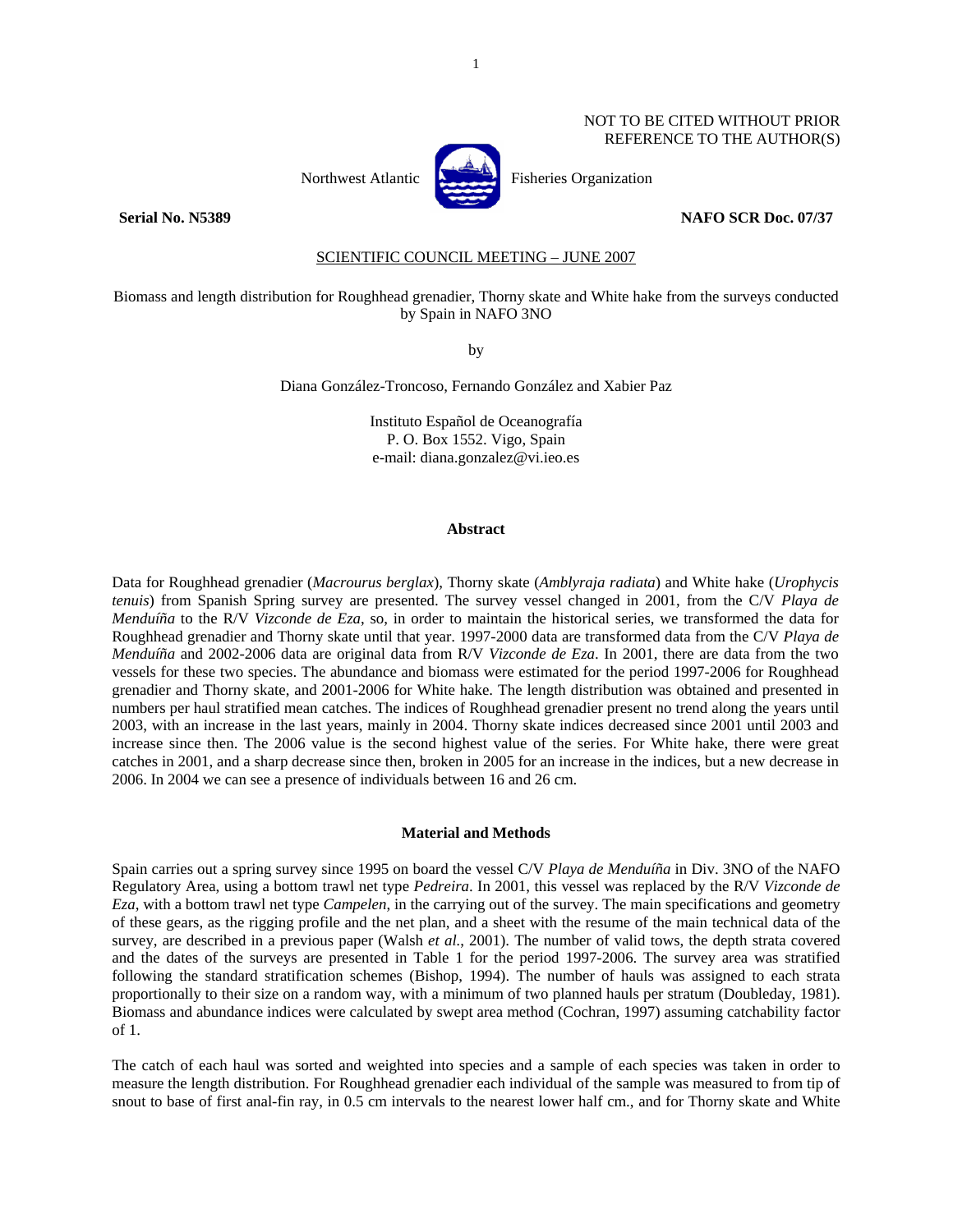hake each individual was measured to the total length to the nearest lower cm. We present the indices for the period 1997-2006 for Roughhead grenadier and Thorny skate. Years 1995 and 1996 are not representative, because these years the deeper strata were not surveyed, so they are not included in the analysis. Before 2001, we have no data for White hake in this survey. For this species, we present the data for the period 2001-2006.

Random samples of Roughhead grenadier were measured Length distribution estimated from catches is presented for the period 1997-2004.

For each species, the haul mean catch, with its variance, and the stratified mean catches by stratum and year, with the annual variance, are presented, transformed until 2000 and no-transformed in the period 2002-2006. In the year 2001, there are data transformed from the former vessel with original data from the new vessel. Besides this, the biomass per stratum and year, with the annual variance, are presented, as the stratified mean catches per haul length distribution. To more information about the calculation of these indices, see González Troncoso *et al.*, 2005. For White hake, it was no necessary to perform the calibration (González Troncoso and Paz, 2005)

## **Results**

## **Roughhead grenadier**

# **Introduction**

There is no directed fishery for Roughhead grenadier and most of the catches are taken as by-catches in the Greenland halibut fishery in Subareas 2 and 3. At the beginning of the Greenland halibut fishery in Subarea 3 of the Regulatory Area in 1988, the grenadier catches were systematically misreported as Roundnose grenadier. In last years the biomass of this species presents a decreasing trend (NAFO, 2006).

## **Mean Catches and Biomass**

The Roughhead grenadier haul mean catches by stratum are presented in Table 2, included swept area, number of hauls and SD. Roughhead grenadier stratified mean catches per tow by stratum and year and their SD are presented in Table 3.

The entire time series (1997-2006) of biomass and their SD estimates for Roughhead grenadier are presented in Table 4. Estimated parameters *a* and *b* values of length-weight relationship are presented in Table 5.

The indices of Roughhead grenadier present no trend along the years until 2003, with a marked increasing in 2004 and then remains stable with a slight decrease. The indices are over the 1997-2003 values. (Fig. 1 and 2).

### **Length Distribution**

Table 6 and Figures 3 and 4 show the stratified mean catches per haul length distribution by year, besides the sampled size and its catch, for the period 1997-2006. The data have been grouped two by two**,** so we present the data every two cm. We can follow easily a cohort since 1999. This last years it can be seen a quite good recruitment.

# **Thorny skate**

# **Introduction**

Thorny skate catches comprises the most of the skates catches during the Spanish spring survey and the Canadian surveys. This species is under TAC since 2004. Nominal catches increased in the mid-1980s with the commencement of a directed fishery for thorny skate The catches reached their lowest value in the period 1993- 1995. The biomass has been relatively stable form 1996 to 2005 but at lower level than in the mid-1980s (NAFO, 2006).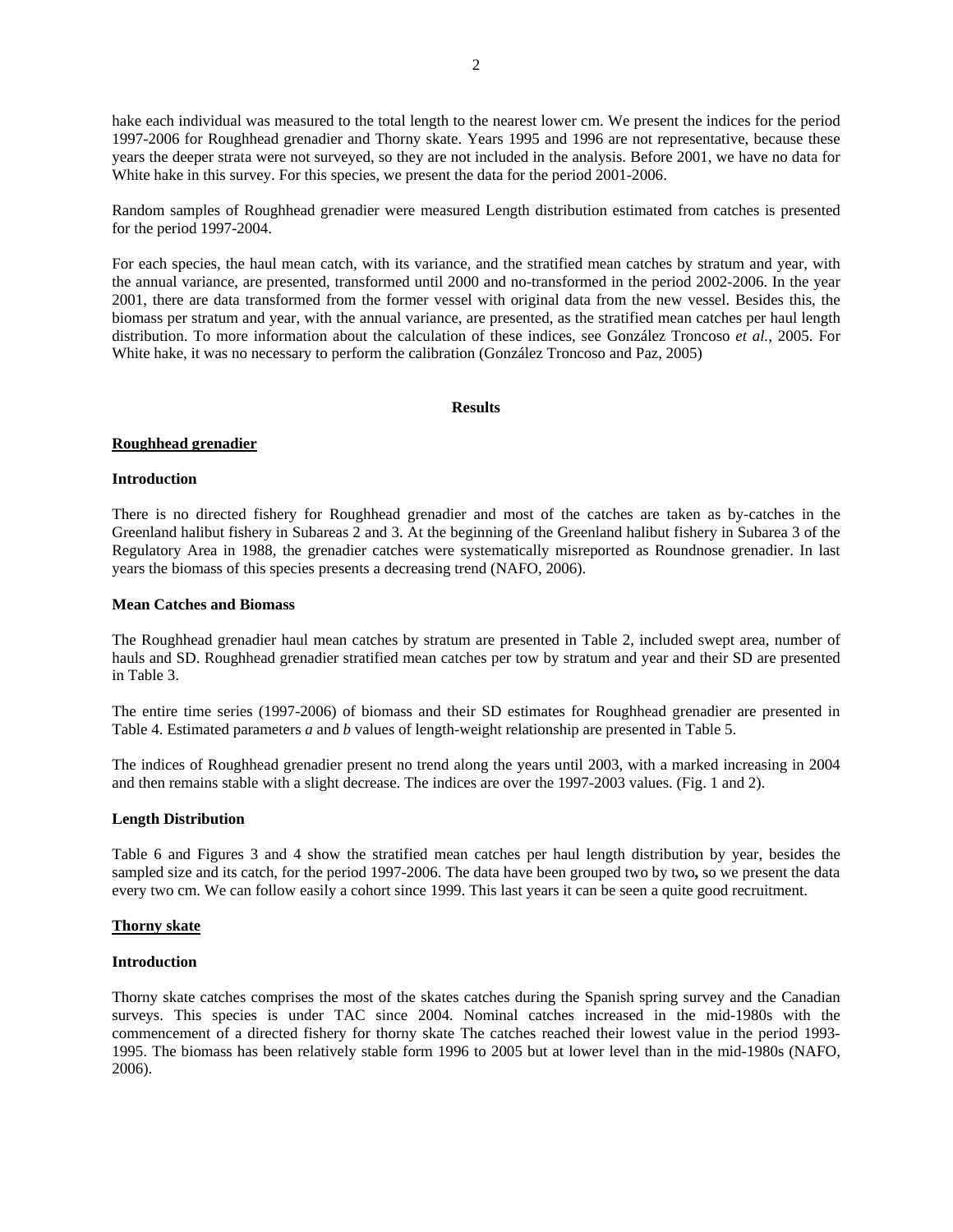# **Mean Catches and Biomass**

In Table 7 we present the Thorny skate haul mean catches by stratum, included swept area, number of hauls and SD. Their stratified mean catches per tow by stratum and year, next to their SD, are presented in Table 8.

The entire time series (1997-2006) of biomass and their SD estimates of Thorny skate are presented in Table 9. The estimated parameters *a* and *b* values of length-weight relationship are presented in Table 10.

The indices of the Thorny skate present a decreasing since the year 2001, but since 2004 an increasing in the biomass occurs. Values of the last three years (2004-2006) are in the level of the 2000 value, the highest of the time series (Fig. 5 and 6).

# **Length Distribution**

The stratified mean catches per haul length distribution by sex and year are presented in Table 11 and Figures 7 and 8, besides the sampled size and its catch, for the period 1997-2006, in two-cm groups. In 1997, we have a recruitment modal value that can be followed more or less until 2006. In 1998 there is another modal value at small lengths that can be more or less followed along the years, reaching a maximum in 2002. In 2002, too, there was a quite good recruitment, but we can no follow this peak in the following years. This year the trend is the same as last years.

# **White hake**

### **Introduction**

Catches of white hake in Div. 3NO peaked in 1987, then declined from 1988 to 1994. With the restriction of fishing by other countries to areas outside Canada's 200-mile limit in 1992, non-Canadian landings fell to zero. Average catch was at its lowest in 1995-2001; then increased in 2002 to decrease slightly in 2003. Total catch decreased a lot in 2004 and 2005. (NAFO, 2006)

## **Mean catches and biomass**

Table 12 presents the mean catches per stratum, besides the standard deviation, the surveyed area and the number of hauls. In table 13 and in Figure 9, the stratified mean catches per tow by stratum and year, as well as the annual variance, are presented. And in table 14 and Figure 10 we present the biomass per stratum and year, and the correspondent annual variance.

Table 15 presents the length weight relationship parameters for White hake for the period 2002-2006. In 2001, we have no sufficient data to calculate the parameters, so we used the parameters of the year 2002.

The indices of the White hake show a great presence in 2001, with a peak in the biomass that is more than the double of the 2002 biomass. In 2003 and 2004 the biomass decreased respect to the two previous years, and in 2005 an increasing occurs, reaching the second highest value in the series, but I 2006 the biomass decreased again up to 2004 value.

### **Length distribution**

Table 16 presents the stratified mean catches per tow length distribution, by sex and year, as the number of samples, the number of sampled individuals, the sampled catch, the sampled range, the total catch and the total numbers of hauls, and in Figures 11 and 12 it we can be seeing the distribution along the years.

In 2001, we can see a great presence of individuals, that decreasing in the later years. In 2002 and 2003, it is no presence of juveniles, although in 2004 there is a quite good presence of individuals between 16 and 26 cm. Except in 2004, no presence of new cohort is seen. In 2005, the length distribution decreased although the biomass increased. We can see the presence of individuals between 52 cm and 70 cm and a quite good presence of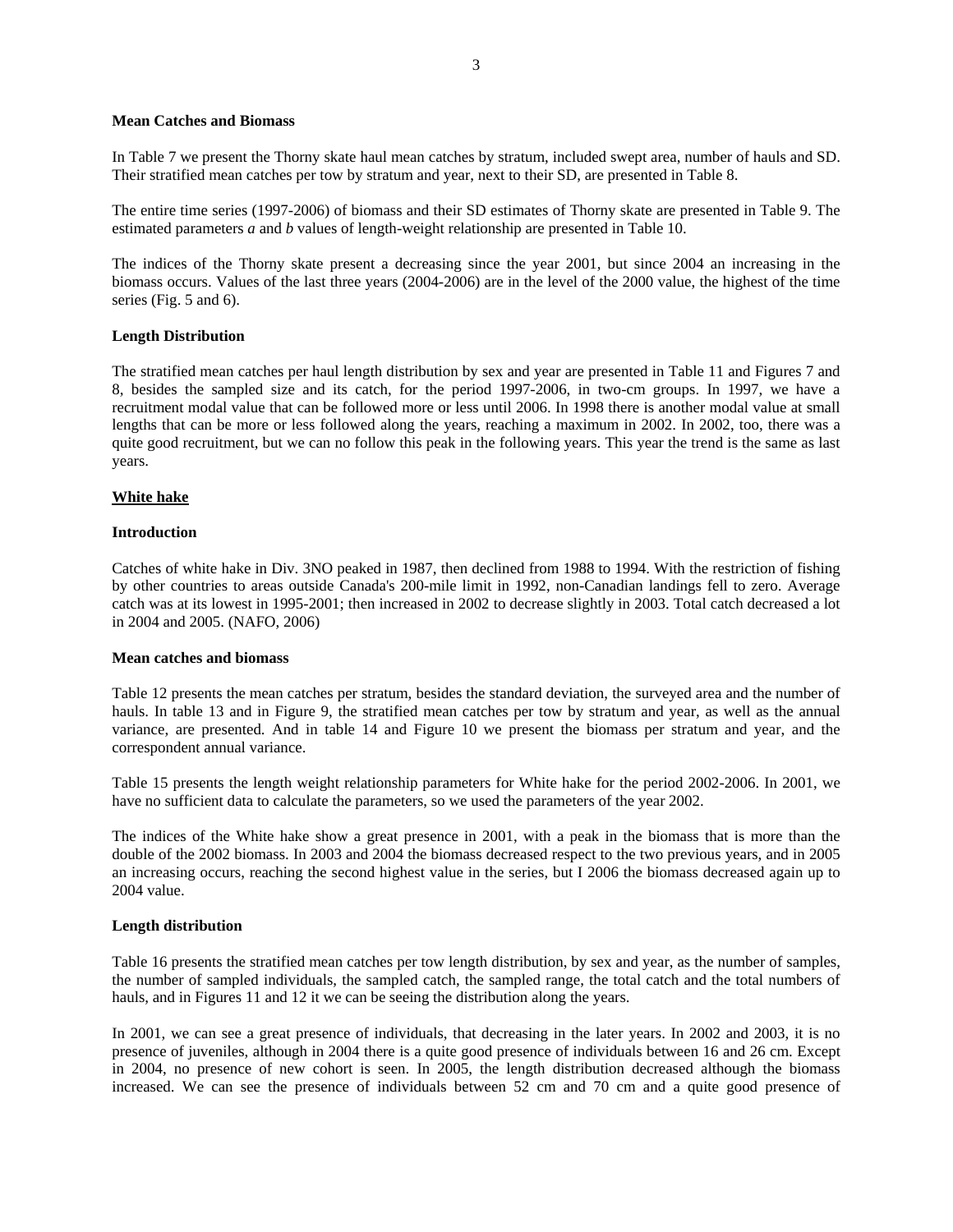individuals between 14 and 38 cm, but at low level compared with years 2001 and 2002. In 2006 there is no length class with a good presence.

## **References**

Bishop, C A.. 1994. Revisions and additions to stratification schemes used during research vessel surveys in NAFO subareas 2 and 3*.* NAFO SCR Doc., Nº 43, Serial nº N2413, 23 pp.

Cochran, W. G.. 1997. Sampling techniques. Ed. J. Wiley and Sons, N.Y., 428 pp.

- Doubleday, W. G.. 1981. Manual on groundfish surveys in the Northwest Atlantic. NAFO Sci. Coun. Studies, 2, 55.
- González Troncoso, D. and X. Paz. 2005. Biomass and length distribution for Atlantic cod, Thorny skate and White hake from the surveys conducted by Spain NAFO Divisions 3NO. NAFO SCR Doc., 05/26, Serial n° N5112, 29 pp.
- González Troncoso, D., X. Paz and F. González. 2005. Results for the Roughhead grenadier from the Spanish surveys conducted in the NAFO Regulatory Area of Divisions 3NO, 1997-2004. NAFO SCR Doc., 05/28, Serial nº N5114, 18 pp.

NAFO, 2006. Report of Scientific Council Meeting, 1-15 June 2006

Walsh, J.S., X. Paz and P. Durán. 2001. A preliminary investigation of the efficiency of Canadian and Spanish Survey bottom trawls on the Southern Bank. NAFO SCR Doc., 01/74, Serial nº N4453, 18 pp.

|              |                       |            | Depth strata |                 |
|--------------|-----------------------|------------|--------------|-----------------|
| Year         | Vessel                | Valid tows | covered (m)  | Dates           |
| 1997         | C/V Playa de Menduíña | 128        | 42-1263      | April 26-May 18 |
| 1998         | C/V Playa de Menduíña | 124        | 42-1390      | May 06-May 26   |
| 1999         | C/V Playa de Menduíña | 114        | 41-1381      | May 07-May 26   |
| 2000         | C/V Playa de Menduíña | 118        | 42-1401      | May 07-May 28   |
| $2001^{(*)}$ | R/V Vizconde de Eza   | 83         | 36-1156      | May 03-May 24   |
|              | C/V Playa de Menduíña | 121        | 40-1500      | May 05-May 23   |
| 2002         | R/V Vizconde de Eza   | 125        | 38-1540      | April 29-May 19 |
| 2003         | R/V Vizconde de Eza   | 118        | 38-1666      | May 11-June 02  |
| 2004         | R/V Vizconde de Eza   | 120        | 43-1539      | June 06–June 24 |
| 2005         | R/V Vizconde de Eza   | 119        | 47-1485      | June 10–June 29 |
| 2006         | R/V Vizconde de Eza   | 120        | 45-1480      | June 7-June 27  |

**TABLE 1.-** Spanish spring bottom trawl surveys on NAFO Div. 3NO: 1997-2006

 (\*) We took, for the calculation of the series, 83 hauls from the R/V *Vizconde de Eza* and 40 hauls from the C/V *Playa de Menduíña* (123 hauls in total)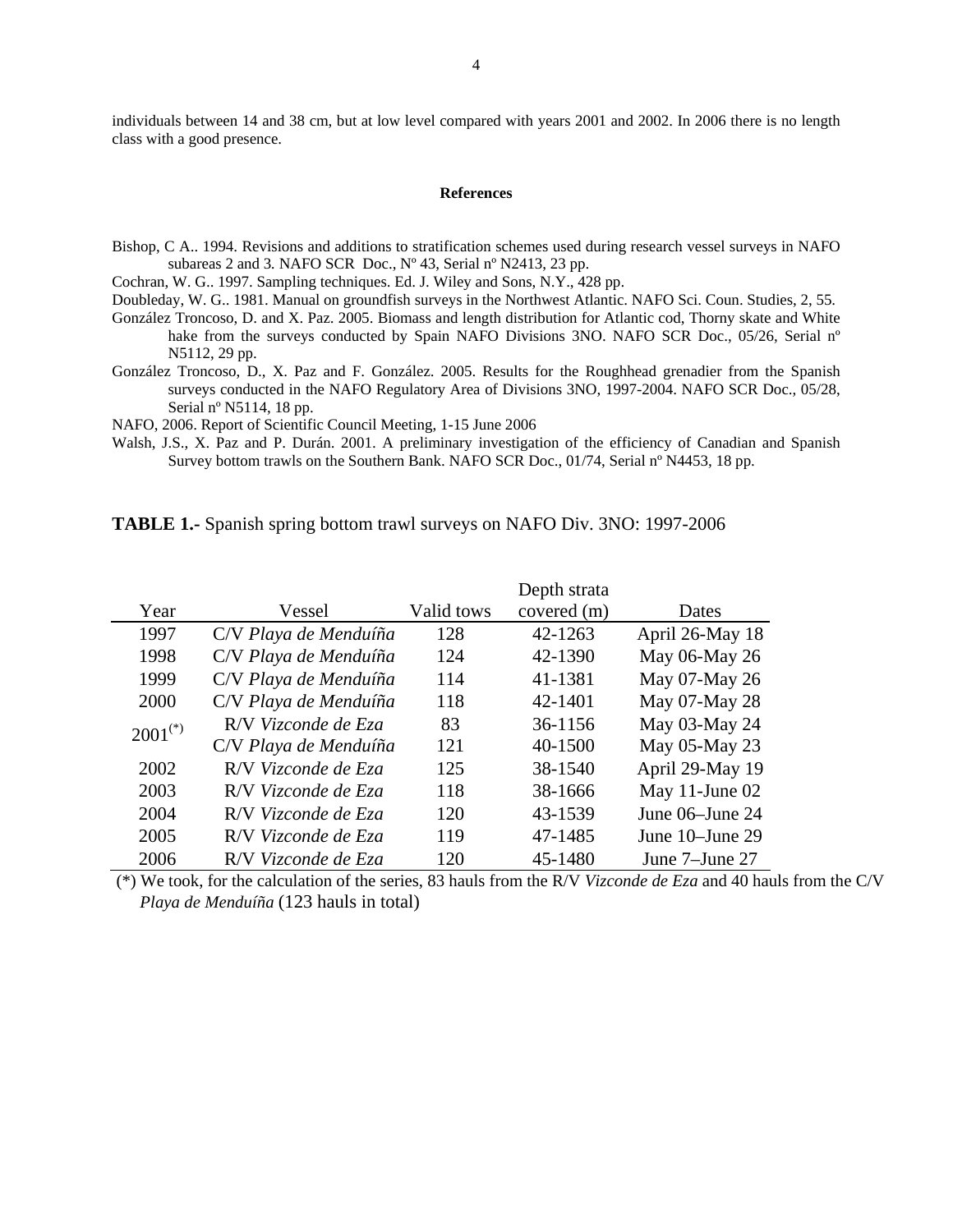**TABLE 2.-** Swept area, number of hauls and Roughhead grenadier mean catch (kg) and SD by stratum. Spanish Spring Surveys on NAFO Div. 3NO: 1997-2006. Swept area in square miles. n.s. means stratum not surveyed. 1997-2000 data are transformed C/V *Playa de Menduíña* data, and 2002-2006 data are original from R/V *Vizconde de Eza*. In 2001, there are data from the two vessels.

|         |        |                | 1997                      | 1998                     |        |                |                           |        |        |                | 1999                      |        |        | 2000           |                           |        |
|---------|--------|----------------|---------------------------|--------------------------|--------|----------------|---------------------------|--------|--------|----------------|---------------------------|--------|--------|----------------|---------------------------|--------|
|         | Swept  | Tow            | R. grenadier R. grenadier |                          | Swept  | Tow            | R. grenadier R. grenadier |        | Swept  | Tow            | R. grenadier R. grenadier |        | Swept  | Tow            | R. grenadier R. grenadier |        |
| Stratum | area   | number         | Mean catch                | SD                       | area   | number         | Mean catch                | SD     | area   | number         | Mean catch                | SD     | area   | number         | Mean catch                | SD     |
| 353     | 0.0480 | $\overline{4}$ | 0.000                     | 0.000                    | 0.0465 | $\overline{4}$ | 0.000                     | 0.000  | 0.0360 |                | 3<br>0.000                | 0.000  | 0.0356 | 3              | 0.002                     | 0.004  |
| 354     | 0.0233 | 2              | 0.000                     | 0.000                    | 0.0356 | 3              | 0.000                     | 0.000  | 0.0218 |                | $\mathbf{2}$<br>0.000     | 0.000  | 0.0356 | 3              | 0.000                     | 0.000  |
| 355     | 0.0233 | $\mathbf{2}$   | 0.000                     | 0.000                    | 0.0221 | $\overline{2}$ | 0.000                     | 0.000  | 0.0229 |                | $\overline{c}$<br>0.000   | 0.000  | 0.0233 | $\overline{c}$ | 0.083                     | 0.117  |
| 356     | 0.0225 | $\overline{c}$ | 0.000                     | 0.000                    | 0.0221 | $\overline{2}$ | 0.426                     | 0.602  | 0.0229 | $\overline{2}$ | 0.019                     | 0.026  | 0.0225 | $\overline{2}$ | 0.084                     | 0.016  |
| 357     | 0.0443 | $\overline{4}$ | 0.101                     | 0.202                    | 0.0240 |                | 0.000                     | 0.000  | 0.0236 |                | $\overline{c}$<br>0.216   | 0.152  | 0.0124 |                | 0.473                     |        |
| 358     | 0.0563 | 5              | 0.000                     | 0.000                    | 0.0236 | 3              | 0.000                     | 0.000  | 0.0349 | 3              | 0.233                     | 0.403  | 0.0341 | 3              | 0.000                     | 0.000  |
| 359     | 0.0690 | 6              | 0.000                     | 0.000                    | 0.0698 | 6              | 0.000                     | 0.000  | 0.0364 | 3              | 0.000                     | 0.000  | 0.0469 | $\overline{4}$ | 0.000                     | 0.000  |
| 360     | 0.3754 | 32             | 0.000                     | 0.000                    | 0.2561 | 25             | 0.000                     | 0.000  | 0.2325 | 19             | 0.000                     | 0.000  | 0.2396 | 20             | 0.000                     | 0.000  |
| 374     | 0.0353 | 3              | 0.000                     | 0.000                    | 0.0353 | 3              | 0.000                     | 0.000  | 0.0244 |                | $\sqrt{2}$<br>0.000       | 0.000  | 0.0240 | $\overline{2}$ | 0.000                     | 0.000  |
| 375     | 0.0116 |                | 0.000                     |                          | 0.0345 | 3              | 0.000                     | 0.000  | 0.0236 |                | $\mathbf{2}$<br>0.000     | 0.000  | 0.0244 | 2              | 0.000                     | 0.000  |
| 376     | 0.1583 | 14             | 0.000                     | 0.000                    | 0.0930 | 10             | 0.000                     | 0.000  | 0.1219 | 10             | 0.000                     | 0.000  | 0.1200 | 10             | 0.000                     | 0.000  |
| 377     | 0.0116 | $\mathbf{1}$   | 0.000                     |                          | 0.0229 | $\sqrt{2}$     | 0.000                     | 0.000  | 0.0240 |                | $\sqrt{2}$<br>0.000       | 0.000  | 0.0229 | $\sqrt{2}$     | 0.000                     | 0.000  |
| 378     | 0.0210 | $\mathbf{2}$   | 0.447                     | 0.632                    | 0.0120 | $\overline{c}$ | 0.000                     | 0.000  | 0.0229 |                | $\mathbf{2}$<br>0.298     | 0.421  | 0.0233 | 2              | 0.149                     | 0.211  |
| 379     | 0.0206 | 2              | 0.000                     | 0.000                    | 0.0356 | 3              | 0.011                     | 0.020  | 0.0236 |                | $\overline{c}$<br>0.024   | 0.034  | 0.0225 | $\mathbf{2}$   | 0.511                     | 0.722  |
| 380     | 0.0210 | $\mathbf{2}$   | 0.219                     | 0.309                    | 0.0113 | $\overline{2}$ | 0.000                     | 0.000  | 0.0236 |                | $\overline{c}$<br>0.003   | 0.005  | 0.0236 | $\overline{c}$ | 0.157                     | 0.220  |
| 381     | 0.0221 | 2              | 0.000                     | 0.000                    | 0.0229 | $\overline{c}$ | 0.000                     | 0.000  | 0.0229 |                | 2<br>0.000                | 0.000  | 0.0236 | 2              | 0.074                     | 0.100  |
| 382     | 0.0461 | $\overline{4}$ | 0.000                     | 0.000                    | 0.0229 | 3              | 0.000                     | 0.000  | 0.0484 | $\overline{4}$ | 0.000                     | 0.000  | 0.0499 | $\overline{4}$ | 0.004                     | 0.009  |
| 721     | 0.0221 | $\overline{2}$ | 0.000                     | 0.000                    | 0.0203 | $\overline{2}$ | 0.758                     | 0.253  | 0.0244 | $\overline{2}$ | 2.443                     | 0.132  | 0.0236 | $\mathbf{2}$   | 0.812                     | 0.778  |
| 722     | 0.0214 | 2              | 0.026                     | 0.036                    | 0.0101 | $\overline{2}$ | 3.950                     | 0.385  | 0.0229 |                | $\overline{c}$<br>3.865   | 3.202  | 0.0218 | $\overline{c}$ | 4.767                     | 1.204  |
| 723     | 0.0210 | 2              | 0.000                     | 0.000                    | 0.0233 | $\overline{2}$ | 0.255                     | 0.361  | 0.0229 |                | 2<br>2.367                | 2.528  | 0.0248 | 2              | 2.859                     | 1.554  |
| 724     | 0.0225 | $\overline{2}$ | 0.562                     | 0.048                    | 0.0206 | $\overline{2}$ | 1.064                     | 0.349  | 0.0225 |                | $\sqrt{2}$<br>3.678       | 0.217  | 0.0233 | $\overline{c}$ | 4.130                     | 1.074  |
| 725     | 0.0206 | $\mathbf{2}$   | 0.000                     | 0.000                    | 0.0086 | $\mathbf{1}$   | 0.077                     | ÷.     | 0.0229 |                | $\mathbf{2}$<br>3.718     | 3.790  | 0.0210 | 2              | 12.646                    | 17.511 |
| 726     | n.s.   | n.s.           | n.s.                      | n.s.                     | 0.0094 | $\overline{2}$ | 2.213                     | 2.336  | 0.0225 | $\overline{2}$ | 7.296                     | 0.205  | 0.0221 | $\mathbf{2}$   | 14.727                    | 0.120  |
| 727     | 0.0094 | -1             | 0.358                     |                          | 0.0233 |                | 0.196                     | 0.181  | 0.0236 | $\overline{2}$ | 0.661                     | 0.236  | 0.0210 | $\overline{2}$ | 2.499                     | 2.726  |
| 728     | 0.0214 | $\mathbf{2}$   | 0.835                     | 0.167                    | 0.0206 | $\overline{2}$ | 0.919                     | 0.457  | 0.0233 |                | $\sqrt{2}$<br>17.996      | 15.217 | 0.0210 | $\overline{c}$ | 7.249                     | 6.640  |
| 752     | 0.0218 | $\overline{2}$ | 8.836                     | 3.973                    | 0.0229 | $\overline{2}$ | 8.172                     | 6.983  | 0.0233 | $\overline{2}$ | 9.032                     | 3.744  | 0.0206 | 2              | 26.663                    | 9.968  |
| 753     | 0.0214 | $\mathbf{2}$   | 15.528                    | 7.705                    | 0.0218 | $\overline{2}$ | 35.635                    | 9.342  | 0.0229 | $\overline{2}$ | 28.442                    | 30.760 | 0.0218 | $\mathbf{2}$   | 49.154                    | 1.830  |
| 754     | 0.0330 | 3              | 70.193                    | 8.839                    | 0.0210 | $\sqrt{2}$     | 60.723                    | 3.985  | 0.0206 | $\overline{c}$ | 26.373                    | 8.716  | 0.0195 | $\overline{2}$ | 66.801                    | 41.403 |
| 755     | n.s.   | n.s.           | n.s.                      | n.s.                     | 0.0206 | $\overline{2}$ | 42.088                    | 3.130  | 0.0311 | 3              | 23.467                    | 7.041  | 0.0431 | $\overline{4}$ | 28.192                    | 7.595  |
| 756     | 0.0109 | $\overline{1}$ | 3.252                     |                          | 0.0225 | $\overline{2}$ | 6.895                     | 5.707  | 0.0225 |                | $\overline{c}$<br>29.642  | 5.995  | 0.0203 | 2              | 17.852                    | 0.205  |
| 757     | 0.0304 | 3              | 20.873                    | 17.870                   | 0.0206 | $\overline{c}$ | 39.313                    | 39.079 | 0.0233 |                | $\mathbf{2}$<br>8.896     | 5.646  | 0.0214 | 2              | 88.705                    | 79.940 |
| 758     | 0.0214 | $\overline{c}$ | 46.823                    | 8.232                    | 0.0105 | $\overline{2}$ | 77.034                    | 32.807 | 0.0214 | $\overline{2}$ | 46.200                    | 23.151 | 0.0210 | $\overline{2}$ | 55.334                    | 32.746 |
| 759     | n.s.   | n.s.           | n.s.                      | n.s.                     | 0.0214 | $\overline{2}$ | 66.392                    | 41.956 | 0.0218 |                | $\sqrt{2}$<br>22.491      | 13.002 | 0.0210 | 2              | 32.826                    | 6.694  |
| 760     | 0.0105 | 1              | 3.916                     | $\overline{\phantom{a}}$ | 0.0214 | $\overline{2}$ | 8.862                     | 1.890  | 0.0225 |                | $\mathbf{2}$<br>4.010     | 1.409  | 0.0210 | 2              | 17.758                    | 2.817  |
| 761     | 0.0315 | 3              | 19.198                    | 3.744                    | 0.0206 | $\overline{2}$ | 25.190                    | 8.102  | 0.0210 |                | 2<br>16.592               | 10.125 | 0.0221 | 2              | 11.535                    | 5.093  |
| 762     | 0.0308 | 3              | 24.278                    | 18.462                   | 0.0094 | $\overline{2}$ | 30.068                    | 18.564 | 0.0210 |                | $\mathbf{2}$<br>17.354    | 9.397  | 0.0203 | $\overline{2}$ | 18.990                    | 4.928  |
| 763     | n.s.   | n.s.           | n.s.                      | n.s.                     | 0.0218 | $\overline{2}$ | 10.820                    | 5.285  | 0.0311 |                | 3<br>11.447               | 3.789  | 0.0416 | $\overline{4}$ | 14.523                    | 15.110 |
| 764     | 0.0206 | 2              | 6.393                     | 4.081                    | 0.0218 | $\overline{2}$ | 4.827                     | 2.059  | 0.0225 |                | $\mathbf{2}$<br>4.044     | 1.240  | 0.0218 | 2              | 4.427                     | 2.047  |
| 765     | 0.0206 | 2              | 11.752                    | 5.592                    | 0.0098 | $\overline{2}$ | 6.734                     | 3.431  | 0.0221 |                | 2<br>6.197                | 1.421  | 0.0203 | 2              | 7.755                     | 4.467  |
| 766     | 0.0308 | 3              | 7.741                     | 2.498                    | 0.0191 | $\overline{2}$ | 6.895                     | 1.902  | 0.0218 | $\overline{2}$ | 5.516                     | 3.371  | 0.0214 | $\overline{c}$ | 3.184                     | 1.156  |
| 767     | n.s.   | n.s.           | n.s.                      | n.s.                     | 0.0109 | $\overline{c}$ | 6.529                     | 2.950  | 0.0214 |                | 2<br>4.844                | 0.277  | 0.0210 | 2              | 2.537                     | 0.506  |

$$
SD = \frac{\sum (x_i - \overline{x})^2}{n - 1}
$$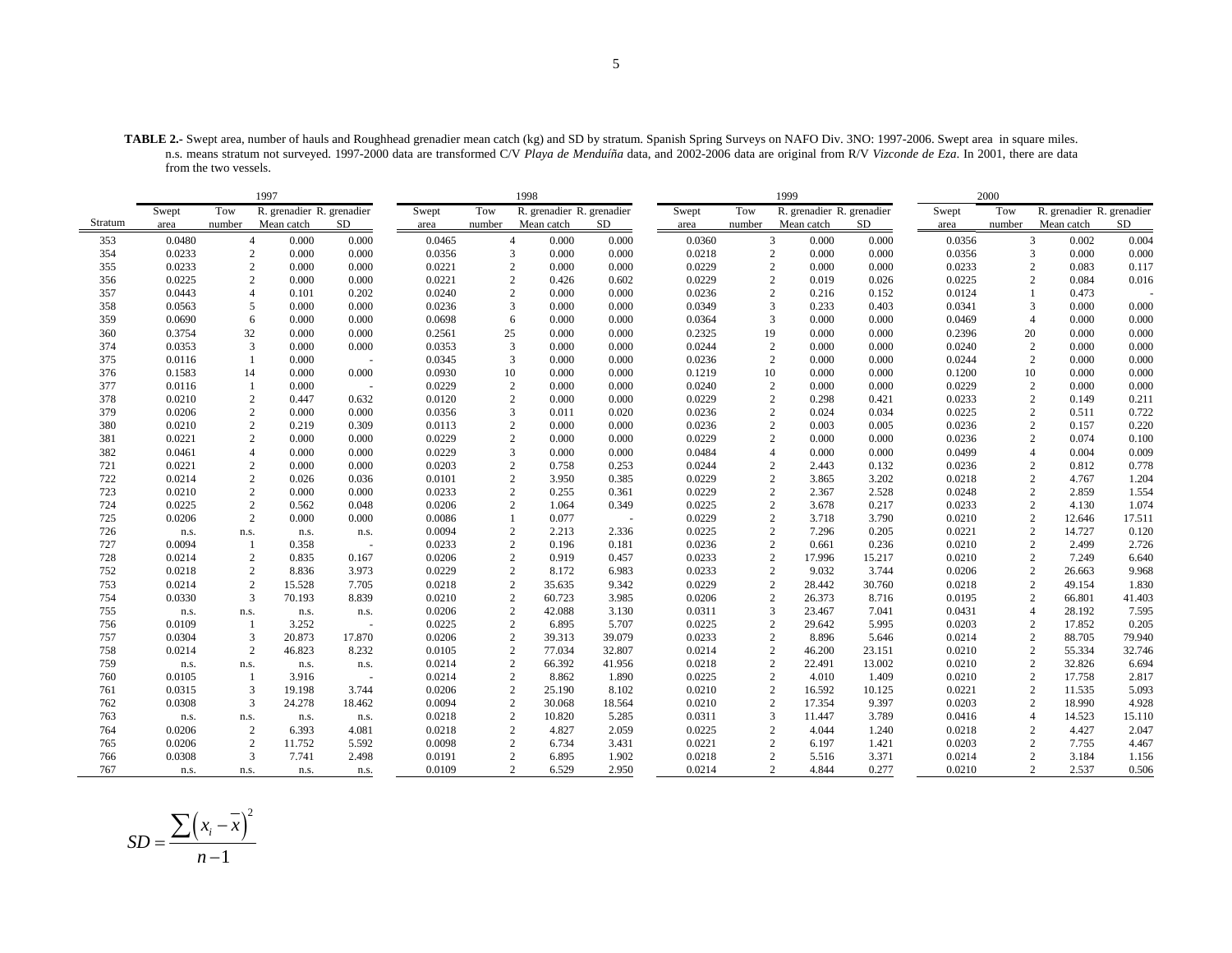|                                                                                                                                                                                 |               |                        | 2001                       |                    |               |                | 2002                       |                    |               |                        | 2003                       |                           |
|---------------------------------------------------------------------------------------------------------------------------------------------------------------------------------|---------------|------------------------|----------------------------|--------------------|---------------|----------------|----------------------------|--------------------|---------------|------------------------|----------------------------|---------------------------|
| Stratum<br>353<br>354<br>355<br>356<br>357<br>358<br>359<br>360<br>374<br>375<br>376<br>377<br>378<br>379<br>380<br>381<br>382<br>721<br>722<br>723<br>724<br>725<br>726<br>727 | Swept<br>area | Tow<br>number          | R. grenadier<br>Mean catch | R. grenadier<br>SD | Swept<br>area | Tow<br>number  | R. grenadier<br>Mean catch | R. grenadier<br>SD | Swept<br>area | Tow<br>number          | R. grenadier<br>Mean catch | R. grenadier<br><b>SD</b> |
|                                                                                                                                                                                 | 0.0341        | 3                      | 0.000                      | 0.000              | 0.0476        | $\overline{4}$ | 0.000                      | 0.000              | 0.0334        | 3                      | 0.000                      | 0.000                     |
|                                                                                                                                                                                 | 0.0338        | 3                      | 0.000                      | 0.000              | 0.0356        | 3              | 0.000                      | 0.000              | 0.0338        | 3                      | 0.000                      | 0.000                     |
|                                                                                                                                                                                 | 0.0240        | $\mathfrak{2}$         | 0.000                      | 0.000              | 0.0236        | $\overline{c}$ | 0.000                      | 0.000              | 0.0229        | 2                      | 0.000                      | 0.000                     |
|                                                                                                                                                                                 | 0.0240        | $\overline{c}$         | 0.000                      | 0.000              | 0.0233        | 2              | 0.000                      | 0.000              | 0.0225        | $\mathfrak{2}$         | 0.115                      | 0.163                     |
|                                                                                                                                                                                 | 0.0244        | $\overline{c}$         | 0.170                      | 0.240              | 0.0240        | $\overline{c}$ | 1.050                      | 1.061              | 0.0229        | $\overline{c}$         | 1.385                      | 1.959                     |
|                                                                                                                                                                                 | 0.0345        | 3                      | 0.000                      | 0.000              | 0.0345        | 3              | 0.500                      | 0.700              | 0.0338        | 3                      | 0.000                      | 0.000                     |
|                                                                                                                                                                                 | 0.0803        | $\overline{7}$         | 0.000                      | 0.000              | 0.0686        | 6              | 0.041                      | 0.100              | 0.0791        | $\overline{7}$         | 0.000                      | 0.000                     |
|                                                                                                                                                                                 | 0.2423        | 20                     | 0.390                      | 1.744              | 0.2865        | 25             | 0.000                      | 0.000              | 0.2254        | 20                     | 0.000                      | 0.000                     |
|                                                                                                                                                                                 | 0.0240        | 2                      | 0.000                      | 0.000              | 0.0345        | $\overline{3}$ | 0.000                      | 0.000              | 0.0225        | $\overline{2}$         | 0.000                      | 0.000                     |
|                                                                                                                                                                                 | 0.0338        | 3                      | 0.000                      | 0.000              | 0.0353        | 3              | 0.000                      | 0.000              | 0.0330        | 3                      | 0.000                      | 0.000                     |
|                                                                                                                                                                                 | 0.1155        | 10                     | 0.000                      | 0.000              | 0.1140        | 10             | 0.000                      | 0.000              | 0.1125        | 10                     | 0.000                      | 0.000                     |
|                                                                                                                                                                                 | 0.0229        | $\mathfrak{2}$         | 0.000                      | 0.000              | 0.0229        | $\overline{2}$ | 0.273                      | 0.386              | 0.0225        | $\boldsymbol{2}$       | 0.000                      | 0.000                     |
|                                                                                                                                                                                 | 0.0236        | $\mathfrak{2}$         | 0.000                      | 0.000              | 0.0233        | $\overline{2}$ | 0.008                      | 0.011              | 0.0225        | $\overline{c}$         | 0.000                      | 0.000                     |
|                                                                                                                                                                                 | 0.0229        | 2                      | 0.430                      | 0.580              | 0.0229        | $\overline{2}$ | 0.265                      | 0.375              | 0.0229        | $\overline{c}$         | 0.124                      | 0.175                     |
|                                                                                                                                                                                 | 0.0206        | $\mathfrak{2}$         | 0.03                       | 0.048              | 0.0225        | $\overline{2}$ | 0.008                      | 0.011              | 0.0229        | $\overline{c}$         | 0.085                      | 0.120                     |
|                                                                                                                                                                                 | 0.0236        | $\mathbf{2}$           | 0.00                       | 0.00               | 0.0229        | $\overline{2}$ | 0.000                      | 0.000              | 0.0229        | $\overline{c}$         | 0.000                      | 0.000                     |
|                                                                                                                                                                                 | 0.0469        | $\overline{4}$         | 0.00                       | 0.00               | 0.0341        | 3              | 0.002                      | 0.004              | 0.0454        | 4                      | 0.000                      | 0.000                     |
|                                                                                                                                                                                 | 0.0248        | $\mathfrak{2}$         | 0.220                      | 0.085              | 0.0233        | $\overline{c}$ | 1.250                      | 1.768              | 0.0225        | $\overline{c}$         | 0.000                      | 0.000                     |
|                                                                                                                                                                                 | 0.0233        | $\overline{c}$         | 2.465                      | 2.878              | 0.0236        | $\overline{c}$ | 10.930                     | 14.213             | 0.0221        | $\overline{c}$         | 4.315                      | 4.547                     |
|                                                                                                                                                                                 | 0.0240        | $\overline{2}$         | 1.705                      | 0.304              | 0.0233        | $\overline{c}$ | 0.700                      | 0.283              | 0.0229        | $\overline{c}$         | 8.370                      | 3.253                     |
|                                                                                                                                                                                 | 0.0353        | 3                      | 7.507                      | 3.835              | 0.0225        | $\overline{c}$ | 10.000                     | 4.384              | 0.0225        | $\overline{c}$         | 4.980                      | 1.669                     |
|                                                                                                                                                                                 | 0.0116        | $\overline{2}$         | 1.415                      | 1.832              | 0.0225        | $\overline{c}$ | 2.650                      | 1.344              | 0.0229        | $\overline{2}$         | 0.377                      | 0.532                     |
|                                                                                                                                                                                 | 0.0116        | $\overline{2}$         | 4.304                      | 5.509              | 0.0214        | $\overline{c}$ | 2.650                      | 1.909              | 0.0225        | $\overline{2}$         | 0.000                      | 0.000                     |
|                                                                                                                                                                                 | 0.0225        | $\mathfrak{2}$         | 0.21                       | 0.132              | 0.0233        | $\overline{c}$ | 0.570                      | 0.806              | 0.0218        | $\overline{2}$         | 21.900                     | 24.607                    |
| 728                                                                                                                                                                             | 0.0229        | $\sqrt{2}$             | 1.00                       | 0.241              | 0.0229        | $\overline{c}$ | 0.620                      | 0.876              | 0.0225        | $\mathfrak{2}$         | 32.650                     | 3.748                     |
| 752                                                                                                                                                                             | 0.0210        | $\mathfrak{2}$         | 6.04                       | 3.455              | 0.0116        |                | 1.950                      | 2.758              | 0.0229        | $\mathfrak{2}$         | 77.900                     | 100.268                   |
| 753                                                                                                                                                                             | 0.0214        | $\mathfrak{2}$         | 31.57                      | 21.165             | 0.0229        | $\overline{2}$ | 5.400                      | 7.637              | 0.0229        | $\mathfrak{2}$         | 57.050                     | 55.791                    |
| 754                                                                                                                                                                             | 0.0195        | $\overline{c}$         | 75.61                      | 17.890             | 0.0341        | 3              | 98.450                     | 82.237             | 0.0218        | $\mathfrak{2}$         | 65.600                     | 40.729                    |
| 755                                                                                                                                                                             | 0.0416        | $\overline{4}$         | 24.29                      | 19.579             | 0.0338        | 3              | 1.460                      | 1.307              | 0.0221        | $\mathfrak{2}$         | 18.200                     | 25.597                    |
| 756                                                                                                                                                                             | 0.0113        | 2                      | 12.796                     | 11.520             | 0.0229        | $\overline{2}$ | 11.750                     | 10.819             | 0.0221        | $\overline{2}$         | 7.160                      | 9.051                     |
| 757                                                                                                                                                                             | 0.0233        | $\mathcal{D}_{\alpha}$ | 20.43                      | 16.686             | 0.0225        | $\mathcal{D}$  | 16.250                     | 16.193             | 0.0221        | $\mathcal{D}_{\alpha}$ | 8.575                      | 2.765                     |

757 0.0233 2 20.43 16.686 0.0225 2 16.250 16.193 0.0221 2 8.575 2.765758 0.0218 2 69.10 46.916 0.0225 2 141.550 101.470 0.0221 2 41.050 58.053759 0.0221 2 59.11 50.035 0.0225 2 69.250 97.934 0.0113 1 78.080 -760 0.0229 2 7.195 9.468 0.0229 2 11.950 4.172 0.0218 2 40.650 3.465761 0.0225 2 15.515 2.524 0.0225 2 5.350 5.445 0.0225 2 12.750 9.263

762 0.0116 2 2.839 3.040 0.0225 2 0.325 0.460 0.0225 2 14.650 3.861763 0.0330 3 15.35 12.271 0.0225 2 1.225 1.732 0.0311 3 2.717 4.705764 0.0240 2 5.550 3.323 0.0236 2 20.050 11.526 0.0221 2 19.420 19.771

765 0.0113 2 4.385 0.685 0.0236 2 2.700 2.404 0.0113 1 10.400 -

766 0.0203 2 2.65 1.233 0.0233 2 9.125 9.016 0.0225 2 5.690 6.548767 0.0218 2 3.09 1.673 0.0225 2 9.150 12.940 0.0229 2 3.130 2.461

 $9.263$ <br> $3.861$ 

19.771

6.548

TABLE 2 (cont.).- Swept area, number of hauls and Roughhead grenadier mean catch (kg) and SD by stratum. Spanish Spring Surveys on NAFO Div. 3NO: 1997-2006. Swept area in square miles. n.s. means stratum not surveyed. 1997-2000 data are transformed C/V *Playa de Menduíña* data, and 2002-2006 data are original from R/V *Vizconde de Eza*. In 2001, there are data from the two vessels.

$$
(**) SD = \frac{\sum (x_i - \bar{x})^2}{n - 1}
$$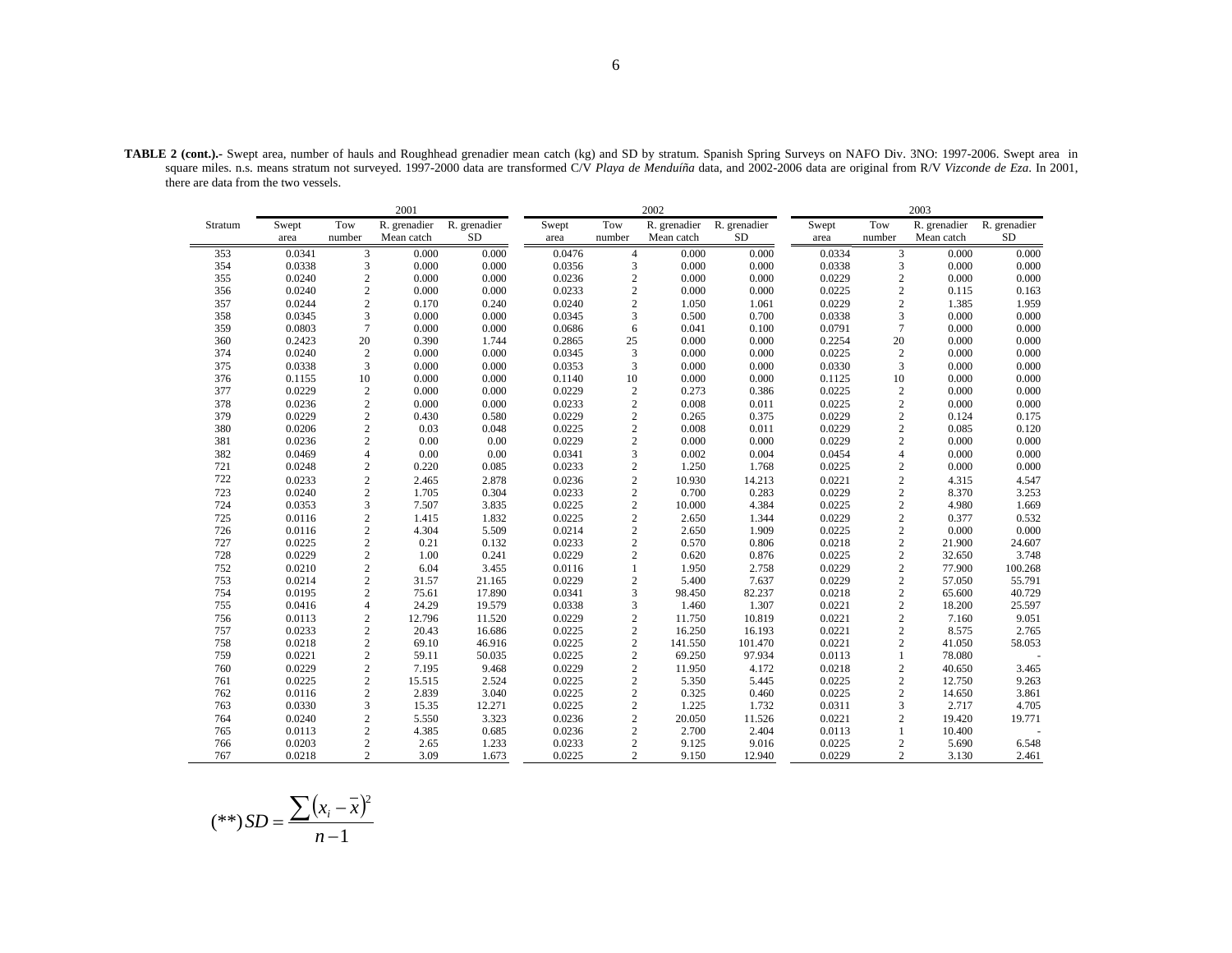|         |        |                | 2004         |              |        |                | 2005         |              |        |                  | 2006         |              |
|---------|--------|----------------|--------------|--------------|--------|----------------|--------------|--------------|--------|------------------|--------------|--------------|
| Stratum | Swept  | Tow            | R. grenadier | R. grenadier | Swept  | Tow            | R. grenadier | R. grenadier | Swept  | Tow              | R. grenadier | R. grenadier |
|         | area   | number         | Mean catch   | SD           | area   | number         | Mean catch   | <b>SD</b>    | area   | number           | Mean catch   | <b>SD</b>    |
| 353     | 0.0338 | $\overline{3}$ | 0.000        | 0.000        | 0.0353 | $\overline{3}$ | 0.000        | 0.000        | 0.0371 | 3                | 0.000        | 0.000        |
| 354     | 0.0345 | 3              | 0.000        | 0.000        | 0.0353 | 3              | 0.000        | 0.000        | 0.0364 | 3                | 0.000        | 0.000        |
| 355     | 0.0229 | $\sqrt{2}$     | 0.000        | 0.000        | 0.0225 | $\sqrt{2}$     | 0.000        | 0.000        | 0.0248 | $\mathfrak{2}$   | 0.000        | 0.000        |
| 356     | 0.0221 | $\overline{c}$ | 1.225        | 1.732        | 0.0233 | $\overline{c}$ | 0.260        | 0.368        | 0.0240 | $\overline{c}$   | 0.350        | 0.495        |
| 357     | 0.0229 | $\sqrt{2}$     | 0.027        | 0.037        | 0.0233 | $\overline{c}$ | 15.785       | 3.090        | 0.0244 | $\mathbf{2}$     | 42.575       | 1.407        |
| 358     | 0.0330 | 3              | 0.007        | 0.012        | 0.0349 | 3              | 0.000        | 0.000        | 0.0349 | 3                | 0.000        | 0.000        |
| 359     | 0.0791 | $\tau$         | 0.479        | 1.267        | 0.0814 | $\overline{7}$ | 0.103        | 0.217        | 0.0975 | 8                | 0.000        | 0.000        |
| 360     | 0.2310 | 20             | 0.000        | 0.000        | 0.2325 | 20             | 0.000        | 0.000        | 0.2340 | 19               | 0.000        | 0.000        |
| 374     | 0.0233 | $\sqrt{2}$     | 0.000        | 0.000        | 0.0229 | $\overline{2}$ | 0.000        | 0.000        | 0.0236 | $\sqrt{2}$       | 0.000        | 0.000        |
| 375     | 0.0338 | $\overline{3}$ | 0.000        | 0.000        | 0.0349 | 3              | 0.000        | 0.000        | 0.0364 | 3                | 0.000        | 0.000        |
| 376     | 0.1166 | 10             | 0.000        | 0.000        | 0.1174 | 10             | 0.000        | 0.000        | 0.1219 | 10               | 0.000        | 0.000        |
| 377     | 0.0218 | $\sqrt{2}$     | 0.000        | 0.000        | 0.0233 | 2              | 0.000        | 0.000        | 0.0236 | $\mathbf{2}$     | 0.000        | 0.000        |
| 378     | 0.0225 | $\sqrt{2}$     | 0.000        | 0.000        | 0.0225 | $\overline{2}$ | 0.620        | 0.877        | 0.0240 | $\overline{c}$   | 0.260        | 0.367        |
| 379     | 0.0124 | 1              | 3.960        |              | 0.0236 | $\overline{c}$ | 26.975       | 17.006       | 0.0236 | $\overline{c}$   | 112.080      | 148.252      |
| 380     | 0.0221 | $\sqrt{2}$     | 278.650      | 209.516      | 0.0229 | $\overline{c}$ | 194.750      | 113.491      | 0.0229 | $\overline{c}$   | 130.294      | 89.342       |
| 381     | 0.0225 | $\sqrt{2}$     | 4.145        | 5.169        | 0.0233 | $\overline{c}$ | 17.450       | 11.384       | 0.0229 | $\overline{c}$   | 101.485      | 42.122       |
| 382     | 0.0461 | $\overline{4}$ | 0.080        | 0.160        | 0.0458 | $\overline{4}$ | 0.235        | 0.286        | 0.0469 | $\overline{4}$   | 0.200        | 0.400        |
| 721     | 0.0221 | $\sqrt{2}$     | 3.473        | 0.449        | 0.0229 | $\overline{c}$ | 1.173        | 1.609        | 0.0236 | $\sqrt{2}$       | 3.005        | 3.415        |
| 722     | 0.0218 | $\sqrt{2}$     | 4.530        | 2.676        | 0.0233 | $\overline{2}$ | 5.415        | 4.985        | 0.0240 | $\overline{c}$   | 0.901        | 1.005        |
| 723     | 0.0229 | $\,2$          | 10.053       | 4.938        | 0.0233 | $\overline{c}$ | 21.528       | 23.869       | 0.0236 | $\boldsymbol{2}$ | 20.810       | 0.919        |
| 724     | 0.0214 | $\overline{c}$ | 10.746       | 0.701        | 0.0225 | $\overline{c}$ | 9.500        | 8.514        | 0.0233 | $\overline{c}$   | 4.712        | 4.322        |
| 725     | 0.0225 | $\overline{c}$ | 92.415       | 82.046       | 0.0236 | $\overline{c}$ | 104.420      | 135.072      | 0.0233 | $\overline{2}$   | 48.050       | 48.578       |
| 726     | 0.0225 | $\sqrt{2}$     | 59.865       | 19.608       | 0.0113 | 1              | 34.900       | ÷,           | 0.0225 | $\overline{c}$   | 21.017       | 5.822        |
| 727     | 0.0233 | $\sqrt{2}$     | 16.700       | 1.697        | 0.0229 | $\overline{c}$ | 18.650       | 12.657       | 0.0225 | $\overline{c}$   | 14.650       | 7.283        |
| 728     | 0.0180 | $\overline{c}$ | 15.650       | 9.687        | 0.0109 | $\mathbf{1}$   | 35.400       |              | 0.0225 | $\overline{c}$   | 25.250       | 1.626        |
| 752     | 0.0214 | $\sqrt{2}$     | 94.610       | 95.162       | 0.0236 | $\overline{c}$ | 21.590       | 3.677        | 0.0225 | $\boldsymbol{2}$ | 25.200       | 10.041       |
| 753     | 0.0218 | $\sqrt{2}$     | 63.835       | 45.912       | 0.0225 | $\sqrt{2}$     | 63.320       | 12.629       | 0.0225 | $\sqrt{2}$       | 14.863       | 7.973        |
| 754     | 0.0214 | $\overline{c}$ | 33.355       | 11.377       | 0.0225 | $\overline{c}$ | 13.957       | 14.981       | 0.0225 | $\overline{c}$   | 5.055        | 7.148        |
| 755     | 0.0319 | 3              | 14.658       | 21.304       | 0.0450 | $\overline{4}$ | 34.228       | 9.637        | 0.0338 | 3                | 22.257       | 27.055       |
| 756     | 0.0218 | $\sqrt{2}$     | 9.772        | 3.778        | 0.0233 | $\overline{c}$ | 23.675       | 12.693       | 0.0229 | $\overline{c}$   | 26.875       | 13.103       |
| 757     | 0.0218 | $\sqrt{2}$     | 12.890       | 8.330        | 0.0225 | $\overline{c}$ | 17.758       | 8.403        | 0.0225 | $\overline{c}$   | 7.399        | 6.079        |
| 758     | 0.0214 | $\overline{c}$ | 32.955       | 10.260       | 0.0225 | $\overline{c}$ | 34.043       | 1.042        | 0.0225 | $\overline{c}$   | 111.965      | 139.915      |
| 759     | 0.0214 | $\sqrt{2}$     | 39.980       | 4.921        | 0.0229 | $\overline{c}$ | 46.825       | 37.512       | 0.0225 | $\overline{c}$   | 2.410        | 3.242        |
| 760     | 0.0221 | $\sqrt{2}$     | 76.475       | 94.293       | 0.0229 | $\overline{c}$ | 57.790       | 20.492       | 0.0225 | $\overline{c}$   | 42.124       | 31.854       |
| 761     | 0.0221 | $\sqrt{2}$     | 25.610       | 28.055       | 0.0221 | $\overline{c}$ | 37.553       | 18.438       | 0.0233 | $\overline{c}$   | 18.333       | 4.104        |
| 762     | 0.0233 | $\sqrt{2}$     | 15.729       | 4.594        | 0.0225 | $\overline{c}$ | 11.938       | 8.432        | 0.0233 | $\overline{c}$   | 22.712       | 29.399       |
| 763     | 0.0326 | $\overline{3}$ | 28,000       | 21.696       | 0.0334 | 3              | 13.424       | 3.205        | 0.0225 | $\overline{2}$   | 29.163       | 24.236       |
| 764     | 0.0229 | $\overline{2}$ | 40.790       | 41.988       | 0.0233 | 2              | 1.161        | 1.642        | 0.0233 | $\overline{c}$   | 3.134        | 0.699        |
| 765     | 0.0225 | $\sqrt{2}$     | 5.347        | 2.710        | 0.0229 | $\overline{c}$ | 7.252        | 2.647        | 0.0236 | $\overline{c}$   | 15.093       | 19.846       |
| 766     | 0.0225 | $\sqrt{2}$     | 7.214        | 1.582        | 0.0229 | $\overline{c}$ | 6.355        | 4.794        | 0.0229 | $\overline{c}$   | 3.463        | 2.077        |
| 767     | 0.0218 | $\overline{2}$ | 3.667        | 0.401        | 0.0113 |                | 4.646        |              | 0.0233 | 2                | 2.495        | 3.528        |

**TABLE 2 (cont.).-** Swept area, number of hauls and Roughhead grenadier mean catch (kg) and SD by stratum. Spanish Spring Surveys on NAFO Div. 3NO: 1997-2006. Swept area in square miles. n.s. means stratum not surveyed. 1997-2000 data are transformed C/V *Playa de Menduíña* data, and 2002-2006 data are original from R/V *Vizconde de Eza*. In 2001, there are data from the two vessels.

$$
SD = \frac{\sum (x_i - \overline{x})^2}{n - 1}
$$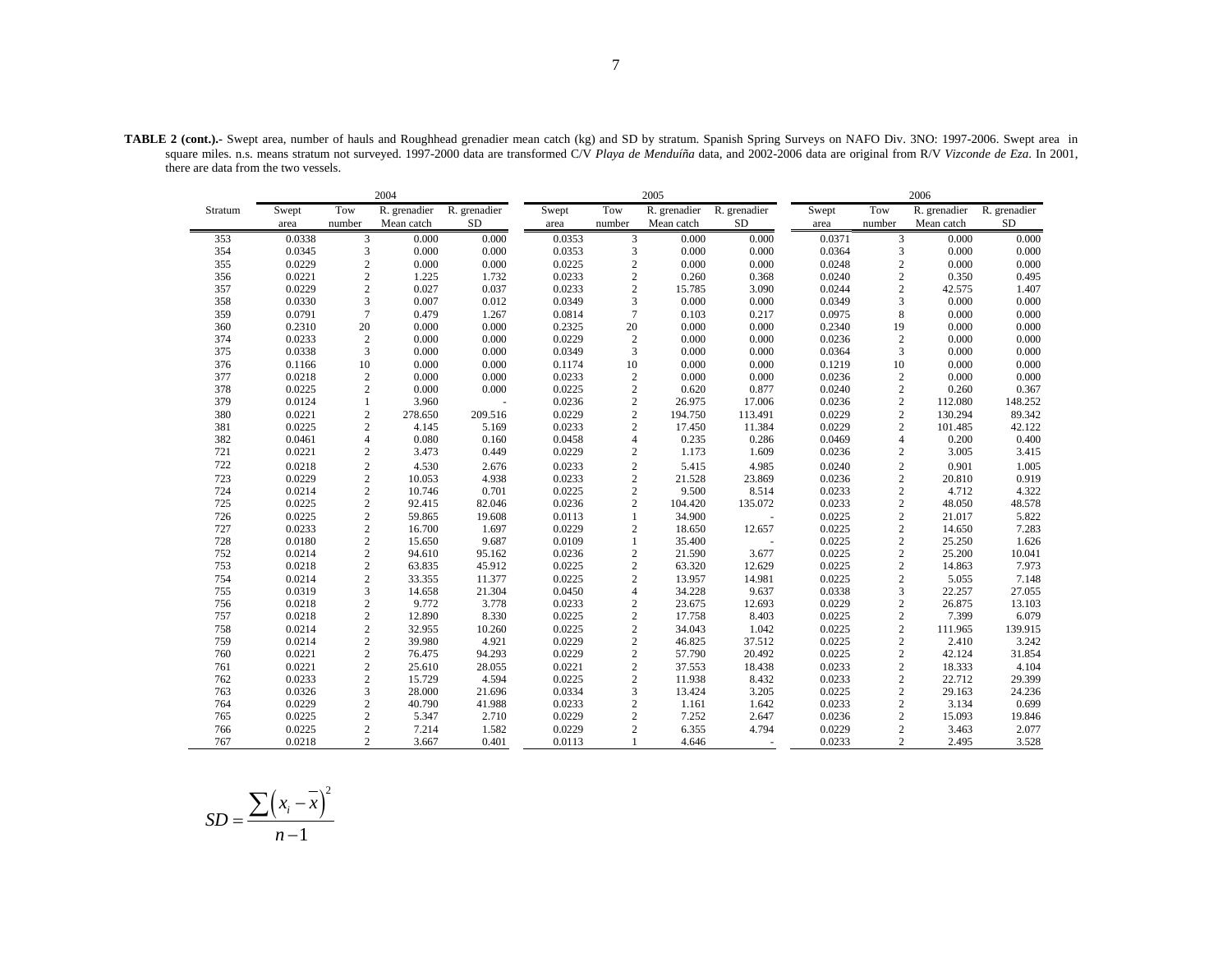**TABLE 3.-** Stratified mean catches (Kg) by stratum and year and SD by year of Roughhead grenadier (1997-2006). n.s. means stratum not surveyed. 1997- 2000 data are transformed C/V *Playa de Menduíña* data. 2002-2006 data are original from R/V *Vizconde de Eza*. In 2001, there are data from the two vessels.

| Strata         | 1997     | 1998     | 1999     | 2000     | 2001     | 2002     | 2003     | 2004      | 2005      | 2006      |
|----------------|----------|----------|----------|----------|----------|----------|----------|-----------|-----------|-----------|
| 353            | 0.00     | 0.00     | 0.00     | 0.61     | 0.00     | 0.00     | $0.00\,$ | $0.00\,$  | $0.00\,$  | 0.00      |
| 354            | 0.00     | 0.00     | $0.00\,$ | $0.00\,$ | 0.00     | $0.00\,$ | $0.00\,$ | $0.00\,$  | $0.00\,$  | $0.00\,$  |
| 355            | 0.00     | 0.00     | 0.00     | 6.11     | 0.00     | 0.00     | $0.00\,$ | 0.00      | 0.00      | $0.00\,$  |
| 356            | 0.00     | 20.01    | 0.88     | 3.96     | 0.00     | 0.00     | 5.41     | 57.58     | 12.22     | 16.45     |
| 357            | 16.54    | 0.00     | 35.46    | 77.62    | 27.88    | 172.20   | 227.14   | 4.35      | 2588.74   | 6982.30   |
| 358            | 0.00     | 0.00     | 52.35    | 0.00     | 0.00     | 112.50   | 0.00     | 1.50      | 0.00      | 0.00      |
| 359            | 0.00     | 0.00     | $0.00\,$ | $0.00\,$ | 0.00     | 17.19    | $0.00\,$ | 201.66    | 43.30     | 0.00      |
| 360            | 0.00     | 0.00     | 0.00     | 0.00     | 1085.37  | $0.00\,$ | 0.00     | $0.00\,$  | 0.00      | $0.00\,$  |
| 374            | 0.00     | 0.00     | 0.00     | 0.00     | 0.00     | 0.00     | $0.00\,$ | $0.00\,$  | 0.00      | 0.00      |
| 375            | 0.00     | 0.00     | 0.00     | 0.00     | 0.00     | $0.00\,$ | $0.00\,$ | $0.00\,$  | 0.00      | $0.00\,$  |
| 376            | 0.00     | 0.00     | 0.00     | 0.00     | 0.00     | 0.00     | $0.00\,$ | $0.00\,$  | 0.00      | $0.00\,$  |
| 377            | 0.00     | 0.00     | 0.00     | 0.00     | 0.00     | 27.30    | $0.00\,$ | $0.00\,$  | 0.00      | $0.00\,$  |
| 378            | 62.12    | 0.00     | 41.42    | 20.71    | 0.00     | 1.04     | 0.00     | $0.00\,$  | 86.18     | 36.07     |
| 379            | 0.00     | 1.20     | 2.53     | 54.14    | 45.58    | 28.09    | 13.14    | 419.76    | 2859.35   | 11880.48  |
| 380            | 21.00    | 0.00     | 0.33     | 15.12    | 3.27     | 0.72     | 8.16     | 26750.40  | 18696.00  | 12508.18  |
| 381            | 0.00     | 0.00     | 0.00     | 10.67    | 0.00     | $0.00\,$ | $0.00\,$ | 596.88    | 2512.80   | 14613.84  |
| 382            | 0.00     | 0.00     | 0.00     | 1.46     | 0.00     | 0.80     | $0.00\,$ | 27.44     | 80.61     | 68.60     |
| 721            | 0.00     | 49.25    | 158.81   | 52.79    | 14.30    | 81.25    | 0.00     | 225.71    | 76.21     | 195.33    |
| 722            | 2.15     | 331.80   | 324.65   | 400.45   | 207.06   | 918.12   | 362.46   | 380.48    | 454.86    | 75.64     |
| 723            | 0.00     | 39.59    | 366.82   | 443.22   | 264.28   | 108.50   | 1297.35  | 1558.14   | 3336.84   | 3225.55   |
| 724            | 69.67    | 131.95   | 456.02   | 512.18   | 930.83   | 1240.00  | 617.52   | 1332.50   | 1178.00   | 584.29    |
| 725            | 0.00     | 8.04     | 390.44   | 1327.83  | 148.53   | 278.25   | 39.53    | 9703.58   | 10964.10  | 5045.25   |
| 726            | n.s.     | 159.36   | 525.28   | 1060.37  | 309.91   | 190.80   | 0.00     | 4310.28   | 2512.80   | 1513.22   |
| 727            | 34.32    | 18.80    | 63.42    | 239.94   | 20.43    | 54.72    | 2102.40  | 1603.20   | 1790.40   | 1406.40   |
| 728            | 65.14    | 71.71    | 1403.72  | 565.40   | 78.35    | 48.32    | 2546.70  | 1220.70   | 2761.20   | 1969.50   |
| 752            | 1157.57  | 1070.59  | 1183.22  | 3492.80  | 790.67   | 255.45   | 10204.90 | 12393.91  | 2828.29   | 3301.20   |
| 753            | 2142.81  | 4917.66  | 3924.96  | 6783.22  | 4356.11  | 745.20   | 7872.90  | 8809.23   | 8738.16   | 2051.03   |
| 754            | 12634.78 | 10930.12 | 4747.16  | 12024.20 | 13610.16 | 17721.00 | 11808.00 | 6003.90   | 2512.26   | 909.81    |
| 755            | n.s.     | 16203.89 | 9034.94  | 10853.88 | 9350.67  | 562.10   | 7007.00  | 5643.46   | 13177.59  | 8568.82   |
| 756            | 328.45   | 696.44   | 2993.85  | 1803.02  | 1292.39  | 1186.75  | 723.16   | 986.92    | 2391.18   | 2714.38   |
| 757            | 2129.06  | 4009.91  | 907.40   | 9047.90  | 2083.97  | 1657.50  | 874.65   | 1314.78   | 1811.32   | 754.65    |
| 758            | 4635.47  | 7626.33  | 4573.78  | 5478.08  | 6840.86  | 14013.45 | 4063.95  | 3262.55   | 3370.26   | 11084.54  |
| 759            | n.s.     | 8431.85  | 2856.38  | 4168.89  | 7507.47  | 8794.75  | 9916.16  | 5077.46   | 5946.78   | 306.01    |
| 760            | 603.06   | 1364.74  | 617.48   | 2734.73  | 1108.03  | 1840.30  | 6260.10  | 11777.15  | 8899.66   | 6487.10   |
| 761            | 3282.93  | 4307.46  | 2837.19  | 1972.49  | 2653.07  | 914.85   | 2180.25  | 4379.31   | 6421.48   | 3134.94   |
| 762            | 5147.01  | 6374.36  | 3678.97  | 4025.85  | 601.93   | 68.90    | 3105.80  | 3334.44   | 2530.75   | 4814.94   |
| 763            | n.s.     | 2824.01  | 2987.69  | 3790.53  | 4005.31  | 319.73   | 709.05   | 7307.91   | 3503.58   | 7611.41   |
| 764            | 639.32   | 482.68   | 404.37   | 442.67   | 555.00   | 2005.00  | 1942.00  | 4079.00   | 116.10    | 313.40    |
| 765            | 1457.26  | 834.98   | 768.48   | 961.66   | 543.70   | 334.80   | 1289.60  | 662.97    | 899.19    | 1871.53   |
| 766            | 1114.72  | 992.95   | 794.36   | 458.47   | 381.98   | 1314.00  | 819.36   | 1038.74   | 915.12    | 498.67    |
| 767            | n.s.     | 1031.65  | 765.33   | 400.82   | 488.25   | 1445.70  | 494.54   | 579.31    | 734.07    | 394.21    |
| <b>TOTAL</b>   | 35543.40 | 72931.33 | 46897.68 | 73231.81 | 59305.36 | 56459.28 | 76491.23 | 125045.18 | 114749.37 | 114937.72 |
| $\overline{Y}$ | 3.81     | 7.05     | 4.53     | 7.08     | 5.73     | 5.46     | 7.40     | 12.09     | 11.10     | 11.11     |
| S.D.           | 0.31     | 0.61     | 0.45     | 0.85     | 0.77     | 1.51     | 1.42     | 2.17      | 1.38      | 1.89      |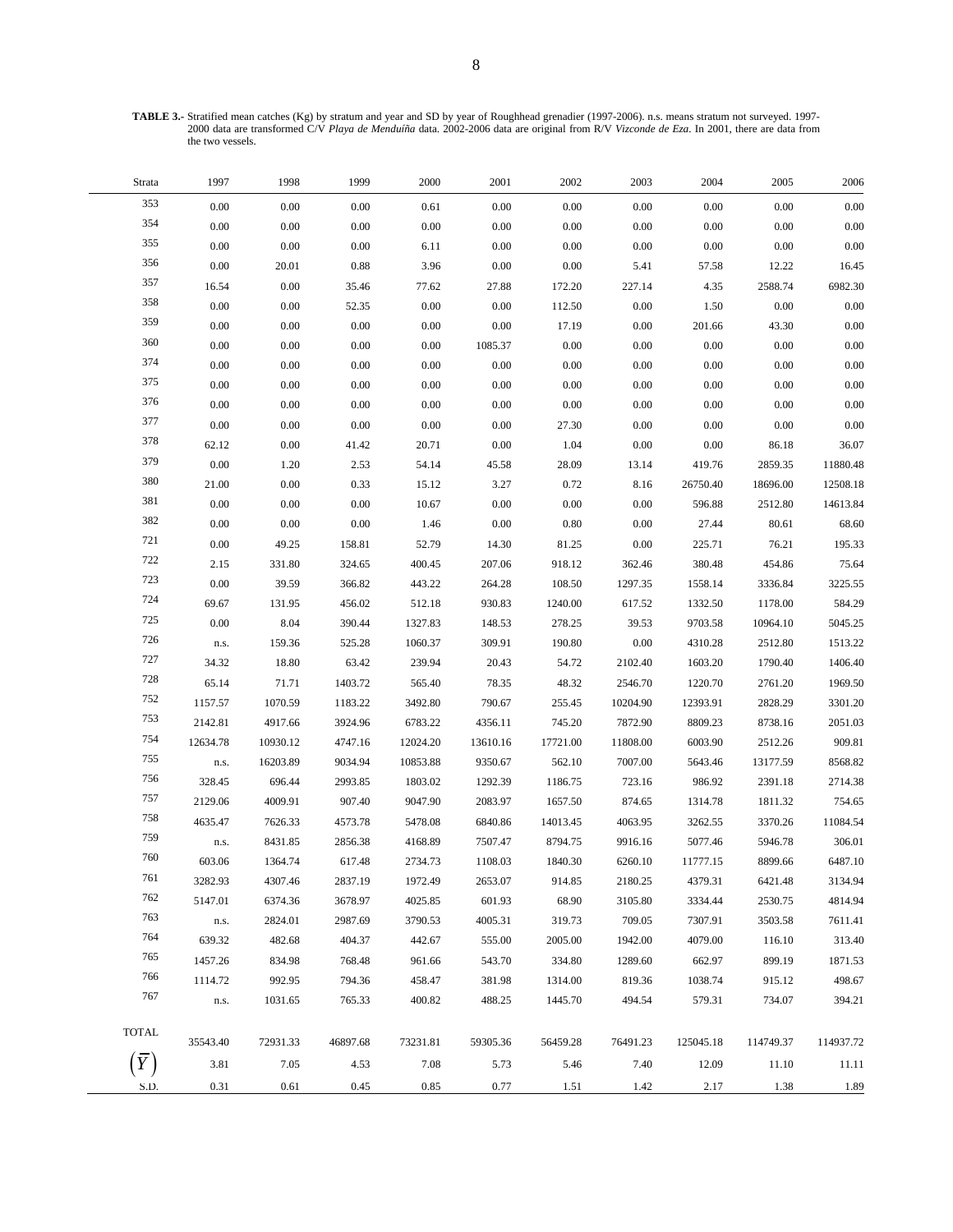| <b>TABLE 4.-</b> Survey estimates (by the swept area method) of Roughhead grenadier biomass (t) and SD by stratum and year on NAFO Div. 3NO. n.s. means stratum not |  |
|---------------------------------------------------------------------------------------------------------------------------------------------------------------------|--|
| surveyed. 1997-2000 data are transformed C/V Playa de Menduíña data. 2002-2006 data are original from R/V Vizconde de Eza. In 2001, there are data                  |  |
| from the two vessels. The last row presents the biomass obtained from the length distribution.                                                                      |  |

| Strata       | 1997             | 1998             | 1999                      | 2000             | 2001             | 2002             | 2003             | 2004             | 2005             | 2006             |
|--------------|------------------|------------------|---------------------------|------------------|------------------|------------------|------------------|------------------|------------------|------------------|
| 353          | $\boldsymbol{0}$ | $\boldsymbol{0}$ | $\boldsymbol{0}$          | $\boldsymbol{0}$ | $\boldsymbol{0}$ | $\boldsymbol{0}$ | $\boldsymbol{0}$ | $\boldsymbol{0}$ | $\boldsymbol{0}$ | $\boldsymbol{0}$ |
| 354          | $\boldsymbol{0}$ | $\boldsymbol{0}$ | $\boldsymbol{0}$          | $\boldsymbol{0}$ | $\boldsymbol{0}$ | $\boldsymbol{0}$ | $\boldsymbol{0}$ | $\boldsymbol{0}$ | $\boldsymbol{0}$ | $\boldsymbol{0}$ |
| 355          | $\boldsymbol{0}$ | $\boldsymbol{0}$ | $\boldsymbol{0}$          | $\mathbf{1}$     | $\boldsymbol{0}$ | $\boldsymbol{0}$ | $\boldsymbol{0}$ | $\boldsymbol{0}$ | $\boldsymbol{0}$ | $\boldsymbol{0}$ |
| 356          | $\boldsymbol{0}$ | $\sqrt{2}$       | $\boldsymbol{0}$          | $\boldsymbol{0}$ | $\boldsymbol{0}$ | $\boldsymbol{0}$ | $\boldsymbol{0}$ | $\sqrt{5}$       | $\,1\,$          | $\,1\,$          |
| 357          | $\mathbf{1}$     | $\boldsymbol{0}$ | $\ensuremath{\mathsf{3}}$ | 6                | $\overline{c}$   | 14               | $20\,$           | $\boldsymbol{0}$ | 223              | 573              |
| 358          | $\boldsymbol{0}$ | $\boldsymbol{0}$ | $\sqrt{5}$                | $\boldsymbol{0}$ | $\boldsymbol{0}$ | $10\,$           | $\boldsymbol{0}$ | $\boldsymbol{0}$ | $\boldsymbol{0}$ | $\boldsymbol{0}$ |
| 359          | $\boldsymbol{0}$ | $\boldsymbol{0}$ | $\boldsymbol{0}$          | $\boldsymbol{0}$ | $\boldsymbol{0}$ | $\sqrt{2}$       | $\boldsymbol{0}$ | $18\,$           | $\overline{4}$   | $\boldsymbol{0}$ |
| 360          | $\boldsymbol{0}$ | $\boldsymbol{0}$ | $\boldsymbol{0}$          | $\boldsymbol{0}$ | 90               | $\boldsymbol{0}$ | $\boldsymbol{0}$ | $\boldsymbol{0}$ | $\boldsymbol{0}$ | $\boldsymbol{0}$ |
| 374          | $\boldsymbol{0}$ | $\boldsymbol{0}$ | $\boldsymbol{0}$          | $\boldsymbol{0}$ | $\boldsymbol{0}$ | $\boldsymbol{0}$ | $\boldsymbol{0}$ | $\boldsymbol{0}$ | $\boldsymbol{0}$ | $\boldsymbol{0}$ |
| 375          | $\boldsymbol{0}$ | $\mathbf{0}$     | $\boldsymbol{0}$          | $\boldsymbol{0}$ | $\boldsymbol{0}$ | $\boldsymbol{0}$ | $\boldsymbol{0}$ | $\boldsymbol{0}$ | $\boldsymbol{0}$ | $\boldsymbol{0}$ |
| 376          | $\boldsymbol{0}$ | $\boldsymbol{0}$ | $\boldsymbol{0}$          | $\boldsymbol{0}$ | $\boldsymbol{0}$ | $\boldsymbol{0}$ | $\boldsymbol{0}$ | $\boldsymbol{0}$ | $\boldsymbol{0}$ | $\boldsymbol{0}$ |
| 377          | $\boldsymbol{0}$ | $\boldsymbol{0}$ | $\boldsymbol{0}$          | $\boldsymbol{0}$ | $\boldsymbol{0}$ | $\sqrt{2}$       | $\boldsymbol{0}$ | $\boldsymbol{0}$ | $\boldsymbol{0}$ | $\boldsymbol{0}$ |
| 378          | 6                | $\boldsymbol{0}$ | $\overline{4}$            | $\sqrt{2}$       | $\boldsymbol{0}$ | $\boldsymbol{0}$ | $\boldsymbol{0}$ | $\boldsymbol{0}$ | $\,$ 8 $\,$      | $\sqrt{3}$       |
| 379          | $\boldsymbol{0}$ | $\mathbf{0}$     | $\boldsymbol{0}$          | $\sqrt{5}$       | $\overline{4}$   | $\mathbf{2}$     | $\mathbf{1}$     | 34               | 242              | 1006             |
| 380          | $\mathbf{2}$     | $\boldsymbol{0}$ | $\boldsymbol{0}$          | $\mathbf{1}$     | $\boldsymbol{0}$ | $\boldsymbol{0}$ | $\,1$            | 2418             | 1635             | 1094             |
| 381          | $\boldsymbol{0}$ | $\boldsymbol{0}$ | $\boldsymbol{0}$          | $\mathbf{1}$     | $\boldsymbol{0}$ | $\boldsymbol{0}$ | $\boldsymbol{0}$ | 53               | 216              | 1278             |
| 382          | $\boldsymbol{0}$ | $\boldsymbol{0}$ | $\boldsymbol{0}$          | $\mathbf{0}$     | $\boldsymbol{0}$ | $\boldsymbol{0}$ | $\boldsymbol{0}$ | $\sqrt{2}$       | $\boldsymbol{7}$ | 6                |
| 721          | $\boldsymbol{0}$ | $\mathfrak s$    | 13                        | $\overline{4}$   | $\,1$            | $\boldsymbol{7}$ | $\boldsymbol{0}$ | $20\,$           | $\boldsymbol{7}$ | 17               |
| 722          | $\boldsymbol{0}$ | 31               | $28\,$                    | 37               | 18               | $78\,$           | 33               | 35               | 39               | $\sqrt{6}$       |
| 723          | $\boldsymbol{0}$ | $\sqrt{3}$       | 32                        | 36               | $22\,$           | 9                | 113              | 136              | 287              | 273              |
| 724          | 6                | 13               | 41                        | 44               | 79               | 110              | 55               | 125              | 105              | 50               |
| 725          | $\boldsymbol{0}$ | $\,1\,$          | 34                        | 126              | 13               | $25\,$           | $\sqrt{3}$       | 863              | 928              | 434              |
| 726          | $\boldsymbol{0}$ | 15               | 47                        | 96               | $25\,$           | 18               | $\boldsymbol{0}$ | 383              | 223              | 135              |
| 727          | $\overline{4}$   | $\sqrt{2}$       | $\sqrt{5}$                | 23               | $\,2$            | $\sqrt{5}$       | 193              | 138              | 157              | 125              |
| 728          | 6                | $\boldsymbol{7}$ | 121                       | 54               | $\boldsymbol{7}$ | $\overline{4}$   | 226              | 136              | 254              | 175              |
| 752          | 106              | 94               | 102                       | 339              | 75               | 22               | 892              | 1160             | 239              | 293              |
| 753          | $200\,$          | 452              | 343                       | 624              | 407              | 65               | 688              | 810              | $777\,$          | 182              |
| 754          | 1149             | 1041             | 460                       | 1233             | 1395             | 1549             | 1086             | 562              | 223              | 81               |
| 755          | n.s.             | 1571             | 871                       | 1007             | 899              | 50               | 633              | 531              | 1171             | 762              |
| 756          | 30               | 62               | 266                       | 178              | 113              | 104              | 65               | 91               | 206              | 237              |
| 757          | 210              | 389              | $78\,$                    | 847              | 179              | 147              | 79               | 121              | 161              | 67               |
| 758          | 434              | 701              | 428                       | 522              | 629              | 1246             | 367              | $305\,$          | 300              | 985              |
| 759          | n.s.             | 789              | 263                       | 397              | 679              | 782              | 881              | 475              | 520              | 27               |
| 760          | 57               | 128              | 55                        | 260              | 97               | 161              | 576              | 1065             | 778              | 577              |
| 761          | 313              | 418              | 270                       | 178              | 236              | $8\sqrt{1}$      | 194              | 396              | 580              | 270              |
| 762          | 502              | 618              | 350                       | 398              | 54               | $\sqrt{6}$       | 276              | 287              | 225              | 414              |
| 763          | n.s.             | 260              | 288                       | 364              | 364              | 28               | 68               | 672              | 315              | 677              |
| 764          | 62               | 44               | 36                        | 41               | $46\,$           | 170              | 176              | 357              | 10               | 27               |
| 765          | 141              | 80               | 69                        | 95               | 49               | 28               | 115              | 59               | 79               | 158              |
| 766          | 109              | 104              | 73                        | 43               | 38               | 113              | 73               | 92               | $80\,$           | 44               |
| 767          | n.s.             | 93               | 72                        | 38               | 45               | 129              | 43               | 53               | 65               | 34               |
|              |                  |                  |                           |                  |                  |                  |                  |                  |                  |                  |
| <b>TOTAL</b> | 3340             | 6922             | 4357                      | 7000             | 5568             | 4968             | 6860             | 11402            | 10064            | 10010            |
| S.D.         | 290              | 644              | 431                       | 807              | 700              | 1365             | 1316             | 2043             | 1236             | 1716             |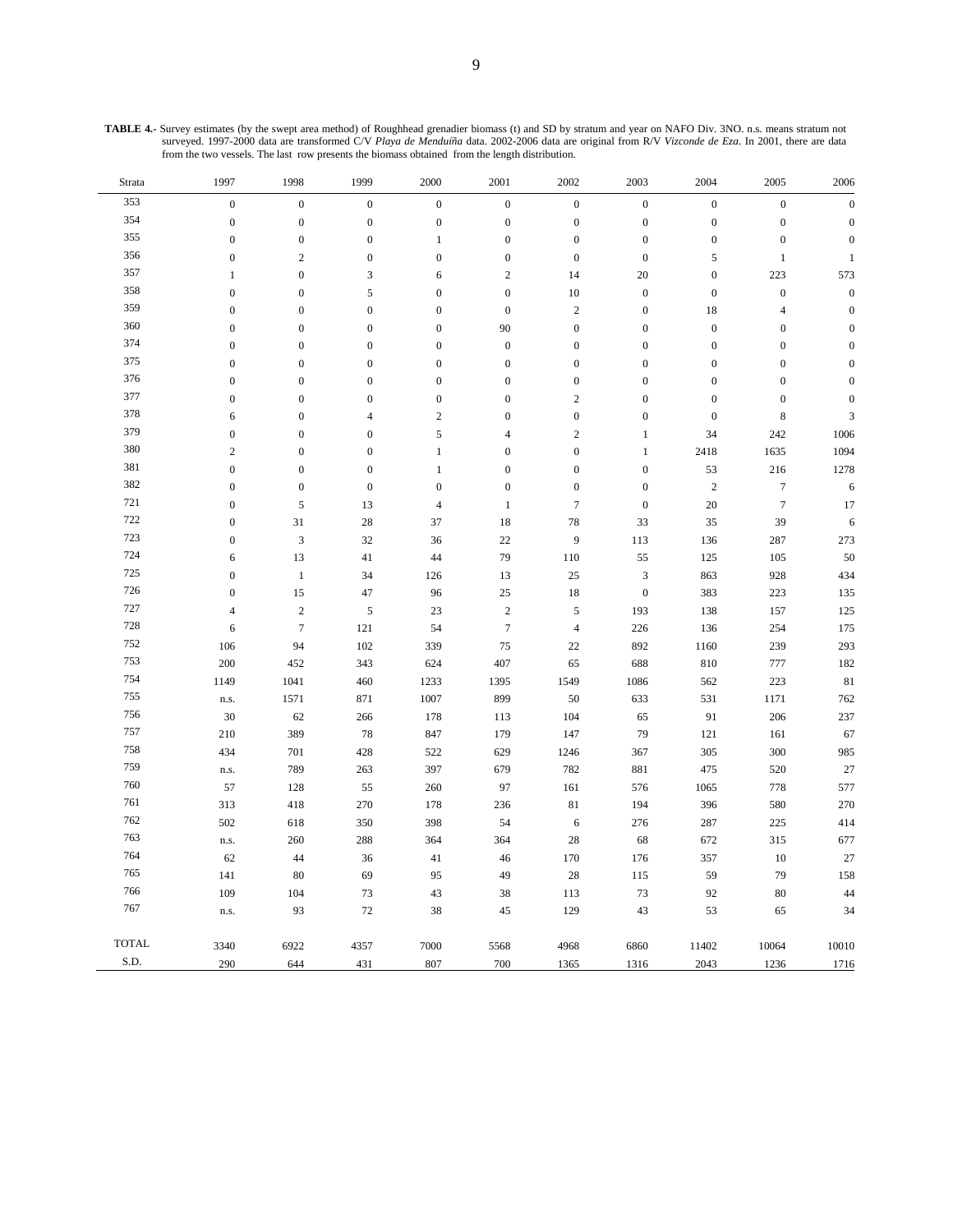**TABLE 5.-** Length weight relationships in the calculation of Roughead grenadier biomass. The equation is  $Weight = a(l + 0.25)^{b}$ Spanish Spring Surveys on NAFO Div. 3NO: 1997-2006. To calculate the parameters for the indeterminate individuals, we used the total data (males + females + indeterminate individuals)

|         |             | 1997             | 1998                                                                                                                                                   | 1999         | 2000         | 2001         | 2002         | 2003                                                                                                                                       | 2004                                                                                                                                                                                        | 2005                                           | 2006                              |
|---------|-------------|------------------|--------------------------------------------------------------------------------------------------------------------------------------------------------|--------------|--------------|--------------|--------------|--------------------------------------------------------------------------------------------------------------------------------------------|---------------------------------------------------------------------------------------------------------------------------------------------------------------------------------------------|------------------------------------------------|-----------------------------------|
| Males   | a           | 0.0686563        | 0.1094310                                                                                                                                              | 0.0649997    | 0.0554275    | 0.1095131    | 0.0881514    | 0.1141263                                                                                                                                  | 0.0903821                                                                                                                                                                                   | 0.0599653                                      | 0.1058261                         |
|         |             | $Error = 0.3814$ | $Error = 0.0983$                                                                                                                                       |              |              |              |              |                                                                                                                                            | $\text{Error} = 0.1812 \text{Error} = 0.1403 \text{Error} = 0.0689 \text{Error} = 0.0485 \text{Error} = 0.0628 \text{Error} = 0.0792 \text{Error} = 0.1014 \text{Error} = 0.1087 \text{$    |                                                |                                   |
|         | b.          | 3.0452545        | 2.8929179                                                                                                                                              | 3.1084774    | 3.1410878    | 2.8905752    | 2.9672036    | 2.8805354                                                                                                                                  | 2.9517438                                                                                                                                                                                   | 3.1089685                                      | 2.914968                          |
|         |             |                  | Error = 0.0340 Error = 0.09370 Error = 0.0728 Error = 0.0547 Error = 0.0279 Error = 0.0200 Error = 0.0262 Error = 0.0311 Error = 0.0389 Error = 0.0442 |              |              |              |              |                                                                                                                                            |                                                                                                                                                                                             |                                                |                                   |
|         |             | $R2 = 0.979$     | $R2 = 0.995$                                                                                                                                           | $R2 = 0.984$ | $R2 = 0.989$ | $R2 = 0.997$ | $R2 = 0.998$ | $R2 = 0.997$                                                                                                                               | $R2 = 0.995$                                                                                                                                                                                | $R2 = 0.994$                                   | $R2 = 0.995$                      |
|         |             | $N = 26$         | $N = 201$                                                                                                                                              | $N = 102$    | $N = 269$    | $N = 116$    | $N = 292$    | $N = 496$                                                                                                                                  | $N = 525$                                                                                                                                                                                   | $N = 411$                                      | $N = 463$                         |
| Females | a           | 0.0937428        | 0.0673134                                                                                                                                              | 0.1184983    | 0.0789802    | 0.2842789    | 0.0855960    | 0.1131568                                                                                                                                  | 0.0804420                                                                                                                                                                                   | 0.0801587                                      | 0.3193442                         |
|         |             | $Error = 0.1618$ | $Error = 0.0938$                                                                                                                                       |              |              |              |              | $\text{Error} = 0.1245 \text{ Error} = 0.0608 \text{ Error} = 0.3519 \text{ Error} = 0.0950 \text{ Error} = 0.0441 \text{ Error} = 0.0351$ |                                                                                                                                                                                             |                                                | $Error = 0.0499$ $Error = 0.3878$ |
|         | b.          | 2.9394836        | 3.0550714                                                                                                                                              | 2.8738821    | 3.0192313    | 2.5396540    | 2.9736202    | 2.8864205                                                                                                                                  | 2.9918664                                                                                                                                                                                   | 2.995023                                       | 2.537343                          |
|         |             | $Error = 0.0531$ | $Error = 0.0315$                                                                                                                                       |              |              |              |              |                                                                                                                                            | $\text{Error} = 0.0422 \text{Error} = 0.0209 \text{Error} = 0.1311 \text{Error} = 0.0336 \text{ Error} = 0.0156 \text{Error} = 0.0123 \text{ Error} = 0.0175 \text{ Error} = 0.1408 \text{$ |                                                |                                   |
|         |             | $R2 = 0.993$     | $R2 = 0.993$                                                                                                                                           | $R2 = 0.987$ | $R2 = 0.997$ | $R2 = 0.901$ | $R2 = 0.992$ | $R2 = 0.998$                                                                                                                               | $R2 = 0.999$                                                                                                                                                                                | $R2 = 0.998$                                   | $R2 = 0.918$                      |
|         |             | $N = 41$         | $N = 450$                                                                                                                                              | $N = 233$    | $N = 548$    | $N = 168$    | $N = 477$    | $N = 788$                                                                                                                                  | $N = 806$                                                                                                                                                                                   | $N = 626$                                      | $N = 737$                         |
| Indet.  | a           | 0.0908568        | 0.0907145                                                                                                                                              | 0.1184514    | 0.0736017    | 0.1862139    | 0.1039522    | 0.1104181                                                                                                                                  | 0.0924286                                                                                                                                                                                   | 0.0832725                                      | 0.2939031                         |
|         |             | $Error = 0.1433$ | $Error = 0.0484$                                                                                                                                       |              |              |              |              |                                                                                                                                            | $\text{Error} = 0.1043 \text{ Error} = 0.0625 \text{ Error} = 0.1546 \text{ Error} = 0.0542 \text{ Error} = 0.0425 \text{ Error} = 0.0578 \text{ Error} = 0.0451 \text{ Error} = 0.3531$    |                                                |                                   |
|         | $\mathbf b$ | 2.9493921        | 2.9631140                                                                                                                                              | 2.8772707    | 3.0408785    | 2.6892207    | 2.9096048    | 2.8948522                                                                                                                                  | 2.9466412                                                                                                                                                                                   | 2.9831567                                      | 2.5661442                         |
|         |             | $Error = 0.0475$ | $Error = 0.0164$                                                                                                                                       |              |              |              |              |                                                                                                                                            | $\text{Error} = 0.0357 \text{ Error} = 0.0218 \text{ Error} = 0.0603 \text{ Error} = 0.0196 \text{ Error} = 0.0151 \text{ Error} = 0.0207$                                                  | $\text{Error} = 0.0161 \text{ Error} = 0.1301$ |                                   |
|         |             | $R2 = 0.994$     | $R2 = 0.998$                                                                                                                                           | $R2 = 0.990$ | $R2 = 0.997$ | $R2 = 0.977$ | $R2 = 0.997$ | $R2 = 0.998$                                                                                                                               | $R2 = 0.997$                                                                                                                                                                                | $R2 = 0.998$                                   | $R2 = 0.928$                      |
|         |             | $N = 67$         | $N = 655$                                                                                                                                              | $N = 338$    | $N = 820$    | $N = 292$    | $N = 787$    | $N = 1288$                                                                                                                                 | $N = 1379$                                                                                                                                                                                  | $N = 1078$                                     | $N = 1218$                        |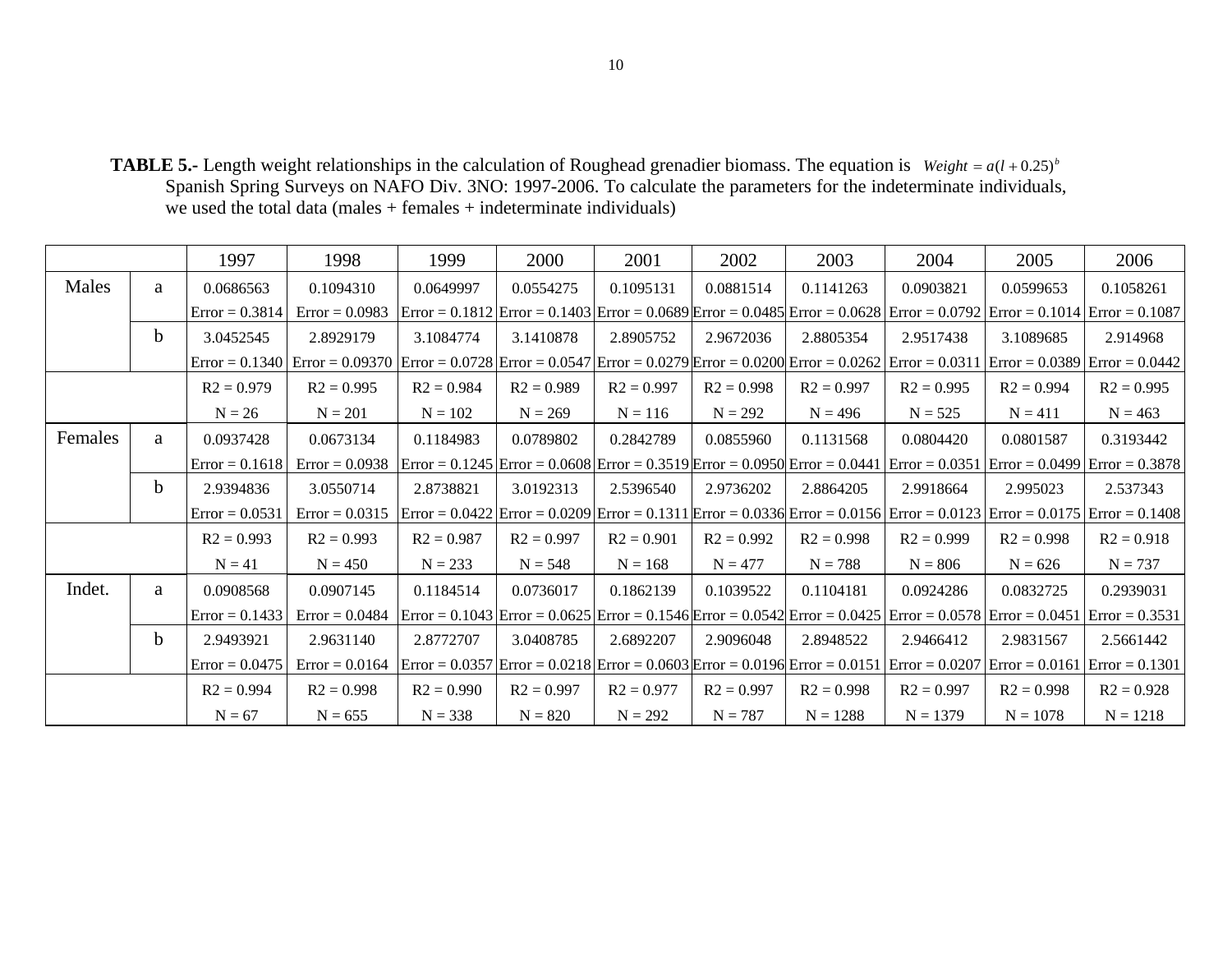2006. Indet. means indeterminate. 1997-2000 data are transformed C/V *Playa de Menduíña* data. 2002-2006 data are original R/V *Vizconde de Eza*  data. In 2001, there are data from the two vessels. (\*) indicates untransformed data.

|                             |       | 1997    |        |        |       | 1998    |        |          |       | 1999    |                |          |        | 2000    |                |            |
|-----------------------------|-------|---------|--------|--------|-------|---------|--------|----------|-------|---------|----------------|----------|--------|---------|----------------|------------|
| Length (cm.)                | Males | Females | Indet. | Total  | Males | Females | Indet. | Total    | Males | Females | Indet.         | Total    | Males  | Females | Indet.         | Total      |
| 2.5                         | 0.000 | 0.000   | 0.000  | 0.000  | 0.000 | 0.000   | 0.000  | 0.000    | 0.000 | 0.000   | 0.000          | 0.000    | 0.000  | 0.000   | 0.000          | 0.000      |
| 3.5                         | 0.000 | 0.000   | 0.000  | 0.000  | 0.000 | 0.006   | 0.000  | 0.006    | 0.000 | 0.000   | 0.000          | 0.000    | 0.000  | 0.000   | 0.023          | 0.023      |
| 4.5                         | 0.000 | 0.000   | 0.000  | 0.000  | 0.000 | 0.000   | 0.000  | 0.000    | 0.000 | 0.061   | 0.009          | 0.070    | 0.016  | 0.063   | 0.000          | 0.079      |
| 5.5                         | 0.000 | 0.042   | 0.000  | 0.042  | 0.000 | 0.000   | 0.030  | 0.030    | 0.265 | 0.186   | 0.021          | 0.472    | 0.191  | 0.393   | 0.000          | 0.584      |
| 6.5                         | 0.000 | 0.000   | 0.000  | 0.000  | 0.005 | 0.013   | 0.007  | 0.024    | 0.105 | 0.171   | 0.003          | 0.280    | 0.153  | 0.169   | 0.027          | 0.349      |
| 7.5                         | 0.000 | 0.055   | 0.000  | 0.055  | 0.061 | 0.025   | 0.002  | 0.087    | 0.213 | 0.296   | 0.000          | 0.509    | 0.253  | 0.159   | 0.000          | 0.412      |
| 8.5                         | 0.087 | 0.070   | 0.000  | 0.156  | 0.201 | 0.152   | 0.000  | 0.353    | 0.191 | 0.253   | 0.000          | 0.444    | 0.172  | 0.174   | 0.000          | 0.346      |
| 9.5                         | 0.006 | 0.054   | 0.000  | 0.060  | 0.238 | 0.208   | 0.000  | 0.446    | 0.301 | 0.331   | 0.000          | 0.631    | 0.379  | 0.358   | 0.000          | 0.737      |
| 10.5                        | 0.055 | 0.097   | 0.000  | 0.152  | 0.725 | 0.612   | 0.000  | 1.337    | 0.702 | 0.754   | 0.000          | 1.456    | 0.420  | 0.461   | 0.000          | 0.881      |
| 11.5                        | 0.095 | 0.211   | 0.000  | 0.305  | 0.537 | 0.691   | 0.000  | 1.227    | 1.232 | 1.447   | 0.000          | 2.679    | 0.955  | 1.019   | 0.000          | 1.974      |
| 12.5                        | 0.141 | 0.208   | 0.000  | 0.349  | 0.399 | 0.471   | 0.000  | 0.870    | 1.156 | 1.582   | 0.000          | 2.738    | 1.506  | 1.653   | 0.000          | 3.159      |
| 13.5                        | 0.236 | 0.332   | 0.000  | 0.568  | 0.522 | 0.484   | 0.000  | 1.006    | 0.643 | 0.889   | 0.000          | 1.532    | 1.993  | 2.471   | 0.000          | 4.464      |
| 14.5                        | 0.639 | 0.529   | 0.000  | 1.168  | 0.899 | 0.678   | 0.000  | 1.576    | 0.498 | 0.569   | 0.000          | 1.067    | 1.107  | 1.762   | 0.000          | 2.869      |
| 15.5                        | 0.699 | 0.836   | 0.000  | 1.536  | 1.242 | 1.013   | 0.000  | 2.255    | 0.728 | 0.565   | 0.000          | 1.293    | 0.879  | 0.972   | 0.000          | 1.851      |
| 16.5                        | 0.471 | 0.554   | 0.000  | 1.025  | 1.159 | 1.006   | 0.000  | 2.165    | 0.698 | 0.663   | 0.000          | 1.361    | 0.709  | 0.771   | 0.000          | 1.480      |
| 17.5                        | 0.251 | 0.374   | 0.000  | 0.625  | 0.920 | 0.943   | 0.000  | 1.862    | 0.480 | 0.561   | 0.000          | 1.041    | 0.626  | 0.789   | 0.000          | 1.415      |
| 18.5                        | 0.244 | 0.319   | 0.000  | 0.563  | 0.455 | 0.707   | 0.000  | 1.162    | 0.245 | 0.318   | 0.000          | 0.563    | 0.427  | 0.589   | 0.000          | 1.016      |
| 19.5                        | 0.263 | 0.288   | 0.000  | 0.551  | 0.380 | 0.429   | 0.000  | 0.808    | 0.151 | 0.181   | 0.000          | 0.332    | 0.191  | 0.412   | 0.000          | 0.603      |
| 20.5                        | 0.235 | 0.280   | 0.000  | 0.514  | 0.235 | 0.303   | 0.000  | 0.538    | 0.067 | 0.131   | 0.000          | 0.198    | 0.057  | 0.250   | 0.000          | 0.308      |
| 21.5                        | 0.159 | 0.198   | 0.000  | 0.358  | 0.118 | 0.359   | 0.000  | 0.476    | 0.022 | 0.116   | 0.000          | 0.138    | 0.028  | 0.274   | 0.000          | 0.302      |
| 22.5                        | 0.042 | 0.212   | 0.000  | 0.254  | 0.035 | 0.237   | 0.000  | 0.272    | 0.008 | 0.079   | 0.000          | 0.087    | 0.007  | 0.167   | 0.000          | 0.174      |
| 23.5                        | 0.022 | 0.165   | 0.000  | 0.187  | 0.025 | 0.223   | 0.000  | 0.248    | 0.002 | 0.071   | 0.000          | 0.074    | 0.006  | 0.118   | 0.000          | 0.124      |
| 24.5                        | 0.000 | 0.116   | 0.000  | 0.116  | 0.002 | 0.203   | 0.000  | 0.204    | 0.001 | 0.074   | 0.000          | 0.075    | 0.000  | 0.143   | 0.000          | 0.143      |
| 25.5                        | 0.002 | 0.082   | 0.000  | 0.084  | 0.001 | 0.187   | 0.000  | 0.188    | 0.001 | 0.058   | 0.000          | 0.059    | 0.005  | 0.092   | 0.000          | 0.097      |
| 26.5                        | 0.000 | 0.046   | 0.000  | 0.046  | 0.003 | 0.076   | 0.000  | 0.079    | 0.002 | 0.045   | 0.000          | 0.047    | 0.002  | 0.091   | 0.000          | 0.094      |
| 27.5                        | 0.000 | 0.014   | 0.000  | 0.014  | 0.009 | 0.071   | 0.000  | 0.080    | 0.000 | 0.038   | 0.000          | 0.038    | 0.004  | 0.070   | 0.000          | 0.074      |
| 28.5                        | 0.000 | 0.033   | 0.000  | 0.033  | 0.000 | 0.066   | 0.000  | 0.066    | 0.000 | 0.033   | 0.000          | 0.033    | 0.000  | 0.057   | 0.000          | 0.057      |
| 29.5                        | 0.008 | 0.022   | 0.000  | 0.030  | 0.007 | 0.051   | 0.000  | 0.057    | 0.002 | 0.033   | 0.000          | 0.035    | 0.000  | 0.034   | 0.000          | 0.034      |
| 30.5                        | 0.000 | 0.014   | 0.000  | 0.014  | 0.001 | 0.054   | 0.000  | 0.054    | 0.000 | 0.013   | 0.000          | 0.013    | 0.000  | 0.037   | 0.000          | 0.037      |
| 31.5                        | 0.000 | 0.012   | 0.000  | 0.012  | 0.000 | 0.044   | 0.000  | 0.044    | 0.000 | 0.014   | 0.000          | 0.014    | 0.000  | 0.025   | 0.000          | 0.025      |
| 32.5                        | 0.000 | 0.011   | 0.000  | 0.011  | 0.000 | 0.023   | 0.000  | 0.023    | 0.000 | 0.010   | 0.000          | 0.010    | 0.000  | 0.018   | 0.000          | 0.018      |
| 33.5                        | 0.000 | 0.008   | 0.000  | 0.008  | 0.000 | 0.016   | 0.000  | 0.016    | 0.000 | 0.013   | 0.000          | 0.013    | 0.000  | 0.004   | 0.000          | 0.004      |
| 34.5                        | 0.000 | 0.000   | 0.000  | 0.000  | 0.000 | 0.015   | 0.000  | 0.015    | 0.000 | 0.004   | 0.000          | 0.004    | 0.000  | 0.011   | 0.000          | 0.011      |
| 35.5                        | 0.000 | 0.001   | 0.000  | 0.001  | 0.000 | 0.010   | 0.000  | 0.010    | 0.000 | 0.003   | 0.000          | 0.003    | 0.000  | 0.002   | 0.000          | 0.002      |
| 36.5                        | 0.000 | 0.005   | 0.000  | 0.005  | 0.000 | 0.007   | 0.000  | 0.007    | 0.000 | 0.001   | 0.000          | 0.001    | 0.000  | 0.019   | 0.000          | 0.019      |
| 37.5                        | 0.000 | 0.003   | 0.000  | 0.003  | 0.000 | 0.003   | 0.000  | 0.003    | 0.000 | 0.001   | 0.000          | 0.001    | 0.000  | 0.000   | 0.000          | 0.000      |
| 38.5                        | 0.000 | 0.000   | 0.000  | 0.000  | 0.000 | 0.000   | 0.000  | 0.000    | 0.000 | 0.001   | 0.000          | 0.001    | 0.000  | 0.002   | 0.000          | 0.002      |
| 39.5                        | 0.000 | 0.000   | 0.000  | 0.000  | 0.000 | 0.002   | 0.000  | 0.002    | 0.000 | 0.000   | 0.000          | 0.000    | 0.000  | 0.000   | 0.000          | 0.000      |
| 40.5                        | 0.000 | 0.000   | 0.000  | 0.000  | 0.000 | 0.000   | 0.000  | 0.000    | 0.000 | 0.000   | 0.000          | 0.000    | 0.000  | 0.002   | 0.000          | 0.002      |
|                             |       |         |        |        |       |         |        |          |       |         |                |          |        |         |                |            |
| Total                       | 3.654 | 5.191   | 0.000  | 8.845  | 8.176 | 9.385   | 0.039  | 17.600   | 7.712 | 9.565   | 0.033          | 17.309   | 10.087 | 13.633  | 0.050          | 23.770     |
| $N^{\circ}$ samples $(*)$ : |       |         |        | 14     |       |         |        | 47       |       |         |                | 53       |        |         |                | 57         |
| $N^{o}$ Ind. $(*)$ :        | 416   | 609     | 2      | 1027   | 1647  | 2421    | 8      | 4076     | 2501  | 3512    | $\overline{7}$ | 6020     | 1957   | 2967    | $\overline{4}$ | 4928       |
| Sampled catch:              |       |         |        | 89     |       |         |        | 338      |       |         |                | 379      |        |         |                | 318        |
| Range $(*)$ :               |       |         |        | 5.5-37 |       |         |        | 3.5-39.5 |       |         |                | $4 - 38$ |        |         |                | $3 - 40.5$ |
| Total catch:                |       |         |        | 626    |       |         |        | 892      |       |         |                | 650      |        |         |                | 1080       |
| Total hauls $(*)$ :         |       |         |        | 128    |       |         |        | 124      |       |         |                | 114      |        |         |                | 118        |
|                             |       |         |        |        |       |         |        |          |       |         |                |          |        |         |                |            |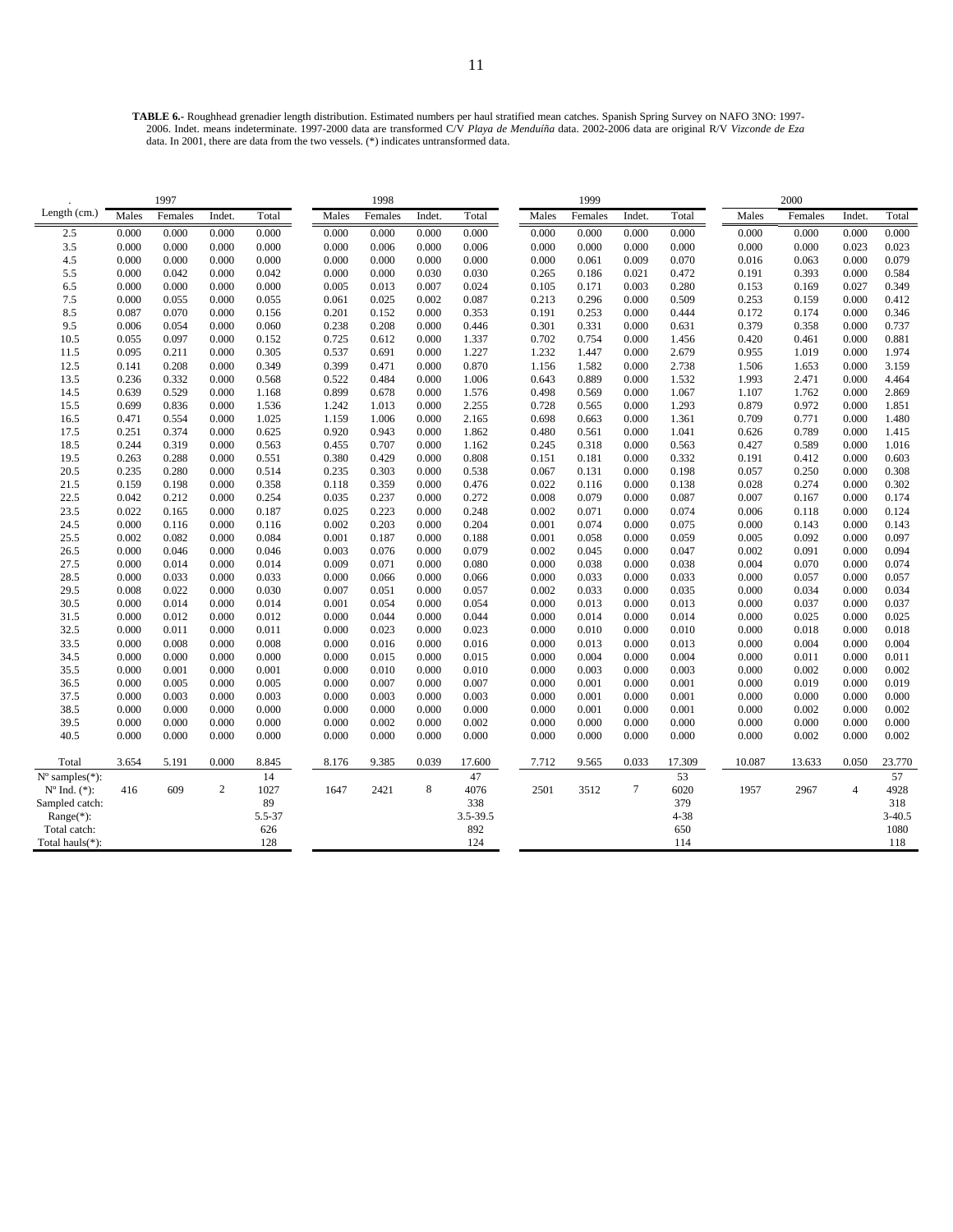|                          |       | 2001    |        |            |       | 2002    |        |            |       | 2003    |        |            |
|--------------------------|-------|---------|--------|------------|-------|---------|--------|------------|-------|---------|--------|------------|
| Length (cm.)             | Males | Females | Indet. | Total      | Males | Females | Indet. | Total      | Males | Females | Indet. | Total      |
| 2.5                      | 0.000 | 0.000   | 0.036  | 0.036      | 0.031 | 0.009   | 0.012  | 0.052      | 0.016 | 0.000   | 0.019  | 0.035      |
| 3.5                      | 0.007 | 0.021   | 0.050  | 0.079      | 0.112 | 0.036   | 0.047  | 0.195      | 0.219 | 0.069   | 0.074  | 0.362      |
| 4.5                      | 0.059 | 0.013   | 0.029  | 0.102      | 0.088 | 0.039   | 0.017  | 0.144      | 0.045 | 0.052   | 0.015  | 0.113      |
| 5.5                      | 0.110 | 0.143   | 0.010  | 0.263      | 0.198 | 0.208   | 0.009  | 0.414      | 0.353 | 0.390   | 0.000  | 0.743      |
| 6.5                      | 0.074 | 0.087   | 0.000  | 0.161      | 0.058 | 0.102   | 0.005  | 0.165      | 0.653 | 0.652   | 0.000  | 1.305      |
| 7.5                      | 0.051 | 0.060   | 0.000  | 0.111      | 0.095 | 0.080   | 0.000  | 0.175      | 0.215 | 0.256   | 0.000  | 0.470      |
| 8.5                      | 0.121 | 0.134   | 0.000  | 0.254      | 0.087 | 0.149   | 0.000  | 0.235      | 0.401 | 0.491   | 0.000  | 0.892      |
| 9.5                      | 0.158 | 0.090   | 0.000  | 0.248      | 0.084 | 0.063   | 0.000  | 0.147      | 0.254 | 0.233   | 0.000  | 0.487      |
| 10.5                     | 0.189 | 0.215   | 0.000  | 0.404      | 0.110 | 0.098   | 0.000  | 0.208      | 0.351 | 0.320   | 0.000  | 0.671      |
| 11.5                     | 0.319 | 0.371   | 0.000  | 0.690      | 0.109 | 0.185   | 0.000  | 0.294      | 0.220 | 0.407   | 0.000  | 0.627      |
| 12.5                     | 0.476 | 0.550   | 0.000  | 1.026      | 0.201 | 0.243   | 0.000  | 0.444      | 0.312 | 0.354   | 0.000  | 0.665      |
| 13.5                     | 0.959 | 1.182   | 0.000  | 2.141      | 0.378 | 0.284   | 0.000  | 0.662      | 0.482 | 0.542   | 0.000  | 1.024      |
| 14.5                     | 1.521 | 1.543   | 0.000  | 3.063      | 0.603 | 0.552   | 0.000  | 1.155      | 0.751 | 0.859   | 0.000  | 1.610      |
| 15.5                     | 1.453 | 1.650   | 0.000  | 3.104      | 0.627 | 0.904   | 0.000  | 1.531      | 1.246 | 1.169   | 0.000  | 2.414      |
| 16.5                     | 0.844 | 1.158   | 0.000  | 2.003      | 0.612 | 0.928   | 0.000  | 1.540      | 1.525 | 1.389   | 0.000  | 2.914      |
| 17.5                     | 0.773 | 0.628   | 0.000  | 1.401      | 0.343 | 0.729   | 0.000  | 1.072      | 0.793 | 1.335   | 0.000  | 2.128      |
| 18.5                     | 0.646 | 0.464   | 0.000  | 1.111      | 0.244 | 0.502   | 0.000  | 0.746      | 0.384 | 0.806   | 0.000  | 1.190      |
| 19.5                     | 0.283 | 0.317   | 0.000  | 0.600      | 0.202 | 0.505   | 0.000  | 0.707      | 0.234 | 0.656   | 0.000  | 0.890      |
| 20.5                     | 0.071 | 0.361   | 0.000  | 0.432      | 0.115 | 0.387   | 0.000  | 0.502      | 0.171 | 0.356   | 0.000  | 0.527      |
| 21.5                     | 0.025 | 0.148   | 0.000  | 0.173      | 0.028 | 0.349   | 0.000  | 0.377      | 0.005 | 0.257   | 0.000  | 0.262      |
| 22.5                     | 0.001 | 0.095   | 0.000  | 0.095      | 0.017 | 0.299   | 0.000  | 0.316      | 0.019 | 0.289   | 0.000  | 0.308      |
| 23.5                     | 0.000 | 0.082   | 0.000  | 0.082      | 0.008 | 0.152   | 0.000  | 0.160      | 0.008 | 0.187   | 0.000  | 0.195      |
| 24.5                     | 0.000 | 0.061   | 0.000  | 0.061      | 0.004 | 0.102   | 0.000  | 0.106      | 0.000 | 0.108   | 0.000  | 0.108      |
| 25.5                     | 0.002 | 0.058   | 0.000  | 0.060      | 0.000 | 0.070   | 0.000  | 0.070      | 0.000 | 0.111   | 0.000  | 0.111      |
| 26.5                     | 0.004 | 0.040   | 0.000  | 0.044      | 0.000 | 0.114   | 0.000  | 0.114      | 0.000 | 0.109   | 0.000  | 0.109      |
| 27.5                     | 0.000 | 0.026   | 0.000  | 0.026      | 0.000 | 0.149   | 0.000  | 0.149      | 0.000 | 0.100   | 0.000  | 0.100      |
| 28.5                     | 0.002 | 0.040   | 0.000  | 0.041      | 0.000 | 0.086   | 0.000  | 0.086      | 0.000 | 0.104   | 0.000  | 0.104      |
| 29.5                     | 0.000 | 0.027   | 0.000  | 0.027      | 0.000 | 0.063   | 0.000  | 0.063      | 0.000 | 0.083   | 0.000  | 0.083      |
| 30.5                     | 0.000 | 0.032   | 0.000  | 0.032      | 0.000 | 0.059   | 0.000  | 0.059      | 0.000 | 0.073   | 0.000  | 0.073      |
| 31.5                     | 0.000 | 0.029   | 0.000  | 0.029      | 0.000 | 0.062   | 0.000  | 0.062      | 0.000 | 0.018   | 0.000  | 0.018      |
| 32.5                     | 0.000 | 0.021   | 0.000  | 0.021      | 0.000 | 0.023   | 0.000  | 0.023      | 0.000 | 0.040   | 0.000  | 0.040      |
| 33.5                     | 0.000 | 0.008   | 0.000  | 0.008      | 0.000 | 0.034   | 0.000  | 0.034      | 0.000 | 0.016   | 0.000  | 0.016      |
| 34.5                     | 0.000 | 0.008   | 0.000  | 0.008      | 0.000 | 0.000   | 0.000  | 0.000      | 0.000 | 0.005   | 0.000  | 0.005      |
| 35.5                     | 0.000 | 0.008   | 0.000  | 0.008      | 0.000 | 0.041   | 0.000  | 0.041      | 0.000 | 0.030   | 0.000  | 0.030      |
| 36.5                     | 0.000 | 0.004   | 0.000  | 0.004      | 0.000 | 0.018   | 0.000  | 0.018      | 0.000 | 0.010   | 0.000  | 0.010      |
| 37.5                     | 0.000 | 0.003   | 0.000  | 0.003      | 0.000 | 0.000   | 0.000  | 0.000      | 0.000 | 0.000   | 0.000  | 0.000      |
| 38.5                     | 0.000 | 0.000   | 0.000  | 0.000      | 0.000 | 0.000   | 0.000  | 0.000      | 0.000 | 0.000   | 0.000  | 0.000      |
| 39.5                     | 0.000 | 0.000   | 0.000  | 0.000      | 0.000 | 0.000   | 0.000  | 0.000      | 0.000 | 0.000   | 0.000  | 0.000      |
| 40.5                     | 0.000 | 0.001   | 0.000  | 0.001      | 0.000 | 0.000   | 0.000  | 0.000      | 0.000 | 0.000   | 0.000  | 0.000      |
| Total                    | 8.149 | 9.677   | 0.125  | 17.952     | 4.352 | 7.622   | 0.090  | 12.063     | 8.655 | 11.875  | 0.108  | 20.638     |
| $N^{\circ}$ samples(*):  |       |         |        | 22         |       |         |        | 48         |       |         |        | 43         |
| $N^{\circ}$ Ind. $(*)$ : | 149   | 208     | 10     | 367        | 604   | 1018    | 18     | 1640       | 1089  | 1500    | 21     | 2610       |
| Sampled catch:           |       |         |        | 107        |       |         |        | 754        |       |         |        | 931        |
| $Range(*)$ :             |       |         |        | $2.5 - 29$ |       |         |        | $2 - 36.5$ |       |         |        | $2.5 - 36$ |
| Total catch:             |       |         |        | 453        |       |         |        | 877        |       |         |        | 990        |
| Total hauls(*):          |       |         |        | 123        |       |         |        | 125        |       |         |        | 118        |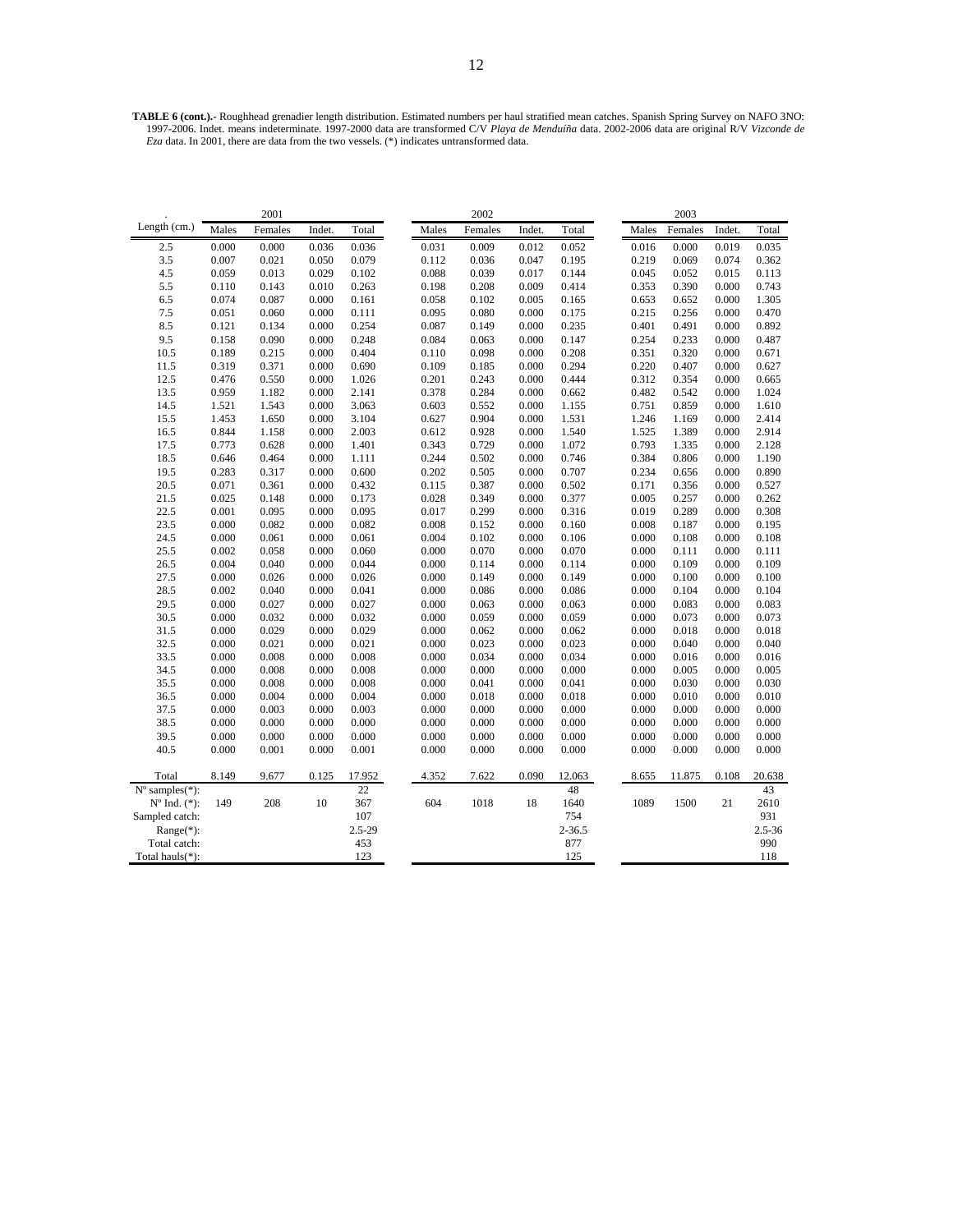**TABLE 6 (cont.).-** Roughhead grenadier length distribution. Estimated numbers per haul stratified mean catches. Spanish Spring Survey on NAFO 3NO: 1997-2006. Indet. means indeterminate. 1997-2000 data are transformed C/V *Playa de Menduíña* data. 2002-2006 data are original R/V *Vizconde de Eza* data. In 2001, there are data from the two vessels. (\*) indicates untransformed data.

|                         |        | 2004    |        |            |       | 2005    |        |          |       | 2006    |        |          |
|-------------------------|--------|---------|--------|------------|-------|---------|--------|----------|-------|---------|--------|----------|
| Length (cm.)            | Males  | Females | Indet. | Total      | Males | Females | Indet. | Total    | Males | Females | Indet. | Total    |
| 2.5                     | 0.000  | 0.000   | 0.026  | 0.026      | 0.000 | 0.000   | 0.000  | 0.000    | 0.000 | 0.000   | 0.000  | 0.000    |
| 3.5                     | 0.070  | 0.024   | 0.651  | 0.746      | 0.030 | 0.026   | 0.289  | 0.344    | 0.120 | 0.012   | 0.141  | 0.273    |
| 4.5                     | 0.089  | 0.006   | 0.080  | 0.176      | 0.046 | 0.030   | 0.106  | 0.182    | 0.155 | 0.063   | 0.007  | 0.225    |
| 5.5                     | 0.161  | 0.124   | 0.005  | 0.290      | 0.015 | 0.038   | 0.000  | 0.053    | 0.069 | 0.063   | 0.000  | 0.132    |
| 6.5                     | 0.649  | 0.567   | 0.000  | 1.216      | 0.499 | 0.510   | 0.000  | 1.009    | 0.374 | 0.448   | 0.004  | 0.826    |
| 7.5                     | 0.223  | 0.196   | 0.000  | 0.419      | 0.324 | 0.308   | 0.000  | 0.633    | 0.386 | 0.312   | 0.000  | 0.698    |
| 8.5                     | 0.617  | 0.550   | 0.000  | 1.167      | 0.339 | 0.383   | 0.009  | 0.732    | 0.216 | 0.140   | 0.000  | 0.356    |
| 9.5                     | 0.592  | 0.860   | 0.000  | 1.452      | 0.393 | 0.671   | 0.000  | 1.064    | 0.378 | 0.317   | 0.000  | 0.695    |
| 10.5                    | 0.442  | 0.694   | 0.000  | 1.136      | 0.452 | 0.603   | 0.000  | 1.055    | 0.194 | 0.331   | 0.000  | 0.524    |
| 11.5                    | 0.715  | 0.673   | 0.000  | 1.387      | 0.939 | 1.113   | 0.000  | 2.052    | 0.381 | 0.428   | 0.000  | 0.810    |
| 12.5                    | 0.684  | 0.650   | 0.000  | 1.335      | 0.740 | 0.907   | 0.000  | 1.647    | 0.493 | 0.653   | 0.000  | 1.146    |
| 13.5                    | 0.678  | 0.716   | 0.000  | 1.393      | 0.631 | 0.792   | 0.000  | 1.423    | 0.846 | 0.672   | 0.000  | 1.519    |
| 14.5                    | 0.932  | 0.683   | 0.000  | 1.615      | 0.560 | 0.795   | 0.000  | 1.355    | 0.637 | 0.790   | 0.000  | 1.427    |
| 15.5                    | 1.046  | 0.901   | 0.000  | 1.947      | 0.621 | 0.821   | 0.000  | 1.442    | 0.748 | 0.912   | 0.000  | 1.660    |
| 16.5                    | 1.197  | 1.295   | 0.000  | 2.492      | 0.781 | 0.646   | 0.000  | 1.427    | 0.704 | 0.522   | 0.000  | 1.225    |
| 17.5                    | 1.429  | 1.270   | 0.000  | 2.699      | 1.170 | 1.050   | 0.000  | 2.220    | 0.876 | 0.619   | 0.000  | 1.495    |
| 18.5                    | 1.051  | 1.573   | 0.000  | 2.623      | 1.129 | 0.991   | 0.000  | 2.120    | 0.884 | 0.834   | 0.000  | 1.718    |
| 19.5                    | 0.476  | 1.333   | 0.000  | 1.808      | 0.668 | 1.323   | 0.000  | 1.991    | 0.695 | 1.050   | 0.000  | 1.745    |
| 20.5                    | 0.334  | 0.875   | 0.000  | 1.209      | 0.258 | 1.113   | 0.000  | 1.371    | 0.387 | 1.165   | 0.000  | 1.552    |
| 21.5                    | 0.157  | 0.681   | 0.000  | 0.839      | 0.066 | 0.708   | 0.000  | 0.774    | 0.154 | 1.101   | 0.000  | 1.255    |
| 22.5                    | 0.027  | 0.597   | 0.000  | 0.624      | 0.061 | 0.546   | 0.000  | 0.607    | 0.038 | 0.923   | 0.000  | 0.961    |
| 23.5                    | 0.028  | 0.437   | 0.000  | 0.466      | 0.009 | 0.551   | 0.000  | 0.559    | 0.013 | 0.748   | 0.000  | 0.761    |
| 24.5                    | 0.018  | 0.391   | 0.000  | 0.409      | 0.016 | 0.481   | 0.000  | 0.497    | 0.008 | 0.483   | 0.000  | 0.491    |
| 25.5                    | 0.000  | 0.266   | 0.000  | 0.266      | 0.009 | 0.259   | 0.000  | 0.268    | 0.000 | 0.387   | 0.000  | 0.387    |
| 26.5                    | 0.005  | 0.265   | 0.000  | 0.270      | 0.006 | 0.173   | 0.000  | 0.179    | 0.000 | 0.266   | 0.000  | 0.266    |
| 27.5                    | 0.000  | 0.178   | 0.000  | 0.178      | 0.000 | 0.235   | 0.000  | 0.235    | 0.013 | 0.091   | 0.000  | 0.105    |
| 28.5                    | 0.000  | 0.154   | 0.000  | 0.154      | 0.000 | 0.106   | 0.000  | 0.106    | 0.005 | 0.120   | 0.000  | 0.125    |
| 29.5                    | 0.005  | 0.185   | 0.000  | 0.190      | 0.000 | 0.119   | 0.000  | 0.119    | 0.000 | 0.112   | 0.000  | 0.112    |
| 30.5                    | 0.000  | 0.146   | 0.000  | 0.146      | 0.000 | 0.120   | 0.000  | 0.120    | 0.000 | 0.105   | 0.000  | 0.105    |
| 31.5                    | 0.000  | 0.086   | 0.000  | 0.086      | 0.000 | 0.083   | 0.000  | 0.083    | 0.000 | 0.107   | 0.000  | 0.107    |
| 32.5                    | 0.000  | 0.059   | 0.000  | 0.059      | 0.000 | 0.029   | 0.000  | 0.029    | 0.000 | 0.080   | 0.000  | 0.080    |
| 33.5                    | 0.000  | 0.062   | 0.000  | 0.062      | 0.000 | 0.025   | 0.000  | 0.025    | 0.000 | 0.060   | 0.000  | 0.060    |
| 34.5                    | 0.000  | 0.040   | 0.000  | 0.040      | 0.000 | 0.046   | 0.000  | 0.046    | 0.000 | 0.000   | 0.000  | 0.000    |
| 35.5                    | 0.000  | 0.018   | 0.000  | 0.018      | 0.000 | 0.016   | 0.000  | 0.016    | 0.000 | 0.015   | 0.000  | 0.015    |
| 36.5                    | 0.000  | 0.013   | 0.000  | 0.013      | 0.000 | 0.016   | 0.000  | 0.016    | 0.000 | 0.004   | 0.000  | 0.004    |
| 37.5                    | 0.000  | 0.000   | 0.000  | 0.000      | 0.000 | 0.000   | 0.000  | 0.000    | 0.000 | 0.000   | 0.000  | 0.000    |
| 38.5                    | 0.000  | 0.000   | 0.000  | 0.000      | 0.000 | 0.000   | 0.000  | 0.000    | 0.000 | 0.000   | 0.000  | 0.000    |
| 39.5                    | 0.000  | 0.009   | 0.000  | 0.009      | 0.000 | 0.009   | 0.000  | 0.009    | 0.000 | 0.000   | 0.000  | 0.000    |
| 40.5                    | 0.000  | 0.000   | 0.000  | 0.000      | 0.000 | 0.000   | 0.000  | 0.000    | 0.000 | 0.000   | 0.000  | 0.000    |
| Total                   | 11.623 | 16.579  | 0.763  | 28.964     | 9.762 | 15.641  | 0.403  | 25.807   | 8.775 | 13.935  | 0.152  | 22.862   |
| $N^{\circ}$ samples(*): |        |         |        | 59         |       |         |        | 61       |       |         |        | 57       |
| $No$ Ind. $(*)$ :       | 1535   | 2270    | 157    | 3962       | 1250  | 2028    | 57     | 3335     | 1140  | 1930    | 20     | 3090     |
| Sampled catch:          |        |         |        | 1742       |       |         |        | 1499     |       |         |        | 1629     |
| $Range(*)$ :            |        |         |        | $2.5 - 39$ |       |         |        | $3 - 39$ |       |         |        | $3 - 36$ |
| Total catch:            |        |         |        | 2055       |       |         |        | 1781     |       |         |        | 1779     |
| Total hauls $(*)$ :     |        |         |        | 120        |       |         |        | 119      |       |         |        | 120      |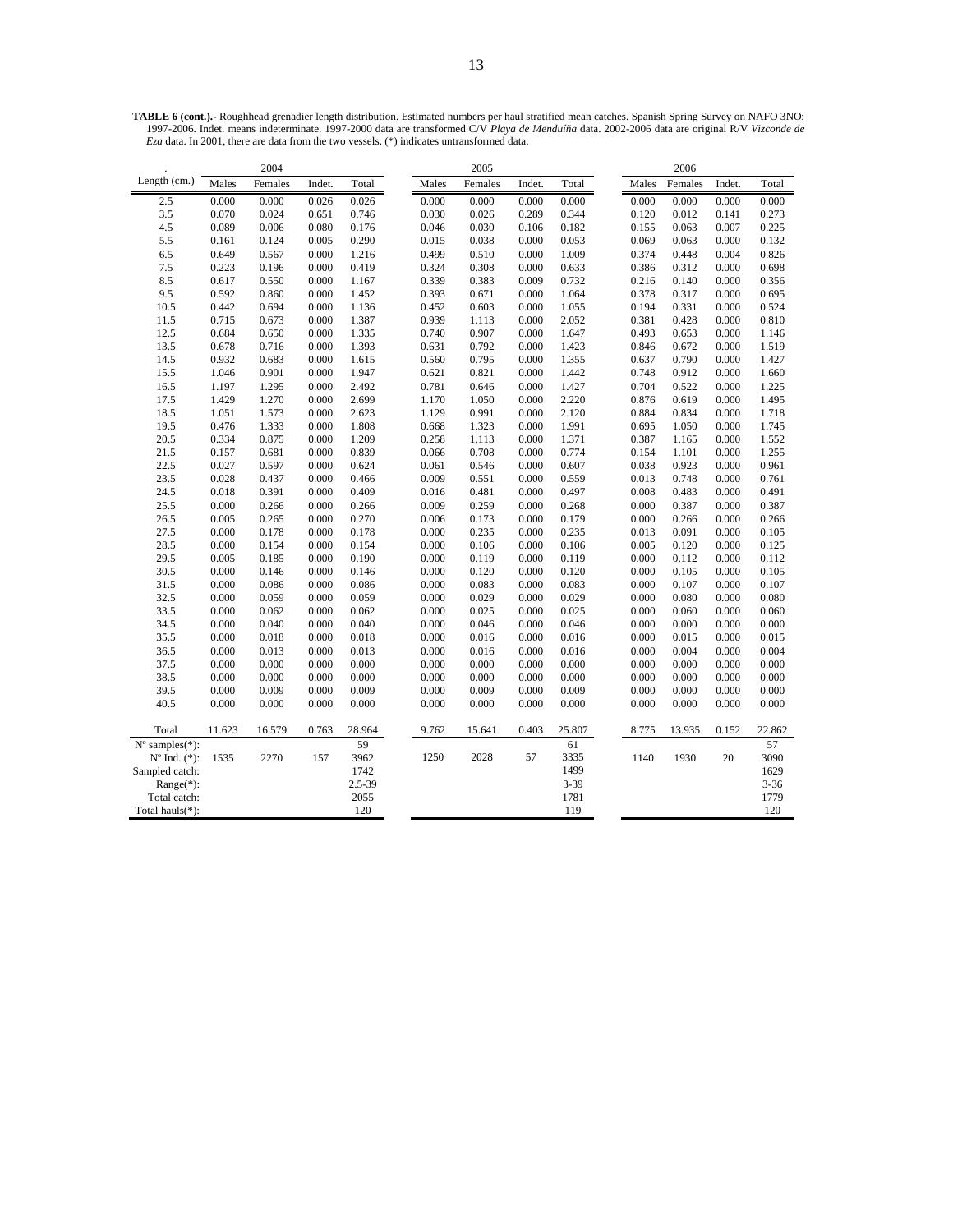**TABLE 7.-** Swept area, number of hauls and Thorny skate mean catch (kg) and SD by stratum. Spanish Spring Surveys on NAFO Div. 3NO: 1997-2006. Swept area in square miles. n.s. means stratum not surveyed. 1997-2000 data are transformed C/V *Playa de Menduíña* data, and 2002-2006 data are original from R/V *Vizconde de Eza*. In 2001, there are data from the two vessels.

|            | 1997             |                |               |          |                  | 1998                             |               |               |                  | 1999                           |               |               |                  |        | 2000                           |               |              |
|------------|------------------|----------------|---------------|----------|------------------|----------------------------------|---------------|---------------|------------------|--------------------------------|---------------|---------------|------------------|--------|--------------------------------|---------------|--------------|
|            | Swept            | Tow            | T. skate      | T. skate | Swept            | Tow                              | T. skate      | T. skate      | Swept            | Tow                            | T. skate      | T. skate      | Swept            | Tow    |                                | T. skate      | T. skate     |
| Stratum    | area             | number         | Mean catch    | SD       | area             | number                           | Mean catch    | SD            | area             | number                         | Mean catch    | SD            | area             | number |                                | Mean catch    | SD           |
| 353        | 0.0480           | $\overline{4}$ | 6.21          | 1.73     | 0.0465           | $\overline{4}$                   | 26.06         | 11.09         | 0.0360           | 3                              | 319.35        | 89.29         | 0.0356           |        | 3                              | 149.95        | 44.45        |
| 354        | 0.0233           | $\overline{c}$ | 1.20          | 1.12     | 0.0356           | 3                                | 68.23         | 87.97         | 0.0218           | $\overline{c}$                 | 20.21         | 28.57         | 0.0356           |        | 3                              | 82.44         | 34.12        |
| 355        | 0.0233           | $\overline{2}$ | 27.19         | 22.38    | 0.0221           | $\overline{c}$                   | 3.43          | 0.23          | 0.0229           | $\overline{c}$                 | 12.40         | 17.54         | 0.0233           |        | $\overline{c}$                 | 33.14         | 41.19        |
| 356        | 0.0225           | $\overline{2}$ | 2.72          | 0.61     | 0.0221           | $\overline{2}$                   | 0.69          | 0.42          | 0.0229           | 2                              | 1.55          | 0.28          | 0.0225           |        | $\overline{2}$                 | 2.21          | 0.51         |
| 357        | 0.0443           | $\overline{4}$ | 1.32          | 1.56     | 0.0240           | 2                                | 1.69          | 1.37          | 0.0236           | 2                              | 2.98          | 1.74          | 0.0124           |        | $\mathbf{1}$                   | 0.00          |              |
| 358        | 0.0563           | 5              | 1.56          | 1.52     | 0.0236           | 3                                | 0.99          | 1.17          | 0.0349           | 3                              | 2.81          | 2.22          | 0.0341           |        | 3                              | 15.49         | 17.71        |
| 359        | 0.0690           | 6              | 7.47          | 2.92     | 0.0698           | 6                                | 7.93          | 5.95          | 0.0364           | 3                              | 13.25         | 14.73         | 0.0469           |        | $\overline{4}$                 | 71.73         | 91.22        |
| 360        | 0.3754           | 32             | 10.11         | 11.61    | 0.2561           | 25                               | 17.95         | 23.86         | 0.2325           | 19                             | 67.68         | 55.88         | 0.2396           |        | 20                             | 132.15        | 142.67       |
| 374        | 0.0353           | 3              | 2.29          | 1.19     | 0.0353           | 3                                | 0.41          | 0.61          | 0.0244           | $\overline{c}$                 | 5.91          | 0.14          | 0.0240           |        | $\sqrt{2}$                     | 0.71          | 1.00         |
| 375        | 0.0116           | $\mathbf{1}$   | 0.84          | $\sim$   | 0.0345           | 3                                | 1.97          | 1.81          | 0.0236           | 2                              | 6.57          | 0.77          | 0.0244           |        | 2                              | 3.48          | 0.40         |
| 376        | 0.1583           | 14             | 15.16         | 16.62    | 0.0930           | 10                               | 24.06         | 35.48         | 0.1219           | 10                             | 75.94         | 45.71         | 0.1200           |        | 10                             | 68.84         | 52.60        |
| 377        | 0.0116           | -1             | 1.28          | $\sim$   | 0.0229           | $\overline{2}$                   | 0.32          | 0.31          | 0.0240           | $\overline{c}$                 | 1.04          | 0.18          | 0.0229           |        | $\mathbf{2}$                   | 0.57          | 0.81         |
| 378        | 0.0210           | $\overline{2}$ | 2.07          | 0.59     | 0.0120           | $\overline{2}$                   | 2.07          | 2.40          | 0.0229           | $\sqrt{2}$                     | 8.32          | 5.01          | 0.0233           |        | 2                              | 5.54          | 3.31         |
| 379        | 0.0206           | $\overline{2}$ | 0.54          | 0.24     | 0.0356           | 3                                | 1.69          | 1.09          | 0.0236           | $\overline{c}$                 | 0.76          | 0.53          | 0.0225           |        | $\sqrt{2}$                     | 1.10          | 0.51         |
| 380        | 0.0210           | 2              | 1.27          | 0.37     | 0.0113           | $\overline{2}$                   | 4.50          | 2.78          | 0.0236           | 2                              | 3.96          | 1.95          | 0.0236           |        | 2                              | 1.26          | 1.17         |
| 381        | 0.0221           | $\overline{2}$ | 6.17          | 7.81     | 0.0229           | $\overline{2}$                   | 7.65          | 0.24          | 0.0229           | 2                              | 1.03          | 0.28          | 0.0236           |        | 2                              | 3.94          | 0.36         |
| 382        | 0.0461           | $\overline{4}$ | 0.64          | 0.95     | 0.0229           | 3                                | 1.02          | 0.85          | 0.0484           | 4                              | 4.44          | 3.05          | 0.0499           |        | $\overline{4}$                 | 5.36          | 0.80         |
| 721        | 0.0221           | $\overline{c}$ | 2.28          | 0.18     | 0.0203           | $\overline{2}$                   | 8.17          | 9.33          | 0.0244           | $\overline{2}$                 | 1.16          | 1.64          | 0.0236           |        | 2                              | 6.54          | 6.27         |
| 722        | 0.0214           | $\overline{2}$ | 7.54          | 10.66    | 0.0101           | $\overline{2}$                   | 38.34         | 45.25         | 0.0229           | $\sqrt{2}$                     | 10.79         | 15.26         | 0.0218           |        | $\mathbf{2}$                   | 13.79         | 6.07         |
| 723        | 0.0210           | $\overline{2}$ | 6.32          | 7.25     | 0.0233           | $\overline{2}$                   | 2.62          | 0.40          | 0.0229           | $\sqrt{2}$                     | 3.77          | 3.99          | 0.0248           |        | $\sqrt{2}$                     | 4.05          | 4.37         |
| 724        | 0.0225           | $\overline{2}$ | 2.06          | 2.45     | 0.0206           | $\overline{2}$                   | 12.29         | 3.71          | 0.0225           | 2                              | 9.83          | 6.80          | 0.0233           |        | $\mathbf{2}$                   | 2.33          | 3.29         |
| 725        | 0.0206           | 2              | 0.27          | 0.31     | 0.0086           |                                  | 3.89          | $\sim$        | 0.0229           | $\mathbf{2}$                   | 3.63          | 5.13          | 0.0210           |        | $\overline{c}$                 | 4.11          | 5.03         |
| 726        | n.s.             | n.s.           | n.s.          | n.s.     | 0.0094           | $\overline{2}$                   | 0.26          | 0.37          | 0.0225           | $\mathbf{2}$                   | 0.89          | 1.25          | 0.0221           |        | $\mathbf{2}$                   | 9.68          | 10.56        |
| 727        | 0.0094           | -1             | 3.37          |          | 0.0233           | $\overline{c}$                   | 6.02          | 2.84          | 0.0236           | $\overline{c}$                 | 2.83          | 0.63          | 0.0210           |        | 2                              | 0.58          | 0.60         |
| 728        | 0.0214           | $\overline{2}$ | 1.45          | 1.11     | 0.0206           | $\overline{2}$                   | 4.68          | 2.68          | 0.0233           | $\overline{2}$                 | 4.91          | 3.22          | 0.0210           |        | $\overline{c}$                 | 1.85          | 1.22         |
| 752        | 0.0218           | $\overline{2}$ | 4.25          | 2.51     | 0.0229           | $\overline{2}$                   | 58.62         | 78.69         | 0.0233           | 2                              | 2.24          | 1.11          | 0.0206           |        | $\mathbf{2}$                   | 1.20          | 1.30         |
| 753        | 0.0214           | 2              | 13.56         | 17.61    | 0.0218           | 2                                | 4.01          | 5.19          | 0.0229           | 2                              | 17.13         | 19.39         | 0.0218           |        | 2                              | 3.01          | 4.26         |
| 754        | 0.0330           | 3              | 45.32         | 25.00    | 0.0210           | $\overline{2}$                   | 112.25        | 14.65         | 0.0206           | $\overline{c}$                 | 16.66<br>0.00 | 23.56         | 0.0195           |        | $\mathbf{2}$<br>$\overline{4}$ | 54.96<br>2.74 | 23.46        |
| 755<br>756 | n.s.             | n.s.<br>1      | n.s.<br>13.91 | n.s.     | 0.0206<br>0.0225 | $\overline{2}$<br>$\overline{2}$ | 7.84<br>63.66 | 5.34<br>36.74 | 0.0311<br>0.0225 | 3                              | 16.21         | 0.00<br>19.54 | 0.0431<br>0.0203 |        |                                | 3.69          | 5.48<br>3.64 |
| 757        | 0.0109<br>0.0304 | 3              | 32.68         | 39.04    | 0.0206           | $\overline{2}$                   | 67.38         | 86.94         | 0.0233           | $\overline{c}$<br>$\mathbf{2}$ | 10.74         | 10.98         | 0.0214           |        | 2<br>2                         | 55.50         | 20.36        |
| 758        | 0.0214           | $\overline{2}$ | 52.54         | 7.90     | 0.0105           | $\overline{2}$                   | 235.97        | 239.70        | 0.0214           | 2                              | 117.49        | 142.60        | 0.0210           |        | 2                              | 55.87         | 79.01        |
| 759        | n.s.             | n.s.           | n.s.          | n.s.     | 0.0214           | $\overline{2}$                   | 114.12        | 147.96        | 0.0218           | 2                              | 0.43          | 0.26          | 0.0210           |        | 2                              | 41.86         | 56.21        |
| 760        | 0.0105           | $\mathbf{1}$   | 0.00          |          | 0.0214           | $\overline{2}$                   | 6.73          | 3.05          | 0.0225           | $\sqrt{2}$                     | 9.20          | 11.14         | 0.0210           |        | $\mathbf{2}$                   | 12.97         | 11.59        |
| 761        | 0.0315           | 3              | 59.26         | 86.28    | 0.0206           | $\overline{2}$                   | 17.62         | 10.16         | 0.0210           | $\overline{c}$                 | 0.71          | 0.32          | 0.0221           |        | 2                              | 10.20         | 13.55        |
| 762        | 0.0308           | 3              | 50.77         | 82.75    | 0.0094           | $\overline{2}$                   | 5.24          | 4.35          | 0.0210           | 2                              | 8.28          | 10.49         | 0.0203           |        | 2                              | 5.54          | 7.83         |
| 763        | n.s.             | n.s.           | n.s.          | n.s.     | 0.0218           | $\overline{2}$                   | 0.00          | 0.00          | 0.0311           | 3                              | 0.00          | 0.00          | 0.0416           |        | $\overline{4}$                 | 0.00          | 0.00         |
| 764        | 0.0206           | 2              | 14.84         | 5.60     | 0.0218           | 2                                | 12.47         | 10.81         | 0.0225           | 2                              | 0.00          | 0.00          | 0.0218           |        | 2                              | 0.00          | 0.00         |
| 765        | 0.0206           | 2              | 14.88         | 18.39    | 0.0098           | $\overline{c}$                   | 12.08         | 15.52         | 0.0221           | 2                              | 0.00          | 0.00          | 0.0203           |        | $\mathbf{2}$                   | 1.35          | 1.91         |
| 766        | 0.0308           | $\overline{3}$ | 15.23         | 9.42     | 0.0191           | $\overline{c}$                   | 0.51          | 0.20          | 0.0218           | $\sqrt{2}$                     | 0.00          | 0.00          | 0.0214           |        | 2                              | 0.00          | 0.00         |
| 767        | n.s.             | n.s.           | n.s.          | n.s.     | 0.0109           | $\overline{c}$                   | 2.83          | 3.87          | 0.0214           | 2                              | 0.00          | 0.00          | 0.0210           |        | 2                              | 0.00          | 0.00         |
|            |                  |                |               |          |                  |                                  |               |               |                  |                                |               |               |                  |        |                                |               |              |

$$
SD = \frac{\sum (x_i - \overline{x})^2}{n - 1}
$$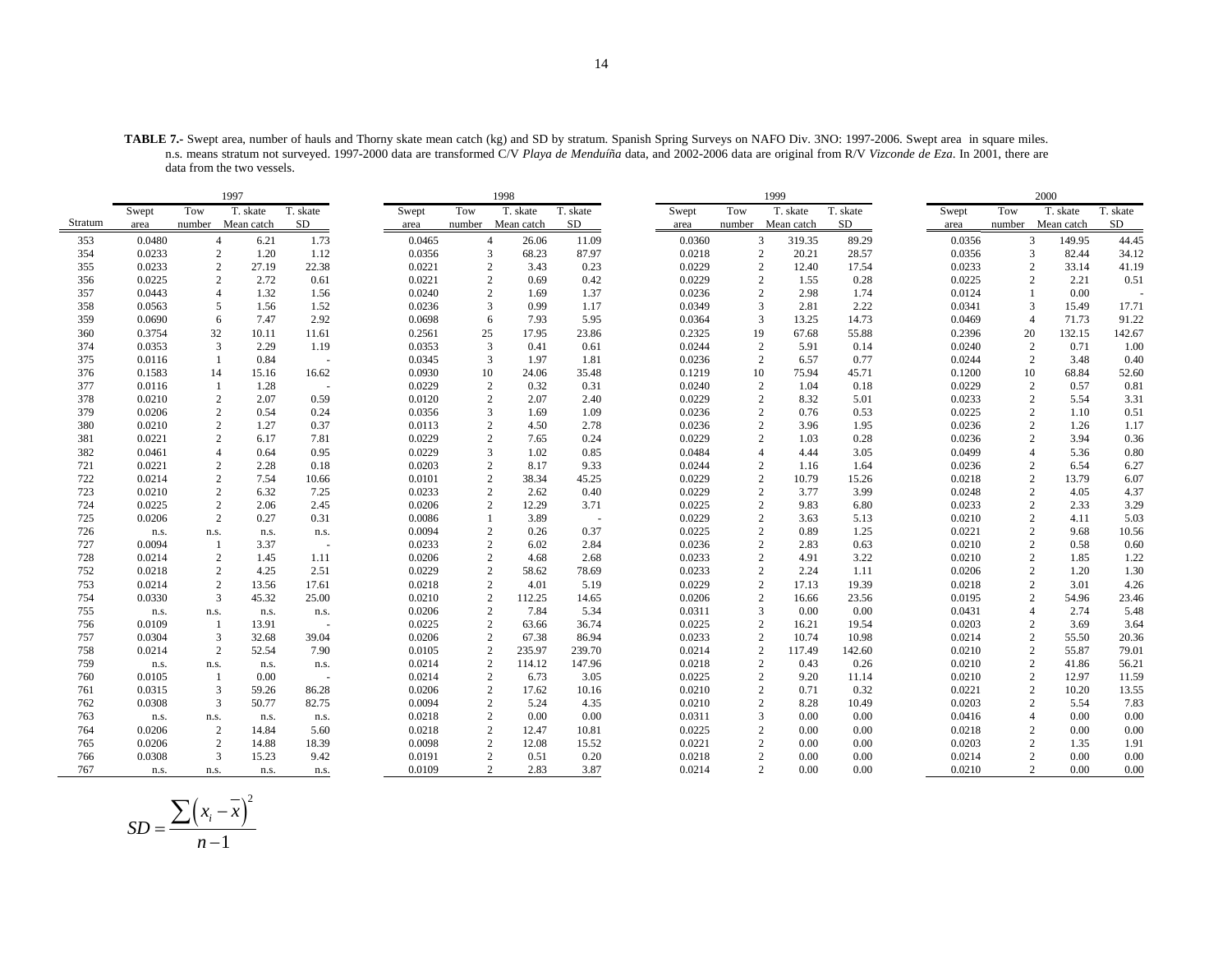|         |        |                 | 2001                    |          |        |                | 2002       |           |        |        | 2003                     |             |
|---------|--------|-----------------|-------------------------|----------|--------|----------------|------------|-----------|--------|--------|--------------------------|-------------|
|         | Swept  | Tow             | T. skate                | T. skate | Swept  | Tow            | T. skate   | T. skate  | Swept  | Tow    | T. skate                 | T. skate    |
| Stratum | area   | number          | Mean catch              | SD.      | area   | number         | Mean catch | <b>SD</b> | area   | number | Mean catch               | <b>SD</b>   |
| 353     | 0.0341 |                 | 3<br>351.90             | 283.060  | 0.0476 | $\overline{4}$ | 356.30     | 215.772   | 0.0334 |        | 3<br>78.36               | 33.796      |
| 354     | 0.0338 |                 | 3<br>67.63              | 19.515   | 0.0356 | 3              | 89.80      | 80.809    | 0.0338 |        | $\mathfrak{Z}$<br>40.33  | 40.683      |
| 355     | 0.0240 |                 | $\mathbf{2}$<br>20.60   | 11.031   | 0.0236 | $\sqrt{2}$     | 2.67       | 3.723     | 0.0229 |        | $\overline{2}$<br>19.53  | 22.422      |
| 356     | 0.0240 |                 | $\mathbf{2}$<br>0.29    | 0.410    | 0.0233 | $\mathfrak{2}$ | 1.55       | 2.192     | 0.0225 |        | $\overline{c}$<br>5.19   | 7.333       |
| 357     | 0.0244 |                 | 2<br>2.35               | 1.669    | 0.0240 | $\mathfrak{2}$ | 2.00       | 2.828     | 0.0229 |        | $\overline{2}$<br>2.25   | 3.182       |
| 358     | 0.0345 |                 | 3<br>4.05               | 6.974    | 0.0345 | 3              | 11.47      | 19.861    | 0.0338 |        | 3<br>21.14               | 25.809      |
| 359     | 0.0803 | $7\phantom{.0}$ | 15.45                   | 24.999   | 0.0686 | 6              | 72.34      | 148.583   | 0.0791 |        | $\overline{7}$<br>25.86  | 23.965      |
| 360     | 0.2423 | 20              | 67.67                   | 79.827   | 0.2865 | 25             | 20.63      | 24.987    | 0.2254 | 20     | 35.53                    | 29.397      |
| 374     | 0.0240 |                 | 2<br>0.73               | 1.032    | 0.0345 | $\overline{3}$ | 0.30       | 0.520     | 0.0225 |        | $\overline{c}$<br>0.00   | 0.000       |
| 375     | 0.0338 |                 | 3<br>0.51               | 0.878    | 0.0353 | 3              | 1.40       | 2.425     | 0.0330 |        | 3<br>2.29                | 2.414       |
| 376     | 0.1155 | 10              | 22.67                   | 19.650   | 0.1140 | 10             | 12.59      | 12.093    | 0.1125 | 10     | 10.77                    | 12.802      |
| 377     | 0.0229 |                 | 2<br>5.70               | 2.270    | 0.0229 | $\sqrt{2}$     | 1.17       | 1.655     | 0.0225 |        | $\overline{c}$<br>0.46   | 0.438       |
| 378     | 0.0236 |                 | $\mathbf{2}$<br>0.16    | 0.099    | 0.0233 | $\mathfrak{2}$ | 0.02       | 0.021     | 0.0225 |        | $\overline{2}$<br>2.98   | 4.076       |
| 379     | 0.0229 |                 | 2<br>0.00               | 0.000    | 0.0229 | $\mathbf{2}$   | 5.45       | 1.909     | 0.0229 |        | 2<br>0.01                | 0.014       |
| 380     | 0.0206 |                 | $\sqrt{2}$<br>1.35      | 0.209    | 0.0225 | $\sqrt{2}$     | 4.42       | 4.476     | 0.0229 |        | $\overline{2}$<br>4.09   | 0.559       |
| 381     | 0.0236 |                 | $\mathbf{2}$<br>0.74    | 0.419    | 0.0229 | $\mathfrak{2}$ | 0.71       | 0.071     | 0.0229 |        | $\overline{2}$<br>3.40   | 3.394       |
| 382     | 0.0469 |                 | 1.77<br>$\overline{4}$  | 1.265    | 0.0341 | 3              | 0.65       | 0.257     | 0.0454 |        | 0.00<br>4                | 0.000       |
| 721     | 0.0248 |                 | 2<br>0.00               | 0.000    | 0.0233 | $\mathfrak{2}$ | 0.00       | 0.000     | 0.0225 |        | $\overline{c}$<br>10.63  | 7.481       |
| 722     | 0.0233 |                 | $\mathbf{2}$<br>10.10   | 5.374    | 0.0236 | $\mathfrak{2}$ | 0.00       | 0.000     | 0.0221 |        | $\overline{2}$<br>0.91   | 0.021       |
| 723     | 0.0240 |                 | 2.40<br>2               | 2.121    | 0.0233 | $\sqrt{2}$     | 0.60       | 0.849     | 0.0229 |        | $\overline{2}$<br>5.19   | 4.865       |
| 724     | 0.0353 |                 | $\overline{3}$<br>67.38 | 91.221   | 0.0225 | $\mathfrak{2}$ | 25.85      | 14.354    | 0.0225 |        | $\sqrt{2}$<br>26.32      | 0.226       |
| 725     | 0.0116 |                 | $\mathbf{2}$<br>1.91    | 1.235    | 0.0225 | $\mathfrak{2}$ | 1.82       | 2.574     | 0.0229 |        | $\overline{c}$<br>1.31   | 0.506       |
| 726     | 0.0116 |                 | $\mathbf{2}$<br>1.32    | 1.381    | 0.0214 | $\sqrt{2}$     | 3.30       | 1.980     | 0.0225 |        | $\overline{2}$<br>0.00   | 0.000       |
| 727     | 0.0225 |                 | 2<br>0.64               | 0.905    | 0.0233 | $\overline{c}$ | 3.05       | 4.313     | 0.0218 |        | $\overline{c}$<br>96.69  | 91.097      |
| 728     | 0.0229 |                 | $\overline{2}$<br>1.65  | 1.531    | 0.0229 | $\mathfrak{2}$ | 6.69       | 9.454     | 0.0225 |        | $\overline{c}$<br>17.23  | 8.301       |
| 752     | 0.0210 |                 | $\sqrt{2}$<br>8.93      | 5.430    | 0.0116 | $\mathbf{1}$   | 0.49       | 0.686     | 0.0229 |        | $\sqrt{2}$<br>183.35     | 38.537      |
| 753     | 0.0214 |                 | $\mathbf{2}$<br>13.11   | 15.123   | 0.0229 | $\overline{c}$ | 12.90      | 18.243    | 0.0229 |        | $\overline{c}$<br>7.99   | 1.775       |
| 754     | 0.0195 |                 | $\overline{2}$<br>98.76 | 126.307  | 0.0341 | 3              | 595.65     | 819.042   | 0.0218 |        | $\overline{c}$<br>3.35   | 4.731       |
| 755     | 0.0416 |                 | $\overline{4}$<br>0.14  | 0.283    | 0.0338 | 3              | 0.00       | 0.000     | 0.0221 |        | $\overline{2}$<br>0.00   | 0.000       |
| 756     | 0.0113 |                 | $\mathbf{2}$<br>7.04    | 3.761    | 0.0229 | $\mathfrak{2}$ | 9.36       | 7.835     | 0.0221 |        | $\overline{c}$<br>133.16 | 187.864     |
| 757     | 0.0233 |                 | $\mathbf{2}$<br>15.10   | 19.889   | 0.0225 | $\overline{c}$ | 1.55       | 2.192     | 0.0221 |        | $\overline{c}$<br>6.99   | 9.885       |
| 758     | 0.0218 |                 | $\mathbf{2}$<br>184.47  | 248.733  | 0.0225 | $\sqrt{2}$     | 32.45      | 41.224    | 0.0221 |        | $\overline{c}$<br>4.29   | 6.060       |
| 759     | 0.0221 |                 | $\mathbf{2}$<br>4.93    | 3.950    | 0.0225 | $\overline{c}$ | 3.70       | 5.233     | 0.0113 |        | $\mathbf{1}$<br>3.89     | $#$ ¡DIV/0! |
| 760     | 0.0229 |                 | $\mathbf{2}$<br>6.47    | 5.282    | 0.0229 | $\mathfrak{2}$ | 1.89       | 2.673     | 0.0218 |        | $\overline{c}$<br>30.68  | 30.717      |
| 761     | 0.0225 |                 | $\mathbf{2}$<br>66.60   | 89.661   | 0.0225 | $\mathfrak{2}$ | 11.90      | 4.667     | 0.0225 |        | $\overline{2}$<br>0.00   | 0.000       |
| 762     | 0.0116 |                 | $\sqrt{2}$<br>0.00      | 0.000    | 0.0225 | $\sqrt{2}$     | 0.00       | 0.000     | 0.0225 |        | $\overline{c}$<br>2.99   | 1.570       |
| 763     | 0.0330 |                 | 3<br>0.00               | 0.000    | 0.0225 | $\mathbf{2}$   | 0.00       | 0.000     | 0.0311 |        | 3<br>0.00                | 0.000       |
| 764     | 0.0240 |                 | $\overline{2}$<br>2.45  | 3.465    | 0.0236 | $\mathfrak{2}$ | 0.00       | 0.000     | 0.0221 |        | $\overline{c}$<br>42.05  | 45.064      |
| 765     | 0.0113 |                 | $\overline{2}$<br>1.03  | 1.462    | 0.0236 | $\mathfrak{2}$ | 0.71       | 1.004     | 0.0113 |        | 2.23<br>$\mathbf{1}$     |             |
| 766     | 0.0203 |                 | $\overline{2}$<br>0.00  | 0.000    | 0.0233 | $\mathbf{2}$   | 0.00       | 0.000     | 0.0225 |        | $\overline{c}$<br>0.00   | 0.000       |
| 767     | 0.0218 |                 | $\overline{c}$<br>0.00  | 0.000    | 0.0225 | $\overline{c}$ | 0.00       | 0.000     | 0.0229 |        | $\overline{c}$<br>1.13   | 0.215       |

**TABLE 7 (cont.).-** Swept area, number of hauls and Thorny skate mean catch (kg) and SD by stratum. Spanish Spring Surveys on NAFO Div. 3NO: 1997-2006. Swept area in square miles. n.s. means stratum not surveyed. 1997-2000 data are transformed C/V *Playa de Menduíña* data, and 2002-2006 data are original from R/V *Vizconde de Eza*. In 2001,there are data from the two vessels.

$$
SD = \frac{\sum (x_i - \overline{x})^2}{n - 1}
$$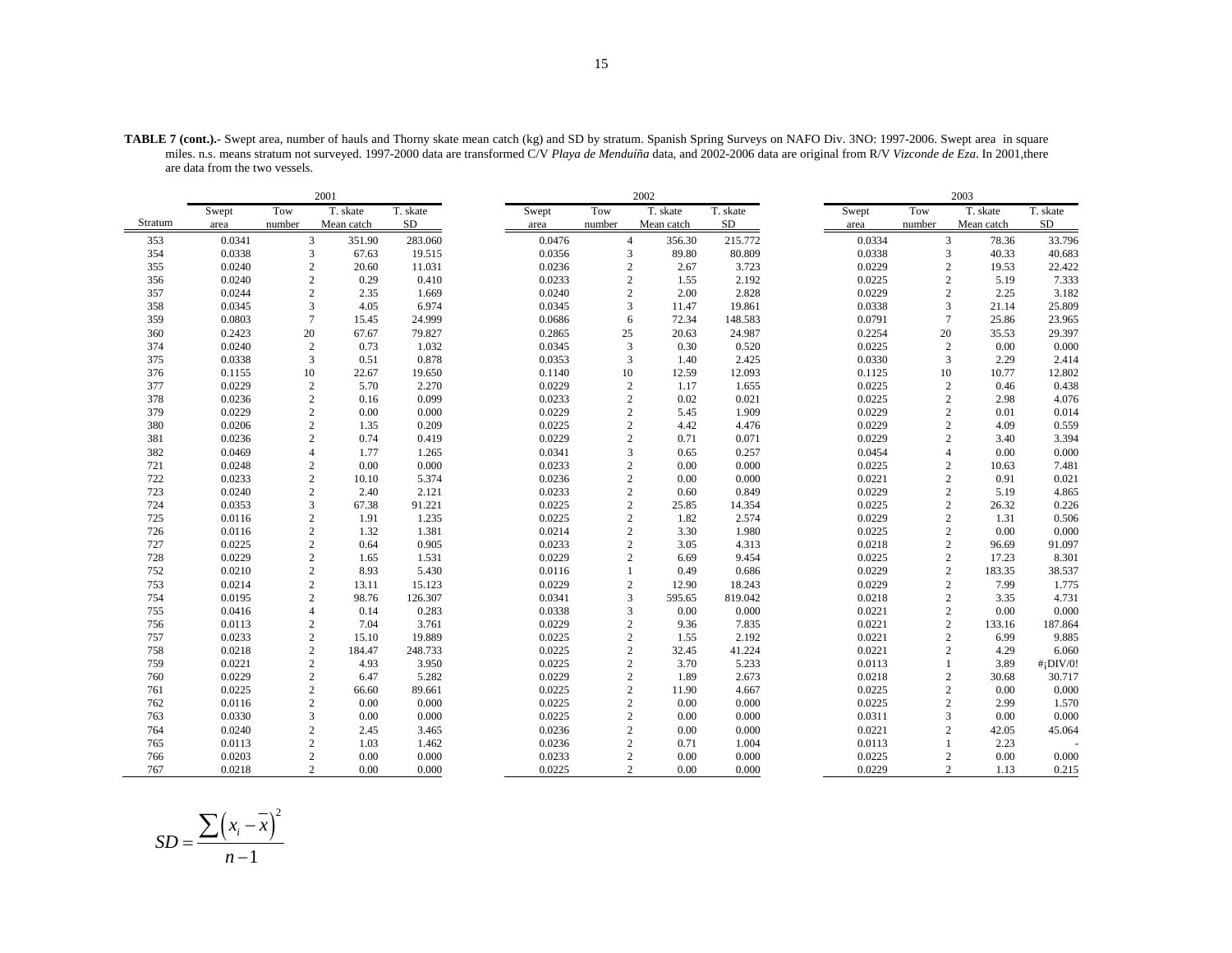|         |        |                | 2004          |           |        |                | 2005          |                |        |                | 2006          |             |
|---------|--------|----------------|---------------|-----------|--------|----------------|---------------|----------------|--------|----------------|---------------|-------------|
|         | Swept  | Tow            | T. skate Mean | T. skate  | Swept  | Tow            | T. skate Mean |                | Swept  | Tow            | T. skate Mean |             |
| Stratum | area   | number         | catch         | <b>SD</b> | area   | number         | catch         | T. skate SD    | area   | number         | catch         | T. skate SD |
| 353     | 0.0338 | 3              | 53.70         | 33.407    | 0.0353 | 3              | 40.97         | 40.382         | 0.0371 | 3              | 48.27         | 33.965      |
| 354     | 0.0345 | 3              | 147.46        | 134.348   | 0.0353 | 3              | 48.19         | 40.450         | 0.0364 | 3              | 62.30         | 19.336      |
| 355     | 0.0229 | $\overline{c}$ | 25.07         | 4.384     | 0.0225 | $\overline{2}$ | 17.80         | 2.628          | 0.0248 | $\sqrt{2}$     | 1.51          | 2.128       |
| 356     | 0.0221 | $\sqrt{2}$     | 16.31         | 7.732     | 0.0233 | $\sqrt{2}$     | 10.81         | 2.242          | 0.0240 | $\sqrt{2}$     | 19.15         | 18.314      |
| 357     | 0.0229 | $\sqrt{2}$     | 46.05         | 28.438    | 0.0233 | $\sqrt{2}$     | 51.88         | 55.763         | 0.0244 | $\sqrt{2}$     | 28.29         | 40.007      |
| 358     | 0.0330 | 3              | 42.24         | 13.838    | 0.0349 | 3              | 72.15         | 80.699         | 0.0349 | $\overline{3}$ | 5.75          | 6.983       |
| 359     | 0.0791 | $\overline{7}$ | 46.56         | 62.119    | 0.0814 | $\overline{7}$ | 45.11         | 63.415         | 0.0975 | $\,8\,$        | 45.28         | 34.608      |
| 360     | 0.2310 | 20             | 93.53         | 78.305    | 0.2325 | 20             | 59.30         | 63.584         | 0.2340 | 19             | 74.59         | 59.722      |
| 374     | 0.0233 | $\overline{c}$ | 1.89          | 2.673     | 0.0229 | $\sqrt{2}$     | 2.70          | 1.082          | 0.0236 | $\sqrt{2}$     | 9.84          | 3.118       |
| 375     | 0.0338 | 3              | 10.32         | 5.359     | 0.0349 | $\overline{3}$ | 12.31         | 10.043         | 0.0364 | 3              | 34.35         | 17.964      |
| 376     | 0.1166 | 10             | 89.67         | 62.815    | 0.1174 | 10             | 154.50        | 136.423        | 0.1219 | 10             | 183.56        | 254.026     |
| 377     | 0.0218 | $\overline{c}$ | 7.23          | 9.648     | 0.0233 | $\overline{2}$ | 29.36         | 30.186         | 0.0236 | 2              | 61.48         | 33.411      |
| 378     | 0.0225 | 2              | 26.20         | 17.402    | 0.0225 | $\overline{2}$ | 6.10          | 7.264          | 0.0240 | $\sqrt{2}$     | 5.86          | 8.280       |
| 379     | 0.0124 | $\mathbf{1}$   | 13.61         |           | 0.0236 | $\overline{2}$ | 32.60         | 16.971         | 0.0236 | $\overline{c}$ | 181.31        | 256.409     |
| 380     | 0.0221 | $\overline{2}$ | 119.25        | 56.639    | 0.0229 | $\overline{c}$ | 66.74         | 45.199         | 0.0229 | $\overline{c}$ | 110.30        | 2.687       |
| 381     | 0.0225 | $\overline{c}$ | 70.60         | 17.536    | 0.0233 | $\sqrt{2}$     | 52.28         | 28.354         | 0.0229 | $\overline{2}$ | 72.41         | 8.775       |
| 382     | 0.0461 | $\overline{4}$ | 6.28          | 6.990     | 0.0458 | $\overline{4}$ | 5.06          | 4.563          | 0.0469 | $\overline{4}$ | 3.41          | 3.064       |
| 721     | 0.0221 | $\overline{c}$ | 2.70          | 3.818     | 0.0229 | $\overline{2}$ | 6.15          | 8.697          | 0.0236 | $\overline{2}$ | 0.00          | 0.000       |
| 722     | 0.0218 | $\sqrt{2}$     | 0.00          | 0.000     | 0.0233 | $\sqrt{2}$     | 6.90          | 9.758          | 0.0240 | $\sqrt{2}$     | 0.00          | 0.000       |
| 723     | 0.0229 | $\sqrt{2}$     | 4.85          | 1.913     | 0.0233 | $\overline{2}$ | 0.00          | 0.000          | 0.0236 | $\sqrt{2}$     | 5.41          | 4.226       |
| 724     | 0.0214 | $\sqrt{2}$     | 0.00          | 0.000     | 0.0225 | $\overline{c}$ | 4.20          | 5.940          | 0.0233 | $\sqrt{2}$     | 0.00          | 0.000       |
| 725     | 0.0225 | $\sqrt{2}$     | 44.22         | 57.679    | 0.0236 | $\overline{c}$ | 30.95         | 43.775         | 0.0233 | $\sqrt{2}$     | 73.01         | 100.261     |
| 726     | 0.0225 | $\sqrt{2}$     | 0.00          | 0.000     | 0.0113 |                | 0.00          |                | 0.0225 | $\sqrt{2}$     | 3.66          | 1.237       |
| 727     | 0.0233 | $\overline{c}$ | 10.16         | 10.380    | 0.0229 | $\overline{2}$ | 7.57          | 7.969          | 0.0225 | $\sqrt{2}$     | 0.00          | 0.000       |
| 728     | 0.0180 | $\sqrt{2}$     | 2.69          | 3.804     | 0.0109 |                | 0.00          |                | 0.0225 | $\sqrt{2}$     | 1.32          | 1.860       |
| 752     | 0.0214 | $\sqrt{2}$     | 0.00          | 0.000     | 0.0236 | $\sqrt{2}$     | 0.00          | 0.000          | 0.0225 | $\sqrt{2}$     | 0.73          | 1.025       |
| 753     | 0.0218 | $\sqrt{2}$     | 0.00          | 0.000     | 0.0225 | $\overline{c}$ | 0.00          | 0.000          | 0.0225 | $\overline{2}$ | 0.00          | 0.000       |
| 754     | 0.0214 | $\sqrt{2}$     | 0.00          | 0.000     | 0.0225 | $\sqrt{2}$     | 0.00          | 0.000          | 0.0225 | $\sqrt{2}$     | 0.00          | 0.000       |
| 755     | 0.0319 | 3              | 1.26          | 2.188     | 0.0450 | $\overline{4}$ | 0.00          | 0.000          | 0.0338 | 3              | 0.00          | 0.000       |
| 756     | 0.0218 | $\overline{2}$ | 0.00          | 0.000     | 0.0233 | $\overline{2}$ | 0.00          | 0.000          | 0.0229 | $\overline{2}$ | 0.01          | 0.008       |
| 757     | 0.0218 | $\sqrt{2}$     | 0.00          | 0.000     | 0.0225 | $\overline{c}$ | 0.00          | 0.000          | 0.0225 | $\overline{2}$ | 0.51          | 0.718       |
| 758     | 0.0214 | $\sqrt{2}$     | 0.00          | 0.000     | 0.0225 | $\sqrt{2}$     | 0.00          | 0.000          | 0.0225 | $\sqrt{2}$     | 0.00          | 0.000       |
| 759     | 0.0214 | $\sqrt{2}$     | 0.00          | 0.000     | 0.0229 | $\overline{c}$ | 0.00          | 0.000          | 0.0225 | $\overline{2}$ | 0.00          | 0.000       |
| 760     | 0.0221 | $\sqrt{2}$     | 0.00          | 0.000     | 0.0229 | $\sqrt{2}$     | 4.43          | 6.265          | 0.0225 | $\overline{2}$ | 0.00          | 0.000       |
| 761     | 0.0221 | $\overline{c}$ | 2.69          | 0.912     | 0.0221 | $\overline{2}$ | 0.00          | 0.000          | 0.0233 | $\overline{2}$ | 0.00          | 0.000       |
| 762     | 0.0233 | $\overline{c}$ | 1.15          | 1.619     | 0.0225 | $\overline{c}$ | 0.00          | 0.000          | 0.0233 | $\overline{2}$ | 1.45          | 2.044       |
| 763     | 0.0326 | $\overline{3}$ | 0.00          | 0.000     | 0.0334 | 3              | 0.00          | 0.000          | 0.0225 | $\sqrt{2}$     | 0.00          | 0.000       |
| 764     | 0.0229 | $\overline{2}$ | 4.35          | 6.152     | 0.0233 | $\overline{c}$ | 0.00          | 0.000          | 0.0233 | $\overline{2}$ | 7.90          | 11.172      |
| 765     | 0.0225 | $\overline{2}$ | 0.00          | 0.000     | 0.0229 | $\overline{c}$ | 0.00          | 0.000          | 0.0236 | $\overline{2}$ | 4.40          | 6.223       |
| 766     | 0.0225 | 2              | 0.67          | 0.940     | 0.0229 | $\overline{c}$ | 0.00          | 0.000          | 0.0229 | $\overline{2}$ | 0.00          | 0.000       |
| 767     | 0.0218 | 2              | 2.41          | 3.401     | 0.0113 |                | 0.00          | $\overline{a}$ | 0.0233 | $\overline{c}$ | 0.00          | 0.000       |

**TABLE 7 (cont.).-** Swept area, number of hauls and Thorny skate mean catch (kg) and SD by stratum. Spanish Spring Surveys on NAFO Div. 3NO: 1997-2006. Swept area in square miles. n.s. means stratum not surveyed. 1997-2000 data are transformed C/V *Playa de Menduíña* data, and 2002-2006 data are original from R/V *Vizconde de Eza*. In 2001,there are data from the two vessels.

$$
SD = \frac{\sum (x_i - \overline{x})^2}{n - 1}
$$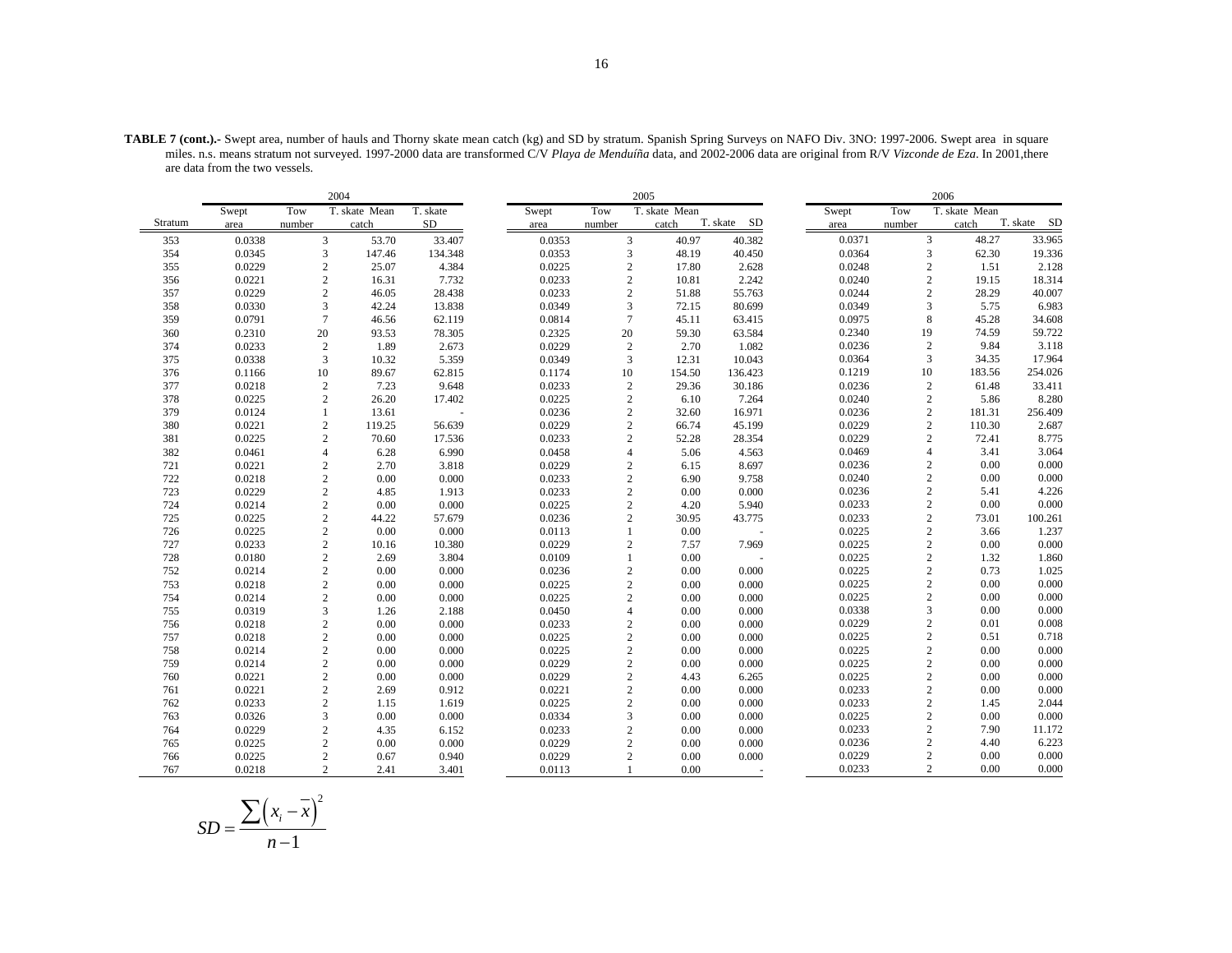**TABLE 8.-** Stratified mean catches (Kg) by stratum and year and SD by year of Thorny skate (1997-2006). n.s. means stratum not surveyed. 1997-2000 data are transformed C/V *Playa de Menduíña* data. 2002-2006 data are original from R/V *Vizconde de Eza*. In 2001, there are data from the two vessels.

| Stratum      | 1997      | 1998      | 1999      | 2000      | 2001      | 2002      | 2003      | 2004      | 2005      | 2006      |
|--------------|-----------|-----------|-----------|-----------|-----------|-----------|-----------|-----------|-----------|-----------|
| 353          | 1669.97   | 7010.90   | 85905.05  | 40337.51  | 94661.10  | 95844.70  | 21079.74  | 14444.04  | 11021.83  | 12983.73  |
| 354          | 295.14    | 16784.41  | 4970.54   | 20279.74  | 16637.80  | 22090.80  | 9922.00   | 36275.57  | 11854.08  | 15324.98  |
| 355          | 2012.42   | 254.06    | 917.88    | 2452.15   | 1524.40   | 197.40    | 1444.85   | 1855.18   | 1317.05   | 111.37    |
| 356          | 127.82    | 32.39     | 72.76     | 104.05    | 13.63     | 72.85     | 243.70    | 766.45    | 507.84    | 900.05    |
| 357          | 216.74    | 276.48    | 488.38    | 0.00      | 385.40    | 328.00    | 369.00    | 7551.46   | 8508.73   | 4639.40   |
| 358          | 351.96    | 223.34    | 632.19    | 3484.89   | 910.50    | 2580.00   | 4755.75   | 9504.23   | 16232.63  | 1293.75   |
| 359          | 3142.88   | 3339.74   | 5577.75   | 30200.14  | 6505.05   | 30455.91  | 10885.26  | 19600.14  | 18990.11  | 19063.93  |
| 360          | 28142.65  | 49941.51  | 188345.34 | 367770.68 | 188311.70 | 57415.52  | 98885.56  | 260307.63 | 165039.55 | 207581.48 |
| 374          | 490.16    | 87.78     | 1264.01   | 151.68    | 156.22    | 64.20     | 0.00      | 404.46    | 576.73    | 2104.69   |
| 375          | 226.76    | 533.56    | 1780.76   | 942.07    | 137.31    | 379.40    | 619.69    | 2796.27   | 3336.91   | 9307.95   |
| 376          | 20225.18  | 32095.39  | 101299.43 | 91833.65  | 30244.45  | 16788.39  | 14361.84  | 119622.45 | 206104.33 | 244867.71 |
| 377          | 127.98    | 31.99     | 103.98    | 56.97     | 569.50    | 117.05    | 46.00     | 723.25    | 2935.50   | 6147.50   |
| 378          | 287.36    | 287.36    | 1156.26   | 769.70    | 22.24     | 2.09      | 413.87    | 3641.11   | 847.41    | 813.85    |
| 379          | 57.26     | 179.13    | 80.48     | 116.74    | 0.00      | 577.70    | 1.06      | 1442.66   | 3455.60   | 19218.70  |
| 380          | 121.68    | 432.36    | 380.38    | 121.44    | 129.94    | 423.84    | 392.16    | 11448.00  | 6406.99   | 10588.80  |
| 381          | 887.94    | 1102.17   | 148.85    | 567.92    | 106.50    | 102.24    | 489.60    | 10166.40  | 7528.46   | 10426.32  |
| 382          | 220.75    | 350.60    | 1522.42   | 1838.77   | 607.79    | 224.32    | $0.00\,$  | 2153.18   | 1734.72   | 1167.92   |
| 721          | 148.37    | 531.10    | 75.19     | 425.20    | 0.00      | 0.00      | 690.95    | 175.50    | 399.75    | 0.00      |
| 722          | 633.11    | 3220.86   | 906.51    | 1158.73   | 848.40    | 0.00      | 76.02     | $0.00\,$  | 579.60    | 0.00      |
| 723          | 979.42    | 406.26    | 584.98    | 627.32    | 372.00    | 93.00     | 804.45    | 752.22    | 0.00      | 838.78    |
| 724          | 254.82    | 1524.34   | 1219.17   | 288.39    | 8355.12   | 3205.40   | 3263.68   | 0.00      | 520.80    | 0.00      |
| 725          | 28.43     | 408.29    | 381.16    | 431.94    | 200.22    | 191.10    | 137.81    | 4642.58   | 3250.12   | 7665.53   |
| 726          | n.s.      | 18.61     | 63.79     | 697.27    | 95.29     | 237.60    | 0.00      | 0.00      | 0.00      | 263.16    |
| 727          | 323.68    | 577.66    | 271.70    | 56.11     | 61.43     | 292.80    | 9281.76   | 975.36    | 726.24    | 0.00      |
| 728          | 113.26    | 364.73    | 382.97    | 143.97    | 128.62    | 521.43    | 1343.94   | 209.82    | 0.00      | 102.57    |
| 752          | 556.95    | 7679.60   | 293.39    | 157.17    | 1170.32   | 63.54     | 24018.85  | 0.00      | 0.00      | 94.98     |
| 753          | 1871.36   | 553.60    | 2364.16   | 416.05    | 1808.52   | 1780.20   | 1101.93   | 0.00      | 0.00      | 0.00      |
| 754          | 8157.59   | 20204.97  | 2999.07   | 9892.06   | 17777.36  | 107217.00 | 602.10    | 0.00      | 0.00      | 0.00      |
| 755          | n.s.      | 3017.84   | 0.00      | 1054.11   | 54.48     | 0.00      | 0.00      | 486.38    | $0.00\,$  | 0.00      |
| 756          | 1404.41   | 6429.24   | 1636.83   | 372.60    | 711.08    | 945.36    | 13449.16  | 0.00      | 0.00      | 0.61      |
| 757          | 3333.76   | 6873.20   | 1095.75   | 5660.73   | 1540.20   | 158.10    | 712.98    | 0.00      | 0.00      | 51.77     |
| 758          | 5201.49   | 23360.86  | 11631.70  | 5530.78   | 18262.55  | 3212.55   | 424.22    | 0.00      | 0.00      | 0.00      |
| 759          | n.s.      | 14493.27  | 54.38     | 5316.60   | 626.68    | 469.90    | 494.03    | 0.00      | 0.00      | 0.00      |
| 760          | 0.00      | 1036.58   | 1417.48   | 1997.36   | 995.61    | 291.06    | 4724.72   | 0.00      | 682.22    | 0.00      |
| 761          | 10133.38  | 3013.25   | 121.20    | 1744.82   | 11388.60  | 2034.90   | $0.00\,$  | 459.14    | $0.00\,$  | 0.00      |
| 762          | 10763.16  | 1111.32   | 1755.68   | 1173.93   | 0.00      | 0.00      | 633.88    | 242.74    | 0.00      | 306.34    |
| 763          | n.s.      | 0.00      | 0.00      | $0.00\,$  | $0.00\,$  | 0.00      | 0.00      | $0.00\,$  | 0.00      | 0.00      |
| 764          | 1484.03   | 1246.54   | 0.00      | 0.00      | 245.00    | 0.00      | 4204.50   | 435.00    | 0.00      | 790.00    |
| 765          | 1844.78   | 1498.40   | 0.00      | 167.85    | 128.17    | 88.04     | 276.52    | 0.00      | 0.00      | 545.60    |
| 766          | 2192.53   | 73.89     | 0.00      | $0.00\,$  | 0.00      | 0.00      | 0.00      | 95.76     | 0.00      | 0.00      |
| 767          | n.s.      | 446.89    | 0.00      | $0.00\,$  | $0.00\,$  | 0.00      | 178.22    | 379.99    | 0.00      | 0.00      |
| <b>TOTAL</b> |           |           |           |           |           |           |           |           |           |           |
|              | 108029.16 | 211054.49 | 421901.59 | 598341.10 | 405693.16 | 348466.38 | 230329.79 | 511556.95 | 472557.21 | 577201.44 |
|              | 11.57     | 20.41     | 40.79     | 57.86     | 39.23     | 33.69     | 22.27     | 49.46     | 45.69     | 55.81     |
| S.D.         | 1.74      | 3.26      | 4.32      | 9.12      | 6.99      | 10.91     | 2.57      | 5.82      | 7.00      | 11.22     |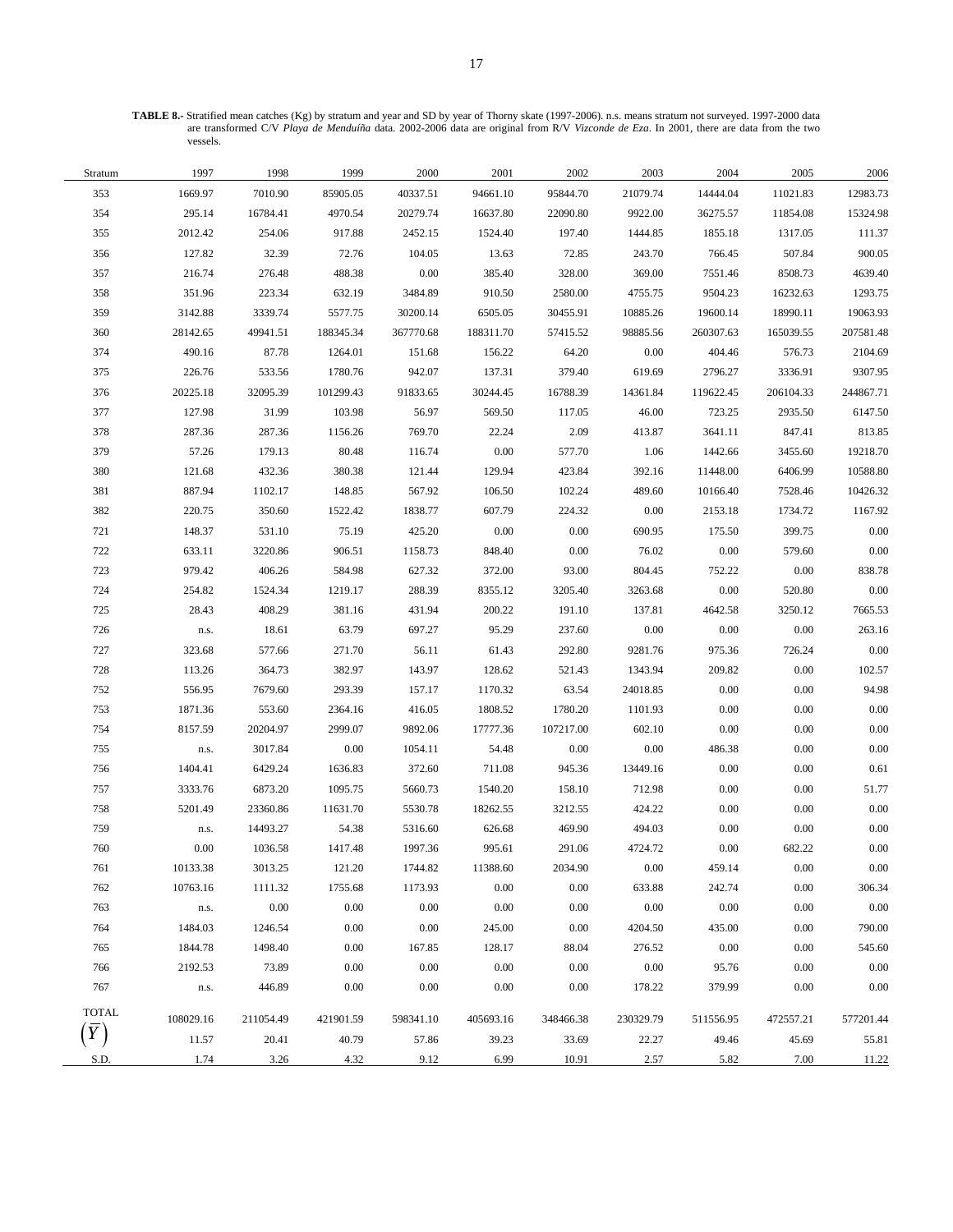**TABLE 9.-** Survey estimates (by the swept area method) of Thorny skate biomass (t) and SD by stratum and year on NAFO Div. 3NO. n.s. means stratum not surveyed. 1997-2000 data are transformed C/V *Playa de Menduíña* data. 2002-2006 data are original from R/V *Vizconde de Eza*. In 2001, there are data from the two vessels.

| Stratum      | 1997             | 1998             | 1999             | 2000             | 2001             | 2002             | 2003             | 2004             | 2005             | 2006             |
|--------------|------------------|------------------|------------------|------------------|------------------|------------------|------------------|------------------|------------------|------------------|
| 353          | 139              | 603              | 7159             | 3397             | 8321             | 8050             | 1895             | 1284             | 938              | 1049             |
| 354          | 25               | 1413             | 457              | 1708             | 1479             | 1860             | 882              | 3154             | 1009             | 1264             |
| 355          | 173              | 23               | 80               | 211              | 127              | 17               | 126              | 162              | 117              | $\boldsymbol{9}$ |
| 356          | 11               | $\mathfrak{Z}$   | 6                | $\overline{9}$   | $\mathbf{1}$     | $\sqrt{6}$       | $22\,$           | 69               | 44               | 75               |
| 357          | 20               | 23               | 41               | $\boldsymbol{0}$ | 32               | 27               | 32               | 660              | 732              | 381              |
| 358          | 31               | 19               | 54               | 306              | 79               | 224              | 423              | 864              | 1396             | 111              |
| 359          | 273              | 287              | 460              | 2577             | 567              | 2663             | 963              | 1734             | 1634             | 1564             |
| 360          | 2399             | 4307             | 15392            | 30696            | 15548            | 5010             | 8775             | 22537            | 14197            | 16855            |
| 374          | 42               | $\boldsymbol{7}$ | 104              | 13               | 13               | $\sqrt{6}$       | $\boldsymbol{0}$ | 35               | 50               | 178              |
| 375          | 20               | 46               | 151              | $77\,$           | 12               | 32               | 56               | 249              | 287              | 768              |
| 376          | 1789             | 2779             | 8312             | 7653             | 2618             | 1473             | 1277             | 10257            | 17559            | 20092            |
| 377          | $11\,$           | $\mathfrak{Z}$   | 9                | $\sqrt{5}$       | 50               | $10\,$           | $\sqrt{4}$       | 67               | 253              | 520              |
| 378          | 27               | 25               | 101              | 66               | $\sqrt{2}$       | $\boldsymbol{0}$ | 37               | 324              | 75               | 68               |
| 379          | 6                | 15               | $\boldsymbol{7}$ | 10               | $\mathbf{0}$     | 51               | $\boldsymbol{0}$ | 117              | 293              | 1627             |
| 380          | 12               | 38               | 32               | 10               | 13               | 38               | 34               | 1035             | 560              | 926              |
| 381          | 80               | 96               | 13               | $48\,$           | 9                | 9                | 43               | 904              | 648              | 912              |
| 382          | 19               | 31               | 126              | 147              | 52               | 20               | $\boldsymbol{0}$ | 187              | 152              | $100\,$          |
| 721          | 13               | 52               | 6                | 36               | $\boldsymbol{0}$ | $\boldsymbol{0}$ | 61               | 16               | 35               | $\boldsymbol{0}$ |
| 722          | 59               | 301              | 79               | 107              | 73               | $\boldsymbol{0}$ | $\boldsymbol{7}$ | $\boldsymbol{0}$ | 50               | $\boldsymbol{0}$ |
| 723          | 93               | 35               | 51               | 51               | 31               | $\,8\,$          | $70\,$           | 66               | $\boldsymbol{0}$ | $71\,$           |
| 724          | 23               | 148              | 108              | $25\,$           | 711              | 285              | 290              | $\boldsymbol{0}$ | 46               | $\boldsymbol{0}$ |
| 725          | $\overline{3}$   | 47               | 33               | 41               | 17               | 17               | 12               | 413              | 275              | 659              |
| 726          | n.s.             | $\sqrt{2}$       | 6                | 63               | $\,8\,$          | $22\,$           | $\boldsymbol{0}$ | $\boldsymbol{0}$ | $\boldsymbol{0}$ | $23\,$           |
| 727          | 35               | 50               | 23               | $\sqrt{5}$       | $\sqrt{5}$       | 25               | 853              | 84               | 63               | $\boldsymbol{0}$ |
| 728          | 11               | 35               | 33               | 14               | 11               | 46               | 119              | 23               | $\boldsymbol{0}$ | 9                |
| 752          | 51               | 671              | 25               | 15               | 111              | 6                | 2100             | $\mathbf{0}$     | $\boldsymbol{0}$ | $\,$ 8 $\,$      |
| 753          | 175              | 51               | 207              | 38               | 169              | 156              | 96               | $\boldsymbol{0}$ | $\boldsymbol{0}$ | $\boldsymbol{0}$ |
| 754          | 742              | 1924             | 291              | 1015             | 1822             | 9374             | 55               | $\boldsymbol{0}$ | $\boldsymbol{0}$ | $\boldsymbol{0}$ |
| 755          | n.s.             | 293              | $\boldsymbol{0}$ | 98               | $\sqrt{5}$       | $\mathbf{0}$     | $\boldsymbol{0}$ | 46               | $\boldsymbol{0}$ | $\boldsymbol{0}$ |
| 756          | 129              | 571              | 145              | 37               | 62               | 83               | 1216             | $\boldsymbol{0}$ | $\boldsymbol{0}$ | $\boldsymbol{0}$ |
| 757          | 329              | 666              | 94               | 530              | 132              | 14               | 64               | $\boldsymbol{0}$ | $\boldsymbol{0}$ | 5                |
| 758          | 487              | 2148             | 1088             | 527              | 1679             | 286              | 38               | $\boldsymbol{0}$ | $\boldsymbol{0}$ | $\boldsymbol{0}$ |
| 759          | n.s.             | 1356             | $\mathfrak{S}$   | 506              | 57               | 42               | 44               | $\boldsymbol{0}$ | $\boldsymbol{0}$ | $\boldsymbol{0}$ |
| 760          | $\boldsymbol{0}$ | 97               | 126              | 190              | 87               | 25               | 434              | $\boldsymbol{0}$ | 60               | $\boldsymbol{0}$ |
| 761          | 965              | 292              | 12               | 158              | 1012             | 181              | $\boldsymbol{0}$ | 42               | $\boldsymbol{0}$ | $\boldsymbol{0}$ |
| 762          | 1050             | 108              | 167              | 116              | $\mathbf{0}$     | $\boldsymbol{0}$ | 56               | $21\,$           | $\boldsymbol{0}$ | $26\,$           |
| 763          | n.s.             | $\boldsymbol{0}$ | $\boldsymbol{0}$ | $\mathbf{0}$     | $\boldsymbol{0}$ | $\boldsymbol{0}$ | $\boldsymbol{0}$ | $\boldsymbol{0}$ | $\boldsymbol{0}$ | $\boldsymbol{0}$ |
| 764          | 144              | 115              | $\mathbf{0}$     | $\boldsymbol{0}$ | 20               | $\boldsymbol{0}$ | 380              | 38               | $\boldsymbol{0}$ | 68               |
| 765          | 179              | 143              | $\mathbf{0}$     | 17               | 12               | $\boldsymbol{7}$ | 25               | $\boldsymbol{0}$ | $\boldsymbol{0}$ | 46               |
| 766          | 214              | $\,8\,$          | $\mathbf{0}$     | $\boldsymbol{0}$ | $\boldsymbol{0}$ | $\boldsymbol{0}$ | $\boldsymbol{0}$ | 9                | $\boldsymbol{0}$ | $\boldsymbol{0}$ |
| 767          | n.s.             | 40               | $\overline{0}$   | $\mathbf{0}$     | $\overline{0}$   | $\overline{0}$   | 16               | 35               | $\mathbf{0}$     | $\boldsymbol{0}$ |
| <b>TOTAL</b> | 9779             | 18875            | 35004            | 50521            | 34948            | 30072            | 20508            | 44429            | 40473            | 47415            |
| S.D.         | 1544             | 3114             | 3736             | 7991             | 10687            | 9699             | 2371             | 5281             | 6171             | 9207             |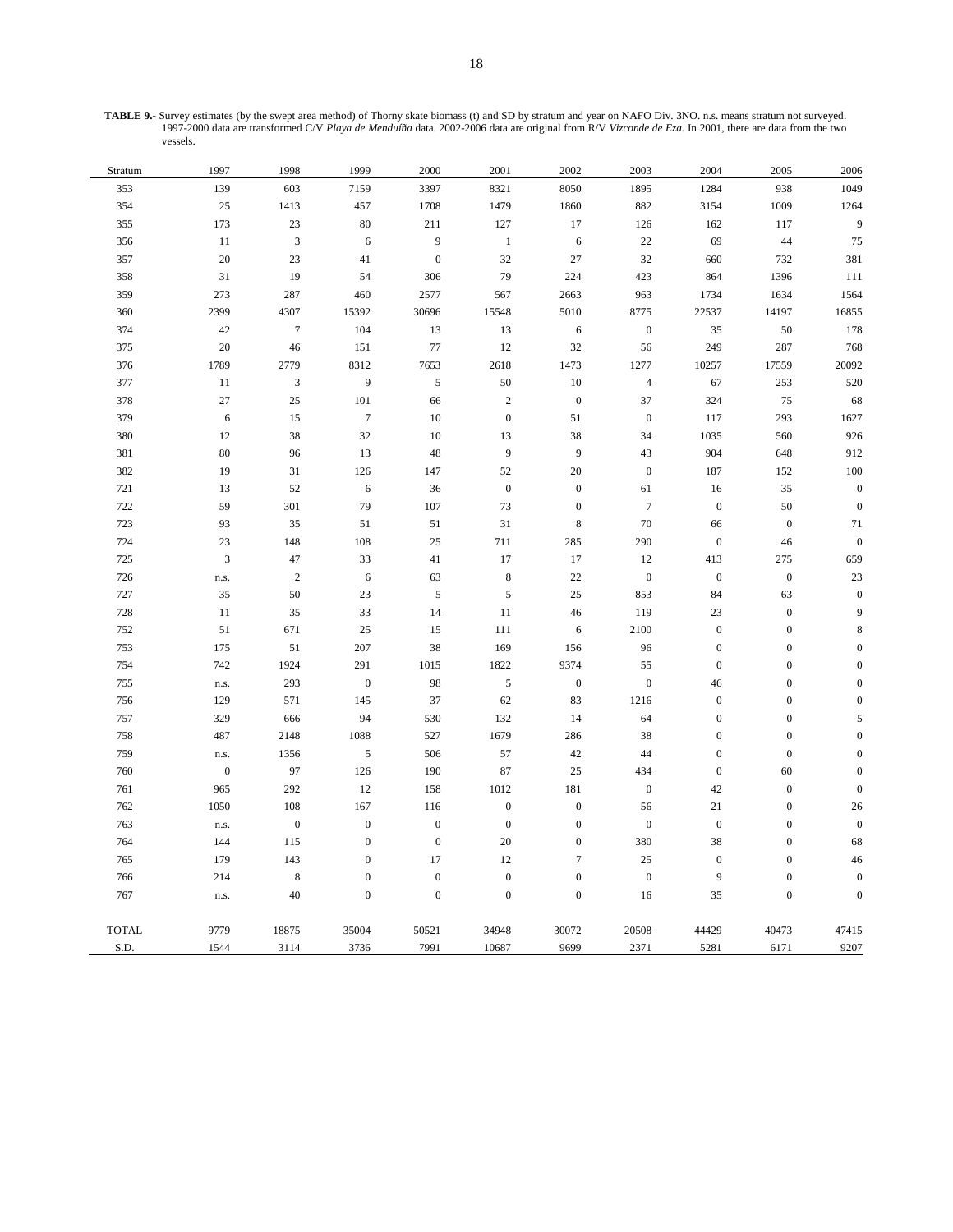**TABLE 10.-** Length weight relationships in the calculation of Thorny skate biomass. The equation is Spanish Spring Surveys on NAFO Div. 3NO: 1997-2006. To calculate the parameters for the indeterminate individuals, we used the total data (males + females + indeterminate individuals)  $Weight = a(l+0.5)^{b}$ 

|         |   | 1997            | 1998                                                                            | 1999          | 2000          | 2001          | 2002          | 2003                                                                                            | 2004                                                                                                                                             | 2005             | 2006             |
|---------|---|-----------------|---------------------------------------------------------------------------------|---------------|---------------|---------------|---------------|-------------------------------------------------------------------------------------------------|--------------------------------------------------------------------------------------------------------------------------------------------------|------------------|------------------|
| Males   | a | 0.0069          | 0.0064                                                                          | 0.025         | 0.0506        | 0.0085        | 0.0075        | 0.0079                                                                                          | 0.0060                                                                                                                                           | 0.0066           | 0.0079           |
|         |   |                 |                                                                                 |               |               |               |               |                                                                                                 | $Error = 0.202$ $Error = 0.259$ $Error = 0.456$ $Error = 0.192$ $Error = 0.091$ $Error = 0.086$ $Error = 0.101$ $Error = 0.0978$                 | $Error = 0.0954$ | $Error = 0.1133$ |
|         | b | 3.0921          | 3.1161                                                                          | 2.769         | 2.5954        | 3.0171        | 3.0566        | 3.0414                                                                                          | 3.1122                                                                                                                                           | 3.0882           | 3.0399           |
|         |   | $Error = 0.052$ |                                                                                 |               |               |               |               | Error = $0.075$ Error = $0.124$ Error = $0.049$ Error = $0.022$ Error = $0.022$ Error = $0.026$ | $Error = 0.0251$                                                                                                                                 | $Error = 0.0246$ | $Error = 0.0292$ |
|         |   | $R2 = 0.987$    | $R2 = 0.986$                                                                    | $R2 = 0.967$  | $R2 = 0.983$  | $R2 = 0.998$  | $R2 = 0.996$  | $R2 = 0.995$                                                                                    | $R2 = 0.996$                                                                                                                                     | $R2 = 0.996$     | $R2 = 0.997$     |
|         |   | $N = 107$       | $N = 67$                                                                        | $N = 33$      | $N = 199$     | $N = 104$     | $N = 374$     | $N = 426$                                                                                       | $N = 368$                                                                                                                                        | $N = 360$        | $N = 7492$       |
| Females | a | 0.0072          | 0.0098                                                                          | 0.0294        | 0.0313        | 0.0073        | 0.0061        | 0.0067                                                                                          | 0.0071                                                                                                                                           | 0.0036           | 0.0104           |
|         |   |                 | $Error = 0.182$ $Error = 0.169$ $Error = 0.268$ $Error = 0.223$ $Error = 0.119$ |               |               |               |               |                                                                                                 | $Error = 0.074$ $Error = 0.101$ $Error = 0.1072$                                                                                                 | $Error = 0.2213$ | $Error = 0.2042$ |
|         | b | 3.0927          | 2.9904                                                                          | 2.7383        | 2.7247        | 3.0509        | 3.1115        | 3.0887                                                                                          | 3.0752                                                                                                                                           | 3.2435           | 2.9798           |
|         |   |                 |                                                                                 |               |               |               |               |                                                                                                 | Error = 0.046 Error = 0.046 Error = 0.072 Error = 0.058 Error = 0.031 Error = 0.019 Error = 0.026 Error = 0.0281                                 | $Error = 0.0575$ | $Error = 0.0534$ |
|         |   | $R2 = 0.991$    | $R2 = 0.992$                                                                    | $R2 = 0.985$  | $R2 = 0.977$  | $R2 = 0.996$  | $R2 = 0.997$  | $R2 = 0.996$                                                                                    | $R2 = 0.994$                                                                                                                                     | $R2 = 0.980$     | $R2 = 0.990$     |
|         |   | $N = 113$       | $N = 89$                                                                        | $N = 53$      | $N = 245$     | $N = 77$      | $N = 425$     | $N = 477$                                                                                       | $N = 442$                                                                                                                                        | $N = 396$        | $N = 583$        |
| Indet.  | a | 0.0068          | 0.0072                                                                          | 0.0267        | 0.0423        | 0.0077        | 0.0066        | 0.0075                                                                                          | 0.0071                                                                                                                                           | 0.0057           | 0.0091           |
|         |   |                 |                                                                                 |               |               |               |               |                                                                                                 | Error = $0.144$ Error = $0.166$ Error = $0.205$ Error = $0.174$ Error = $0.079$ Error = $0.068$ Error = $0.095$ Error = $0.0091$                 | $Error = 0.1146$ | $Error = 0.1258$ |
|         | b | 3.099           | 3.073                                                                           | 2.7618        | 2.6472        | 3.0411        | 3.0887        | 3.0552                                                                                          | 3.0730                                                                                                                                           | 3.1287           | 3.0086           |
|         |   |                 |                                                                                 |               |               |               |               |                                                                                                 | Error = $0.037$ Error = $0.046$ Error = $0.055$ Error = $0.045$ Error = $0.020$ Error = $0.018$ Error = $0.025$ Error = $0.025$ Error = $0.0237$ | $Error = 0.0298$ | $Error = 0.0326$ |
|         |   | $R^2 = 0.993$   | $R^2 = 0.991$                                                                   | $R^2 = 0.990$ | $R^2 = 0.984$ | $R^2 = 0.998$ | $R^2 = 0.998$ | $R^2 = 0.995$                                                                                   | $R^2 = 0.996$                                                                                                                                    | $R^2 = 0.993$    | $R^2 = 0.995$    |
|         |   | $N = 220$       | $N = 156$                                                                       | $N = 86$      | $N = 444$     | $N = 181$     | $N = 800$     | $N = 903$                                                                                       | $N = 810$                                                                                                                                        | $N = 756$        | $N = 1075$       |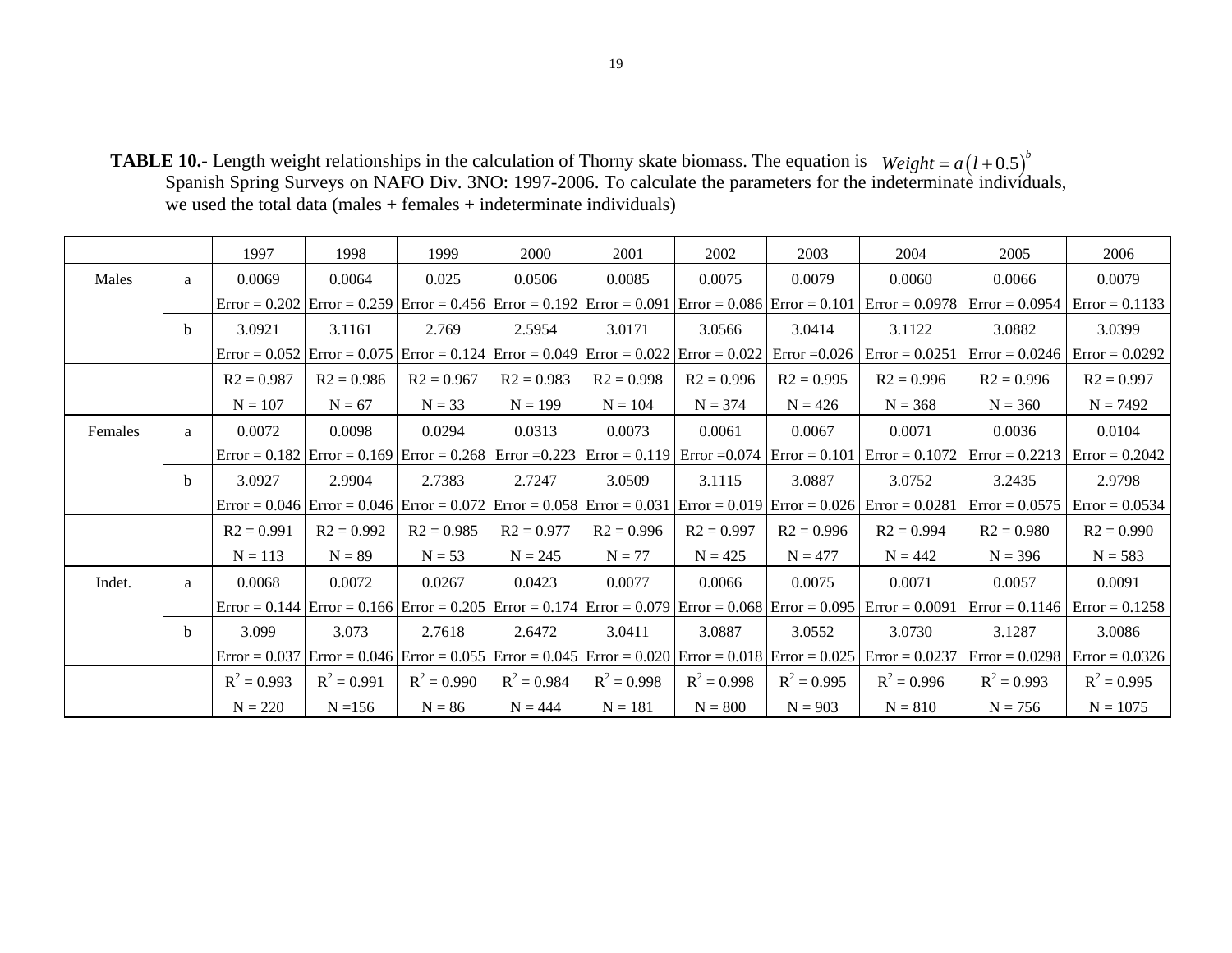**TABLE 11.-** Thorny skate length distribution. Estimated numbers per haul stratified mean catches. Spanish Spring Survey on NAFO 3NO: 1997-2006. Indet. means indeterminate. 1997-2000 data are transformed C/V *Playa de Menduíña* data. 2002-2006 data are original R/V *Vizconde de Eza* data. In 2001, there are data from the two vessels. (\*) indicates untransformed data.

| 1997                        |       |         |                  |              | 1998  |         |                  |        | 1999   |         |                |        | 2000   |         |                  |        |
|-----------------------------|-------|---------|------------------|--------------|-------|---------|------------------|--------|--------|---------|----------------|--------|--------|---------|------------------|--------|
| Length $(cm.)$              | Males | Females | Indet.           | Total        | Males | Females | Indet.           | Total  | Males  | Females | Indet.         | Total  | Males  | Females | Indet.           | Total  |
| 12                          | 0.014 | 0.394   | 0.000            | 0.408        | 0.014 | 0.000   | 0.000            | 0.014  | 0.000  | 0.013   | 0.006          | 0.019  | 0.006  | 0.006   | 0.000            | 0.013  |
|                             |       |         |                  |              |       |         |                  |        |        |         |                |        |        |         |                  |        |
| 14                          | 0.254 | 0.224   | 0.000            | 0.479        | 0.021 | 0.013   | 0.000            | 0.034  | 0.035  | 0.053   | 0.006          | 0.094  | 0.037  | 0.047   | 0.000            | 0.083  |
| 16                          | 0.116 | 0.272   | 0.000            | 0.388        | 0.026 | 0.009   | 0.000            | 0.035  | 0.049  | 0.092   | 0.006          | 0.148  | 0.271  | 0.106   | 0.000            | 0.377  |
| 18                          | 0.033 | 0.132   | 0.000            | 0.165        | 0.042 | 0.294   | 0.000            | 0.336  | 0.075  | 0.120   | 0.000          | 0.195  | 0.039  | 0.065   | 0.000            | 0.104  |
| $20\,$                      | 0.331 | 0.112   | 0.000            | 0.443        | 0.164 | 0.030   | 0.000            | 0.193  | 0.094  | 0.115   | 0.000          | 0.209  | 0.197  | 0.167   | 0.000            | 0.364  |
| 22                          | 0.728 | 0.202   | 0.000            | 0.930        | 0.337 | 0.886   | 0.000            | 1.223  | 0.115  | 0.091   | 0.000          | 0.206  | 0.058  | 0.135   | 0.000            | 0.193  |
| 24                          | 0.635 | 0.670   | 0.000            | 1.305        | 1.239 | 0.171   | 0.000            | 1.410  | 0.176  | 0.073   | 0.000          | 0.249  | 0.178  | 0.175   | 0.000            | 0.353  |
| 26                          | 0.416 | 0.781   | 0.000            | 1.197        | 0.314 | 0.238   | 0.000            | 0.552  | 0.305  | 0.240   | 0.000          | 0.545  | 0.290  | 0.206   | 0.000            | 0.496  |
| 28                          | 0.064 | 0.282   | 0.000            | 0.346        | 0.217 | 0.268   | 0.000            | 0.485  | 0.143  | 0.321   | 0.000          | 0.464  | 0.217  | 0.174   | 0.000            | 0.391  |
| 30                          | 0.044 | 0.037   | 0.000            | 0.080        | 0.095 | 0.069   | 0.000            | 0.164  | 0.060  | 0.041   | 0.000          | 0.102  | 0.028  | 0.038   | 0.000            | 0.066  |
| 32                          | 0.033 | 0.038   | 0.000            | 0.071        | 0.071 | 0.156   | 0.000            | 0.227  | 0.105  | 0.091   | 0.000          | 0.196  | 0.048  | 0.054   | 0.000            | 0.101  |
| 34                          | 0.068 | 0.085   | 0.000            | 0.153        | 0.190 | 0.217   | 0.000            | 0.407  | 0.165  | 0.112   | 0.000          | 0.277  | 0.119  | 0.105   | 0.000            | 0.224  |
| 36                          | 0.131 | 0.067   | 0.000            | 0.197        | 0.160 | 0.295   | 0.000            | 0.454  | 0.205  | 0.237   | 0.000          | 0.442  | 0.170  | 0.105   | 0.000            | 0.275  |
| 38                          | 0.086 | 0.141   | 0.000            | 0.227        | 0.256 | 0.217   | 0.000            | 0.472  | 0.294  | 0.371   | 0.000          | 0.665  | 0.228  | 0.265   | 0.000            | 0.493  |
| 40                          | 0.123 | 0.058   | 0.000            | 0.181        | 0.168 | 0.242   | 0.000            | 0.410  | 0.431  | 0.483   | 0.000          | 0.914  | 0.300  | 0.322   | 0.000            | 0.621  |
| 42                          | 0.092 | 0.097   | 0.000            | 0.189        | 0.254 | 0.241   | 0.000            | 0.494  | 0.676  | 0.634   | 0.000          | 1.310  | 0.410  | 0.498   | 0.000            | 0.908  |
| 44                          | 0.172 | 0.129   | 0.000            | 0.301        | 0.291 | 0.191   | 0.000            | 0.482  | 0.737  | 0.720   | 0.000          | 1.458  | 0.549  | 0.617   | 0.000            | 1.166  |
|                             |       |         |                  |              |       |         |                  |        |        |         |                |        |        |         |                  |        |
| 46                          | 0.165 | 0.100   | 0.000            | 0.265        | 0.169 | 0.309   | 0.000            | 0.478  | 0.546  | 0.787   | 0.010          | 1.343  | 0.629  | 0.762   | 0.000            | 1.391  |
| 48                          | 0.066 | 0.064   | 0.000            | 0.130        | 0.211 | 0.378   | 0.000            | 0.589  | 0.608  | 0.541   | 0.000          | 1.149  | 1.035  | 0.690   | 0.000            | 1.725  |
| 50                          | 0.089 | 0.156   | 0.000            | 0.245        | 0.260 | 0.286   | 0.000            | 0.546  | 0.709  | 0.580   | 0.000          | 1.290  | 0.745  | 0.730   | 0.000            | 1.475  |
| 52                          | 0.098 | 0.181   | 0.000            | 0.279        | 0.231 | 0.216   | 0.000            | 0.447  | 0.605  | 0.665   | 0.000          | 1.270  | 0.847  | 0.726   | 0.000            | 1.573  |
| 54                          | 0.064 | 0.118   | 0.000            | 0.182        | 0.122 | 0.265   | 0.000            | 0.388  | 0.418  | 0.436   | 0.000          | 0.854  | 0.702  | 0.623   | 0.000            | 1.325  |
| 56                          | 0.078 | 0.139   | 0.000            | 0.217        | 0.292 | 0.341   | 0.000            | 0.633  | 0.411  | 0.413   | 0.000          | 0.824  | 0.814  | 0.849   | 0.000            | 1.663  |
| 58                          | 0.055 | 0.071   | 0.000            | 0.126        | 0.186 | 0.211   | 0.000            | 0.397  | 0.378  | 0.379   | 0.000          | 0.757  | 0.700  | 0.605   | 0.000            | 1.305  |
| 60                          | 0.200 | 0.105   | 0.000            | 0.305        | 0.222 | 0.290   | 0.000            | 0.512  | 0.523  | 0.523   | 0.000          | 1.047  | 0.562  | 0.581   | 0.000            | 1.143  |
| 62                          | 0.066 | 0.227   | 0.000            | 0.293        | 0.188 | 0.227   | 0.000            | 0.415  | 0.364  | 0.379   | 0.000          | 0.743  | 0.548  | 0.532   | 0.000            | 1.080  |
| 64                          | 0.103 | 0.079   | 0.000            | 0.182        | 0.403 | 0.276   | 0.000            | 0.679  | 0.350  | 0.388   | 0.000          | 0.739  | 0.621  | 0.600   | 0.000            | 1.221  |
| 66                          | 0.116 | 0.206   | 0.000            | 0.322        | 0.213 | 0.327   | 0.000            | 0.540  | 0.289  | 0.339   | 0.000          | 0.628  | 0.317  | 0.842   | 0.000            | 1.159  |
| 68                          | 0.074 | 0.127   | 0.000            | 0.200        | 0.119 | 0.331   | 0.000            | 0.449  | 0.439  | 0.397   | 0.000          | 0.836  | 0.387  | 0.621   | 0.000            | 1.008  |
| 70                          | 0.075 | 0.116   | 0.000            | 0.191        | 0.066 | 0.257   | 0.000            | 0.323  | 0.334  | 0.393   | 0.000          | 0.726  | 0.398  | 0.799   | 0.000            | 1.197  |
| 72                          | 0.040 | 0.079   | 0.000            | 0.119        | 0.188 | 0.124   | 0.000            | 0.312  | 0.301  | 0.343   | 0.000          | 0.644  | 0.398  | 0.585   | 0.000            | 0.983  |
| 74                          | 0.044 | 0.151   | 0.000            | 0.195        | 0.187 | 0.125   | 0.000            | 0.312  | 0.179  | 0.268   | 0.000          | 0.447  | 0.434  | 0.505   | 0.000            | 0.939  |
| 76                          | 0.000 | 0.098   | 0.000            | 0.098        | 0.085 | 0.058   | 0.000            | 0.144  | 0.288  | 0.192   | 0.000          | 0.480  | 0.373  | 0.405   | 0.000            | 0.778  |
| 78                          | 0.067 | 0.100   | 0.000            | 0.167        | 0.047 | 0.033   | 0.000            | 0.080  | 0.251  | 0.282   | 0.000          | 0.533  | 0.317  | 0.282   | 0.000            | 0.599  |
|                             |       |         |                  |              |       |         |                  |        |        |         |                |        |        |         |                  | 0.377  |
| 80                          | 0.027 | 0.000   | 0.000            | 0.027        | 0.045 | 0.012   | 0.000            | 0.057  | 0.161  | 0.092   | 0.000          | 0.253  | 0.209  | 0.167   | 0.000            |        |
| 82                          | 0.005 | 0.055   | 0.000            | 0.059        | 0.050 | 0.009   | 0.000            | 0.060  | 0.196  | 0.027   | 0.000          | 0.224  | 0.166  | 0.077   | 0.000            | 0.243  |
| 84                          | 0.005 | 0.000   | 0.000            | 0.005        | 0.010 | 0.000   | 0.000            | 0.010  | 0.066  | 0.028   | 0.000          | 0.093  | 0.109  | 0.040   | 0.000            | 0.149  |
| 86                          | 0.029 | 0.000   | 0.000            | 0.029        | 0.000 | 0.031   | 0.000            | 0.031  | 0.050  | 0.006   | 0.000          | 0.056  | 0.087  | 0.066   | 0.000            | 0.153  |
| $88\,$                      | 0.000 | 0.000   | 0.000            | 0.000        | 0.000 | 0.000   | 0.000            | 0.000  | 0.009  | 0.000   | 0.000          | 0.009  | 0.116  | 0.010   | 0.000            | 0.126  |
| 90                          | 0.000 | 0.000   | 0.000            | 0.000        | 0.000 | 0.000   | 0.000            | 0.000  | 0.014  | 0.001   | 0.000          | 0.015  | 0.046  | 0.000   | 0.000            | 0.046  |
| 92                          | 0.000 | 0.000   | 0.000            | 0.000        | 0.000 | 0.000   | 0.000            | 0.000  | 0.017  | 0.003   | 0.000          | 0.020  | 0.023  | 0.000   | 0.000            | 0.023  |
| 94                          | 0.000 | 0.000   | 0.000            | 0.000        | 0.000 | 0.000   | 0.000            | 0.000  | 0.000  | 0.000   | 0.000          | 0.000  | 0.011  | 0.000   | 0.000            | 0.011  |
| 96                          | 0.000 | 0.000   | 0.000            | 0.000        | 0.000 | 0.000   | 0.000            | 0.000  | 0.000  | 0.000   | 0.000          | 0.000  | 0.022  | 0.000   | 0.000            | 0.022  |
| 98                          | 0.000 | 0.000   | 0.000            | 0.000        | 0.000 | 0.000   | 0.000            | 0.000  | 0.000  | 0.000   | 0.000          | 0.000  | 0.000  | 0.001   | 0.000            | 0.001  |
| 100                         | 0.000 | 0.000   | 0.000            | 0.000        | 0.000 | 0.004   | 0.000            | 0.004  | 0.000  | 0.000   | 0.000          | 0.000  | 0.000  | 0.000   | 0.000            | 0.000  |
| 102                         | 0.000 | 0.000   | 0.000            | 0.000        | 0.000 | 0.000   | 0.000            | 0.000  | 0.000  | 0.000   | 0.000          | 0.000  | 0.000  | 0.000   | 0.000            | 0.000  |
| 104                         | 0.000 | 0.000   | 0.000            | 0.000        | 0.000 | 0.000   | 0.000            | 0.000  | 0.000  | 0.000   | 0.000          | 0.000  | 0.000  | 0.000   | 0.000            | 0.000  |
| 106                         | 0.000 | 0.000   | 0.000            | 0.000        | 0.000 | 0.000   | 0.000            | 0.000  | 0.000  | 0.000   | 0.000          | 0.000  | 0.000  | 0.000   | 0.000            | 0.000  |
| 108                         | 0.000 | 0.000   | 0.000            | 0.000        | 0.000 | 0.000   | 0.000            | 0.000  | 0.000  | 0.000   | 0.000          | 0.000  | 0.000  | 0.000   | 0.000            | 0.000  |
| 110                         | 0.000 | 0.000   | 0.000            | 0.000        | 0.000 | 0.000   | 0.000            | 0.000  | 0.000  | 0.000   | 0.000          | 0.000  | 0.000  | 0.000   | 0.000            | 0.000  |
| 112                         | 0.000 | 0.000   | 0.000            | 0.000        | 0.000 | 0.000   | 0.000            | 0.000  | 0.000  | 0.000   | 0.000          | 0.000  | 0.000  | 0.000   | 0.000            | 0.000  |
| 114                         | 0.000 | 0.000   | 0.000            | 0.000        | 0.000 | 0.000   | 0.000            | 0.000  | 0.000  | 0.000   | 0.000          | 0.000  | 0.000  | 0.000   | 0.000            | 0.000  |
| 116                         | 0.000 | 0.000   | 0.000            | 0.000        | 0.003 | 0.000   | 0.000            | 0.003  | 0.000  | 0.000   | 0.000          | 0.000  | 0.000  | 0.000   | 0.000            | 0.000  |
| 118                         | 0.000 | 0.000   | 0.000            | 0.000        | 0.000 | 0.000   | 0.000            | 0.000  | 0.000  | 0.000   | 0.000          | 0.000  | 0.000  | 0.000   | 0.000            | 0.000  |
| 120                         | 0.000 | 0.000   | 0.000            | 0.000        | 0.000 | 0.000   | 0.000            | 0.000  | 0.000  | 0.000   | 0.000          | 0.000  | 0.000  | 0.000   | 0.000            | 0.000  |
|                             | 0.000 |         |                  | 0.000        |       | 0.000   |                  |        |        |         |                |        |        | 0.000   | 0.000            | 0.000  |
| 122                         |       | 0.000   | 0.000            |              | 0.000 |         | 0.000            | 0.000  | 0.000  | 0.000   | 0.000          | 0.000  | 0.000  |         |                  |        |
| 124                         | 0.000 | 0.000   | 0.000            | 0.000        | 0.003 | 0.000   | 0.000            | 0.003  | 0.000  | 0.000   | 0.000          | 0.000  | 0.000  | 0.000   | 0.000            | 0.000  |
| 126                         | 0.000 | 0.000   | 0.000            | 0.000        | 0.000 | 0.000   | 0.000            | 0.000  | 0.000  | 0.000   | 0.000          | 0.000  | 0.000  | 0.000   | 0.000            | 0.000  |
| 128                         | 0.000 | 0.000   | 0.000            | 0.000        | 0.000 | 0.000   | 0.000            | 0.000  | 0.000  | 0.000   | 0.000          | 0.000  | 0.000  | 0.000   | 0.000            | 0.000  |
| 130                         | 0.000 | 0.000   | 0.000            | 0.000        | 0.000 | 0.002   | 0.000            | 0.002  | 0.000  | 0.000   | 0.000          | 0.000  | 0.000  | 0.000   | 0.000            | 0.000  |
| Total                       | 4.803 | 5.892   |                  | 0.000 10.695 | 7.158 | 7.649   | 0.000            | 14.808 | 11.173 | 11.271  | 0.029          | 22.472 | 13.760 | 14.185  | 0.000            | 27.945 |
| $N^{\circ}$ samples $(*)$ : |       |         |                  | 33           |       |         |                  | 33     |        |         |                | 88     |        |         |                  | 83     |
| $N^{\circ}$ Ind. $(*)$ :    | 404   | 425     | $\boldsymbol{0}$ | 829          | 723   | 812     | $\boldsymbol{0}$ | 1535   | 2082   | 2200    | $\overline{4}$ | 4286   | 2397   | 2429    | $\boldsymbol{0}$ | 4826   |
| Sampled catch:              |       |         |                  | 212          |       |         |                  | 461    |        |         |                | 1526   |        |         |                  | 2289   |
| Range $(*)$ :               |       |         |                  | 12-87        |       |         |                  | 13-131 |        |         |                | 13-93  |        |         |                  | 13-99  |
| Total catch:                |       |         |                  | 1580         |       |         |                  | 2696   |        |         |                | 3672   |        |         |                  | 5076   |
| Total hauls (*):            |       |         |                  | 128          |       |         |                  | 124    |        |         |                | 114    |        |         |                  | 118    |
|                             |       |         |                  |              |       |         |                  |        |        |         |                |        |        |         |                  |        |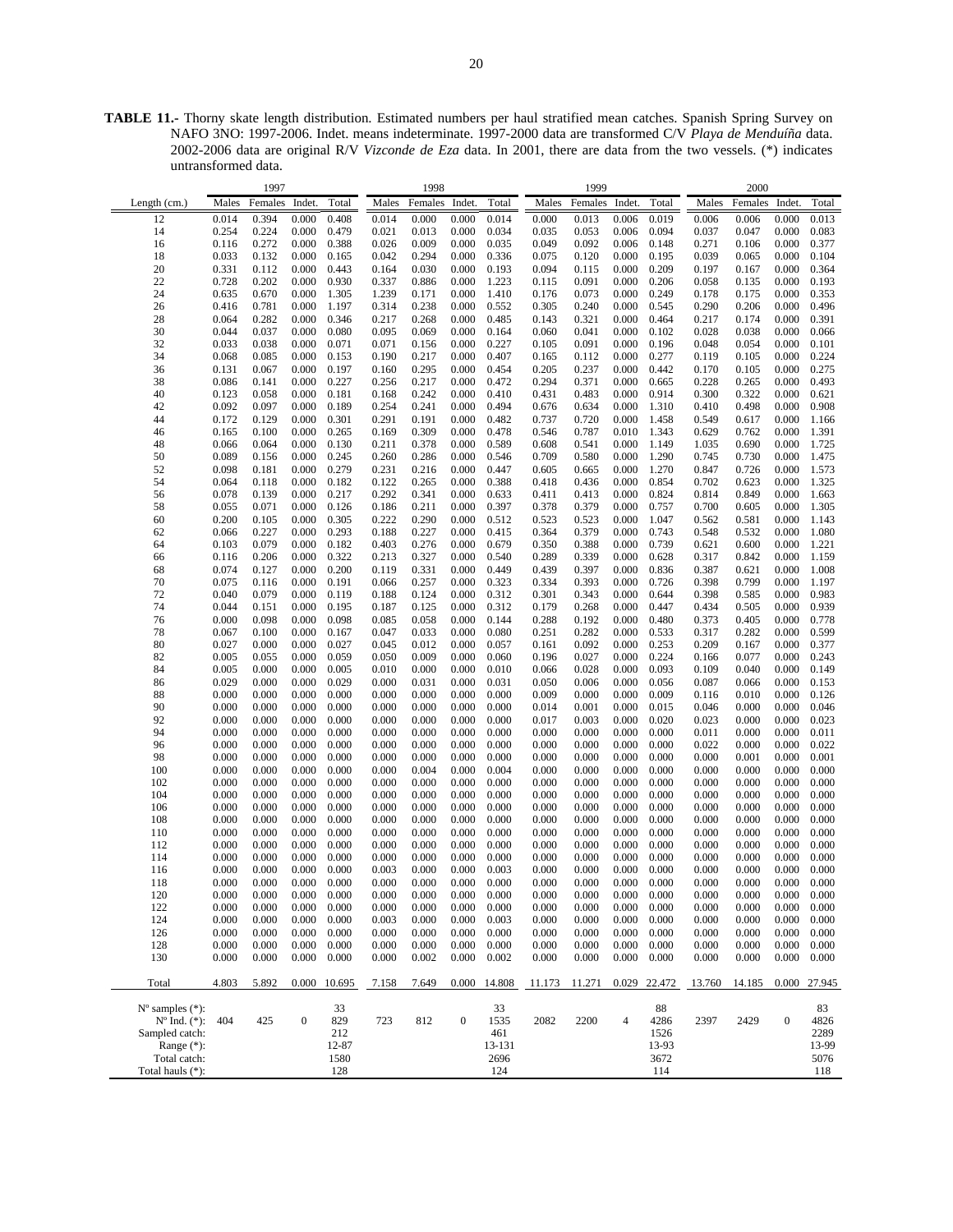**TABLE 11 (cont.).-** Thorny skate length distribution. Estimated numbers per haul stratified mean catches. Spanish Spring Survey on NAFO 3NO: 1997-2006. Indet. means indeterminate. 1997-2000 data are transformed C/V *Playa de Menduíña* data. 2002-2006 data are original R/V *Vizconde de Eza* data. In 2001, there are data from the two vessels. (\*) indicates untransformed data.

|                             | 2001      |         |                  |                     |           | 2002    |        |              |           | 2003           |                     |                     |
|-----------------------------|-----------|---------|------------------|---------------------|-----------|---------|--------|--------------|-----------|----------------|---------------------|---------------------|
| Length (cm.)                | Males     | Females | Indet.           | Total               | Males     | Females | Indet. | Total        | Males     | Females Indet. |                     | Total               |
| 12                          | 0.000     | 0.011   | 0.000            | 0.011               | 0.035     | 0.021   | 0.000  | 0.056        | 0.007     | 0.000          | 0.000               | 0.007               |
| 14                          | 0.063     | 0.089   | 0.000            | 0.153               | 0.089     | 0.192   | 0.005  | 0.285        | 0.026     | 0.043          | 0.000               | 0.069               |
| 16                          | 0.026     | 0.088   | 0.000            | 0.114               | 0.125     | 0.181   | 0.000  | 0.305        | 0.016     | 0.011          | 0.000               | 0.027               |
| 18                          | 0.018     | 0.020   | 0.000            | 0.038               | 0.094     | 0.320   | 0.000  | 0.415        | 0.040     | 0.035          | 0.000               | 0.075               |
| 20                          | 0.033     | 0.010   | 0.000            | 0.043               | 0.049     | 0.096   | 0.000  | 0.146        | 0.059     | 0.008          | 0.000               | 0.067               |
| 22                          | 0.008     | 0.042   | 0.000            | 0.050               | 0.034     | 0.074   | 0.000  | 0.109        | 0.050     | 0.056          | 0.000               | 0.106               |
| 24                          | 0.000     | 0.037   | 0.000            | 0.037               | 0.014     | 0.027   | 0.000  | 0.041        | 0.007     | 0.020          | 0.000               | 0.027               |
| 26                          | 0.045     | 0.019   | 0.000            | 0.064               | 0.023     | 0.047   | 0.000  | 0.070        | 0.027     | 0.000          | 0.000               | 0.027               |
| 28                          | 0.000     | 0.070   | 0.000            | 0.070               | 0.021     | 0.044   | 0.000  | 0.065        | 0.040     | 0.019          | 0.000               | 0.059               |
| 30                          | 0.023     | 0.040   | 0.000            | 0.063               | 0.060     | 0.056   | 0.000  | 0.115        | 0.038     | 0.023          | 0.000               | 0.061               |
| 32                          | 0.029     | 0.077   | 0.000            | 0.106               | 0.059     | 0.105   | 0.000  | 0.164        | 0.145     | 0.095          | 0.000               | 0.239               |
| 34                          | 0.075     | 0.140   | 0.000            | 0.215               | 0.082     | 0.336   | 0.000  | 0.419        | 0.096     | 0.078          | 0.000               | 0.174               |
| 36                          | 0.124     | 0.255   | 0.000            | 0.379               | 0.180     | 0.151   | 0.000  | 0.331        | 0.175     | 0.137          | 0.000               | 0.312               |
| 38                          | 0.184     | 0.249   | 0.000            | 0.434               | 0.344     | 0.333   | 0.000  | 0.677        | 0.209     | 0.172          | 0.000               | 0.382               |
| 40                          | 0.400     | 0.497   | 0.000            | 0.897               | 0.733     | 0.617   | 0.000  | 1.350        | 0.295     | 0.399          | 0.000               | 0.694               |
| 42                          | 0.343     | 0.372   | 0.000            | 0.715               | 0.811     | 0.913   | 0.000  | 1.724        | 0.358     | 0.323          | 0.000               | 0.681               |
| 44                          | 0.396     | 0.575   | 0.000            | 0.971               | 0.763     | 0.887   | 0.000  | 1.650        | 0.382     | 0.400          | 0.000               | 0.782               |
| 46                          | 0.474     | 0.576   | 0.000            | 1.049               | 0.849     | 0.920   | 0.000  | 1.769        | 0.309     | 0.374          | 0.000               | 0.683               |
| 48                          | 0.452     | 0.623   | 0.000            | 1.075               | 0.651     | 1.024   | 0.000  | 1.675        | 0.320     | 0.456          | 0.000               | 0.776               |
| 50                          | 0.548     | 0.473   | 0.000            | 1.021               | 0.773     | 0.698   | 0.000  | 1.471        | 0.283     | 0.377          | 0.000               | 0.660               |
| 52                          | 0.618     | 0.582   | 0.000            | 1.199               | 0.551     | 0.711   | 0.000  | 1.261        | 0.257     | 0.372          | 0.000               | 0.630               |
| 54                          | 0.452     | 0.580   | 0.000            | 1.032               | 0.482     | 0.452   | 0.000  | 0.934        | 0.324     | 0.394          | 0.000               | 0.718               |
| 56                          | 0.672     | 0.381   | 0.000            | 1.053               | 0.244     | 0.389   | 0.000  | 0.633        | 0.256     | 0.285          | 0.000               | 0.541               |
| 58                          | 0.377     | 0.448   | 0.000            | 0.825               | 0.487     | 0.325   | 0.000  | 0.812        | 0.284     | 0.342          | 0.000               | 0.626               |
| 60                          | 0.342     | 0.434   | 0.000            | 0.776               | 0.179     | 0.196   | 0.000  | 0.375        | 0.247     | 0.330          | 0.000               | 0.578               |
| 62                          | 0.197     | 0.349   | 0.000            | 0.547               | 0.279     | 0.187   | 0.000  | 0.466        | 0.186     | 0.257          | 0.000               | 0.443               |
| 64                          | 0.392     | 0.389   | 0.000            | 0.781               | 0.221     | 0.212   | 0.000  | 0.433        | 0.083     | 0.259          | 0.000               | 0.342               |
| 66                          | 0.233     | 0.561   | 0.000            | 0.794               | 0.171     | 0.334   | 0.000  | 0.505        | 0.187     | 0.203          | 0.000               | 0.390               |
| 68                          | 0.228     | 0.580   | 0.000            | 0.808               | 0.155     | 0.254   | 0.000  | 0.409        | 0.152     | 0.332          | 0.000               | 0.484               |
| 70                          | 0.274     | 0.401   | 0.000            | 0.675               | 0.240     | 0.292   | 0.000  | 0.532        | 0.144     | 0.221          | 0.000               | 0.365               |
| 72                          | 0.218     | 0.438   | 0.000            | 0.656               | 0.142     | 0.437   | 0.000  | 0.580        | 0.136     | 0.159          | 0.000               | 0.295               |
| 74                          | 0.327     | 0.342   | 0.000            | 0.668               | 0.195     | 0.305   | 0.000  | 0.501        | 0.134     | 0.274          | 0.000               | 0.408               |
| 76                          | 0.481     | 0.335   | 0.000            | 0.816               | 0.210     | 0.086   | 0.000  | 0.296        | 0.091     | 0.150          | 0.000               | 0.240               |
| 78                          | 0.334     | 0.189   | 0.000            | 0.523               | 0.152     | 0.092   | 0.000  | 0.245        | 0.096     | 0.111          | 0.000               | 0.207               |
| 80                          | 0.171     | 0.196   | 0.000            | 0.367               | 0.164     | 0.035   | 0.000  | 0.199        | 0.073     | 0.040          | 0.000               | 0.113               |
| 82                          | 0.131     | 0.067   | 0.000            | 0.198               | 0.135     | 0.157   | 0.000  | 0.292        | 0.074     | 0.014          | 0.000               | 0.088               |
| 84                          | 0.109     | 0.011   | 0.000            | 0.120               | 0.048     | 0.013   | 0.000  | 0.062        | 0.020     | 0.033          | 0.000               | 0.053               |
| 86                          | 0.142     | 0.014   | 0.000            | 0.157               | 0.015     | 0.008   | 0.000  | 0.023        | 0.023     | 0.000          | 0.000               | 0.023               |
| 88                          | 0.031     | 0.010   | 0.000            | 0.041               | 0.041     | 0.013   | 0.000  | 0.054        | 0.000     | 0.000          | 0.000               | 0.000               |
| 90                          | 0.009     | 0.000   | 0.000            | 0.009               | 0.000     | 0.000   | 0.000  | 0.000        | 0.009     | 0.000          | 0.000               | 0.009               |
| 92                          | 0.011     | 0.000   | 0.000            | 0.011               | 0.000     | 0.000   | 0.000  | 0.000        | 0.000     | 0.000          | 0.000               | 0.000               |
| 94                          | 0.000     | 0.000   | 0.000            | 0.000               | 0.000     | 0.000   | 0.000  | 0.000        | 0.000     | 0.000          | 0.000               | 0.000               |
| 96                          | 0.000     | 0.000   | 0.000            | 0.000               | 0.000     | 0.000   | 0.000  | 0.000        | 0.000     | 0.000          | 0.000               | 0.000               |
| 98                          | 0.004     | 0.003   | 0.000            | 0.008               | 0.000     | 0.000   | 0.000  | 0.000        | 0.000     | 0.000          | 0.000               | 0.000               |
| 100                         | 0.000     | 0.000   | 0.000            | 0.000               | 0.000     | 0.000   | 0.000  | 0.000        | 0.000     | 0.000          | 0.000               | 0.000               |
| 102                         | 0.000     | 0.000   | 0.000            | 0.000               | 0.000     | 0.000   | 0.000  | 0.000        | 0.000     | 0.000          | 0.000               | 0.000               |
| 104                         | 0.000     | 0.000   | 0.000            | 0.000               | 0.000     | 0.000   | 0.000  | 0.000        | 0.000     | 0.000          | 0.000               | 0.000               |
| 106                         | 0.000     | 0.000   | 0.000            | 0.000               | 0.000     | 0.000   | 0.000  | 0.000        | 0.000     | 0.000          | 0.000               | 0.000               |
| 108                         | 0.000     | 0.000   | 0.000            | 0.000               | 0.000     | 0.000   | 0.000  | 0.000        | 0.000     | 0.000          | 0.000               | 0.000               |
| 110                         | 0.000     | 0.000   | 0.000            | 0.000               | 0.000     | 0.000   | 0.000  | 0.000        | 0.000     | 0.000          | 0.000               | 0.000               |
| 112                         | 0.000     | 0.000   | 0.000            | 0.000               | 0.000     | 0.000   | 0.000  | 0.000        | 0.000     | 0.000          | 0.000               | 0.000               |
| 114                         | 0.000     | 0.000   | 0.000            | 0.000               | 0.000     | 0.000   | 0.000  | 0.000        | 0.000     | 0.000          | 0.000               | 0.000               |
| 116                         | 0.000     | 0.000   | 0.000            | 0.000               | 0.000     | 0.000   | 0.000  | 0.000        | 0.000     | 0.000          | 0.000               | 0.000               |
| 118                         | $0.000\,$ | 0.000   |                  | $0.000 \quad 0.000$ | $0.000\,$ | 0.000   | 0.000  | 0.000        | $0.000\,$ | 0.000          | $0.000 \quad 0.000$ |                     |
| 120                         | 0.000     | 0.000   | 0.000            | 0.000               | 0.000     | 0.000   | 0.000  | 0.000        | 0.000     | 0.000          |                     | $0.000 \quad 0.000$ |
| 122                         | 0.000     | 0.000   | 0.000            | 0.000               | 0.000     | 0.000   | 0.000  | 0.000        | 0.000     | 0.000          | 0.000               | 0.000               |
| 124                         | 0.000     | 0.000   | 0.000            | 0.000               | 0.000     | 0.000   | 0.000  | 0.000        | 0.000     | 0.000          | 0.000               | 0.000               |
| 126                         | 0.000     | 0.000   | 0.000            | 0.000               | 0.000     | 0.000   | 0.000  | 0.000        | 0.000     | 0.000          | 0.000               | 0.000               |
| 128                         | 0.000     | 0.000   | 0.000            | 0.000               | 0.000     | 0.000   | 0.000  | 0.000        | 0.000     | 0.000          | 0.000               | 0.000               |
| 130                         | 0.000     | 0.000   | 0.000            | $0.000\,$           | 0.000     | 0.000   | 0.000  | 0.000        | 0.000     | 0.000          | $0.000\,$           | 0.000               |
| Total                       | 8.996     | 10.572  |                  | 0.000 19.568        | 9.903     | 11.540  |        | 0.005 21.448 | 5.660     | 6.802          |                     | 0.000 12.461        |
| $N^{\circ}$ samples $(*)$ : |           |         |                  | 66                  |           |         |        | 78           |           |                |                     | 88                  |
| $N^{\circ}$ Ind. $(*)$ :    | 629       | 632     | $\boldsymbol{0}$ | 1261                | 888       | 928     | 1      | 1817         | 743       | 811            | $\boldsymbol{0}$    | 1554                |
| Sampled catch:              |           |         |                  | 2777                |           |         |        | 2961         |           |                |                     | 2627                |
| Range (*):                  |           |         |                  | 13-99               |           |         |        | 12-89        |           |                |                     | 13-90               |
| Total catch:                |           |         |                  | 3413                |           |         |        | 4271         |           |                |                     | 2656                |
| Total hauls (*):            |           |         |                  | 123                 |           |         |        | 125          |           |                |                     | 118                 |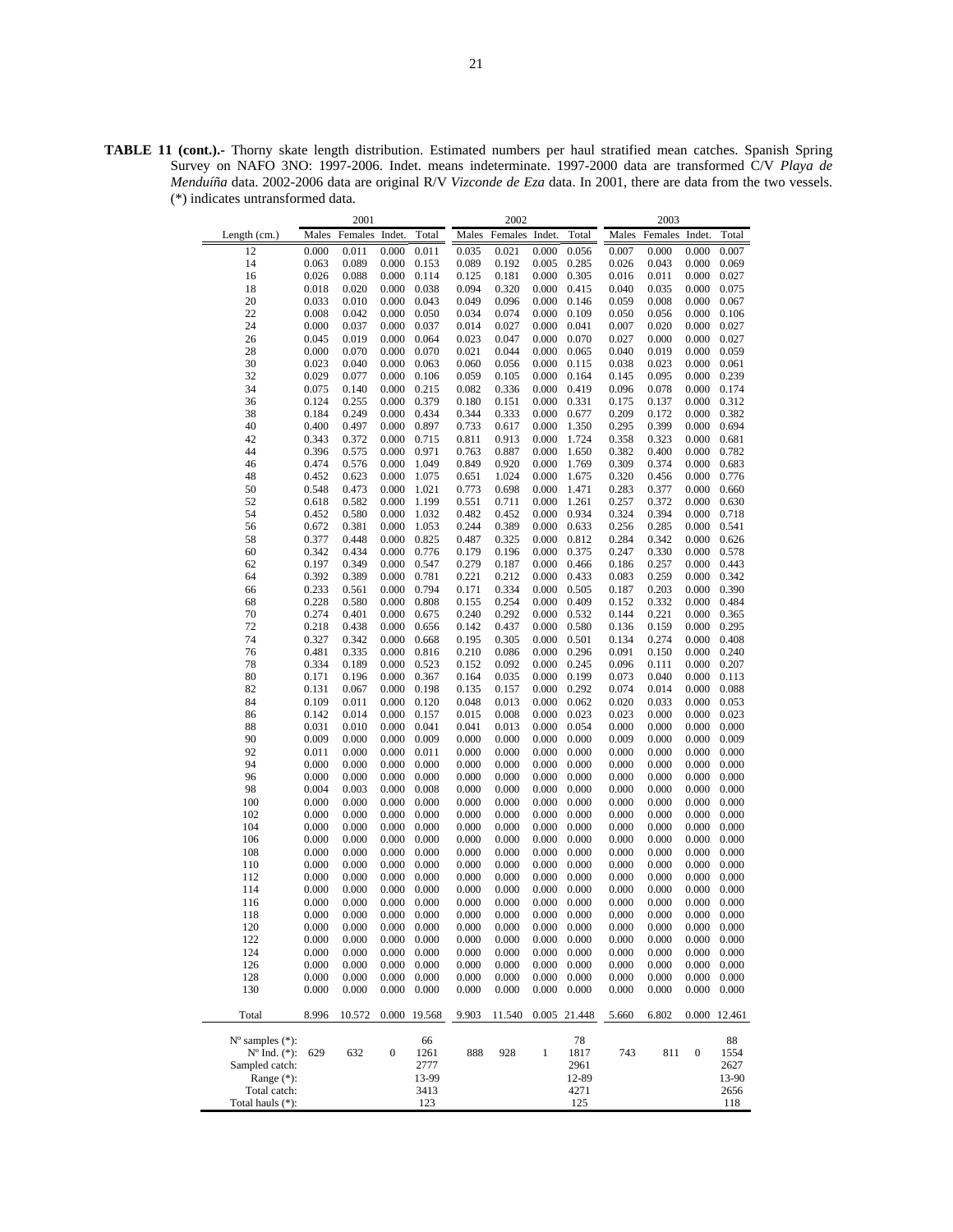**TABLE 11 (cont.).-** Thorny skate length distribution. Estimated numbers per haul stratified mean catches. Spanish Spring Survey on NAFO 3NO: 1997-2006. Indet. means indeterminate. 1997-2000 data are transformed C/V *Playa de Menduíña* data. 2002-2006 data are original R/V *Vizconde de Eza* data. In 2001, there are data from the two vessels. (\*) indicates untransformed data.

|                             | 2004   |                      |                     |                     |           | 2005           |       |                     |        | 2006                 |                  |                     |
|-----------------------------|--------|----------------------|---------------------|---------------------|-----------|----------------|-------|---------------------|--------|----------------------|------------------|---------------------|
| Length (cm.)                |        | Males Females Indet. |                     | Total               | Males     | Females Indet. |       | Total               |        | Males Females Indet. |                  | Total               |
| 12                          | 0.038  | 0.019                | 0.000               | 0.057               | 0.030     | 0.015          | 0.000 | 0.045               | 0.009  | 0.005 0.000          |                  | 0.014               |
| 14                          | 0.090  | 0.076                | 0.000               | 0.166               | 0.030     | 0.039          | 0.000 | 0.070               | 0.036  | 0.022 0.000          |                  | 0.059               |
| 16                          | 0.036  | 0.058                | 0.000 0.094         |                     | 0.034     | 0.013          | 0.000 | 0.047               | 0.014  | 0.013 0.000          |                  | 0.027               |
| 18                          | 0.061  | 0.059                |                     | $0.000 \quad 0.120$ | 0.085     | 0.070          | 0.000 | 0.155               | 0.025  | 0.010 0.000          |                  | 0.036               |
| 20                          | 0.076  | 0.062                | 0.000               | 0.138               | 0.053     | 0.045          | 0.000 | 0.098               | 0.041  | 0.085 0.000          |                  | 0.126               |
| 22                          | 0.078  | 0.057                | $0.000 \quad 0.135$ |                     | 0.066     | 0.064          | 0.000 | 0.130               | 0.090  | 0.078 0.000          |                  | 0.168               |
| 24                          | 0.095  | 0.048                | $0.000 \quad 0.143$ |                     | 0.116     | 0.117          | 0.000 | 0.233               | 0.039  | 0.113 0.000          |                  | 0.153               |
| 26                          | 0.085  | 0.042                | 0.000               | 0.127               | 0.128     | 0.089          | 0.000 | 0.217               | 0.054  | 0.049 0.000          |                  | 0.103               |
| 28                          | 0.064  | 0.047                | $0.000 \quad 0.111$ |                     | 0.123     | 0.120          | 0.000 | 0.243               | 0.066  | 0.154 0.000          |                  | 0.220               |
| 30                          | 0.129  | 0.133                | $0.000 \quad 0.263$ |                     | 0.149     | 0.115          | 0.000 | 0.264               | 0.059  | 0.173 0.000          |                  | 0.232               |
| 32                          | 0.217  | 0.133                | 0.000 0.349         |                     | 0.158     | 0.247          | 0.000 | 0.405               | 0.086  | 0.260 0.000          |                  | 0.346               |
| 34                          | 0.200  | 0.244                | 0.000 0.444         |                     | 0.180     | 0.136          | 0.000 | 0.316               | 0.142  | 0.211 0.000          |                  | 0.353               |
| 36                          | 0.295  | 0.284                | 0.000               | 0.579               | 0.241     | 0.338          | 0.000 | 0.579               | 0.194  | 0.219 0.000          |                  | 0.413               |
| 38                          | 0.332  | 0.422                | 0.000 0.755         |                     | 0.266     | 0.255          | 0.000 | 0.521               | 0.226  | 0.164 0.000          |                  | 0.390               |
| 40                          | 0.373  | 0.402                | 0.000 0.776         |                     | 0.286     | 0.306          | 0.000 | 0.592               | 0.296  | 0.351 0.000          |                  | 0.647               |
| 42                          | 0.709  | 0.681                | 0.000               | 1.390               | 0.455     | 0.554          | 0.000 | 1.009               | 0.328  | 0.401 0.000          |                  | 0.729               |
| 44                          | 0.760  | 0.744                | 0.000               | 1.504               | 0.454     | 0.534          | 0.000 | 0.987               | 0.239  | 0.635 0.000          |                  | 0.874               |
| 46                          | 0.575  | 0.672                | 0.000               | 1.247               | 0.541     | 0.592          | 0.000 | 1.134               | 0.484  | 0.494 0.000          |                  | 0.977               |
| 48                          | 0.653  | 0.759                | 0.000               | 1.413               | 0.693     | 0.575          | 0.000 | 1.268               | 0.456  | 0.608 0.000          |                  | 1.064               |
| 50                          | 0.469  | 0.627                | 0.000               | 1.096               | 0.711     | 0.680          | 0.000 | 1.390               | 0.638  | 0.680 0.000          |                  | 1.318               |
| 52                          | 0.824  | 0.621                | 0.000               | 1.444               | 0.686     | 0.615          | 0.000 | 1.302               | 0.872  | 1.205 0.000          |                  | 2.077               |
| 54                          | 0.419  | 0.576                | 0.000               | 0.995               | 0.531     | 0.581          | 0.000 | 1.112               | 0.932  | 0.929 0.000          |                  | 1.861               |
| 56                          | 0.498  | 0.899                | 0.000               | 1.398               | 0.741     | 0.696          | 0.000 | 1.436               | 0.700  | 0.939 0.000          |                  | 1.640               |
| 58                          | 0.511  | 0.781                | 0.000               | 1.293               | 0.576     | 0.525          | 0.000 | 1.100               | 0.644  | 0.724 0.000          |                  | 1.367               |
| 60                          | 0.424  | 0.680                | 0.000               | 1.104               | 0.527     | 0.586          | 0.000 | 1.114               | 0.707  | 0.692 0.000          |                  | 1.398               |
| 62                          | 0.449  | 0.735                | 0.000               | 1.184               | 0.375     | 0.640          | 0.000 | 1.016               | 0.549  | 0.776 0.000          |                  | 1.325               |
| 64                          | 0.383  | 0.655                | 0.000               | 1.038               | 0.469     | 0.394          | 0.000 | 0.863               | 0.472  | 0.780 0.000          |                  | 1.252               |
| 66                          | 0.349  | 0.562                | 0.000               | 0.911               | 0.398     | 0.586          | 0.000 | 0.984               | 0.448  | 0.669 0.000          |                  | 1.117               |
| 68                          | 0.343  | 0.418                | $0.000 \quad 0.761$ |                     | 0.252     | 0.664          | 0.000 | 0.916               | 0.344  | 0.766 0.000          |                  | 1.111               |
| 70                          | 0.503  | 0.492                | 0.000 0.994         |                     | 0.324     | 0.433          | 0.000 | 0.757               | 0.429  | 0.858 0.000          |                  | 1.287               |
| 72                          | 0.245  | 0.461                | 0.000               | 0.705               | 0.248     | 0.523          | 0.000 | 0.771               | 0.230  | 0.829 0.000          |                  | 1.059               |
| 74                          | 0.360  | 0.392                | 0.000 0.752         |                     | 0.254     | 0.377          | 0.000 | 0.631               | 0.270  | 0.519 0.000          |                  | 0.789               |
| 76                          | 0.392  | 0.299                | $0.000 \quad 0.692$ |                     | 0.242     | 0.186          | 0.000 | 0.428               | 0.377  | 0.300 0.000          |                  | 0.677               |
| 78                          | 0.259  | 0.164                | 0.000               | 0.423               | 0.263     | 0.168          | 0.000 | 0.431               | 0.282  | 0.196 0.000          |                  | 0.478               |
| 80                          | 0.226  | 0.117                | 0.000 0.342         |                     | 0.193     | 0.178          | 0.000 | 0.371               | 0.312  | 0.077 0.000          |                  | 0.389               |
| 82                          | 0.121  | 0.073                |                     | $0.000 \quad 0.194$ | 0.190     | 0.004          | 0.000 | 0.194               | 0.234  | $0.000$ $0.000$      |                  | 0.234               |
| 84                          | 0.180  | 0.003                | 0.000               | 0.183               | 0.062     | 0.034          | 0.000 | 0.096               | 0.187  | $0.000$ $0.000$      |                  | 0.187               |
| 86                          | 0.076  | 0.018                | 0.000 0.094         |                     | 0.074     | 0.020          | 0.000 | 0.094               | 0.075  | 0.017 0.000          |                  | 0.092               |
| 88                          | 0.055  | 0.014                | 0.000 0.069         |                     | 0.026     | 0.000          | 0.000 | 0.026               | 0.058  | $0.000$ $0.000$      |                  | 0.058               |
| 90                          | 0.028  | 0.000                | 0.000               | 0.028               | 0.000     | 0.000          | 0.000 | 0.000               | 0.000  | 0.005 0.000          |                  | 0.005               |
| 92                          | 0.000  | 0.000                | $0.000 \quad 0.000$ |                     | 0.000     | 0.000          | 0.000 | 0.000               | 0.000  | $0.000$ $0.000$      |                  | 0.000               |
| 94                          | 0.005  | 0.000                | $0.000 \quad 0.005$ |                     | 0.003     | 0.006          | 0.000 | 0.009               | 0.000  | $0.000$ $0.000$      |                  | 0.000               |
| 96                          | 0.000  | 0.000                | 0.000               | 0.000               | 0.000     | 0.004          | 0.000 | 0.004               | 0.000  | $0.000$ $0.000$      |                  | 0.000               |
| 98                          | 0.000  | 0.000                | 0.000               | 0.000               | 0.000     | 0.000          | 0.000 | 0.000               | 0.012  | $0.000$ $0.000$      |                  | 0.012               |
| 100                         | 0.000  | 0.000                | $0.000 \quad 0.000$ |                     | 0.000     | 0.000          | 0.000 | 0.000               | 0.000  | $0.000$ $0.000$      |                  | 0.000               |
| 102                         | 0.000  | 0.000                | 0.000               | 0.000               | 0.000     | 0.000          | 0.000 | 0.000               | 0.000  | $0.000$ $0.000$      |                  | 0.000               |
| 104                         | 0.000  | 0.000                | 0.000               | 0.000               | 0.000     | 0.000          | 0.000 | 0.000               | 0.000  | $0.000$ $0.000$      |                  | 0.000               |
| 106                         | 0.000  | 0.000                | $0.000 \quad 0.000$ |                     | 0.000     | 0.000          | 0.000 | 0.000               | 0.000  | 0.000 0.000          |                  | 0.000               |
| 108                         | 0.000  | 0.000                | 0.000               | 0.000               | 0.000     | 0.000          | 0.000 | 0.000               | 0.000  | $0.000$ $0.000$      |                  | 0.000               |
| 110                         | 0.000  | 0.000                | 0.000               | 0.000               | 0.000     | 0.000          | 0.000 | 0.000               | 0.000  | $0.000$ $0.000$      |                  | 0.000               |
| 112                         | 0.000  | 0.000                | 0.000               | 0.000               | 0.000     | 0.000          | 0.000 | 0.000               | 0.000  | $0.000$ $0.000$      |                  | 0.000               |
| 114                         | 0.000  | 0.000                | $0.000 \quad 0.000$ |                     | 0.000     | 0.000          | 0.000 | 0.000               | 0.000  | $0.000\ 0.000$       |                  | 0.000               |
| 116                         | 0.000  | 0.000                | $0.000 \quad 0.000$ |                     | 0.000     | 0.000          |       | $0.000 \quad 0.000$ | 0.000  | $0.000\ 0.000$       |                  | 0.000               |
| 118                         | 0.000  | 0.000                |                     | $0.000 \quad 0.000$ | $0.000\,$ | 0.000          |       | $0.000 \quad 0.000$ | 0.000  | $0.000\ 0.000$       |                  | 0.000               |
| 120                         | 0.000  | 0.000                |                     | $0.000 \quad 0.000$ | 0.000     | 0.000          |       | $0.000 \quad 0.000$ | 0.000  |                      | $0.000$ $0.000$  | 0.000               |
| 122                         | 0.000  | 0.000                |                     | $0.000 \quad 0.000$ | 0.000     | 0.000          | 0.000 | 0.000               | 0.000  | $0.000$ $0.000$      |                  | 0.000               |
| 124                         | 0.000  | 0.000                | 0.000               | 0.000               | 0.000     | 0.000          | 0.000 | 0.000               | 0.000  | $0.000$ $0.000$      |                  | 0.000               |
| 126                         | 0.000  | 0.000                |                     | $0.000 \quad 0.000$ | 0.000     | 0.000          | 0.000 | 0.000               | 0.000  | $0.000$ $0.000$      |                  | 0.000               |
| 128                         | 0.000  | 0.000                | 0.000               | 0.000               | 0.000     | 0.000          | 0.000 | 0.000               | 0.000  | $0.000$ $0.000$      |                  | 0.000               |
| 130                         | 0.000  | 0.000                |                     | $0.000 \quad 0.000$ | 0.000     | 0.000          | 0.000 | 0.000               | 0.000  | $0.000\ 0.000$       |                  | 0.000               |
| Total                       | 11.985 | 13.529               |                     | 0.000 25.514        | 11.235    | 12.125         |       | 0.000 23.360        | 11.658 |                      |                  | 15.005 0.000 26.663 |
| $N^{\circ}$ samples $(*)$ : |        |                      |                     | 83                  |           |                |       | 78                  |        |                      |                  | 45                  |
| $N^{\circ}$ Ind. $(*)$ :    | 1150   | 1290                 | $\overline{0}$      | 2440                | 1012      | 1102           | 0     | 2114                | 928    | 1198                 | $\boldsymbol{0}$ | 2126                |
| Sampled catch:              |        |                      |                     | 4666                |           |                |       | 4130                |        |                      |                  | 4595                |
| Range $(*)$ :               |        |                      |                     | 12-95               |           |                |       | 12-96               |        |                      |                  | 13-99               |
| Total catch:                |        |                      |                     | 4674                |           |                |       | 4249                |        |                      |                  | 5258                |
| Total hauls (*):            |        |                      |                     | 120                 |           |                |       | 119                 |        |                      |                  | 120                 |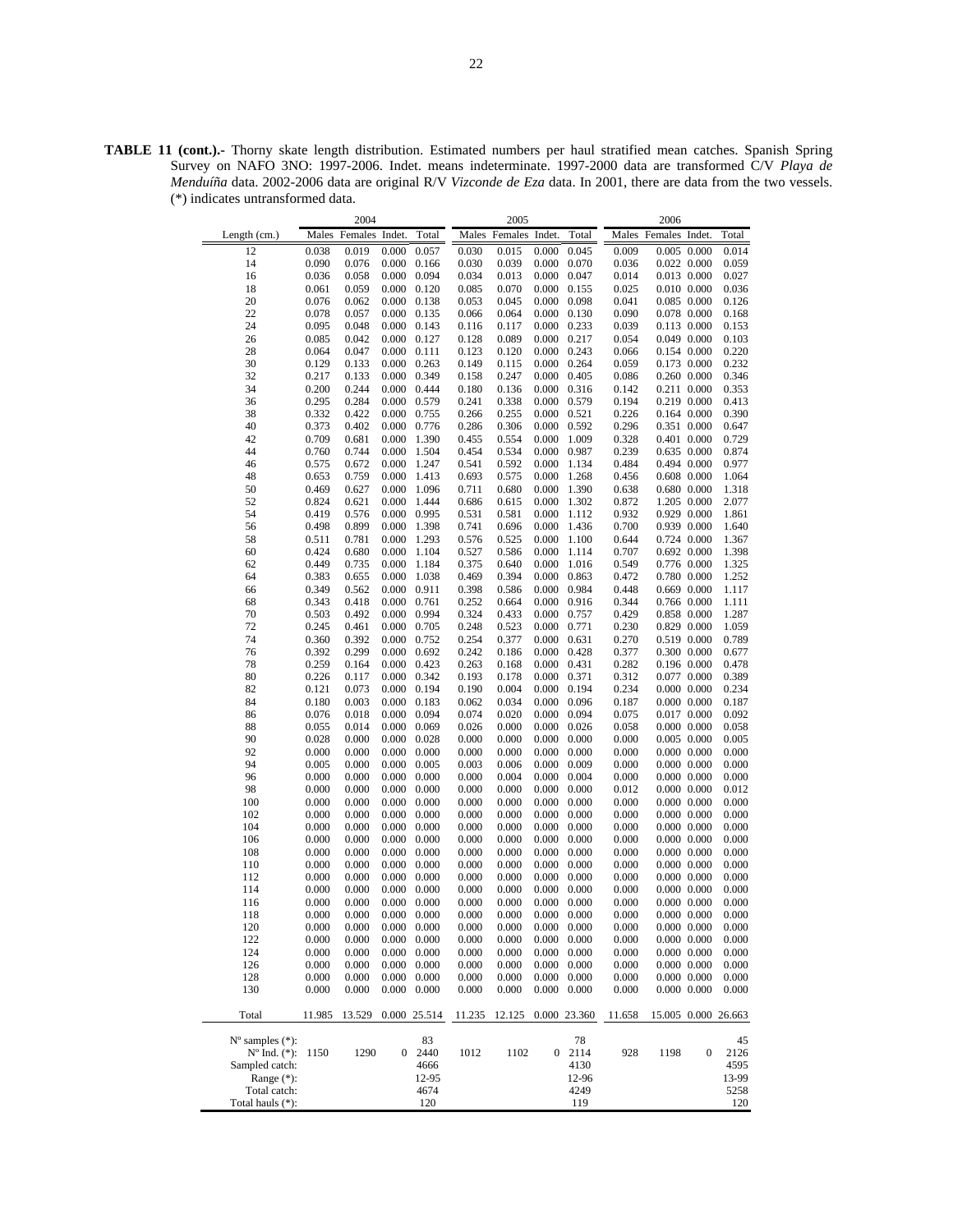**TABLE 12.-** Swept area, number of hauls and White hake mean catch (kg) and SD by stratum. Spanish Spring Surveys on NAFO Div. 3NO: 2001-2006. Swept area in square miles. n.s. means strata not surveyed.

|         |        |        | 2001                      |           |        | 2002   |                |        |                       |        | 2003                    |                       |        |
|---------|--------|--------|---------------------------|-----------|--------|--------|----------------|--------|-----------------------|--------|-------------------------|-----------------------|--------|
|         | Swept  | Tow    | White hake White hake     |           | Swept  | Tow    |                |        | White hake White hake | Swept  | Tow                     | White hake White hake |        |
| Stratum | area   | number | Mean catch                | <b>SD</b> | area   | number | Mean catch     |        | <b>SD</b>             | area   | number                  | Mean catch            | SD     |
| 353     | 0.0356 |        | 3<br>1.04                 | 1.180     | 0.0476 |        | $\overline{4}$ | 0.05   | 0.100                 | 0.0334 | 3                       | 0.00                  | 0.000  |
| 354     | 0.0356 |        | 3<br>76.70                | 117.298   | 0.0356 |        | $\overline{3}$ | 0.07   | 0.115                 | 0.0338 | 3                       | 0.00                  | 0.000  |
| 355     | 0.0233 |        | $\sqrt{2}$<br>131.95      | 135.128   | 0.0236 |        | $\sqrt{2}$     | 156.75 | 55.649                | 0.0229 | $\sqrt{2}$              | 31.24                 | 26.955 |
| 356     | 0.0225 |        | $\sqrt{2}$<br>23.95       | 12.092    | 0.0233 |        | $\sqrt{2}$     | 85.90  | 90.651                | 0.0225 | $\sqrt{2}$              | 14.83                 | 9.935  |
| 357     | 0.0124 |        | $\overline{c}$<br>1.75    | 2.475     | 0.0240 |        | $\mathbf{2}$   | 0.00   | 0.000                 | 0.0229 | $\overline{c}$          | 2.25                  | 3.182  |
| 358     | 0.0341 |        | 3<br>0.43                 | 0.751     | 0.0345 |        | 3              | 0.17   | 0.289                 | 0.0338 | 3                       | 0.40                  | 0.693  |
| 359     | 0.0469 |        | $\boldsymbol{7}$<br>16.50 | 41.790    | 0.0686 |        | 6              | 0.00   | 0.000                 | 0.0791 | $\tau$                  | 0.00                  | 0.000  |
| 360     | 0.2396 | 20     | 0.01                      | 0.022     | 0.2865 |        | 25             | 0.00   | 0.000                 | 0.2254 | 20                      | 0.00                  | 0.000  |
| 374     | 0.0240 |        | $\sqrt{2}$<br>0.00        | 0.000     | 0.0345 |        | 3              | 0.00   | 0.000                 | 0.0225 | $\sqrt{2}$              | 0.00                  | 0.000  |
| 375     | 0.0244 |        | 3<br>0.00                 | 0.000     | 0.0353 |        | 3              | 0.00   | 0.000                 | 0.0330 | 3                       | 0.00                  | 0.000  |
| 376     | 0.1200 | 10     | 0.00                      | 0.000     | 0.1140 |        | 10             | 0.00   | 0.000                 | 0.1125 | 10                      | 0.00                  | 0.000  |
| 377     | 0.0229 |        | $\overline{c}$<br>0.00    | 0.000     | 0.0229 |        | $\overline{c}$ | 0.00   | 0.000                 | 0.0225 | $\sqrt{2}$              | 0.00                  | 0.000  |
| 378     | 0.0233 |        | $\sqrt{2}$<br>0.03        | 0.042     | 0.0233 |        | $\overline{c}$ | 0.00   | 0.000                 | 0.0225 | $\overline{\mathbf{c}}$ | 0.00                  | 0.000  |
| 379     | 0.0225 |        | $\overline{c}$<br>0.00    | 0.000     | 0.0229 |        | $\mathfrak{2}$ | 0.02   | 0.033                 | 0.0229 | $\overline{c}$          | 0.00                  | 0.000  |
| 380     | 0.0236 |        | $\overline{c}$<br>n.s.    | n.s.      | 0.0225 |        | $\sqrt{2}$     | 0.00   | 0.000                 | 0.0229 | $\sqrt{2}$              | 0.00                  | 0.000  |
| 381     | 0.0236 |        | $\overline{c}$<br>n.s.    | n.s.      | 0.0229 |        | $\overline{c}$ | 0.00   | 0.000                 | 0.0229 | $\sqrt{2}$              | 0.00                  | 0.000  |
| 382     | 0.0499 |        | $\overline{4}$<br>n.s.    | n.s.      | 0.0341 |        | 3              | 0.00   | 0.000                 | 0.0454 | $\overline{4}$          | 0.00                  | 0.000  |
| 721     | 0.0236 |        | $\overline{c}$<br>10.90   | 2.828     | 0.0233 |        | $\sqrt{2}$     | 50.00  | 6.223                 | 0.0225 | $\boldsymbol{2}$        | 23.69                 | 27.280 |
| 722     | 0.0218 |        | $\sqrt{2}$<br>21.75       | 30.759    | 0.0236 |        | $\sqrt{2}$     | 18.20  | 23.624                | 0.0221 | $\sqrt{2}$              | 28.08                 | 24.911 |
| 723     | 0.0248 |        | $\overline{c}$<br>1.60    | 2.263     | 0.0233 |        | $\sqrt{2}$     | 0.00   | 0.000                 | 0.0229 | $\sqrt{2}$              | 0.00                  | 0.000  |
| 724     | 0.0233 |        | 3<br>1.34                 | 1.404     | 0.0225 |        | $\sqrt{2}$     | 2.05   | 0.071                 | 0.0225 | $\sqrt{2}$              | 0.00                  | 0.000  |
| 725     | 0.0210 |        | 0.00<br>$\mathbf{1}$      | ä,        | 0.0225 |        | $\overline{c}$ | 0.00   | 0.000                 | 0.0229 | $\sqrt{2}$              | 0.00                  | 0.000  |
| 726     | 0.0221 |        | $\mathbf{1}$<br>0.00      | $\sim$    | 0.0214 |        | $\mathfrak{2}$ | 0.00   | 0.000                 | 0.0225 | $\overline{c}$          | 0.00                  | 0.000  |
| 727     | 0.0210 |        | $\boldsymbol{2}$<br>n.s.  | n.s.      | 0.0233 |        | $\sqrt{2}$     | 0.00   | 0.000                 | 0.0218 | $\sqrt{2}$              | 0.00                  | 0.000  |
| 728     | 0.0210 |        | $\sqrt{2}$<br>n.s.        | n.s.      | 0.0229 |        | $\overline{c}$ | 0.00   | 0.000                 | 0.0225 | $\sqrt{2}$              | 0.00                  | 0.000  |
| 752     | 0.0206 |        | $\sqrt{2}$<br>n.s.        | n.s.      | 0.0116 |        | $\mathbf{1}$   | 0.00   | 0.000                 | 0.0229 | $\sqrt{2}$              | 0.00                  | 0.000  |
| 753     | 0.0218 |        | $\overline{c}$<br>n.s.    | n.s.      | 0.0229 |        | $\sqrt{2}$     | 0.00   | 0.000                 | 0.0229 | $\sqrt{2}$              | 0.00                  | 0.000  |
| 754     | 0.0195 |        | $\overline{c}$<br>n.s.    | n.s.      | 0.0341 |        | 3              | 0.00   | 0.000                 | 0.0218 | $\overline{c}$          | 0.00                  | 0.000  |
| 755     | 0.0431 |        | $\overline{4}$<br>n.s.    | n.s.      | 0.0338 |        | 3              | 0.00   | 0.000                 | 0.0221 | $\overline{c}$          | 0.00                  | 0.000  |
| 756     | 0.0203 |        | 0.000<br>$\mathbf{1}$     | $\sim$    | 0.0229 |        | $\sqrt{2}$     | 0.00   | 0.006                 | 0.0221 | $\overline{c}$          | 0.00                  | 0.000  |
| 757     | 0.0214 |        | $\sqrt{2}$<br>n.s.        | n.s.      | 0.0225 |        | $\overline{c}$ | 0.00   | 0.000                 | 0.0221 | $\sqrt{2}$              | 0.00                  | 0.000  |
| 758     | 0.0210 |        | $\overline{c}$<br>n.s.    | n.s.      | 0.0225 |        | $\sqrt{2}$     | 0.00   | 0.000                 | 0.0221 | $\sqrt{2}$              | 0.00                  | 0.000  |
| 759     | 0.0210 |        | $\mathbf{2}$<br>n.s.      | n.s.      | 0.0225 |        | $\sqrt{2}$     | 0.00   | 0.000                 | 0.0113 | $\mathbf{1}$            | 0.00                  |        |
| 760     | 0.0210 |        | $\overline{c}$<br>0.000   | 0.000     | 0.0229 |        | $\overline{c}$ | 0.00   | 0.000                 | 0.0218 | $\sqrt{2}$              | 0.00                  | 0.000  |
| 761     | 0.0221 |        | $\overline{c}$<br>0.000   | 0.000     | 0.0225 |        | $\sqrt{2}$     | 0.00   | 0.000                 | 0.0225 | $\overline{c}$          | 0.00                  | 0.000  |
| 762     | 0.0203 |        | $\mathbf{1}$<br>0.000     |           | 0.0225 |        | $\sqrt{2}$     | 0.00   | 0.000                 | 0.0225 | $\sqrt{2}$              | 0.00                  | 0.000  |
| 763     | 0.0416 |        | 3<br>n.s.                 | n.s.      | 0.0225 |        | $\sqrt{2}$     | 0.00   | 0.000                 | 0.0311 | 3                       | 0.00                  | 0.000  |
| 764     | 0.0218 |        | $\mathbf{2}$<br>0.000     | 0.000     | 0.0236 |        | $\sqrt{2}$     | 0.00   | 0.000                 | 0.0221 | $\sqrt{2}$              | 3.78                  | 4.236  |
| 765     | 0.0203 |        | $\mathbf{1}$<br>0.000     |           | 0.0236 |        | $\sqrt{2}$     | 1.65   | 2.333                 | 0.0113 | $\mathbf{1}$            | 0.00                  |        |
| 766     | 0.0214 |        | $\mathfrak{2}$<br>n.s.    | n.s.      | 0.0233 |        | $\mathbf{2}$   | 0.00   | 0.000                 | 0.0225 | $\boldsymbol{2}$        | 0.00                  | 0.000  |
| 767     | 0.0210 |        | $\overline{c}$<br>n.s.    | n.s.      | 0.0225 |        | $\overline{2}$ | 0.00   | 0.000                 | 0.0229 | $\overline{c}$          | 0.00                  | 0.000  |

$$
SD = \frac{\sum (x_i - \overline{x})^2}{n - 1}
$$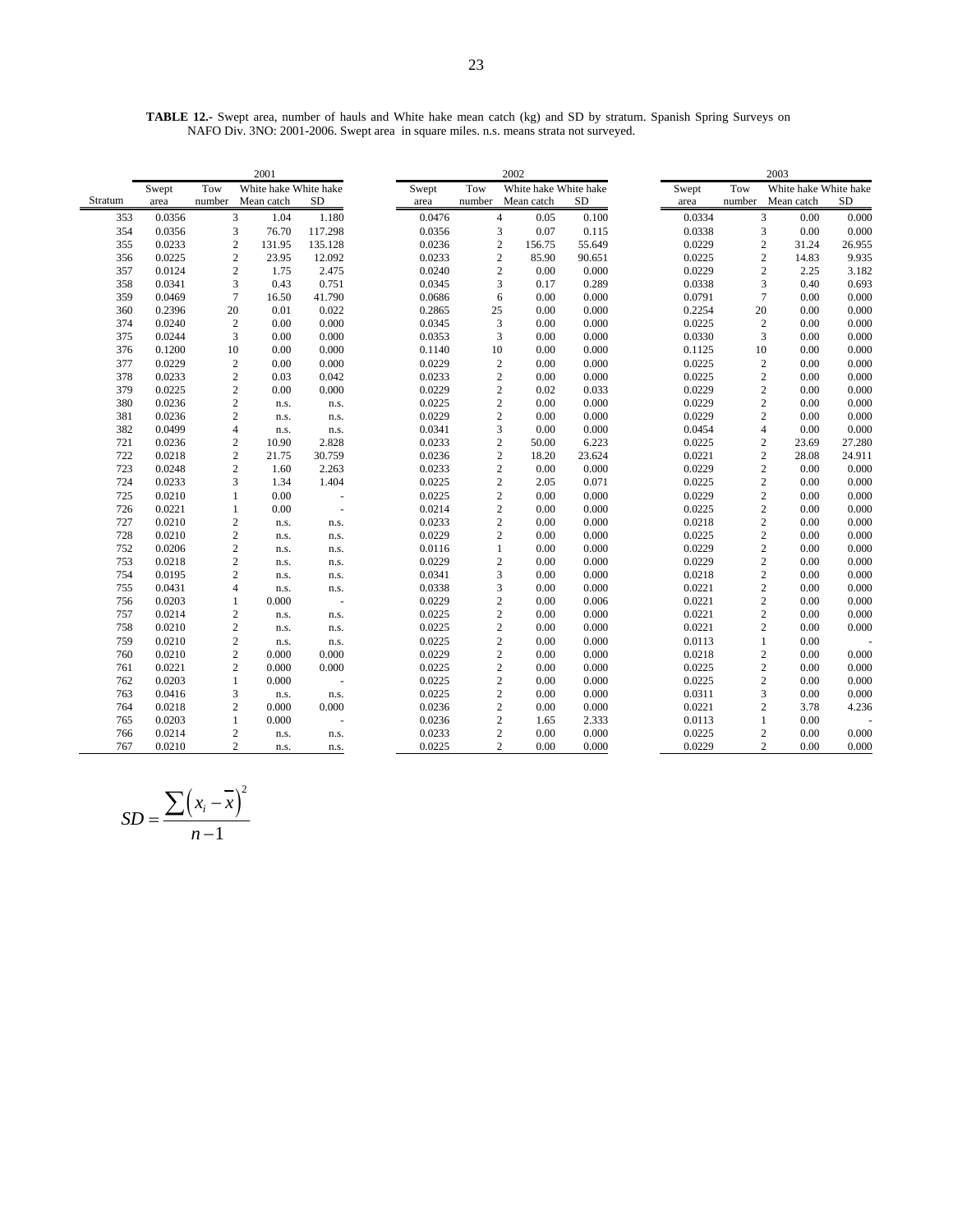**TABLE 12 (cont.).-** Swept area, number of hauls and White hake mean catch (kg) and SD by stratum. Spanish Spring Surveys on NAFO Div. 3NO: 2001-2006. Swept area in square miles. n.s. means strata not surveyed.

|         |        |                  | 2004                  |        |        |                         | 2005                  |           |        |                | 2006                  |           |
|---------|--------|------------------|-----------------------|--------|--------|-------------------------|-----------------------|-----------|--------|----------------|-----------------------|-----------|
|         | Swept  | Tow              | White hake White hake |        | Swept  | Tow                     | White hake White hake |           | Swept  | Tow            | White hake White hake |           |
| Stratum | area   | number           | Mean catch            | SD     | area   | number                  | Mean catch            | <b>SD</b> | area   | number         | Mean catch            | <b>SD</b> |
| 353     | 0.0338 |                  | 3<br>0.00             | 0.000  | 0.0353 | 3                       | 0.01                  | 0.023     | 0.0371 | $\mathfrak{Z}$ | 1.87                  | 3.245     |
| 354     | 0.0345 | 3                | 23.15                 | 32.074 | 0.0353 | 3                       | 54.33                 | 91.362    | 0.0364 | $\mathfrak{Z}$ | 34.59                 | 33.056    |
| 355     | 0.0229 | $\sqrt{2}$       | 14.95                 | 15.203 | 0.0225 | $\sqrt{2}$              | 41.75                 | 40.489    | 0.0248 | $\sqrt{2}$     | 2.17                  | 3.062     |
| 356     | 0.0221 | $\overline{2}$   | 4.15                  | 5.869  | 0.0233 | $\overline{2}$          | 12.32                 | 6.795     | 0.0240 | $\mathfrak{2}$ | 0.80                  | 1.131     |
| 357     | 0.0229 | $\overline{2}$   | 0.90                  | 1.273  | 0.0233 | $\sqrt{2}$              | 0.00                  | 0.000     | 0.0244 | $\mathfrak{2}$ | 0.00                  | 0.000     |
| 358     | 0.0330 | 3                | 12.02                 | 20.597 | 0.0349 | 3                       | 30.64                 | 53.008    | 0.0349 | 3              | 1.69                  | 2.923     |
| 359     | 0.0791 | $\overline{7}$   | 0.00                  | 0.000  | 0.0814 | $\overline{7}$          | 0.00                  | 0.000     | 0.0975 | 8              | 6.29                  | 10.192    |
| 360     | 0.2310 | 20               | 0.07                  | 0.172  | 0.2325 | 20                      | 0.00                  | 0.007     | 0.2340 | 19             | 0.00                  | 0.000     |
| 374     | 0.0233 | $\boldsymbol{2}$ | $0.00\,$              | 0.000  | 0.0229 | $\overline{2}$          | 0.00                  | 0.000     | 0.0236 | $\sqrt{2}$     | 0.00                  | 0.000     |
| 375     | 0.0338 | 3                | 0.00                  | 0.000  | 0.0349 | 3                       | 0.00                  | 0.000     | 0.0364 | 3              | 0.00                  | 0.000     |
| 376     | 0.1166 | 10               | 0.00                  | 0.000  | 0.1174 | 10                      | 0.01                  | 0.019     | 0.1219 | 10             | 0.00                  | 0.000     |
| 377     | 0.0218 | $\overline{2}$   | 0.00                  | 0.000  | 0.0233 | $\sqrt{2}$              | 0.00                  | 0.000     | 0.0236 | $\sqrt{2}$     | 0.00                  | 0.000     |
| 378     | 0.0225 | $\sqrt{2}$       | 0.00                  | 0.000  | 0.0225 | $\overline{\mathbf{c}}$ | 0.00                  | 0.000     | 0.0240 | $\sqrt{2}$     | 0.00                  | 0.000     |
| 379     | 0.0124 | $\mathbf{1}$     | 0.00                  |        | 0.0236 | $\overline{c}$          | 0.07                  | 0.099     | 0.0236 | $\sqrt{2}$     | 0.10                  | 0.141     |
| 380     | 0.0221 | $\overline{2}$   | 0.04                  | 0.049  | 0.0229 | $\sqrt{2}$              | 0.53                  | 0.049     | 0.0229 | $\sqrt{2}$     | 0.15                  | 0.212     |
| 381     | 0.0225 | $\overline{2}$   | 0.00                  | 0.000  | 0.0233 | $\overline{c}$          | 0.00                  | 0.000     | 0.0229 | $\mathfrak{2}$ | 0.00                  | 0.000     |
| 382     | 0.0461 | $\overline{4}$   | 0.00                  | 0.000  | 0.0458 | $\overline{4}$          | 0.00                  | 0.000     | 0.0469 | $\overline{4}$ | 0.00                  | 0.000     |
| 721     | 0.0221 | $\overline{2}$   | 3.50                  | 0.544  | 0.0229 | $\sqrt{2}$              | 0.00                  | 0.000     | 0.0236 | $\sqrt{2}$     | 6.18                  | 6.901     |
| 722     | 0.0218 | $\sqrt{2}$       | 1.29                  | 1.824  | 0.0233 | $\overline{c}$          | 0.00                  | 0.000     | 0.0240 | $\sqrt{2}$     | 0.00                  | 0.000     |
| 723     | 0.0229 | $\overline{2}$   | 1.05                  | 1.485  | 0.0233 | $\overline{c}$          | 1.51                  | 2.128     | 0.0236 | $\sqrt{2}$     | 1.84                  | 2.496     |
| 724     | 0.0214 | $\overline{2}$   | 0.00                  | 0.000  | 0.0225 | $\overline{2}$          | 0.00                  | 0.000     | 0.0233 | $\mathbf{2}$   | 0.00                  | 0.000     |
| 725     | 0.0225 | $\sqrt{2}$       | 0.00                  | 0.000  | 0.0236 | $\overline{c}$          | 0.00                  | 0.000     | 0.0233 | $\sqrt{2}$     | 0.51                  | 0.714     |
| 726     | 0.0225 | $\overline{2}$   | 0.00                  | 0.000  | 0.0113 | $\mathbf{1}$            | 0.00                  |           | 0.0225 | $\mathfrak{2}$ | 0.00                  | 0.000     |
| 727     | 0.0233 | $\overline{2}$   | 0.00                  | 0.000  | 0.0229 | $\sqrt{2}$              | 0.00                  | 0.000     | 0.0225 | $\sqrt{2}$     | 0.00                  | 0.000     |
| 728     | 0.0180 | $\sqrt{2}$       | 0.06                  | 0.078  | 0.0109 | $\mathbf{1}$            | 0.00                  |           | 0.0225 | $\sqrt{2}$     | 0.00                  | 0.000     |
| 752     | 0.0214 | $\overline{2}$   | 0.00                  | 0.000  | 0.0236 | $\sqrt{2}$              | 0.00                  | 0.000     | 0.0225 | $\sqrt{2}$     | 0.00                  | 0.000     |
| 753     | 0.0218 | $\overline{2}$   | 0.73                  | 1.025  | 0.0225 | $\sqrt{2}$              | 0.00                  | 0.000     | 0.0225 | $\sqrt{2}$     | 0.00                  | 0.000     |
| 754     | 0.0214 | $\sqrt{2}$       | 0.00                  | 0.000  | 0.0225 | $\overline{\mathbf{c}}$ | 0.00                  | 0.000     | 0.0225 | $\sqrt{2}$     | 0.00                  | 0.000     |
| 755     | 0.0319 | 3                | 0.00                  | 0.000  | 0.0450 | $\overline{4}$          | 0.00                  | 0.000     | 0.0338 | 3              | 0.00                  | 0.000     |
| 756     | 0.0218 | $\sqrt{2}$       | 0.00                  | 0.000  | 0.0233 | $\boldsymbol{2}$        | 0.00                  | 0.000     | 0.0229 | $\sqrt{2}$     | 0.00                  | 0.000     |
| 757     | 0.0218 | $\sqrt{2}$       | $0.00\,$              | 0.000  | 0.0225 | $\overline{\mathbf{c}}$ | 0.00                  | 0.000     | 0.0225 | $\sqrt{2}$     | 0.00                  | 0.000     |
| 758     | 0.0214 | $\sqrt{2}$       | 0.00                  | 0.000  | 0.0225 | $\sqrt{2}$              | 0.00                  | 0.000     | 0.0225 | $\sqrt{2}$     | 0.00                  | 0.000     |
| 759     | 0.0214 | $\sqrt{2}$       | 0.00                  | 0.000  | 0.0229 | $\overline{\mathbf{c}}$ | 0.00                  | 0.000     | 0.0225 | $\sqrt{2}$     | 0.00                  | 0.000     |
| 760     | 0.0221 | $\sqrt{2}$       | 0.00                  | 0.000  | 0.0229 | $\overline{\mathbf{c}}$ | 0.00                  | 0.000     | 0.0225 | $\sqrt{2}$     | 0.00                  | 0.000     |
| 761     | 0.0221 | $\sqrt{2}$       | 0.00                  | 0.000  | 0.0221 | $\sqrt{2}$              | 0.00                  | 0.000     | 0.0233 | $\overline{c}$ | 0.00                  | 0.000     |
| 762     | 0.0233 | $\sqrt{2}$       | 0.00                  | 0.000  | 0.0225 | $\overline{\mathbf{c}}$ | 0.01                  | 0.014     | 0.0233 | $\sqrt{2}$     | 0.00                  | 0.000     |
| 763     | 0.0326 | 3                | 0.00                  | 0.000  | 0.0334 | 3                       | 0.00                  | 0.000     | 0.0225 | $\mathbf{2}$   | 0.00                  | 0.000     |
| 764     | 0.0229 | $\overline{2}$   | 0.00                  | 0.000  | 0.0233 | $\overline{\mathbf{c}}$ | 0.00                  | 0.000     | 0.0233 | $\sqrt{2}$     | 0.00                  | 0.000     |
| 765     | 0.0225 | $\overline{2}$   | 0.00                  | 0.000  | 0.0229 | $\overline{c}$          | 0.00                  | 0.000     | 0.0236 | $\mathfrak{2}$ | 0.00                  | 0.000     |
| 766     | 0.0225 | $\mathbf{2}$     | 0.00                  | 0.000  | 0.0229 | $\overline{c}$          | 0.00                  | 0.000     | 0.0229 | $\mathbf{2}$   | 0.00                  | 0.000     |
| 767     | 0.0218 | $\overline{c}$   | 0.00                  | 0.000  | 0.0113 | $\mathbf{1}$            | 0.00                  |           | 0.0233 | $\overline{c}$ | 0.00                  | 0.000     |

$$
SD = \frac{\sum (x_i - \overline{x})^2}{n - 1}
$$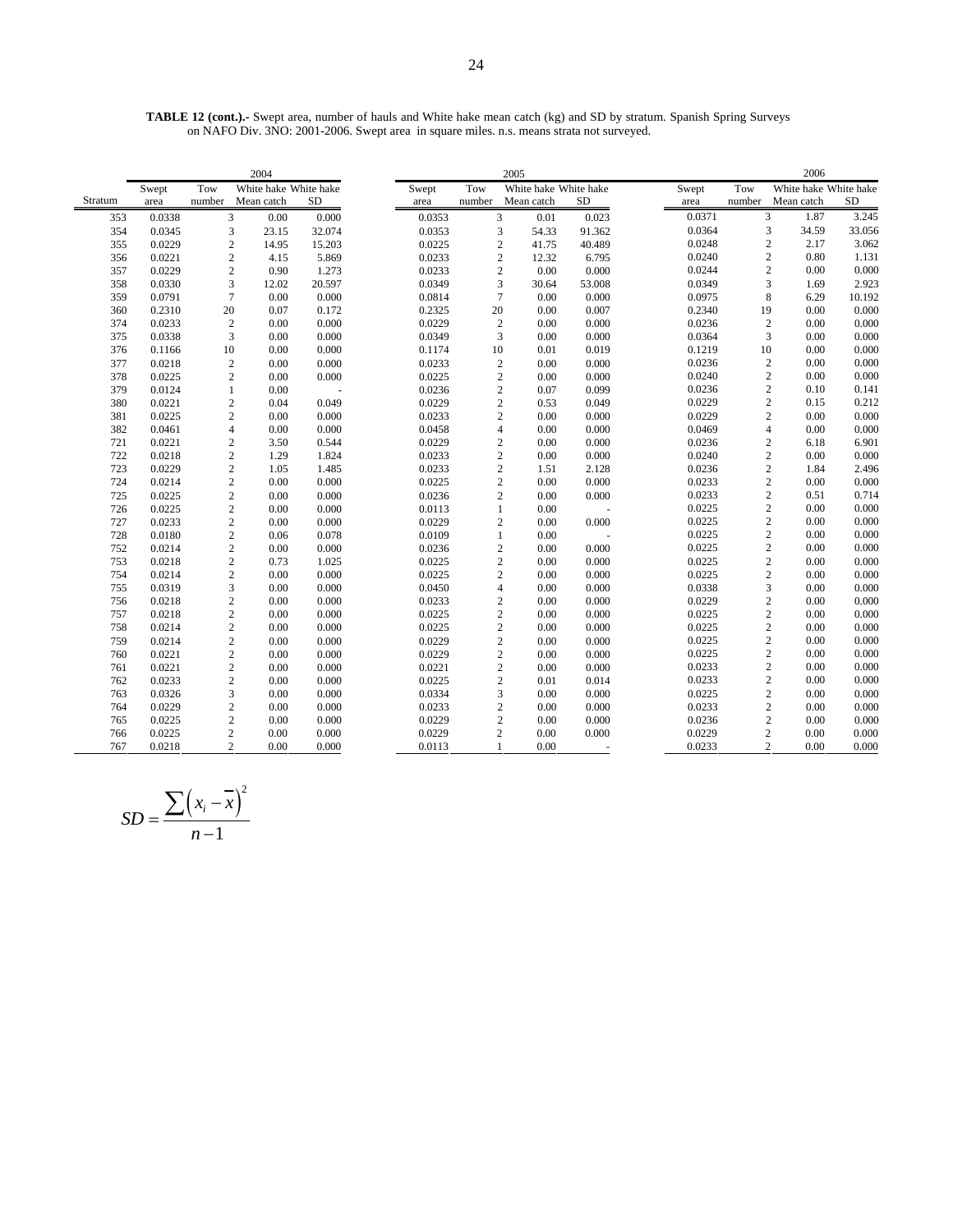| Stratum      | 2001     | 2002     | 2003    | 2004     | 2005     | 2006     |
|--------------|----------|----------|---------|----------|----------|----------|
| 353          | 279.76   | 13.45    | 0.00    | 0.00     | 3.59     | 503.93   |
| 354          | 18868.20 | 16.40    | 0.00    | 5694.08  | 13365.18 | 8509.96  |
| 355          | 9764.30  | 11599.50 | 2311.76 | 1106.30  | 3089.50  | 160.21   |
| 356          | 1125.65  | 4037.30  | 696.78  | 195.05   | 578.81   | 37.60    |
| 357          | 287.00   | 0.00     | 369.00  | 147.60   | 0.00     | 0.00     |
| 358          | 97.50    | 37.50    | 90.00   | 2703.75  | 6894.98  | 379.73   |
| 359          | 6946.50  | 0.00     | 0.00    | 0.00     | 0.00     | 2648.25  |
| 360          | 13.92    | 0.00     | 0.00    | 201.77   | 6.26     | 0.00     |
| 374          | 0.00     | 0.00     | 0.00    | 0.00     | 0.00     | 0.00     |
| 375          | 0.00     | 0.00     | 0.00    | 0.00     | 0.00     | 0.00     |
| 376          | 0.00     | 0.00     | 0.00    | 0.00     | 8.14     | 0.00     |
| 377          | 0.00     | 0.00     | 0.00    | 0.00     | 0.00     | 0.00     |
| 378          | 4.17     | 0.00     | 0.00    | 0.00     | 0.00     | 0.00     |
| 379          | 0.00     | 2.44     | 0.00    | 0.00     | 7.42     | 10.55    |
| 380          | n.s.     | 0.00     | 0.00    | 3.36     | 50.40    | 14.40    |
| 381          | n.s.     | 0.00     | 0.00    | 0.00     | 0.00     | 0.00     |
| 382          | n.s.     | 0.00     | 0.00    | 0.00     | 0.00     | 0.00     |
| 721          | 708.50   | 3250.00  | 1539.85 | 227.18   | 0.00     | 401.70   |
| 722          | 1827.00  | 1528.38  | 2358.30 | 108.36   | 0.00     | 0.00     |
| 723          | 248.00   | 0.00     | 0.00    | 162.75   | 233.28   | 284.43   |
| 724          | 166.16   | 254.20   | 0.00    | 0.00     | 0.00     | 0.00     |
| 725          | 0.00     | 0.00     | 0.00    | 0.00     | 0.00     | 53.03    |
| 726          | 0.00     | 0.00     | 0.00    | 0.00     | 0.00     | 0.00     |
| 727          | n.s.     | 0.00     | 0.00    | 0.00     | 0.00     | 0.00     |
| 728          | n.s.     | 0.00     | 0.00    | 4.29     | 0.00     | 0.00     |
| 752          | n.s.     | 0.00     | 0.00    | 0.00     | 0.00     | 0.00     |
| 753          | n.s.     | 0.00     | 0.00    | 100.05   | 0.00     | 0.00     |
| 754          | n.s.     | 0.00     | 0.00    | 0.00     | 0.00     | 0.00     |
| 755          | n.s.     | 0.00     | 0.00    | 0.00     | 0.00     | 0.00     |
| 756          | 0.00     | 0.45     | 0.00    | 0.00     | 0.00     | 0.00     |
| 757          | n.s.     | 0.00     | 0.00    | 0.00     | 0.00     | 0.00     |
| 758          | n.s.     | 0.00     | 0.00    | 0.00     | 0.00     | 0.00     |
| 759          | n.s.     | 0.00     | 0.00    | 0.00     | 0.00     | 0.00     |
| 760          | 0.00     | 0.00     | 0.00    | 0.00     | 0.00     | 0.00     |
| 761          | 0.00     | 0.00     | 0.00    | 0.00     | 0.00     | 0.00     |
| 762          | 0.00     | 0.00     | 0.00    | 0.00     | 2.12     | 0.00     |
| 763          | n.s.     | 0.00     | 0.00    | 0.00     | 0.00     | 0.00     |
| 764          | 0.00     | 0.00     | 377.50  | 0.00     | 0.00     | 0.00     |
| 765          | 0.00     | 204.60   | 0.00    | 0.00     | 0.00     | 0.00     |
| 766          | n.s.     | 0.00     | 0.00    | 0.00     | 0.00     | 0.00     |
| 767          | n.s.     | 0.00     | 0.00    | 0.00     | 0.00     | 0.00     |
| <b>TOTAL</b> | 40336.66 | 20944.22 | 7743.19 | 10654.53 | 24239.66 | 13003.77 |
| $(\bar{Y})$  | 5.13     | 2.03     | 0.75    | 1.03     | 2.34     | 1.26     |
| S.D.         | 1.87     | 0.43     | 0.24    | 0.52     | 1.44     | 0.48     |

**TABLE 13.-** Stratified mean catches (Kg) by stratum and year and SD by year of White hake (2001-2006). n.s. means strata not surveyed.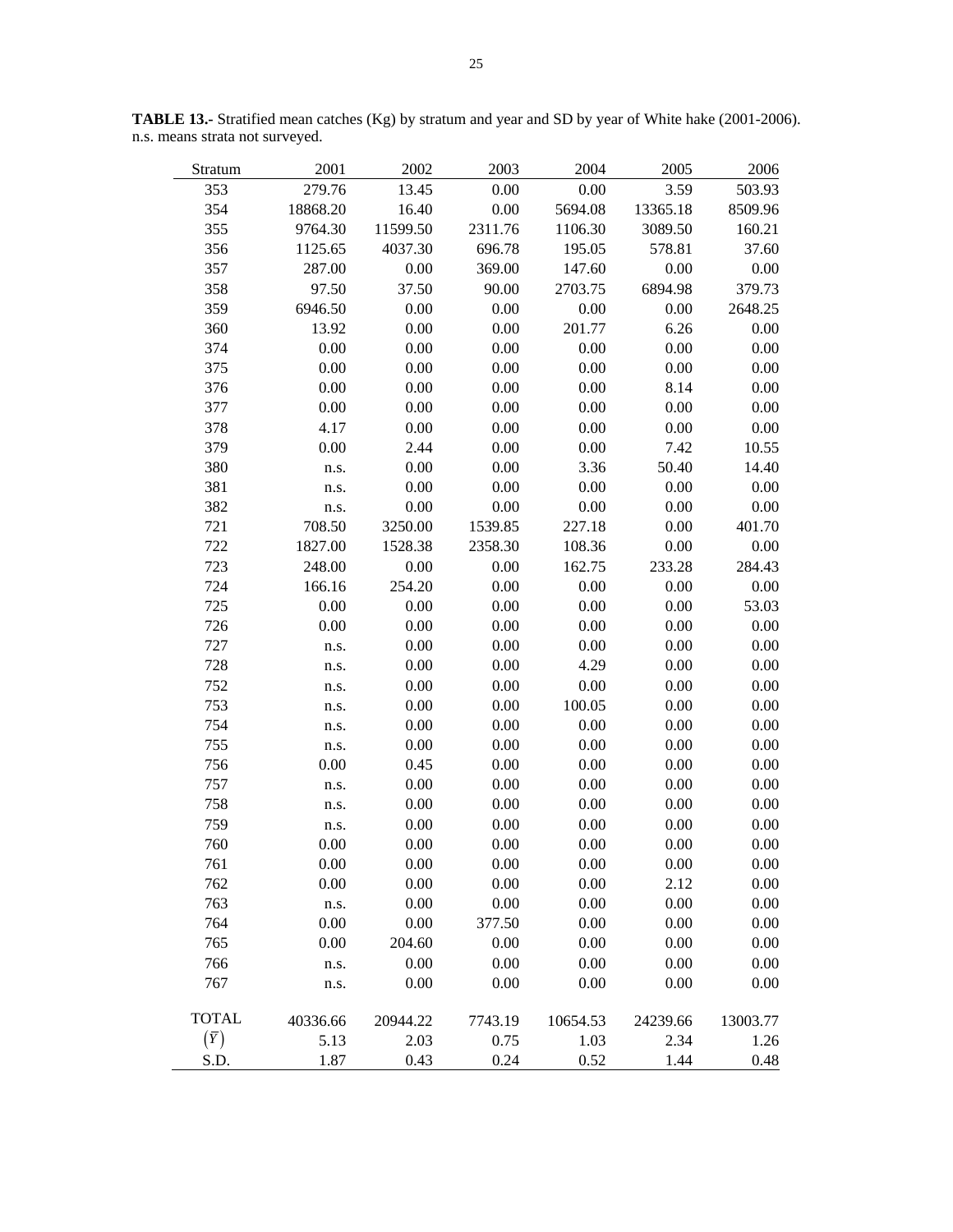| Stratum      | 2001             | 2002             | 2003             | 2004             | 2005             | 2006             |
|--------------|------------------|------------------|------------------|------------------|------------------|------------------|
| 353          | $\overline{25}$  | 1                | $\theta$         | $\overline{0}$   | $\overline{0}$   | 41               |
| 354          | 1677             | $\mathbf{1}$     | $\boldsymbol{0}$ | 495              | 1137             | 702              |
| 355          | 814              | 982              | 202              | 97               | 275              | 13               |
| 356          | 94               | 347              | 62               | 18               | 50               | $\mathfrak 3$    |
| 357          | 24               | $\boldsymbol{0}$ | 32               | 13               | $\boldsymbol{0}$ | $\boldsymbol{0}$ |
| 358          | 8                | 3                | 8                | 246              | 593              | 33               |
| 359          | 606              | $\boldsymbol{0}$ | $\boldsymbol{0}$ | $\boldsymbol{0}$ | $\boldsymbol{0}$ | 217              |
| 360          | $\mathbf{1}$     | $\overline{0}$   | $\boldsymbol{0}$ | 17               | 1                | $\boldsymbol{0}$ |
| 374          | $\boldsymbol{0}$ | $\boldsymbol{0}$ | $\boldsymbol{0}$ | $\boldsymbol{0}$ | $\boldsymbol{0}$ | $\boldsymbol{0}$ |
| 375          | $\boldsymbol{0}$ | $\boldsymbol{0}$ | $\boldsymbol{0}$ | $\boldsymbol{0}$ | $\overline{0}$   | $\boldsymbol{0}$ |
| 376          | $\boldsymbol{0}$ | 0                | $\boldsymbol{0}$ | $\boldsymbol{0}$ | 1                | $\boldsymbol{0}$ |
| 377          | $\boldsymbol{0}$ | $\boldsymbol{0}$ | $\boldsymbol{0}$ | $\boldsymbol{0}$ | $\overline{0}$   | $\boldsymbol{0}$ |
| 378          | $\overline{0}$   | $\boldsymbol{0}$ | $\boldsymbol{0}$ | $\boldsymbol{0}$ | $\overline{0}$   | $\boldsymbol{0}$ |
| 379          | $\boldsymbol{0}$ | 0                | $\boldsymbol{0}$ | $\boldsymbol{0}$ | 1                | $\mathbf{1}$     |
| 380          | $\overline{0}$   | $\mathbf{0}$     | $\boldsymbol{0}$ | $\boldsymbol{0}$ | $\overline{4}$   | $\,1$            |
| 381          | $\overline{0}$   | $\overline{0}$   | $\boldsymbol{0}$ | $\overline{0}$   | $\overline{0}$   | $\boldsymbol{0}$ |
| 382          | $\overline{0}$   | $\overline{0}$   | $\overline{0}$   | $\overline{0}$   | $\overline{0}$   | $\boldsymbol{0}$ |
| 721          | 57               | 280              | 137              | 21               | $\boldsymbol{0}$ | 34               |
| 722          | 157              | 129              | 213              | 10               | $\boldsymbol{0}$ | $\boldsymbol{0}$ |
| 723          | 21               | $\boldsymbol{0}$ | $\boldsymbol{0}$ | 14               | 20               | 24               |
| 724          | 15               | 23               | $\boldsymbol{0}$ | $\boldsymbol{0}$ | $\boldsymbol{0}$ | $\boldsymbol{0}$ |
| 725          | $\boldsymbol{0}$ | $\boldsymbol{0}$ | $\boldsymbol{0}$ | $\boldsymbol{0}$ | $\boldsymbol{0}$ | $\sqrt{5}$       |
| 726          | $\boldsymbol{0}$ | $\mathbf{0}$     | $\boldsymbol{0}$ | $\boldsymbol{0}$ | $\overline{0}$   | $\boldsymbol{0}$ |
| 727          | $\boldsymbol{0}$ | $\boldsymbol{0}$ | $\boldsymbol{0}$ | $\boldsymbol{0}$ | $\overline{0}$   | $\boldsymbol{0}$ |
| 728          | $\boldsymbol{0}$ | $\boldsymbol{0}$ | $\boldsymbol{0}$ | $\boldsymbol{0}$ | $\boldsymbol{0}$ | $\boldsymbol{0}$ |
| 752          | $\boldsymbol{0}$ | $\boldsymbol{0}$ | $\boldsymbol{0}$ | $\boldsymbol{0}$ | $\boldsymbol{0}$ | $\boldsymbol{0}$ |
| 753          | $\boldsymbol{0}$ | $\boldsymbol{0}$ | $\boldsymbol{0}$ | 9                | $\boldsymbol{0}$ | $\boldsymbol{0}$ |
| 754          | $\overline{0}$   | $\boldsymbol{0}$ | $\boldsymbol{0}$ | $\boldsymbol{0}$ | $\overline{0}$   | $\boldsymbol{0}$ |
| 755          | $\boldsymbol{0}$ | $\boldsymbol{0}$ | $\boldsymbol{0}$ | $\boldsymbol{0}$ | $\boldsymbol{0}$ | $\boldsymbol{0}$ |
| 756          | $\boldsymbol{0}$ | $\boldsymbol{0}$ | $\boldsymbol{0}$ | $\boldsymbol{0}$ | $\boldsymbol{0}$ | $\boldsymbol{0}$ |
| 757          | $\boldsymbol{0}$ | $\boldsymbol{0}$ | $\boldsymbol{0}$ | $\boldsymbol{0}$ | $\boldsymbol{0}$ | $\boldsymbol{0}$ |
| 758          | $\boldsymbol{0}$ | $\boldsymbol{0}$ | $\boldsymbol{0}$ | $\boldsymbol{0}$ | $\overline{0}$   | $\boldsymbol{0}$ |
| 759          | $\boldsymbol{0}$ | $\boldsymbol{0}$ | $\boldsymbol{0}$ | $\boldsymbol{0}$ | $\boldsymbol{0}$ | $\boldsymbol{0}$ |
| 760          | $\overline{0}$   | $\mathbf{0}$     | $\boldsymbol{0}$ | $\boldsymbol{0}$ | $\overline{0}$   | $\boldsymbol{0}$ |
| 761          | $\overline{0}$   | $\overline{0}$   | $\boldsymbol{0}$ | $\boldsymbol{0}$ | $\overline{0}$   | $\boldsymbol{0}$ |
| 762          | $\boldsymbol{0}$ | $\boldsymbol{0}$ | $\boldsymbol{0}$ | $\boldsymbol{0}$ | $\overline{0}$   | $\boldsymbol{0}$ |
| 763          | $\boldsymbol{0}$ | $\boldsymbol{0}$ | $\boldsymbol{0}$ | $\boldsymbol{0}$ | $\boldsymbol{0}$ | $\boldsymbol{0}$ |
| 764          | $\boldsymbol{0}$ | $\boldsymbol{0}$ | 34               | $\boldsymbol{0}$ | $\overline{0}$   | $\boldsymbol{0}$ |
| 765          | $\boldsymbol{0}$ | 17               | $\boldsymbol{0}$ | $\boldsymbol{0}$ | $\boldsymbol{0}$ | $\boldsymbol{0}$ |
| 766          | $\overline{0}$   | $\boldsymbol{0}$ | $\boldsymbol{0}$ | $\boldsymbol{0}$ | $\boldsymbol{0}$ | $\boldsymbol{0}$ |
| 767          | $\boldsymbol{0}$ | $\boldsymbol{0}$ | $\boldsymbol{0}$ | $\boldsymbol{0}$ | $\overline{0}$   | $\boldsymbol{0}$ |
|              |                  |                  |                  |                  |                  |                  |
| <b>TOTAL</b> | 3498             | 1784             | 688              | 940              | 2082             | 1073             |
| S.D.         | 1107             | 389              | 224              | 464              | 1270             | 407              |

**TABLE 14.-** Survey estimates (by the swept area method) of White hake biomass (t) and SD by stratum and year on NAFO Div. 3NO. n.s. means stratum not surveyed.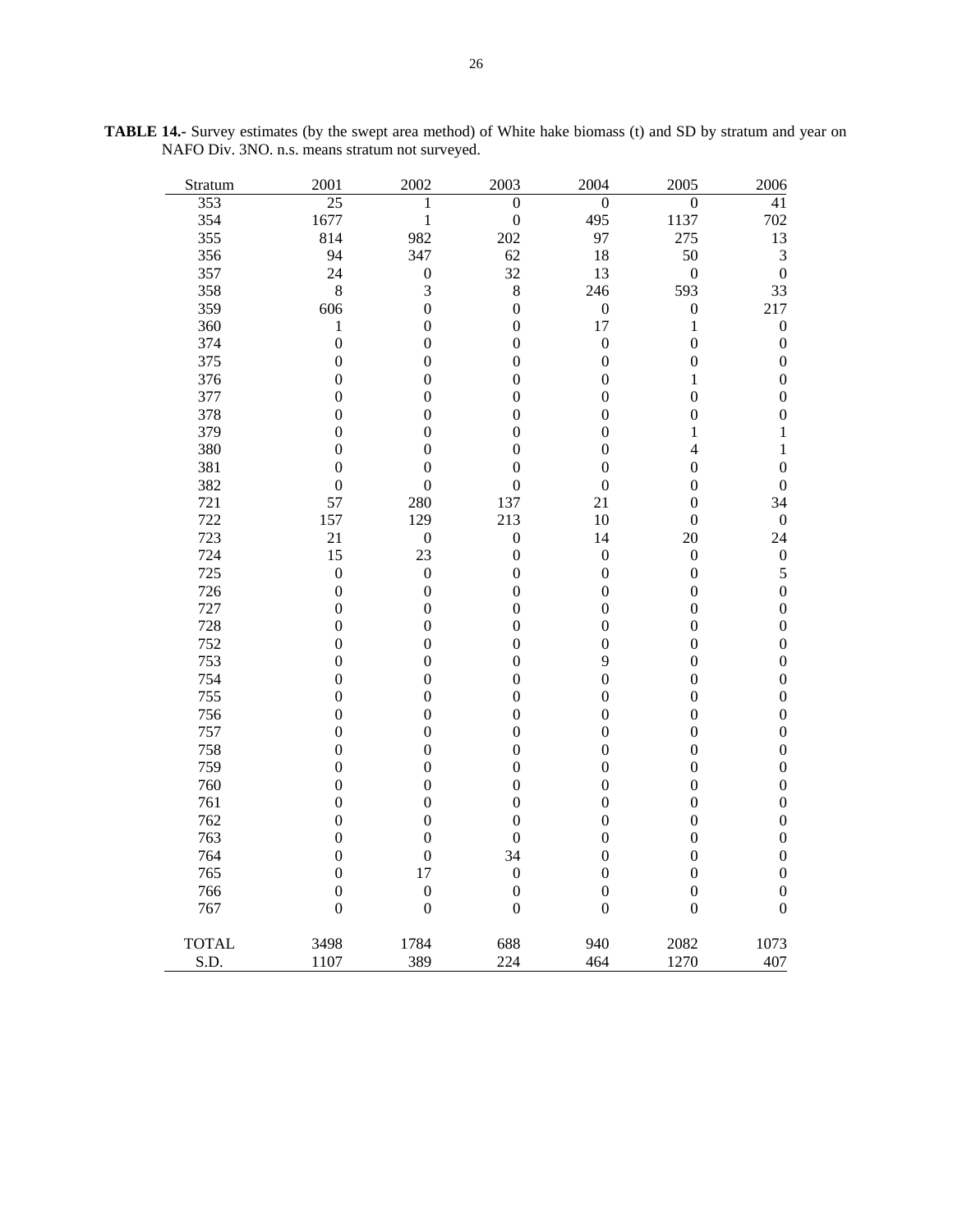**TABLE 15.-** Length weight relationships in the calculation of White hake biomass. The equation is  $Weight = a(l+0.5)^{b}$ Spanish Spring Surveys on NAFO Div. 3NO: 2002-2006. To calculate the parameters for the indeterminate individuals, we used the total data (males + females + indeterminate individuals).

|         |             | 2002            | 2003            | 2004            | 2005             | 2006             |  |
|---------|-------------|-----------------|-----------------|-----------------|------------------|------------------|--|
| Males   | a           | 0.0018          | 0.0045          | 0.0043          | 0.0034           | 0.0175           |  |
|         |             | $Error = 0.234$ | $Error = 0.243$ | $Error = 0.237$ | $Error = 0.1497$ | $Error = 0.5190$ |  |
|         | b           | 3.3586          | 3.1161          | 3.1313          | 3.2086           | 2.7891           |  |
|         |             | $Error = 0.060$ | $Error = 0.062$ | $Error = 0.063$ | $Error = 0.0395$ | $Error = 0.1320$ |  |
|         |             | $R2 = 0.991$    | $R2 = 0.992$    | $R2 = 0.992$    | $R2 = 0.995$     | $R2 = 0.965$     |  |
|         |             | $N = 107$       | $N = 73$        | $N = 41$        | $N = 108$        | $N = 75$         |  |
| Females | a           | 0.0027          | 0.0013          | 0.0037          | 0.0043           | 0.0019           |  |
|         |             | $Error = 0.221$ | $Error = 0.465$ | $Error = 0.202$ | $Error = 0.0992$ | $Error = 0.2136$ |  |
|         | $\mathbf b$ | 3.2537          | 3.4264          | 3.1960          | 3.1602           | 3.3563           |  |
|         |             | $Error = 0.056$ | $Error = 0.115$ | $Error = 0.056$ | $Error = 0.0253$ | $Error = 0.0530$ |  |
|         |             | $R2 = 0.992$    | $R2 = 0.977$    | $R2 = 0.995$    | $R2 = 0.997$     | $R2 = 0.998$     |  |
|         |             | $N = 61$        | $N = 51$        | $N = 32$        | $N = 80$         | $N = 28$         |  |
| Indet.  | a           | 0.0025          | 0.0026          | 0.0048          | 0.0036           | 0.0066           |  |
|         |             | $Error = 0.152$ | $Error = 0.254$ | $Error = 0.127$ | $Error = 0.1026$ | $Error = 0.367$  |  |
|         | b           | 3.2731          | 3.2565          | 3.1208          | 3.1961           | 3.0472           |  |
|         |             | $Error = 0.039$ | $Error = 0.064$ | $Error = 0.035$ | $Error = 0.0266$ | $Error = 0.0930$ |  |
|         |             | $R2 = 0.995$    | $R2 = 0.989$    | $R2 = 0.997$    | $R2 = 0.997$     | $R2 = 0.980$     |  |
|         |             | $N = 168$       | $N = 125$       | $N = 91$        | $N = 188$        | $N = 103$        |  |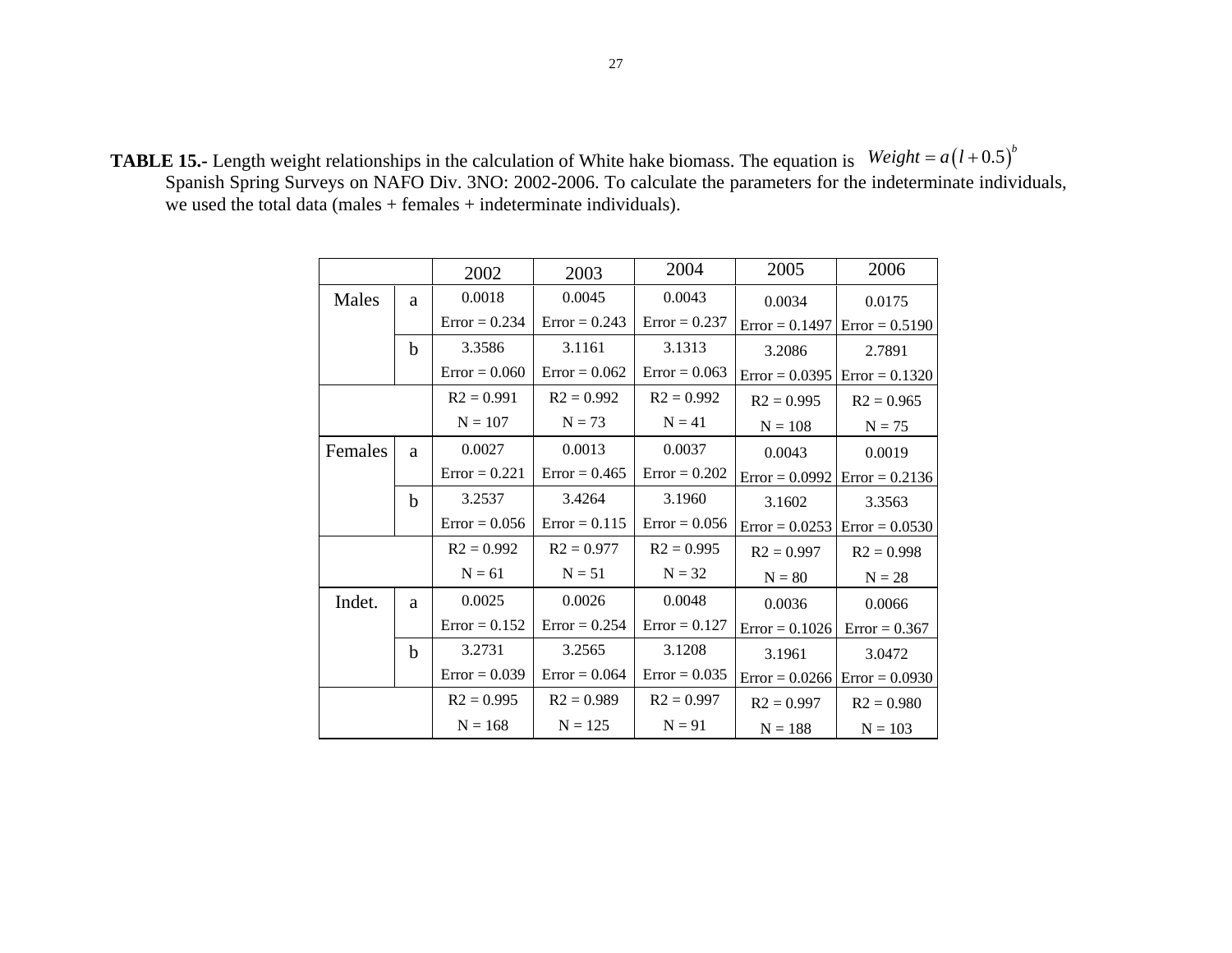**TABLE 16.-** White hake length distribution per haul mean catches by sex and year. Number per stratified mean catches. Spanish Spring Survey on NAFO 3NO: 2001-2006. Indet. means indeterminate. 2001 2002 2003 Length (cm.) Males Females Indet. Total Males Females Indet. Total Males Females Indet. Total

| 10             | 0.000 | 0.000 | 0.015        | 0.015  | 0.000 | 0.000 |                     | $0.000 \quad 0.000$ | 0.000 | 0.000 | $0.000 \quad 0.000$ |           |
|----------------|-------|-------|--------------|--------|-------|-------|---------------------|---------------------|-------|-------|---------------------|-----------|
| 12             | 0.000 | 0.000 | 0.000        | 0.000  | 0.007 | 0.000 | 0.000               | 0.007               | 0.000 | 0.000 | 0.000               | 0.000     |
| 14             | 0.009 | 0.020 | 0.000        | 0.029  | 0.000 | 0.000 |                     | $0.000 \quad 0.000$ | 0.000 | 0.000 | $0.000 \quad 0.000$ |           |
| 16             | 0.034 | 0.009 | 0.000        | 0.043  | 0.014 | 0.000 |                     | $0.000 \quad 0.014$ | 0.000 | 0.000 | 0.000               | 0.000     |
| 18             | 0.048 | 0.024 | 0.000        | 0.073  | 0.014 | 0.012 |                     | $0.000 \quad 0.026$ | 0.000 | 0.000 | 0.000               | 0.000     |
| 20             | 0.074 | 0.055 | 0.000        | 0.129  | 0.000 | 0.000 |                     | $0.000 \quad 0.000$ | 0.000 | 0.000 | 0.000               | 0.000     |
| 22             | 0.075 | 0.044 | 0.000        | 0.120  | 0.000 | 0.000 |                     | $0.000 \quad 0.000$ | 0.000 | 0.004 | 0.000               | 0.004     |
| 24             | 0.069 | 0.058 | 0.000        | 0.127  | 0.000 | 0.000 | $0.000 \quad 0.000$ |                     | 0.000 | 0.000 | 0.000               | 0.000     |
| 26             | 0.055 | 0.055 | 0.000        | 0.110  | 0.000 | 0.000 |                     | $0.000 \quad 0.000$ | 0.011 | 0.004 | 0.000               | 0.015     |
| 28             | 0.229 | 0.154 | 0.000        | 0.383  | 0.000 | 0.000 |                     | $0.000 \quad 0.000$ | 0.004 | 0.004 | $0.000 \quad 0.007$ |           |
| 30             | 0.399 | 0.188 | 0.000        | 0.587  | 0.000 | 0.000 |                     | $0.000 \quad 0.000$ | 0.000 | 0.000 | 0.000               | 0.000     |
| 32             | 1.092 | 0.665 | 0.000        | 1.758  | 0.009 | 0.000 | $0.000 \quad 0.009$ |                     | 0.004 | 0.004 | $0.000 \quad 0.007$ |           |
| 34             | 1.019 | 0.873 | 0.000        | 1.892  | 0.007 | 0.004 | 0.000               | 0.011               | 0.000 | 0.004 | 0.000               | 0.004     |
| 36             | 0.572 | 0.768 | 0.000        | 1.340  | 0.035 | 0.018 |                     | 0.000 0.053         | 0.004 | 0.000 | $0.000 \quad 0.004$ |           |
| 38             | 0.294 | 0.511 | 0.000        | 0.806  | 0.123 | 0.017 |                     | $0.000 \quad 0.140$ | 0.000 | 0.004 | 0.000               | 0.004     |
| 40             | 0.101 | 0.159 | 0.000        | 0.260  | 0.268 | 0.128 | 0.000 0.397         |                     | 0.000 | 0.000 | $0.000 \quad 0.000$ |           |
| 42             | 0.134 | 0.131 | 0.000        | 0.265  | 0.340 | 0.212 |                     | 0.000 0.553         | 0.010 | 0.015 | 0.000               | 0.025     |
| 44             | 0.165 | 0.042 | 0.000        | 0.207  | 0.228 | 0.192 |                     | $0.000 \quad 0.420$ | 0.033 | 0.004 | 0.000               | 0.037     |
| 46             | 0.098 | 0.110 | 0.000        | 0.208  | 0.093 | 0.162 |                     | $0.000 \quad 0.256$ | 0.080 | 0.012 | 0.000               | 0.092     |
| 48             | 0.107 | 0.069 | 0.000        | 0.177  | 0.055 | 0.074 |                     | $0.000 \quad 0.128$ | 0.079 | 0.028 | 0.000               | 0.107     |
| 50             | 0.164 | 0.053 | 0.000        | 0.217  | 0.052 | 0.077 |                     | 0.000 0.129         | 0.041 | 0.041 | 0.000               | 0.082     |
| 52             | 0.203 | 0.105 | 0.000        | 0.308  | 0.054 | 0.033 |                     | $0.000 \quad 0.086$ | 0.061 | 0.028 | 0.000               | 0.089     |
| 54             | 0.119 | 0.047 | 0.000        | 0.166  | 0.051 | 0.044 |                     | $0.000 \quad 0.095$ | 0.017 | 0.026 | 0.000 0.043         |           |
| 56             | 0.119 | 0.050 | 0.000        | 0.168  | 0.028 | 0.025 |                     | $0.000 \quad 0.053$ | 0.014 | 0.027 | 0.000               | 0.041     |
| 58             | 0.051 | 0.050 | 0.000        | 0.101  | 0.025 | 0.009 |                     | 0.000 0.034         | 0.004 | 0.029 | 0.000 0.034         |           |
| 60             | 0.078 | 0.063 | 0.000        | 0.141  | 0.048 | 0.021 | 0.000               | 0.070               | 0.000 | 0.016 | 0.000               | 0.016     |
| 62             | 0.040 | 0.040 | 0.000        | 0.081  | 0.008 | 0.010 |                     | $0.000 \quad 0.018$ | 0.004 | 0.004 | $0.000 \quad 0.008$ |           |
| 64             | 0.034 | 0.022 | 0.000        | 0.056  | 0.020 | 0.018 |                     | $0.000 \quad 0.038$ | 0.000 | 0.013 | $0.000 \quad 0.013$ |           |
| 66             | 0.035 | 0.019 | 0.000        | 0.054  | 0.010 | 0.000 |                     | $0.000 \quad 0.010$ | 0.011 | 0.000 | $0.000 \quad 0.011$ |           |
| 68             | 0.019 | 0.046 | 0.000        | 0.065  | 0.011 | 0.016 | 0.000 0.027         |                     | 0.004 | 0.009 | 0.000               | 0.013     |
| 70             | 0.026 | 0.019 | 0.000        | 0.045  | 0.007 | 0.008 |                     | $0.000 \quad 0.015$ | 0.004 | 0.004 | 0.000               | 0.009     |
| 72             | 0.000 | 0.000 | 0.000        | 0.000  | 0.004 | 0.007 | $0.000 \quad 0.011$ |                     | 0.000 | 0.000 | 0.000               | 0.000     |
| 74             | 0.000 | 0.015 | 0.000        | 0.015  | 0.000 | 0.000 | $0.000 \quad 0.000$ |                     | 0.000 | 0.008 | 0.000               | 0.008     |
| 76             | 0.000 | 0.016 | 0.000        | 0.016  | 0.000 | 0.000 |                     | $0.000 \quad 0.000$ | 0.000 | 0.000 | 0.000               | 0.000     |
| 78             | 0.000 | 0.015 | 0.000        | 0.015  | 0.000 | 0.000 |                     | $0.000 \quad 0.000$ | 0.000 | 0.004 | 0.000               | 0.004     |
| 80             | 0.000 | 0.016 | 0.000        | 0.016  | 0.000 | 0.003 |                     | $0.000 \quad 0.003$ | 0.000 | 0.003 | $0.000 \quad 0.003$ |           |
| 82             | 0.000 | 0.020 | 0.000        | 0.020  | 0.000 | 0.000 |                     | $0.000 \quad 0.000$ | 0.000 | 0.000 | 0.000               | 0.000     |
| 84             | 0.000 | 0.006 | 0.000        | 0.006  | 0.000 | 0.000 | 0.000               | 0.000               | 0.000 | 0.000 | $0.000 \quad 0.000$ |           |
| 86             | 0.000 | 0.000 | 0.000        | 0.000  | 0.000 | 0.000 | 0.000               | 0.000               | 0.000 | 0.000 | 0.000               | 0.000     |
| 88             | 0.000 | 0.006 | 0.000        | 0.006  | 0.000 | 0.000 |                     | $0.000 \quad 0.000$ | 0.000 | 0.000 | 0.000               | 0.000     |
|                |       |       |              |        |       |       |                     |                     |       |       |                     |           |
| Total          | 5.462 | 4.544 | 0.015        | 10.022 | 1.511 | 1.091 |                     | $0.000$ $2.602$     | 0.387 | 0.295 | 0.000               | 0.682     |
|                |       |       |              |        |       |       |                     |                     |       |       |                     |           |
| $No$ samples:  |       |       |              | 12     |       |       |                     | 11                  |       |       |                     | 9         |
| $No$ Ind.:     | 427   | 328   | $\mathbf{1}$ | 756    | 329   | 222   | $\boldsymbol{0}$    | 551                 | 102   | 79    | $\boldsymbol{0}$    | 181       |
| Sampled catch: |       |       |              | 401    |       |       |                     | 303                 |       |       |                     | 195       |
| Range:         |       |       |              | 10-89  |       |       |                     | 13-80               |       |       |                     | $22 - 80$ |
| Total catch:   |       |       |              | 738    |       |       |                     | 630                 |       |       |                     | 209       |
| Total hauls:   |       |       |              | 123    |       |       |                     | 125                 |       |       |                     | 118       |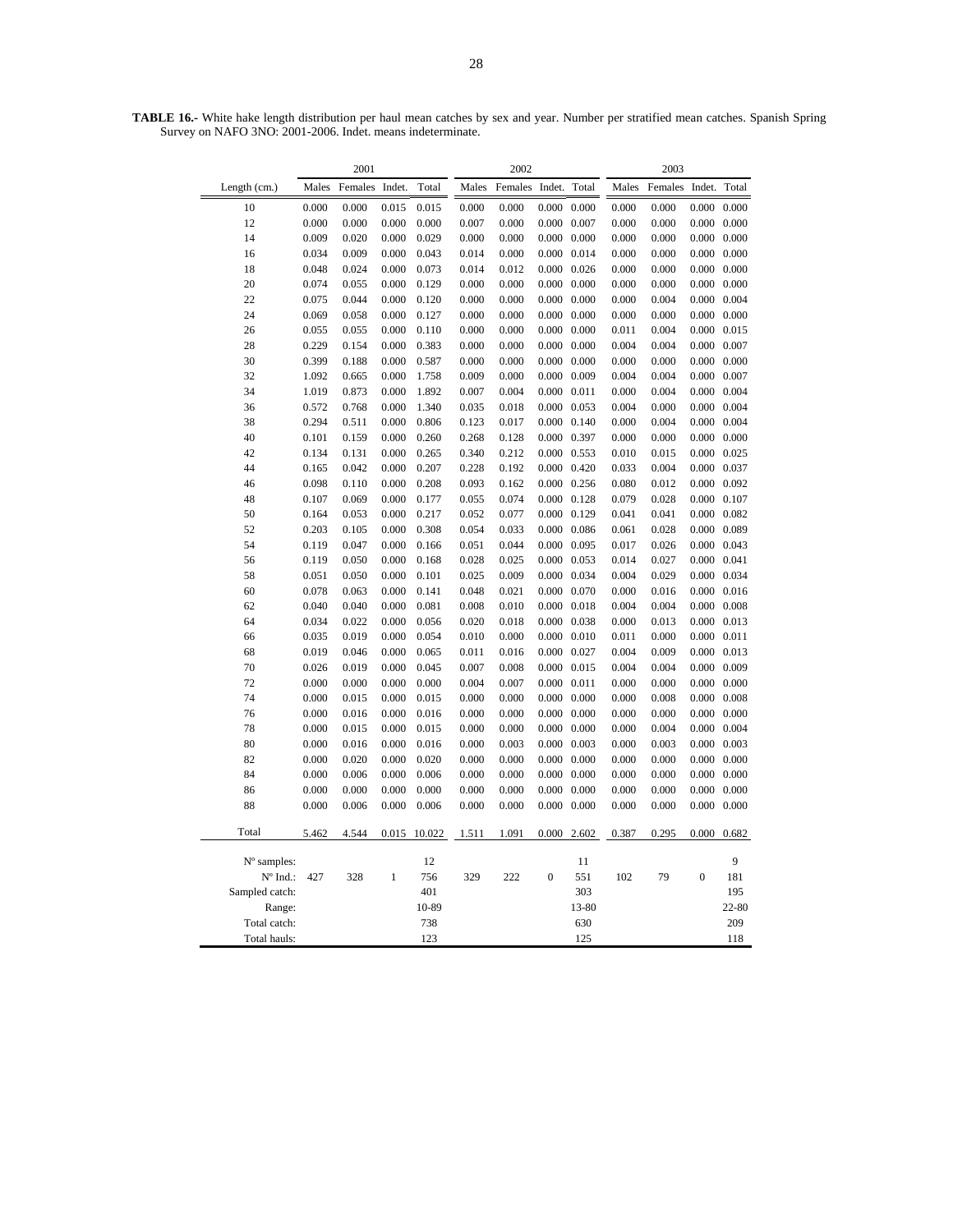29

**TABLE 16 (cont.).-** White hake length distribution per haul mean catches by sex and year. Number per stratified mean catches. Spanish Spring Survey on NAFO 3NO: 2001-2006. Indet. means indeterminate.

| Length (cm.)<br>Males<br>Females<br>Indet.<br>Total<br>Females<br>Indet.<br>Total<br>Males<br>Females Indet.<br>Total<br>Males<br>10<br>0.000<br>0.000<br>0.000<br>0.000<br>0.000<br>0.000<br>0.000<br>0.000<br>0.000<br>0.000<br>0.000<br>0.000<br>12<br>0.000<br>0.000<br>0.000<br>0.000<br>0.000<br>0.000<br>0.000<br>0.000<br>0.000<br>0.000<br>0.000<br>0.000<br>14<br>0.000<br>$0.000\ 0.000$<br>0.000<br>$0.000 \quad 0.040$<br>0.000<br>0.000<br>0.000<br>0.000<br>0.000<br>0.040<br>0.000<br>0.025<br>0.000 0.025<br>0.009<br>0.000<br>$0.000 \quad 0.009$<br>0.000<br>0.000<br>0.000<br>0.000<br>16<br>18<br>0.058<br>0.034<br>0.000 0.092<br>0.005<br>0.004<br>$0.000 \quad 0.009$<br>0.000<br>$0.000 \quad 0.000$<br>0.000<br>20<br>0.025<br>0.050<br>0.000 0.075<br>0.028<br>0.015<br>0.000 0.043<br>0.000<br>$0.000 \quad 0.000$<br>0.000<br>22<br>0.050<br>0.000 0.091<br>0.008<br>0.000<br>$0.000 \quad 0.008$<br>0.000<br>0.000<br>0.005<br>0.042<br>0.005<br>24<br>0.008<br>0.000 0.033<br>0.000 0.027<br>0.000<br>0.000<br>0.025<br>0.013<br>0.014<br>0.000<br>0.000<br>0.000<br>0.000 0.051<br>0.000<br>0.000<br>26<br>0.005<br>$0.000 \quad 0.005$<br>0.043<br>0.007<br>0.005<br>0.005<br>0.000<br>0.000<br>$0.000 \quad 0.000$<br>0.013<br>$0.000 \quad 0.013$<br>0.000<br>0.000<br>28<br>0.000<br>0.013<br>0.013<br>0.000<br>0.000 0.017<br>0.011<br>0.000<br>30<br>0.000<br>$0.000 \quad 0.000$<br>0.013<br>0.005<br>0.000<br>0.011<br>32<br>0.000<br>0.000<br>$0.000 \quad 0.000$<br>0.016<br>0.000<br>$0.000 \quad 0.016$<br>0.000<br>$0.000 \quad 0.000$<br>0.000<br>34<br>0.000<br>0.000<br>$0.000 \quad 0.000$<br>0.007<br>0.038<br>0.000<br>0.045<br>0.000<br>0.011<br>0.000<br>0.011<br>36<br>0.000<br>$0.000 \quad 0.008$<br>0.015<br>0.023<br>$0.000 \quad 0.038$<br>0.005 0.000 0.013<br>0.008<br>0.008<br>38<br>0.000<br>$0.000 \quad 0.000$<br>0.023<br>0.023<br>$0.000 \quad 0.046$<br>0.000<br>0.000<br>0.012<br>0.000<br>0.012<br>40<br>0.000<br>0.000<br>$0.000 \quad 0.016$<br>0.004<br>0.000<br>0.000<br>$0.000$ $0.000$<br>0.016<br>0.012<br>0.015<br>42<br>0.000<br>0.000<br>$0.000 \quad 0.000$<br>0.008<br>0.019<br>$0.000 \quad 0.027$<br>0.008<br>0.000<br>0.023<br>0.015<br>44<br>0.000<br>0.000<br>$0.000 \quad 0.000$<br>0.008<br>0.007<br>$0.000 \quad 0.015$<br>0.000<br>$0.000 \quad 0.000$<br>0.000<br>$0.000 \quad 0.007$<br>$0.000 \quad 0.000$<br>46<br>0.000<br>0.000<br>$0.000$ $0.000$<br>0.007<br>0.000<br>0.016<br>0.016<br>48<br>0.046<br>0.000<br>0.000 0.046<br>0.008<br>0.000<br>$0.000 \quad 0.008$<br>0.009<br>0.008<br>0.000<br>0.017<br>50<br>0.049<br>0.000<br>0.000 0.049<br>0.016<br>0.000<br>$0.000$ $0.016$<br>0.020<br>0.000<br>0.000<br>0.020<br>0.057<br>52<br>0.024<br>0.000 0.082<br>0.068<br>0.004<br>0.000 0.072<br>0.028<br>0.000<br>0.000<br>0.028<br>54<br>0.030<br>0.016<br>$0.000 \quad 0.047$<br>0.122<br>0.018<br>0.000 0.140<br>0.005<br>$0.010$ $0.000$<br>0.016<br>56<br>0.058<br>0.016<br>0.000 0.075<br>0.085<br>0.019<br>0.000 0.104<br>0.028<br>0.008<br>0.000<br>0.036<br>58<br>0.021<br>0.029<br>$0.000 \quad 0.050$<br>0.151<br>0.028<br>0.000 0.179<br>0.031<br>$0.000 \quad 0.000$<br>0.031<br>0.017<br>0.000 0.045<br>0.098<br>0.010<br>$0.000 \quad 0.108$<br>0.075<br>0.013<br>0.000<br>0.089<br>60<br>0.028<br>0.021<br>0.000 0.122<br>$0.000 \quad 0.000$<br>62<br>0.021<br>0.000 0.042<br>0.092<br>0.030<br>0.066<br>0.066<br>0.008<br>0.032<br>0.026<br>$0.000 \quad 0.052$<br>0.000<br>0.000<br>64<br>0.000 0.041<br>0.027<br>0.076<br>0.076<br>0.008<br>0.027<br>0.052<br>0.000 0.079<br>$0.000 \quad 0.000$<br>0.062<br>$0.000$ $0.070$<br>0.024<br>0.024<br>66<br>0.004<br>0.000 0.017<br>0.019<br>0.000<br>0.000<br>68<br>0.013<br>0.038<br>0.000 0.057<br>0.021<br>0.021<br>70<br>0.017<br>0.008<br>0.000 0.025<br>0.000<br>0.081<br>0.000 0.081<br>0.016<br>0.008<br>0.000<br>0.024<br>72<br>0.000<br>0.000<br>$0.000 \quad 0.000$<br>0.000<br>0.032<br>0.000 0.032<br>0.016<br>0.021<br>0.000<br>0.037<br>74<br>0.000<br>0.008<br>$0.000 \quad 0.008$<br>0.000<br>0.011<br>0.000 0.011<br>0.000<br>0.005<br>0.000<br>0.005<br>76<br>0.000<br>$0.000 \quad 0.000$<br>0.015<br>$0.000 \quad 0.015$<br>$0.026$ $0.000$<br>0.034<br>0.000<br>0.000<br>0.008<br>78<br>0.000<br>0.000<br>$0.000 \quad 0.000$<br>0.000<br>0.022<br>$0.000 \quad 0.022$<br>0.000<br>$0.020$ $0.000$<br>0.020<br>80<br>0.000<br>0.000<br>$0.000 \quad 0.000$<br>0.000<br>0.000<br>$0.000 \quad 0.000$<br>0.000<br>0.013 0.000<br>0.013<br>82<br>0.000<br>0.000<br>$0.000 \quad 0.000$<br>0.000<br>0.000<br>0.000<br>0.000<br>0.000<br>$0.000 \quad 0.000$<br>0.000<br>84<br>0.000<br>$0.000 \quad 0.000$<br>0.000<br>$0.000$ $0.000$<br>0.000<br>0.008<br>$0.000 \quad 0.008$<br>0.000<br>0.000<br>0.000<br>86<br>0.000<br>$0.000$ $0.000$<br>0.000<br>0.000<br>0.000<br>0.000<br>0.000<br>0.000<br>0.000<br>0.000<br>0.000<br>88<br>0.000<br>$0.000$ $0.000$<br>0.000<br>0.000<br>$0.000 \quad 0.000$<br>0.000<br>$0.000$ $0.000$ $0.000$<br>Total<br>0.480<br>0.447<br>0.000 0.927<br>0.953<br>0.579<br>1.532<br>0.512<br>0.172 0.000 0.684<br>0.000<br>N° samples:<br>11<br>14<br>14<br>N° Ind.:<br>59<br>59<br>$\boldsymbol{0}$<br>118<br>137<br>91<br>$\mathbf 0$<br>228<br>73<br>28<br>$\mathbf 0$<br>101<br>Sampled catch:<br>144<br>367<br>187<br>$23 - 80$<br>16-75<br>15-85<br>Range:<br>160<br>367<br>187<br>Total catch:<br>120<br>119<br>120<br>Total hauls: |  | 2004 |  |  | 2005 |  |  |  | 2006 |  |  |  |  |  |
|-----------------------------------------------------------------------------------------------------------------------------------------------------------------------------------------------------------------------------------------------------------------------------------------------------------------------------------------------------------------------------------------------------------------------------------------------------------------------------------------------------------------------------------------------------------------------------------------------------------------------------------------------------------------------------------------------------------------------------------------------------------------------------------------------------------------------------------------------------------------------------------------------------------------------------------------------------------------------------------------------------------------------------------------------------------------------------------------------------------------------------------------------------------------------------------------------------------------------------------------------------------------------------------------------------------------------------------------------------------------------------------------------------------------------------------------------------------------------------------------------------------------------------------------------------------------------------------------------------------------------------------------------------------------------------------------------------------------------------------------------------------------------------------------------------------------------------------------------------------------------------------------------------------------------------------------------------------------------------------------------------------------------------------------------------------------------------------------------------------------------------------------------------------------------------------------------------------------------------------------------------------------------------------------------------------------------------------------------------------------------------------------------------------------------------------------------------------------------------------------------------------------------------------------------------------------------------------------------------------------------------------------------------------------------------------------------------------------------------------------------------------------------------------------------------------------------------------------------------------------------------------------------------------------------------------------------------------------------------------------------------------------------------------------------------------------------------------------------------------------------------------------------------------------------------------------------------------------------------------------------------------------------------------------------------------------------------------------------------------------------------------------------------------------------------------------------------------------------------------------------------------------------------------------------------------------------------------------------------------------------------------------------------------------------------------------------------------------------------------------------------------------------------------------------------------------------------------------------------------------------------------------------------------------------------------------------------------------------------------------------------------------------------------------------------------------------------------------------------------------------------------------------------------------------------------------------------------------------------------------------------------------------------------------------------------------------------------------------------------------------------------------------------------------------------------------------------------------------------------------------------------------------------------------------------------------------------------------------------------------------------------------------------------------------------------------------------------------------------------------------------------------------------------------------------------------------------------------------------------------------------------------------------------------------------------------------------------------------------------------------------------------------------------------------------------------------------------------------------------------------------------------------------------------------------------------------------------------------------------------------------------------------------------------------------------------------------------------------------------------------------------------------------------------------------------------------------------------------|--|------|--|--|------|--|--|--|------|--|--|--|--|--|
|                                                                                                                                                                                                                                                                                                                                                                                                                                                                                                                                                                                                                                                                                                                                                                                                                                                                                                                                                                                                                                                                                                                                                                                                                                                                                                                                                                                                                                                                                                                                                                                                                                                                                                                                                                                                                                                                                                                                                                                                                                                                                                                                                                                                                                                                                                                                                                                                                                                                                                                                                                                                                                                                                                                                                                                                                                                                                                                                                                                                                                                                                                                                                                                                                                                                                                                                                                                                                                                                                                                                                                                                                                                                                                                                                                                                                                                                                                                                                                                                                                                                                                                                                                                                                                                                                                                                                                                                                                                                                                                                                                                                                                                                                                                                                                                                                                                                                                                                                                                                                                                                                                                                                                                                                                                                                                                                                                                                                                                                       |  |      |  |  |      |  |  |  |      |  |  |  |  |  |
|                                                                                                                                                                                                                                                                                                                                                                                                                                                                                                                                                                                                                                                                                                                                                                                                                                                                                                                                                                                                                                                                                                                                                                                                                                                                                                                                                                                                                                                                                                                                                                                                                                                                                                                                                                                                                                                                                                                                                                                                                                                                                                                                                                                                                                                                                                                                                                                                                                                                                                                                                                                                                                                                                                                                                                                                                                                                                                                                                                                                                                                                                                                                                                                                                                                                                                                                                                                                                                                                                                                                                                                                                                                                                                                                                                                                                                                                                                                                                                                                                                                                                                                                                                                                                                                                                                                                                                                                                                                                                                                                                                                                                                                                                                                                                                                                                                                                                                                                                                                                                                                                                                                                                                                                                                                                                                                                                                                                                                                                       |  |      |  |  |      |  |  |  |      |  |  |  |  |  |
|                                                                                                                                                                                                                                                                                                                                                                                                                                                                                                                                                                                                                                                                                                                                                                                                                                                                                                                                                                                                                                                                                                                                                                                                                                                                                                                                                                                                                                                                                                                                                                                                                                                                                                                                                                                                                                                                                                                                                                                                                                                                                                                                                                                                                                                                                                                                                                                                                                                                                                                                                                                                                                                                                                                                                                                                                                                                                                                                                                                                                                                                                                                                                                                                                                                                                                                                                                                                                                                                                                                                                                                                                                                                                                                                                                                                                                                                                                                                                                                                                                                                                                                                                                                                                                                                                                                                                                                                                                                                                                                                                                                                                                                                                                                                                                                                                                                                                                                                                                                                                                                                                                                                                                                                                                                                                                                                                                                                                                                                       |  |      |  |  |      |  |  |  |      |  |  |  |  |  |
|                                                                                                                                                                                                                                                                                                                                                                                                                                                                                                                                                                                                                                                                                                                                                                                                                                                                                                                                                                                                                                                                                                                                                                                                                                                                                                                                                                                                                                                                                                                                                                                                                                                                                                                                                                                                                                                                                                                                                                                                                                                                                                                                                                                                                                                                                                                                                                                                                                                                                                                                                                                                                                                                                                                                                                                                                                                                                                                                                                                                                                                                                                                                                                                                                                                                                                                                                                                                                                                                                                                                                                                                                                                                                                                                                                                                                                                                                                                                                                                                                                                                                                                                                                                                                                                                                                                                                                                                                                                                                                                                                                                                                                                                                                                                                                                                                                                                                                                                                                                                                                                                                                                                                                                                                                                                                                                                                                                                                                                                       |  |      |  |  |      |  |  |  |      |  |  |  |  |  |
|                                                                                                                                                                                                                                                                                                                                                                                                                                                                                                                                                                                                                                                                                                                                                                                                                                                                                                                                                                                                                                                                                                                                                                                                                                                                                                                                                                                                                                                                                                                                                                                                                                                                                                                                                                                                                                                                                                                                                                                                                                                                                                                                                                                                                                                                                                                                                                                                                                                                                                                                                                                                                                                                                                                                                                                                                                                                                                                                                                                                                                                                                                                                                                                                                                                                                                                                                                                                                                                                                                                                                                                                                                                                                                                                                                                                                                                                                                                                                                                                                                                                                                                                                                                                                                                                                                                                                                                                                                                                                                                                                                                                                                                                                                                                                                                                                                                                                                                                                                                                                                                                                                                                                                                                                                                                                                                                                                                                                                                                       |  |      |  |  |      |  |  |  |      |  |  |  |  |  |
|                                                                                                                                                                                                                                                                                                                                                                                                                                                                                                                                                                                                                                                                                                                                                                                                                                                                                                                                                                                                                                                                                                                                                                                                                                                                                                                                                                                                                                                                                                                                                                                                                                                                                                                                                                                                                                                                                                                                                                                                                                                                                                                                                                                                                                                                                                                                                                                                                                                                                                                                                                                                                                                                                                                                                                                                                                                                                                                                                                                                                                                                                                                                                                                                                                                                                                                                                                                                                                                                                                                                                                                                                                                                                                                                                                                                                                                                                                                                                                                                                                                                                                                                                                                                                                                                                                                                                                                                                                                                                                                                                                                                                                                                                                                                                                                                                                                                                                                                                                                                                                                                                                                                                                                                                                                                                                                                                                                                                                                                       |  |      |  |  |      |  |  |  |      |  |  |  |  |  |
|                                                                                                                                                                                                                                                                                                                                                                                                                                                                                                                                                                                                                                                                                                                                                                                                                                                                                                                                                                                                                                                                                                                                                                                                                                                                                                                                                                                                                                                                                                                                                                                                                                                                                                                                                                                                                                                                                                                                                                                                                                                                                                                                                                                                                                                                                                                                                                                                                                                                                                                                                                                                                                                                                                                                                                                                                                                                                                                                                                                                                                                                                                                                                                                                                                                                                                                                                                                                                                                                                                                                                                                                                                                                                                                                                                                                                                                                                                                                                                                                                                                                                                                                                                                                                                                                                                                                                                                                                                                                                                                                                                                                                                                                                                                                                                                                                                                                                                                                                                                                                                                                                                                                                                                                                                                                                                                                                                                                                                                                       |  |      |  |  |      |  |  |  |      |  |  |  |  |  |
|                                                                                                                                                                                                                                                                                                                                                                                                                                                                                                                                                                                                                                                                                                                                                                                                                                                                                                                                                                                                                                                                                                                                                                                                                                                                                                                                                                                                                                                                                                                                                                                                                                                                                                                                                                                                                                                                                                                                                                                                                                                                                                                                                                                                                                                                                                                                                                                                                                                                                                                                                                                                                                                                                                                                                                                                                                                                                                                                                                                                                                                                                                                                                                                                                                                                                                                                                                                                                                                                                                                                                                                                                                                                                                                                                                                                                                                                                                                                                                                                                                                                                                                                                                                                                                                                                                                                                                                                                                                                                                                                                                                                                                                                                                                                                                                                                                                                                                                                                                                                                                                                                                                                                                                                                                                                                                                                                                                                                                                                       |  |      |  |  |      |  |  |  |      |  |  |  |  |  |
|                                                                                                                                                                                                                                                                                                                                                                                                                                                                                                                                                                                                                                                                                                                                                                                                                                                                                                                                                                                                                                                                                                                                                                                                                                                                                                                                                                                                                                                                                                                                                                                                                                                                                                                                                                                                                                                                                                                                                                                                                                                                                                                                                                                                                                                                                                                                                                                                                                                                                                                                                                                                                                                                                                                                                                                                                                                                                                                                                                                                                                                                                                                                                                                                                                                                                                                                                                                                                                                                                                                                                                                                                                                                                                                                                                                                                                                                                                                                                                                                                                                                                                                                                                                                                                                                                                                                                                                                                                                                                                                                                                                                                                                                                                                                                                                                                                                                                                                                                                                                                                                                                                                                                                                                                                                                                                                                                                                                                                                                       |  |      |  |  |      |  |  |  |      |  |  |  |  |  |
|                                                                                                                                                                                                                                                                                                                                                                                                                                                                                                                                                                                                                                                                                                                                                                                                                                                                                                                                                                                                                                                                                                                                                                                                                                                                                                                                                                                                                                                                                                                                                                                                                                                                                                                                                                                                                                                                                                                                                                                                                                                                                                                                                                                                                                                                                                                                                                                                                                                                                                                                                                                                                                                                                                                                                                                                                                                                                                                                                                                                                                                                                                                                                                                                                                                                                                                                                                                                                                                                                                                                                                                                                                                                                                                                                                                                                                                                                                                                                                                                                                                                                                                                                                                                                                                                                                                                                                                                                                                                                                                                                                                                                                                                                                                                                                                                                                                                                                                                                                                                                                                                                                                                                                                                                                                                                                                                                                                                                                                                       |  |      |  |  |      |  |  |  |      |  |  |  |  |  |
|                                                                                                                                                                                                                                                                                                                                                                                                                                                                                                                                                                                                                                                                                                                                                                                                                                                                                                                                                                                                                                                                                                                                                                                                                                                                                                                                                                                                                                                                                                                                                                                                                                                                                                                                                                                                                                                                                                                                                                                                                                                                                                                                                                                                                                                                                                                                                                                                                                                                                                                                                                                                                                                                                                                                                                                                                                                                                                                                                                                                                                                                                                                                                                                                                                                                                                                                                                                                                                                                                                                                                                                                                                                                                                                                                                                                                                                                                                                                                                                                                                                                                                                                                                                                                                                                                                                                                                                                                                                                                                                                                                                                                                                                                                                                                                                                                                                                                                                                                                                                                                                                                                                                                                                                                                                                                                                                                                                                                                                                       |  |      |  |  |      |  |  |  |      |  |  |  |  |  |
|                                                                                                                                                                                                                                                                                                                                                                                                                                                                                                                                                                                                                                                                                                                                                                                                                                                                                                                                                                                                                                                                                                                                                                                                                                                                                                                                                                                                                                                                                                                                                                                                                                                                                                                                                                                                                                                                                                                                                                                                                                                                                                                                                                                                                                                                                                                                                                                                                                                                                                                                                                                                                                                                                                                                                                                                                                                                                                                                                                                                                                                                                                                                                                                                                                                                                                                                                                                                                                                                                                                                                                                                                                                                                                                                                                                                                                                                                                                                                                                                                                                                                                                                                                                                                                                                                                                                                                                                                                                                                                                                                                                                                                                                                                                                                                                                                                                                                                                                                                                                                                                                                                                                                                                                                                                                                                                                                                                                                                                                       |  |      |  |  |      |  |  |  |      |  |  |  |  |  |
|                                                                                                                                                                                                                                                                                                                                                                                                                                                                                                                                                                                                                                                                                                                                                                                                                                                                                                                                                                                                                                                                                                                                                                                                                                                                                                                                                                                                                                                                                                                                                                                                                                                                                                                                                                                                                                                                                                                                                                                                                                                                                                                                                                                                                                                                                                                                                                                                                                                                                                                                                                                                                                                                                                                                                                                                                                                                                                                                                                                                                                                                                                                                                                                                                                                                                                                                                                                                                                                                                                                                                                                                                                                                                                                                                                                                                                                                                                                                                                                                                                                                                                                                                                                                                                                                                                                                                                                                                                                                                                                                                                                                                                                                                                                                                                                                                                                                                                                                                                                                                                                                                                                                                                                                                                                                                                                                                                                                                                                                       |  |      |  |  |      |  |  |  |      |  |  |  |  |  |
|                                                                                                                                                                                                                                                                                                                                                                                                                                                                                                                                                                                                                                                                                                                                                                                                                                                                                                                                                                                                                                                                                                                                                                                                                                                                                                                                                                                                                                                                                                                                                                                                                                                                                                                                                                                                                                                                                                                                                                                                                                                                                                                                                                                                                                                                                                                                                                                                                                                                                                                                                                                                                                                                                                                                                                                                                                                                                                                                                                                                                                                                                                                                                                                                                                                                                                                                                                                                                                                                                                                                                                                                                                                                                                                                                                                                                                                                                                                                                                                                                                                                                                                                                                                                                                                                                                                                                                                                                                                                                                                                                                                                                                                                                                                                                                                                                                                                                                                                                                                                                                                                                                                                                                                                                                                                                                                                                                                                                                                                       |  |      |  |  |      |  |  |  |      |  |  |  |  |  |
|                                                                                                                                                                                                                                                                                                                                                                                                                                                                                                                                                                                                                                                                                                                                                                                                                                                                                                                                                                                                                                                                                                                                                                                                                                                                                                                                                                                                                                                                                                                                                                                                                                                                                                                                                                                                                                                                                                                                                                                                                                                                                                                                                                                                                                                                                                                                                                                                                                                                                                                                                                                                                                                                                                                                                                                                                                                                                                                                                                                                                                                                                                                                                                                                                                                                                                                                                                                                                                                                                                                                                                                                                                                                                                                                                                                                                                                                                                                                                                                                                                                                                                                                                                                                                                                                                                                                                                                                                                                                                                                                                                                                                                                                                                                                                                                                                                                                                                                                                                                                                                                                                                                                                                                                                                                                                                                                                                                                                                                                       |  |      |  |  |      |  |  |  |      |  |  |  |  |  |
|                                                                                                                                                                                                                                                                                                                                                                                                                                                                                                                                                                                                                                                                                                                                                                                                                                                                                                                                                                                                                                                                                                                                                                                                                                                                                                                                                                                                                                                                                                                                                                                                                                                                                                                                                                                                                                                                                                                                                                                                                                                                                                                                                                                                                                                                                                                                                                                                                                                                                                                                                                                                                                                                                                                                                                                                                                                                                                                                                                                                                                                                                                                                                                                                                                                                                                                                                                                                                                                                                                                                                                                                                                                                                                                                                                                                                                                                                                                                                                                                                                                                                                                                                                                                                                                                                                                                                                                                                                                                                                                                                                                                                                                                                                                                                                                                                                                                                                                                                                                                                                                                                                                                                                                                                                                                                                                                                                                                                                                                       |  |      |  |  |      |  |  |  |      |  |  |  |  |  |
|                                                                                                                                                                                                                                                                                                                                                                                                                                                                                                                                                                                                                                                                                                                                                                                                                                                                                                                                                                                                                                                                                                                                                                                                                                                                                                                                                                                                                                                                                                                                                                                                                                                                                                                                                                                                                                                                                                                                                                                                                                                                                                                                                                                                                                                                                                                                                                                                                                                                                                                                                                                                                                                                                                                                                                                                                                                                                                                                                                                                                                                                                                                                                                                                                                                                                                                                                                                                                                                                                                                                                                                                                                                                                                                                                                                                                                                                                                                                                                                                                                                                                                                                                                                                                                                                                                                                                                                                                                                                                                                                                                                                                                                                                                                                                                                                                                                                                                                                                                                                                                                                                                                                                                                                                                                                                                                                                                                                                                                                       |  |      |  |  |      |  |  |  |      |  |  |  |  |  |
|                                                                                                                                                                                                                                                                                                                                                                                                                                                                                                                                                                                                                                                                                                                                                                                                                                                                                                                                                                                                                                                                                                                                                                                                                                                                                                                                                                                                                                                                                                                                                                                                                                                                                                                                                                                                                                                                                                                                                                                                                                                                                                                                                                                                                                                                                                                                                                                                                                                                                                                                                                                                                                                                                                                                                                                                                                                                                                                                                                                                                                                                                                                                                                                                                                                                                                                                                                                                                                                                                                                                                                                                                                                                                                                                                                                                                                                                                                                                                                                                                                                                                                                                                                                                                                                                                                                                                                                                                                                                                                                                                                                                                                                                                                                                                                                                                                                                                                                                                                                                                                                                                                                                                                                                                                                                                                                                                                                                                                                                       |  |      |  |  |      |  |  |  |      |  |  |  |  |  |
|                                                                                                                                                                                                                                                                                                                                                                                                                                                                                                                                                                                                                                                                                                                                                                                                                                                                                                                                                                                                                                                                                                                                                                                                                                                                                                                                                                                                                                                                                                                                                                                                                                                                                                                                                                                                                                                                                                                                                                                                                                                                                                                                                                                                                                                                                                                                                                                                                                                                                                                                                                                                                                                                                                                                                                                                                                                                                                                                                                                                                                                                                                                                                                                                                                                                                                                                                                                                                                                                                                                                                                                                                                                                                                                                                                                                                                                                                                                                                                                                                                                                                                                                                                                                                                                                                                                                                                                                                                                                                                                                                                                                                                                                                                                                                                                                                                                                                                                                                                                                                                                                                                                                                                                                                                                                                                                                                                                                                                                                       |  |      |  |  |      |  |  |  |      |  |  |  |  |  |
|                                                                                                                                                                                                                                                                                                                                                                                                                                                                                                                                                                                                                                                                                                                                                                                                                                                                                                                                                                                                                                                                                                                                                                                                                                                                                                                                                                                                                                                                                                                                                                                                                                                                                                                                                                                                                                                                                                                                                                                                                                                                                                                                                                                                                                                                                                                                                                                                                                                                                                                                                                                                                                                                                                                                                                                                                                                                                                                                                                                                                                                                                                                                                                                                                                                                                                                                                                                                                                                                                                                                                                                                                                                                                                                                                                                                                                                                                                                                                                                                                                                                                                                                                                                                                                                                                                                                                                                                                                                                                                                                                                                                                                                                                                                                                                                                                                                                                                                                                                                                                                                                                                                                                                                                                                                                                                                                                                                                                                                                       |  |      |  |  |      |  |  |  |      |  |  |  |  |  |
|                                                                                                                                                                                                                                                                                                                                                                                                                                                                                                                                                                                                                                                                                                                                                                                                                                                                                                                                                                                                                                                                                                                                                                                                                                                                                                                                                                                                                                                                                                                                                                                                                                                                                                                                                                                                                                                                                                                                                                                                                                                                                                                                                                                                                                                                                                                                                                                                                                                                                                                                                                                                                                                                                                                                                                                                                                                                                                                                                                                                                                                                                                                                                                                                                                                                                                                                                                                                                                                                                                                                                                                                                                                                                                                                                                                                                                                                                                                                                                                                                                                                                                                                                                                                                                                                                                                                                                                                                                                                                                                                                                                                                                                                                                                                                                                                                                                                                                                                                                                                                                                                                                                                                                                                                                                                                                                                                                                                                                                                       |  |      |  |  |      |  |  |  |      |  |  |  |  |  |
|                                                                                                                                                                                                                                                                                                                                                                                                                                                                                                                                                                                                                                                                                                                                                                                                                                                                                                                                                                                                                                                                                                                                                                                                                                                                                                                                                                                                                                                                                                                                                                                                                                                                                                                                                                                                                                                                                                                                                                                                                                                                                                                                                                                                                                                                                                                                                                                                                                                                                                                                                                                                                                                                                                                                                                                                                                                                                                                                                                                                                                                                                                                                                                                                                                                                                                                                                                                                                                                                                                                                                                                                                                                                                                                                                                                                                                                                                                                                                                                                                                                                                                                                                                                                                                                                                                                                                                                                                                                                                                                                                                                                                                                                                                                                                                                                                                                                                                                                                                                                                                                                                                                                                                                                                                                                                                                                                                                                                                                                       |  |      |  |  |      |  |  |  |      |  |  |  |  |  |
|                                                                                                                                                                                                                                                                                                                                                                                                                                                                                                                                                                                                                                                                                                                                                                                                                                                                                                                                                                                                                                                                                                                                                                                                                                                                                                                                                                                                                                                                                                                                                                                                                                                                                                                                                                                                                                                                                                                                                                                                                                                                                                                                                                                                                                                                                                                                                                                                                                                                                                                                                                                                                                                                                                                                                                                                                                                                                                                                                                                                                                                                                                                                                                                                                                                                                                                                                                                                                                                                                                                                                                                                                                                                                                                                                                                                                                                                                                                                                                                                                                                                                                                                                                                                                                                                                                                                                                                                                                                                                                                                                                                                                                                                                                                                                                                                                                                                                                                                                                                                                                                                                                                                                                                                                                                                                                                                                                                                                                                                       |  |      |  |  |      |  |  |  |      |  |  |  |  |  |
|                                                                                                                                                                                                                                                                                                                                                                                                                                                                                                                                                                                                                                                                                                                                                                                                                                                                                                                                                                                                                                                                                                                                                                                                                                                                                                                                                                                                                                                                                                                                                                                                                                                                                                                                                                                                                                                                                                                                                                                                                                                                                                                                                                                                                                                                                                                                                                                                                                                                                                                                                                                                                                                                                                                                                                                                                                                                                                                                                                                                                                                                                                                                                                                                                                                                                                                                                                                                                                                                                                                                                                                                                                                                                                                                                                                                                                                                                                                                                                                                                                                                                                                                                                                                                                                                                                                                                                                                                                                                                                                                                                                                                                                                                                                                                                                                                                                                                                                                                                                                                                                                                                                                                                                                                                                                                                                                                                                                                                                                       |  |      |  |  |      |  |  |  |      |  |  |  |  |  |
|                                                                                                                                                                                                                                                                                                                                                                                                                                                                                                                                                                                                                                                                                                                                                                                                                                                                                                                                                                                                                                                                                                                                                                                                                                                                                                                                                                                                                                                                                                                                                                                                                                                                                                                                                                                                                                                                                                                                                                                                                                                                                                                                                                                                                                                                                                                                                                                                                                                                                                                                                                                                                                                                                                                                                                                                                                                                                                                                                                                                                                                                                                                                                                                                                                                                                                                                                                                                                                                                                                                                                                                                                                                                                                                                                                                                                                                                                                                                                                                                                                                                                                                                                                                                                                                                                                                                                                                                                                                                                                                                                                                                                                                                                                                                                                                                                                                                                                                                                                                                                                                                                                                                                                                                                                                                                                                                                                                                                                                                       |  |      |  |  |      |  |  |  |      |  |  |  |  |  |
|                                                                                                                                                                                                                                                                                                                                                                                                                                                                                                                                                                                                                                                                                                                                                                                                                                                                                                                                                                                                                                                                                                                                                                                                                                                                                                                                                                                                                                                                                                                                                                                                                                                                                                                                                                                                                                                                                                                                                                                                                                                                                                                                                                                                                                                                                                                                                                                                                                                                                                                                                                                                                                                                                                                                                                                                                                                                                                                                                                                                                                                                                                                                                                                                                                                                                                                                                                                                                                                                                                                                                                                                                                                                                                                                                                                                                                                                                                                                                                                                                                                                                                                                                                                                                                                                                                                                                                                                                                                                                                                                                                                                                                                                                                                                                                                                                                                                                                                                                                                                                                                                                                                                                                                                                                                                                                                                                                                                                                                                       |  |      |  |  |      |  |  |  |      |  |  |  |  |  |
|                                                                                                                                                                                                                                                                                                                                                                                                                                                                                                                                                                                                                                                                                                                                                                                                                                                                                                                                                                                                                                                                                                                                                                                                                                                                                                                                                                                                                                                                                                                                                                                                                                                                                                                                                                                                                                                                                                                                                                                                                                                                                                                                                                                                                                                                                                                                                                                                                                                                                                                                                                                                                                                                                                                                                                                                                                                                                                                                                                                                                                                                                                                                                                                                                                                                                                                                                                                                                                                                                                                                                                                                                                                                                                                                                                                                                                                                                                                                                                                                                                                                                                                                                                                                                                                                                                                                                                                                                                                                                                                                                                                                                                                                                                                                                                                                                                                                                                                                                                                                                                                                                                                                                                                                                                                                                                                                                                                                                                                                       |  |      |  |  |      |  |  |  |      |  |  |  |  |  |
|                                                                                                                                                                                                                                                                                                                                                                                                                                                                                                                                                                                                                                                                                                                                                                                                                                                                                                                                                                                                                                                                                                                                                                                                                                                                                                                                                                                                                                                                                                                                                                                                                                                                                                                                                                                                                                                                                                                                                                                                                                                                                                                                                                                                                                                                                                                                                                                                                                                                                                                                                                                                                                                                                                                                                                                                                                                                                                                                                                                                                                                                                                                                                                                                                                                                                                                                                                                                                                                                                                                                                                                                                                                                                                                                                                                                                                                                                                                                                                                                                                                                                                                                                                                                                                                                                                                                                                                                                                                                                                                                                                                                                                                                                                                                                                                                                                                                                                                                                                                                                                                                                                                                                                                                                                                                                                                                                                                                                                                                       |  |      |  |  |      |  |  |  |      |  |  |  |  |  |
|                                                                                                                                                                                                                                                                                                                                                                                                                                                                                                                                                                                                                                                                                                                                                                                                                                                                                                                                                                                                                                                                                                                                                                                                                                                                                                                                                                                                                                                                                                                                                                                                                                                                                                                                                                                                                                                                                                                                                                                                                                                                                                                                                                                                                                                                                                                                                                                                                                                                                                                                                                                                                                                                                                                                                                                                                                                                                                                                                                                                                                                                                                                                                                                                                                                                                                                                                                                                                                                                                                                                                                                                                                                                                                                                                                                                                                                                                                                                                                                                                                                                                                                                                                                                                                                                                                                                                                                                                                                                                                                                                                                                                                                                                                                                                                                                                                                                                                                                                                                                                                                                                                                                                                                                                                                                                                                                                                                                                                                                       |  |      |  |  |      |  |  |  |      |  |  |  |  |  |
|                                                                                                                                                                                                                                                                                                                                                                                                                                                                                                                                                                                                                                                                                                                                                                                                                                                                                                                                                                                                                                                                                                                                                                                                                                                                                                                                                                                                                                                                                                                                                                                                                                                                                                                                                                                                                                                                                                                                                                                                                                                                                                                                                                                                                                                                                                                                                                                                                                                                                                                                                                                                                                                                                                                                                                                                                                                                                                                                                                                                                                                                                                                                                                                                                                                                                                                                                                                                                                                                                                                                                                                                                                                                                                                                                                                                                                                                                                                                                                                                                                                                                                                                                                                                                                                                                                                                                                                                                                                                                                                                                                                                                                                                                                                                                                                                                                                                                                                                                                                                                                                                                                                                                                                                                                                                                                                                                                                                                                                                       |  |      |  |  |      |  |  |  |      |  |  |  |  |  |
|                                                                                                                                                                                                                                                                                                                                                                                                                                                                                                                                                                                                                                                                                                                                                                                                                                                                                                                                                                                                                                                                                                                                                                                                                                                                                                                                                                                                                                                                                                                                                                                                                                                                                                                                                                                                                                                                                                                                                                                                                                                                                                                                                                                                                                                                                                                                                                                                                                                                                                                                                                                                                                                                                                                                                                                                                                                                                                                                                                                                                                                                                                                                                                                                                                                                                                                                                                                                                                                                                                                                                                                                                                                                                                                                                                                                                                                                                                                                                                                                                                                                                                                                                                                                                                                                                                                                                                                                                                                                                                                                                                                                                                                                                                                                                                                                                                                                                                                                                                                                                                                                                                                                                                                                                                                                                                                                                                                                                                                                       |  |      |  |  |      |  |  |  |      |  |  |  |  |  |
|                                                                                                                                                                                                                                                                                                                                                                                                                                                                                                                                                                                                                                                                                                                                                                                                                                                                                                                                                                                                                                                                                                                                                                                                                                                                                                                                                                                                                                                                                                                                                                                                                                                                                                                                                                                                                                                                                                                                                                                                                                                                                                                                                                                                                                                                                                                                                                                                                                                                                                                                                                                                                                                                                                                                                                                                                                                                                                                                                                                                                                                                                                                                                                                                                                                                                                                                                                                                                                                                                                                                                                                                                                                                                                                                                                                                                                                                                                                                                                                                                                                                                                                                                                                                                                                                                                                                                                                                                                                                                                                                                                                                                                                                                                                                                                                                                                                                                                                                                                                                                                                                                                                                                                                                                                                                                                                                                                                                                                                                       |  |      |  |  |      |  |  |  |      |  |  |  |  |  |
|                                                                                                                                                                                                                                                                                                                                                                                                                                                                                                                                                                                                                                                                                                                                                                                                                                                                                                                                                                                                                                                                                                                                                                                                                                                                                                                                                                                                                                                                                                                                                                                                                                                                                                                                                                                                                                                                                                                                                                                                                                                                                                                                                                                                                                                                                                                                                                                                                                                                                                                                                                                                                                                                                                                                                                                                                                                                                                                                                                                                                                                                                                                                                                                                                                                                                                                                                                                                                                                                                                                                                                                                                                                                                                                                                                                                                                                                                                                                                                                                                                                                                                                                                                                                                                                                                                                                                                                                                                                                                                                                                                                                                                                                                                                                                                                                                                                                                                                                                                                                                                                                                                                                                                                                                                                                                                                                                                                                                                                                       |  |      |  |  |      |  |  |  |      |  |  |  |  |  |
|                                                                                                                                                                                                                                                                                                                                                                                                                                                                                                                                                                                                                                                                                                                                                                                                                                                                                                                                                                                                                                                                                                                                                                                                                                                                                                                                                                                                                                                                                                                                                                                                                                                                                                                                                                                                                                                                                                                                                                                                                                                                                                                                                                                                                                                                                                                                                                                                                                                                                                                                                                                                                                                                                                                                                                                                                                                                                                                                                                                                                                                                                                                                                                                                                                                                                                                                                                                                                                                                                                                                                                                                                                                                                                                                                                                                                                                                                                                                                                                                                                                                                                                                                                                                                                                                                                                                                                                                                                                                                                                                                                                                                                                                                                                                                                                                                                                                                                                                                                                                                                                                                                                                                                                                                                                                                                                                                                                                                                                                       |  |      |  |  |      |  |  |  |      |  |  |  |  |  |
|                                                                                                                                                                                                                                                                                                                                                                                                                                                                                                                                                                                                                                                                                                                                                                                                                                                                                                                                                                                                                                                                                                                                                                                                                                                                                                                                                                                                                                                                                                                                                                                                                                                                                                                                                                                                                                                                                                                                                                                                                                                                                                                                                                                                                                                                                                                                                                                                                                                                                                                                                                                                                                                                                                                                                                                                                                                                                                                                                                                                                                                                                                                                                                                                                                                                                                                                                                                                                                                                                                                                                                                                                                                                                                                                                                                                                                                                                                                                                                                                                                                                                                                                                                                                                                                                                                                                                                                                                                                                                                                                                                                                                                                                                                                                                                                                                                                                                                                                                                                                                                                                                                                                                                                                                                                                                                                                                                                                                                                                       |  |      |  |  |      |  |  |  |      |  |  |  |  |  |
|                                                                                                                                                                                                                                                                                                                                                                                                                                                                                                                                                                                                                                                                                                                                                                                                                                                                                                                                                                                                                                                                                                                                                                                                                                                                                                                                                                                                                                                                                                                                                                                                                                                                                                                                                                                                                                                                                                                                                                                                                                                                                                                                                                                                                                                                                                                                                                                                                                                                                                                                                                                                                                                                                                                                                                                                                                                                                                                                                                                                                                                                                                                                                                                                                                                                                                                                                                                                                                                                                                                                                                                                                                                                                                                                                                                                                                                                                                                                                                                                                                                                                                                                                                                                                                                                                                                                                                                                                                                                                                                                                                                                                                                                                                                                                                                                                                                                                                                                                                                                                                                                                                                                                                                                                                                                                                                                                                                                                                                                       |  |      |  |  |      |  |  |  |      |  |  |  |  |  |
|                                                                                                                                                                                                                                                                                                                                                                                                                                                                                                                                                                                                                                                                                                                                                                                                                                                                                                                                                                                                                                                                                                                                                                                                                                                                                                                                                                                                                                                                                                                                                                                                                                                                                                                                                                                                                                                                                                                                                                                                                                                                                                                                                                                                                                                                                                                                                                                                                                                                                                                                                                                                                                                                                                                                                                                                                                                                                                                                                                                                                                                                                                                                                                                                                                                                                                                                                                                                                                                                                                                                                                                                                                                                                                                                                                                                                                                                                                                                                                                                                                                                                                                                                                                                                                                                                                                                                                                                                                                                                                                                                                                                                                                                                                                                                                                                                                                                                                                                                                                                                                                                                                                                                                                                                                                                                                                                                                                                                                                                       |  |      |  |  |      |  |  |  |      |  |  |  |  |  |
|                                                                                                                                                                                                                                                                                                                                                                                                                                                                                                                                                                                                                                                                                                                                                                                                                                                                                                                                                                                                                                                                                                                                                                                                                                                                                                                                                                                                                                                                                                                                                                                                                                                                                                                                                                                                                                                                                                                                                                                                                                                                                                                                                                                                                                                                                                                                                                                                                                                                                                                                                                                                                                                                                                                                                                                                                                                                                                                                                                                                                                                                                                                                                                                                                                                                                                                                                                                                                                                                                                                                                                                                                                                                                                                                                                                                                                                                                                                                                                                                                                                                                                                                                                                                                                                                                                                                                                                                                                                                                                                                                                                                                                                                                                                                                                                                                                                                                                                                                                                                                                                                                                                                                                                                                                                                                                                                                                                                                                                                       |  |      |  |  |      |  |  |  |      |  |  |  |  |  |
|                                                                                                                                                                                                                                                                                                                                                                                                                                                                                                                                                                                                                                                                                                                                                                                                                                                                                                                                                                                                                                                                                                                                                                                                                                                                                                                                                                                                                                                                                                                                                                                                                                                                                                                                                                                                                                                                                                                                                                                                                                                                                                                                                                                                                                                                                                                                                                                                                                                                                                                                                                                                                                                                                                                                                                                                                                                                                                                                                                                                                                                                                                                                                                                                                                                                                                                                                                                                                                                                                                                                                                                                                                                                                                                                                                                                                                                                                                                                                                                                                                                                                                                                                                                                                                                                                                                                                                                                                                                                                                                                                                                                                                                                                                                                                                                                                                                                                                                                                                                                                                                                                                                                                                                                                                                                                                                                                                                                                                                                       |  |      |  |  |      |  |  |  |      |  |  |  |  |  |
|                                                                                                                                                                                                                                                                                                                                                                                                                                                                                                                                                                                                                                                                                                                                                                                                                                                                                                                                                                                                                                                                                                                                                                                                                                                                                                                                                                                                                                                                                                                                                                                                                                                                                                                                                                                                                                                                                                                                                                                                                                                                                                                                                                                                                                                                                                                                                                                                                                                                                                                                                                                                                                                                                                                                                                                                                                                                                                                                                                                                                                                                                                                                                                                                                                                                                                                                                                                                                                                                                                                                                                                                                                                                                                                                                                                                                                                                                                                                                                                                                                                                                                                                                                                                                                                                                                                                                                                                                                                                                                                                                                                                                                                                                                                                                                                                                                                                                                                                                                                                                                                                                                                                                                                                                                                                                                                                                                                                                                                                       |  |      |  |  |      |  |  |  |      |  |  |  |  |  |
|                                                                                                                                                                                                                                                                                                                                                                                                                                                                                                                                                                                                                                                                                                                                                                                                                                                                                                                                                                                                                                                                                                                                                                                                                                                                                                                                                                                                                                                                                                                                                                                                                                                                                                                                                                                                                                                                                                                                                                                                                                                                                                                                                                                                                                                                                                                                                                                                                                                                                                                                                                                                                                                                                                                                                                                                                                                                                                                                                                                                                                                                                                                                                                                                                                                                                                                                                                                                                                                                                                                                                                                                                                                                                                                                                                                                                                                                                                                                                                                                                                                                                                                                                                                                                                                                                                                                                                                                                                                                                                                                                                                                                                                                                                                                                                                                                                                                                                                                                                                                                                                                                                                                                                                                                                                                                                                                                                                                                                                                       |  |      |  |  |      |  |  |  |      |  |  |  |  |  |
|                                                                                                                                                                                                                                                                                                                                                                                                                                                                                                                                                                                                                                                                                                                                                                                                                                                                                                                                                                                                                                                                                                                                                                                                                                                                                                                                                                                                                                                                                                                                                                                                                                                                                                                                                                                                                                                                                                                                                                                                                                                                                                                                                                                                                                                                                                                                                                                                                                                                                                                                                                                                                                                                                                                                                                                                                                                                                                                                                                                                                                                                                                                                                                                                                                                                                                                                                                                                                                                                                                                                                                                                                                                                                                                                                                                                                                                                                                                                                                                                                                                                                                                                                                                                                                                                                                                                                                                                                                                                                                                                                                                                                                                                                                                                                                                                                                                                                                                                                                                                                                                                                                                                                                                                                                                                                                                                                                                                                                                                       |  |      |  |  |      |  |  |  |      |  |  |  |  |  |
|                                                                                                                                                                                                                                                                                                                                                                                                                                                                                                                                                                                                                                                                                                                                                                                                                                                                                                                                                                                                                                                                                                                                                                                                                                                                                                                                                                                                                                                                                                                                                                                                                                                                                                                                                                                                                                                                                                                                                                                                                                                                                                                                                                                                                                                                                                                                                                                                                                                                                                                                                                                                                                                                                                                                                                                                                                                                                                                                                                                                                                                                                                                                                                                                                                                                                                                                                                                                                                                                                                                                                                                                                                                                                                                                                                                                                                                                                                                                                                                                                                                                                                                                                                                                                                                                                                                                                                                                                                                                                                                                                                                                                                                                                                                                                                                                                                                                                                                                                                                                                                                                                                                                                                                                                                                                                                                                                                                                                                                                       |  |      |  |  |      |  |  |  |      |  |  |  |  |  |
|                                                                                                                                                                                                                                                                                                                                                                                                                                                                                                                                                                                                                                                                                                                                                                                                                                                                                                                                                                                                                                                                                                                                                                                                                                                                                                                                                                                                                                                                                                                                                                                                                                                                                                                                                                                                                                                                                                                                                                                                                                                                                                                                                                                                                                                                                                                                                                                                                                                                                                                                                                                                                                                                                                                                                                                                                                                                                                                                                                                                                                                                                                                                                                                                                                                                                                                                                                                                                                                                                                                                                                                                                                                                                                                                                                                                                                                                                                                                                                                                                                                                                                                                                                                                                                                                                                                                                                                                                                                                                                                                                                                                                                                                                                                                                                                                                                                                                                                                                                                                                                                                                                                                                                                                                                                                                                                                                                                                                                                                       |  |      |  |  |      |  |  |  |      |  |  |  |  |  |
|                                                                                                                                                                                                                                                                                                                                                                                                                                                                                                                                                                                                                                                                                                                                                                                                                                                                                                                                                                                                                                                                                                                                                                                                                                                                                                                                                                                                                                                                                                                                                                                                                                                                                                                                                                                                                                                                                                                                                                                                                                                                                                                                                                                                                                                                                                                                                                                                                                                                                                                                                                                                                                                                                                                                                                                                                                                                                                                                                                                                                                                                                                                                                                                                                                                                                                                                                                                                                                                                                                                                                                                                                                                                                                                                                                                                                                                                                                                                                                                                                                                                                                                                                                                                                                                                                                                                                                                                                                                                                                                                                                                                                                                                                                                                                                                                                                                                                                                                                                                                                                                                                                                                                                                                                                                                                                                                                                                                                                                                       |  |      |  |  |      |  |  |  |      |  |  |  |  |  |
|                                                                                                                                                                                                                                                                                                                                                                                                                                                                                                                                                                                                                                                                                                                                                                                                                                                                                                                                                                                                                                                                                                                                                                                                                                                                                                                                                                                                                                                                                                                                                                                                                                                                                                                                                                                                                                                                                                                                                                                                                                                                                                                                                                                                                                                                                                                                                                                                                                                                                                                                                                                                                                                                                                                                                                                                                                                                                                                                                                                                                                                                                                                                                                                                                                                                                                                                                                                                                                                                                                                                                                                                                                                                                                                                                                                                                                                                                                                                                                                                                                                                                                                                                                                                                                                                                                                                                                                                                                                                                                                                                                                                                                                                                                                                                                                                                                                                                                                                                                                                                                                                                                                                                                                                                                                                                                                                                                                                                                                                       |  |      |  |  |      |  |  |  |      |  |  |  |  |  |
|                                                                                                                                                                                                                                                                                                                                                                                                                                                                                                                                                                                                                                                                                                                                                                                                                                                                                                                                                                                                                                                                                                                                                                                                                                                                                                                                                                                                                                                                                                                                                                                                                                                                                                                                                                                                                                                                                                                                                                                                                                                                                                                                                                                                                                                                                                                                                                                                                                                                                                                                                                                                                                                                                                                                                                                                                                                                                                                                                                                                                                                                                                                                                                                                                                                                                                                                                                                                                                                                                                                                                                                                                                                                                                                                                                                                                                                                                                                                                                                                                                                                                                                                                                                                                                                                                                                                                                                                                                                                                                                                                                                                                                                                                                                                                                                                                                                                                                                                                                                                                                                                                                                                                                                                                                                                                                                                                                                                                                                                       |  |      |  |  |      |  |  |  |      |  |  |  |  |  |
|                                                                                                                                                                                                                                                                                                                                                                                                                                                                                                                                                                                                                                                                                                                                                                                                                                                                                                                                                                                                                                                                                                                                                                                                                                                                                                                                                                                                                                                                                                                                                                                                                                                                                                                                                                                                                                                                                                                                                                                                                                                                                                                                                                                                                                                                                                                                                                                                                                                                                                                                                                                                                                                                                                                                                                                                                                                                                                                                                                                                                                                                                                                                                                                                                                                                                                                                                                                                                                                                                                                                                                                                                                                                                                                                                                                                                                                                                                                                                                                                                                                                                                                                                                                                                                                                                                                                                                                                                                                                                                                                                                                                                                                                                                                                                                                                                                                                                                                                                                                                                                                                                                                                                                                                                                                                                                                                                                                                                                                                       |  |      |  |  |      |  |  |  |      |  |  |  |  |  |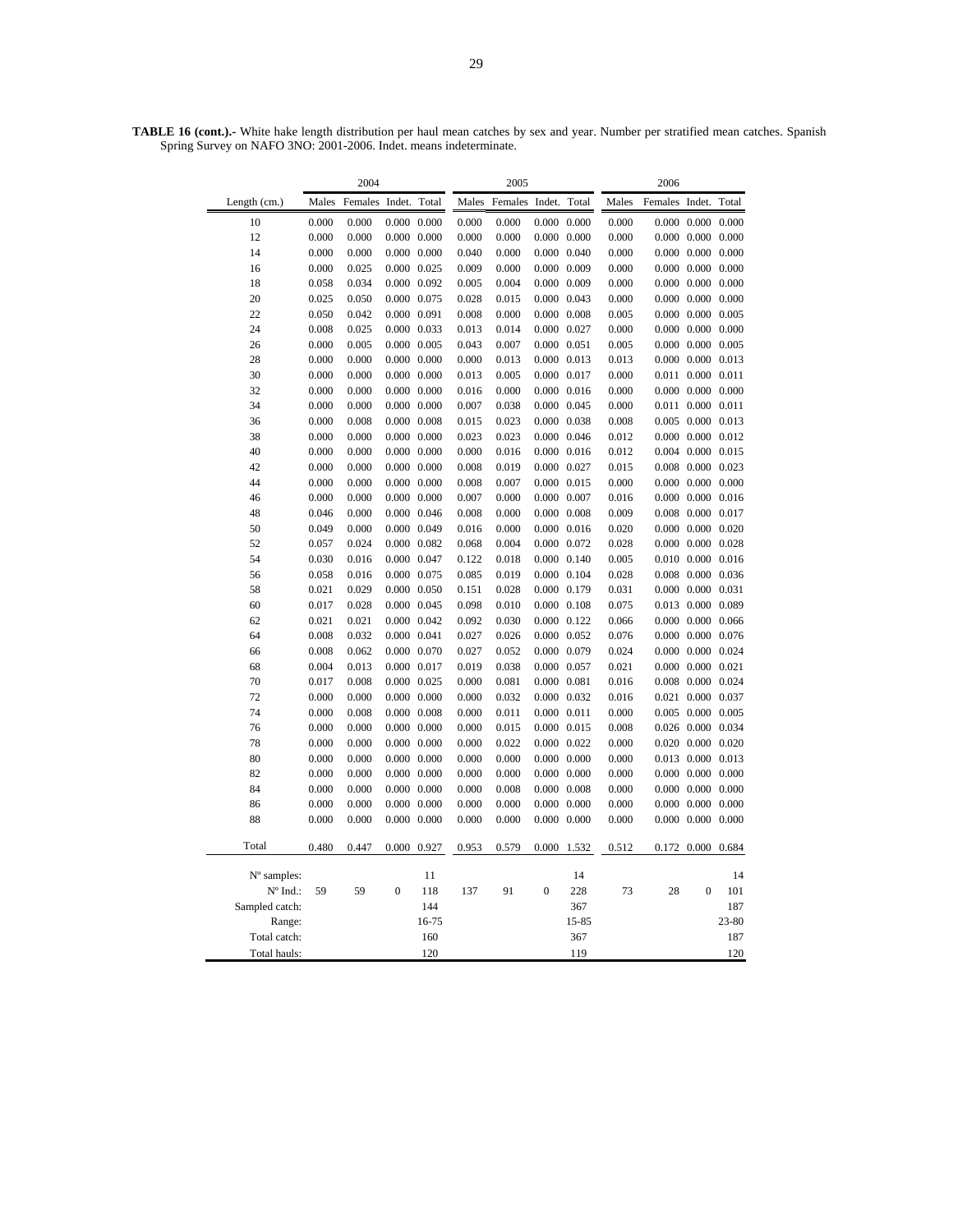

**FIGURE 1.-** Roughhead grenadier stratified mean catches in Kg and ±SD by year. Spanish Spring surveys on NAFO Div. 3NO: 1997-2006 (1997-2000 transformed data from C/V *Playa de Menduíña*; 2002-2006 original data from R/V *Vizconde de Eza*. In 2001, there are data from the two vessels).



**FIGURE 2.-** Roughhead grenadier biomass calculated by the swept area method in tons and ±SD by year. Spanish Spring surveys on NAFO Div. 3NO: 1997-2006 (1997-2000 transformed data from C/V *Playa de Menduíña*; 2002-2006 original data from R/V *Vizconde de Eza*. In 2001, there are data from the two vessels).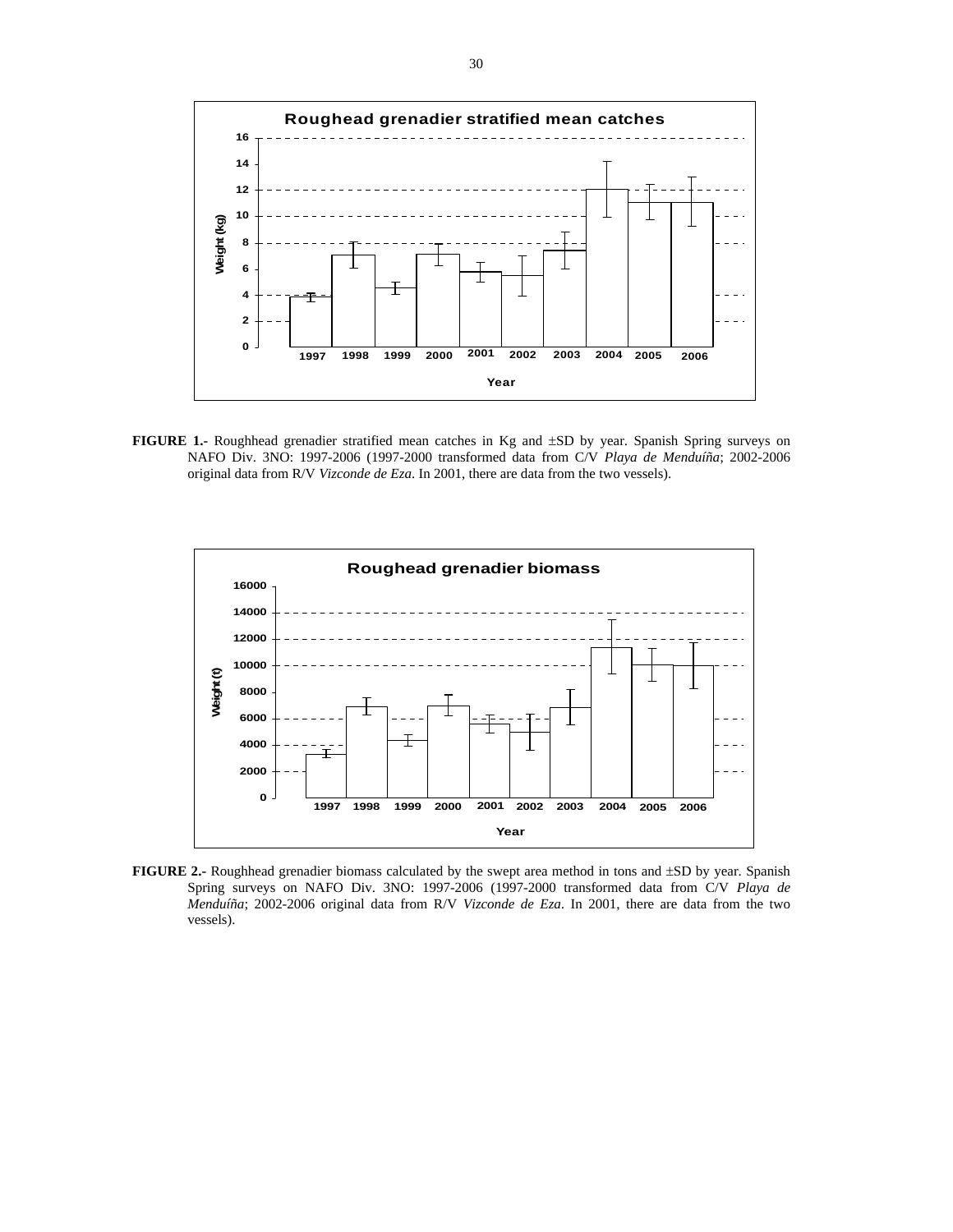

**FIGURE 3.-** Roughhead grenadier length distribution (cm) on NAFO 3NO: 1997-2006. Estimated numbers per haul stratified mean catches. 1997-2000 data are transformed data from C/V *Playa de Menduíña*, and 2002- 2006 data are original from R/V *Vizconde de Eza*. In 2001, there are data from the two vessels.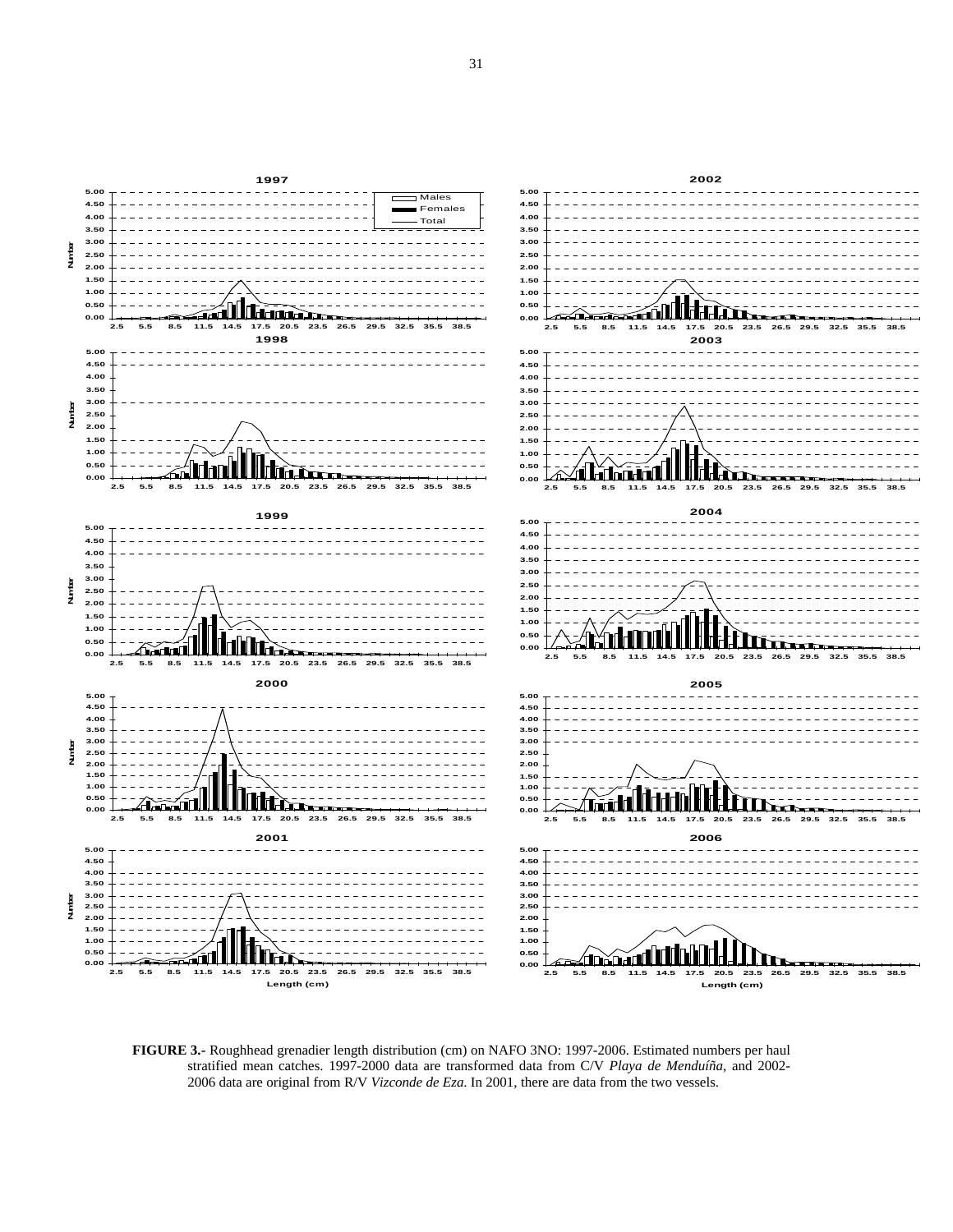

**FIGURE 4.-** Roughhead grenadier mean catches per tow length distribution (cm) on NAFO 3NO: 1997-2006.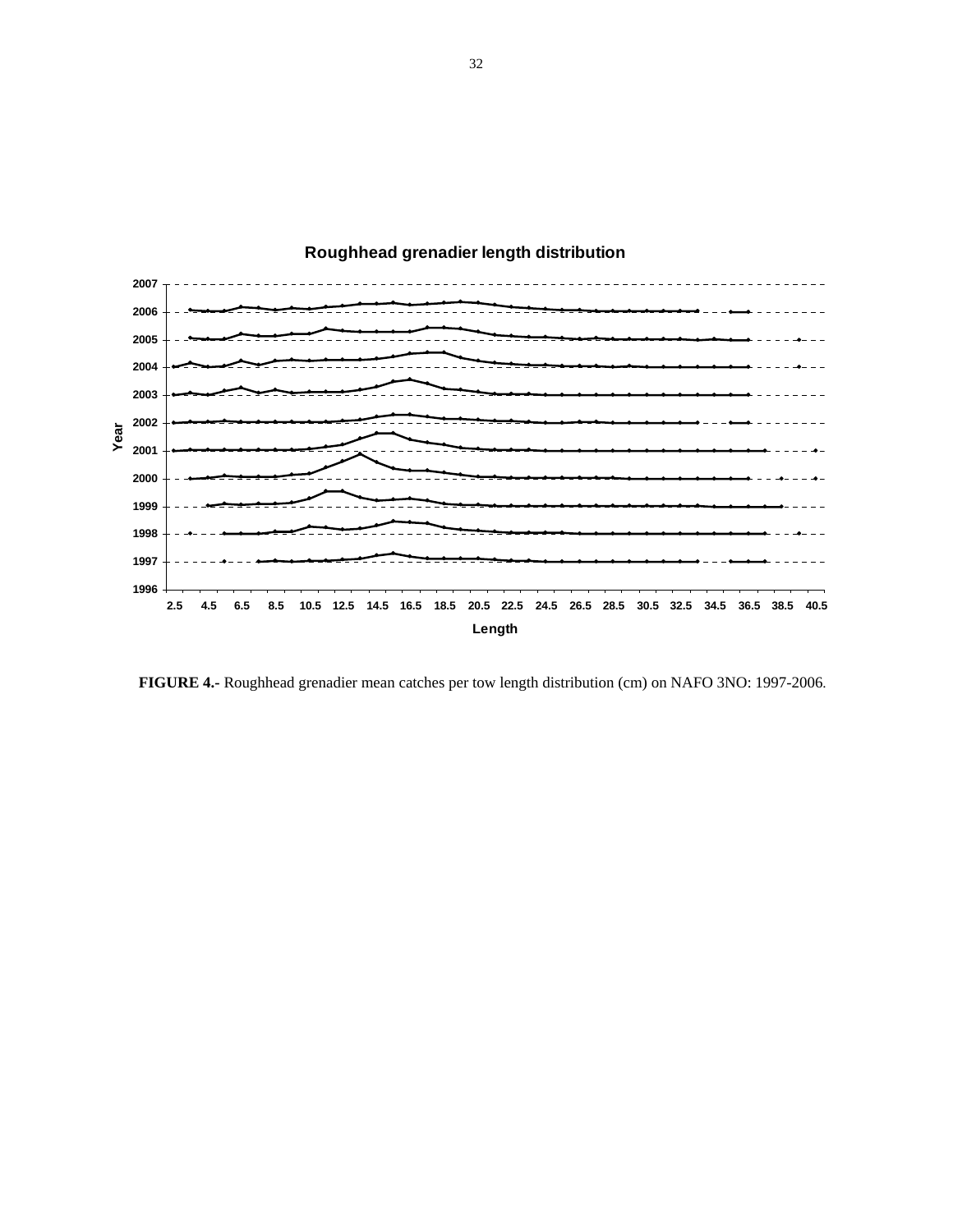![](_page_32_Figure_0.jpeg)

**FIGURE 5.-** Thorny skate stratified mean catches in Kg and ±SD by year. Spanish Spring surveys on NAFO Div. 3NO: 1997-2006 (1997-2000 transformed data from C/V *Playa de Menduíña*; 2002-2006 original data from R/V *Vizconde de Eza*. In 2001, there are data from the two vessels).

![](_page_32_Figure_2.jpeg)

**FIGURE 6.-** Thorny skate biomass calculated by the swept area method in tons and ±SD by year. Spanish Spring surveys on NAFO Div. 3NO: 1997-2006 (1997-2000 transformed data from C/V *Playa de Menduíña*; 2002-2006 original data from R/V *Vizconde de Eza*. In 2001, there are data from the two vessels).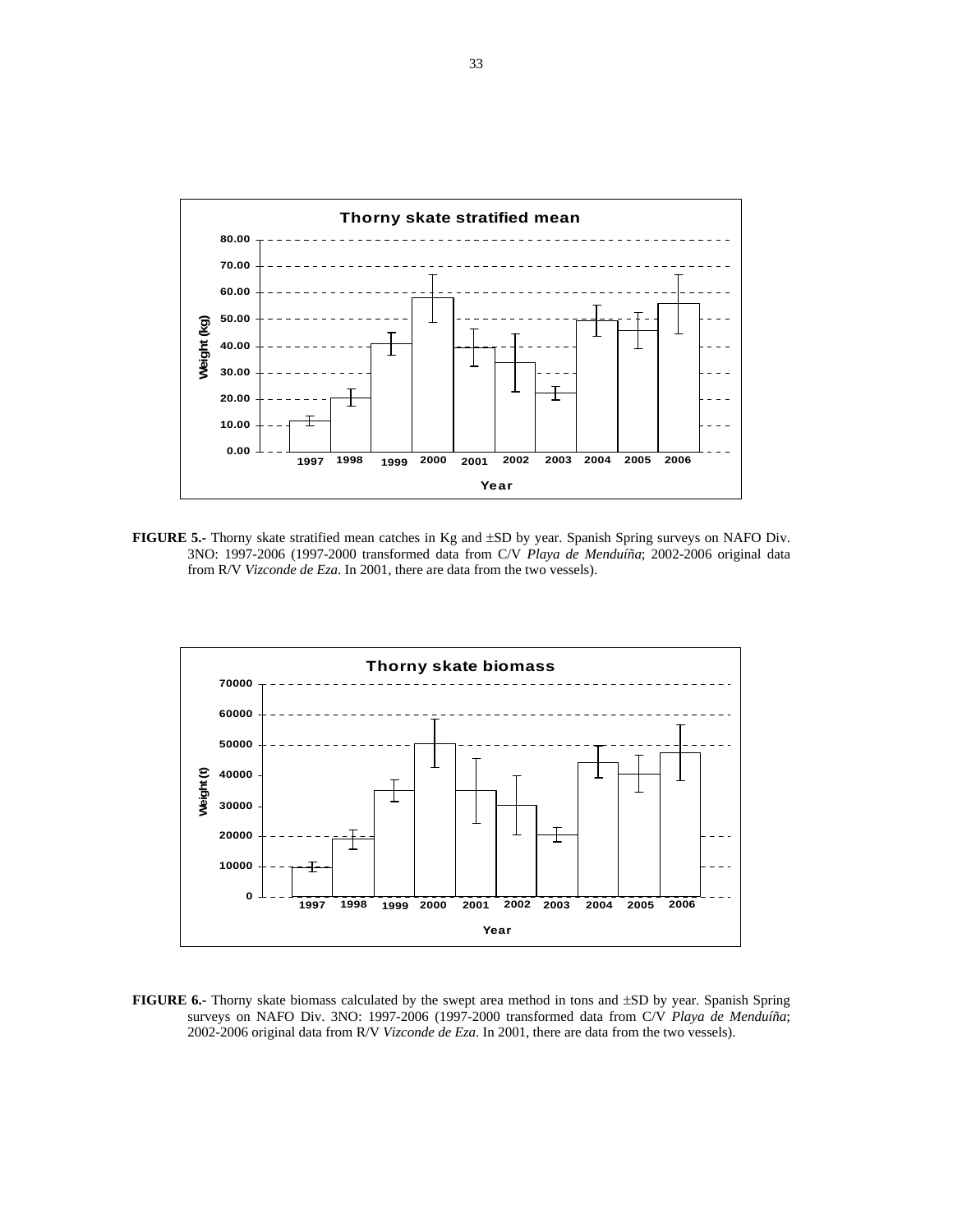![](_page_33_Figure_0.jpeg)

**FIGURE 7.-** Thorny skate length distribution (cm) on NAFO 3NO: 1997-2006. Estimated numbers per haul stratified mean catches. 1997-2000 data are transformed data from C/V *Playa de Menduíña*, and 2002-2006 data are original from R/V *Vizconde de Eza*. In 2001, there are data from the two vessels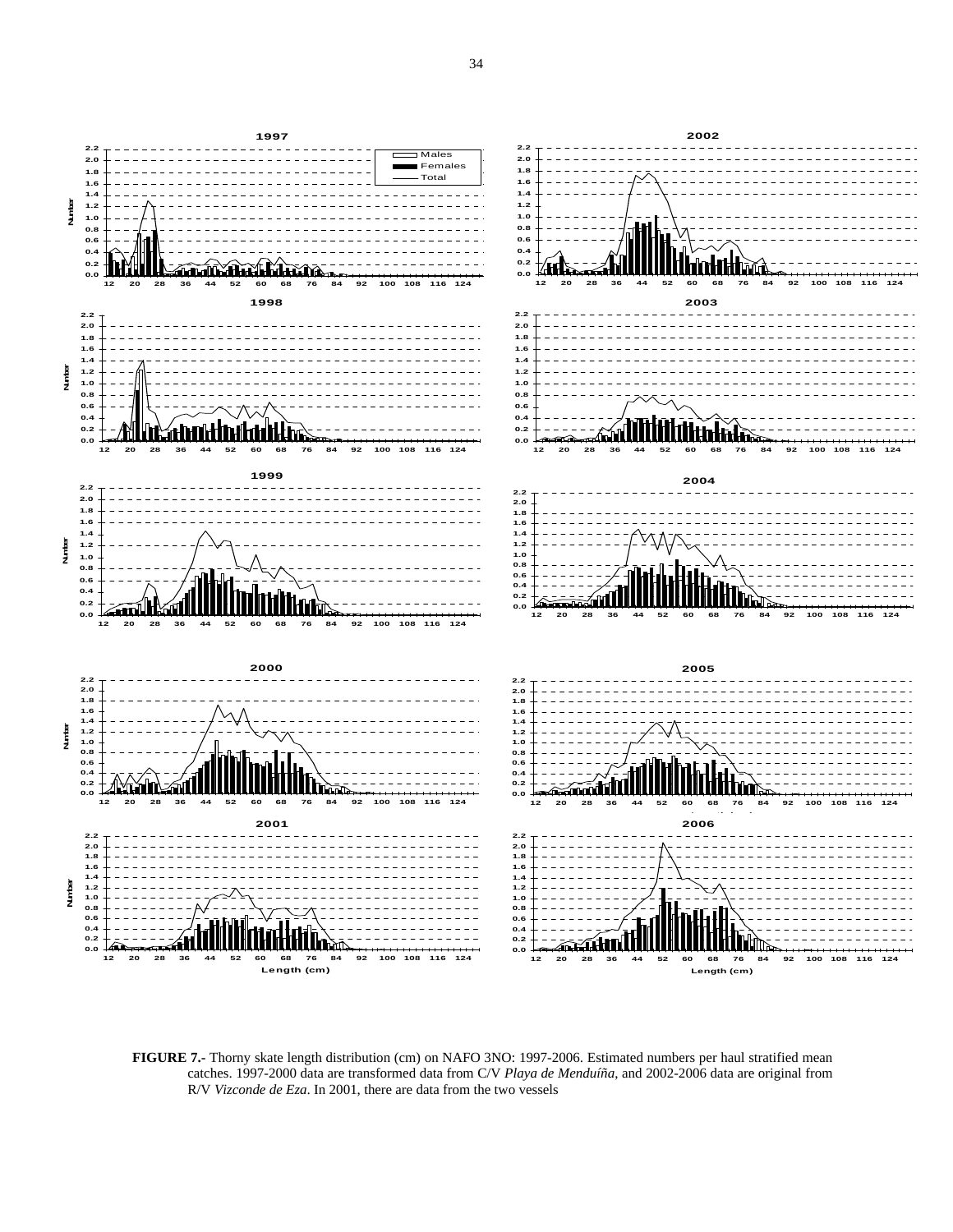![](_page_34_Figure_0.jpeg)

**FIGURE 8.-** Thorny skate mean catches per tow length distribution (cm) on NAFO 3NO: 1997-2006.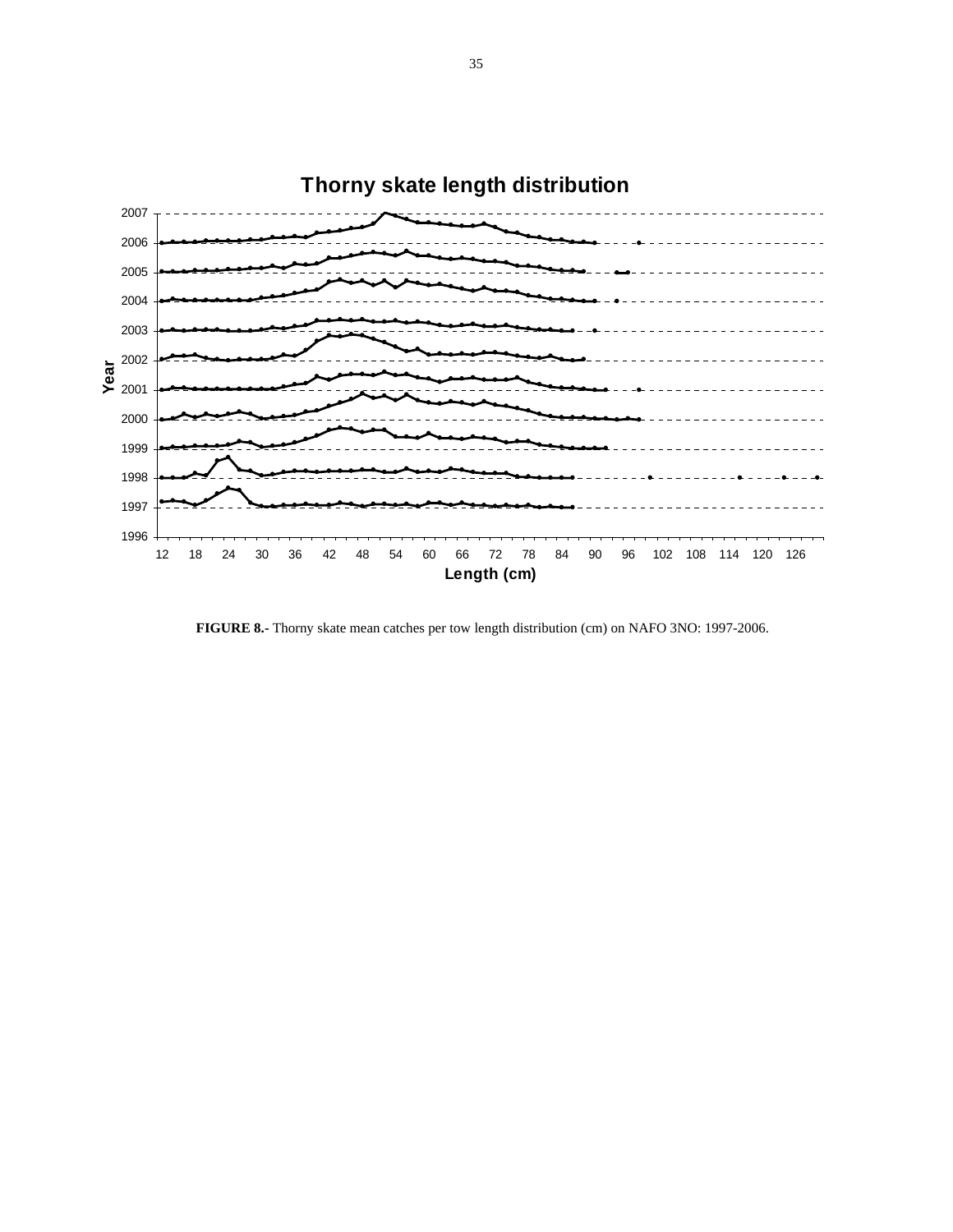![](_page_35_Figure_0.jpeg)

**FIGURE 9.-** White hake stratified mean catches in Kg and ±SD by year. Spanish Spring surveys on NAFO Div. 3NO: 2001-2006

![](_page_35_Figure_2.jpeg)

**FIGURE 10.-** White hake biomass calculated by the swept area method in tons and  $\pm SD$  by year. Spanish Spring surveys on NAFO Div. 3NO: 2001-2006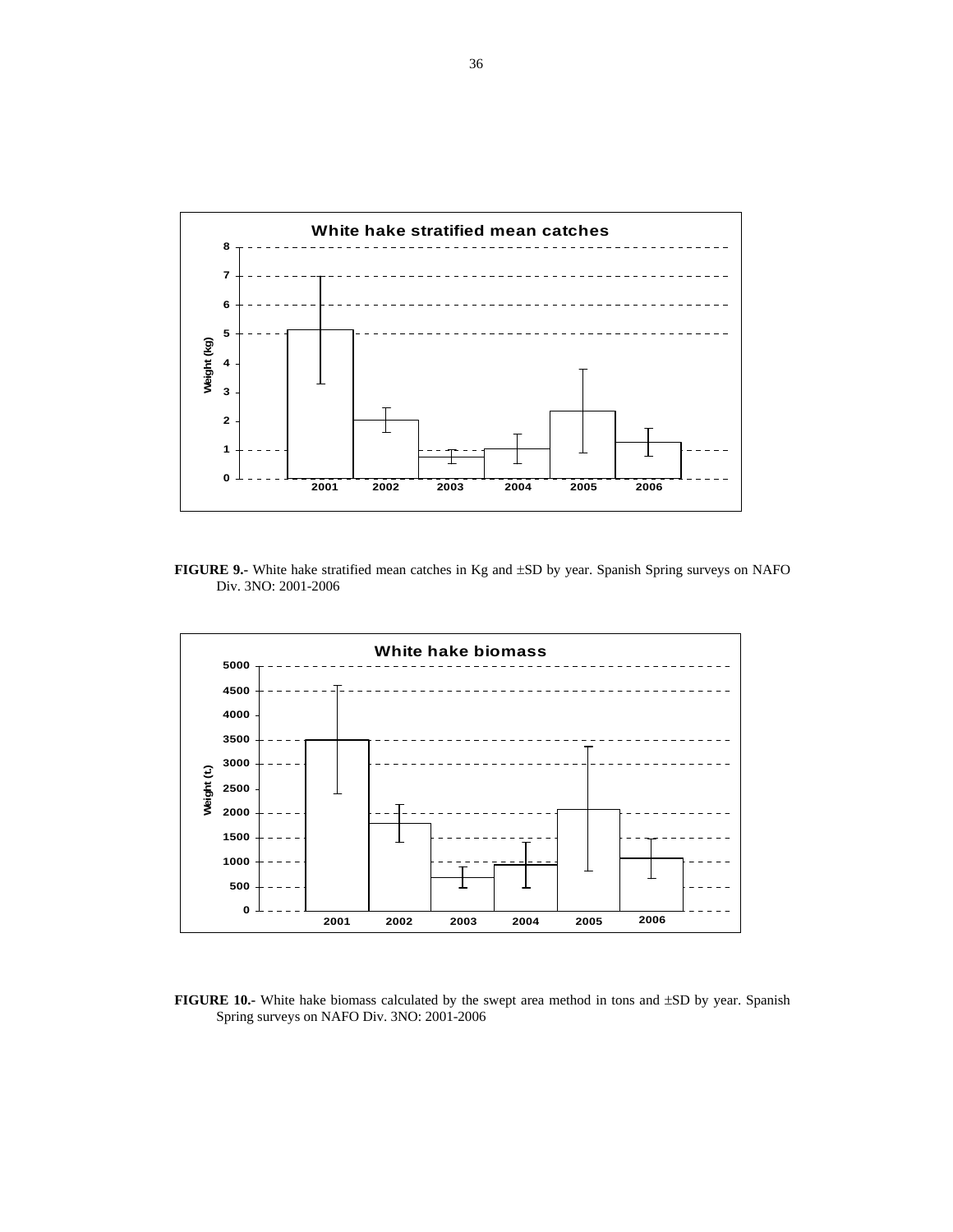![](_page_36_Figure_0.jpeg)

**FIGURE 11.-** White hake length distribution (cm) on NAFO 3NO: 2001-2006. Number per stratified mean catches.